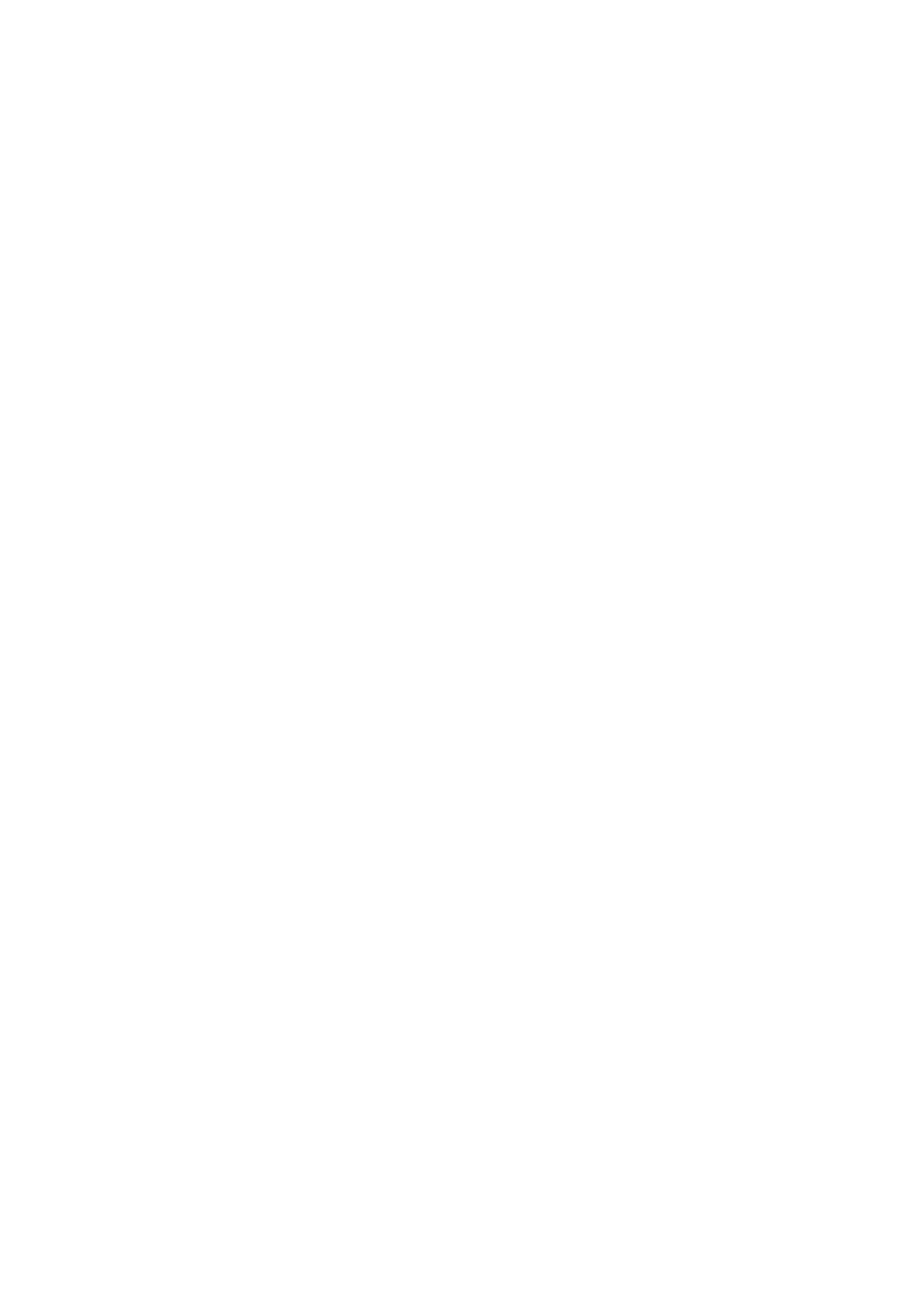Western Australia

# **Bail Act 1982**

## **Contents**

# **Part I — Preliminary**

| 1.               | Short title                                        | $\overline{2}$ |
|------------------|----------------------------------------------------|----------------|
| 2.               | Commencement                                       | $\overline{c}$ |
| 3.               | Terms used                                         | $\overline{2}$ |
| $\overline{4}$ . | Application of this Act                            | 10             |
| 4AB.             | <b>Courts and Tribunals (Electronic Processes</b>  |                |
|                  | <i>Facilitation</i> ) Act 2013 Part 2 applies      | 11             |
| 4A.              | Accused appearing on summons or court hearing      |                |
|                  | notice, detention and bail of                      | 11             |
|                  | Part $II$ — Rights of accused in                   |                |
|                  | relation to bail                                   |                |
| 5.               | Accused's rights to have bail considered           | 12             |
| 6.               | Arresting officer's duty to consider bail          | 12             |
| 6A.              | Officials considering bail may order release       |                |
|                  | without bail                                       | 14             |
| 7.               | Unconvicted accused, court to consider bail for    | 15             |
| 7A.              | Bail may be dispensed with by court                | 16             |
| 7B.              | Adult accused of murder                            | 16             |
| 7C.              | Child accused of murder                            | 18             |
| 7D.              | Bail after initial decision by court, court's duty |                |
|                  | as to                                              | 19             |
| 7E.              | Bail refused for trial, court's duty during trial  | 20             |
| 7F.              | Appeal from court of summary jurisdiction, bail in |                |
|                  | case of                                            | 20             |
| 8.               | Accused to be given information, approved forms    |                |
|                  | etc.                                               | 21             |
|                  |                                                    |                |

As at 01 Oct 2020 Version 09-m0-00 page i Published on www.legislation.wa.gov.au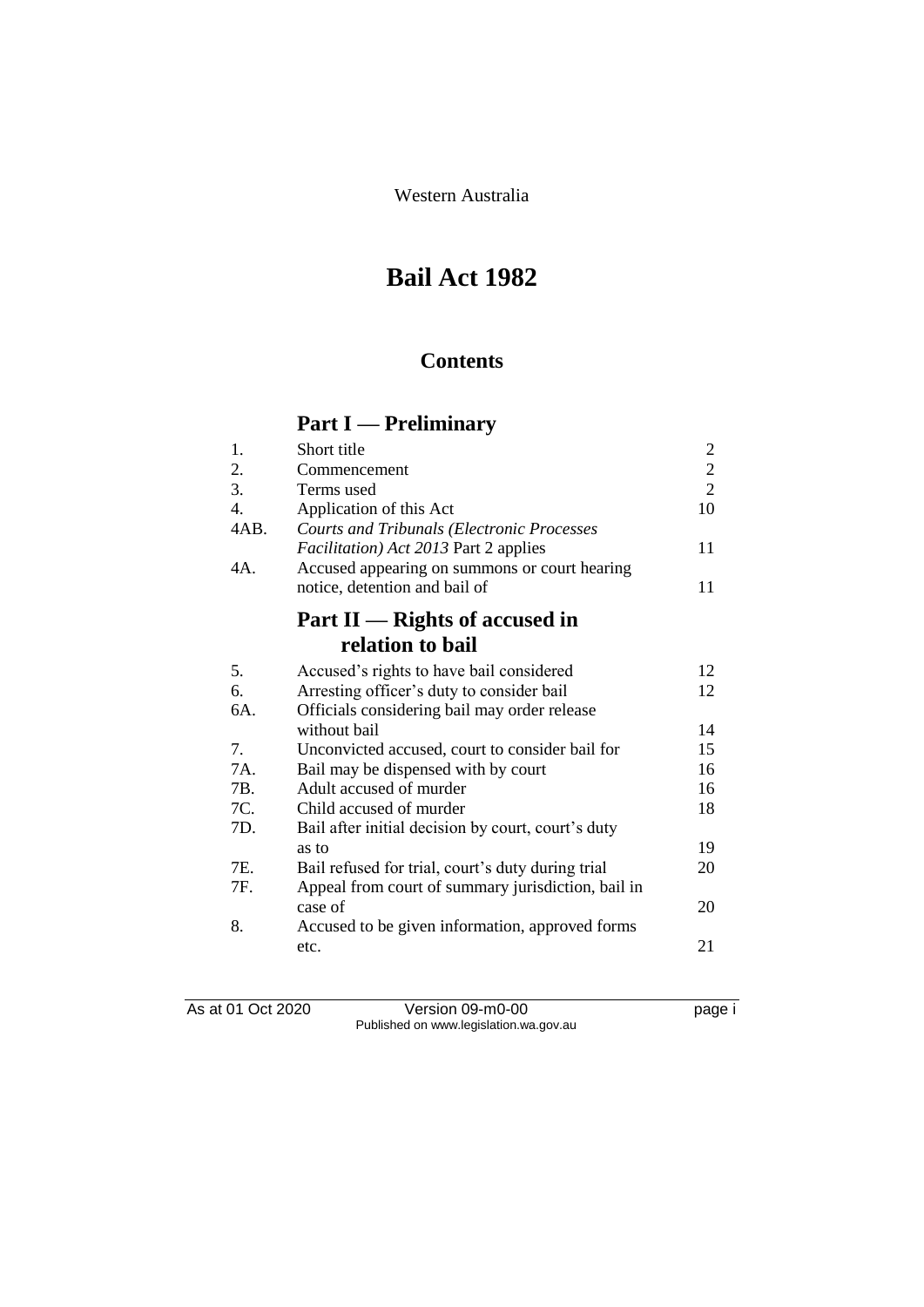| 9.   | Bail decision may be deferred until more                               |    |
|------|------------------------------------------------------------------------|----|
|      | information obtained                                                   | 23 |
| 10.  | Sections 5, 6 and 7 do not apply if accused                            | 23 |
| 11.  | imprisoned for other cause<br>Accused's rights following grant of bail | 24 |
| 12.  | Rights in s. $7A(2)$ and 11, limitations on                            | 25 |
|      |                                                                        |    |
|      | Part III — Jurisdiction relating to                                    |    |
|      | bail                                                                   |    |
| 13.  | Jurisdiction to grant bail, who has and exercise of                    |    |
|      | (Sch. 1)                                                               | 26 |
| 13A. | Jurisdiction in s. 7A to dispense with bail, who has                   |    |
|      | and exercise of                                                        | 26 |
| 13B. | Notices under s. 13A(3), service and proof of                          | 27 |
| 14.  | Judges, jurisdiction of                                                | 28 |
| 15.  | Accused charged with murder, jurisdiction as to                        |    |
|      | bail for                                                               | 29 |
| 15A. | Appeal against judge's decision on bail,                               |    |
|      | commencement and conduct                                               | 30 |
| 15B. | Appeal under s. 15A, determination                                     | 31 |
| 16.  | Person arrested on warrant, bail of                                    | 32 |
| 16A. | Person arrested in urban area, restrictions on who                     |    |
|      | can grant bail for in some cases                                       | 32 |
| 16B. | Person linked to terrorism                                             | 33 |
| 17.  | Conditions on bail which may be imposed                                | 34 |
| 17A. | Child on bail, changing responsible person for                         |    |
|      | (Sch. 1 Pt. C cl. 2)                                                   | 34 |
|      | Part IV — Hearing of case for bail,                                    |    |
|      | parties, and evidence                                                  |    |
| 20.  | Bail hearing for indictable offence, court may                         |    |
|      | restrict publication or hold in private                                | 36 |
| 21.  | Parties to bail proceedings                                            | 37 |
| 22.  | Evidence at bail hearings                                              | 37 |
| 23.  | Accused not bound to supply information                                | 37 |
| 24.  | Court or authorised officer may ask police to verify                   |    |
|      | accused's information or make report                                   | 38 |
| 24A. | Court may ask community corrections officer to                         |    |
|      | verify accused's information or make report                            | 38 |
|      |                                                                        |    |

page ii Version 09-m0-00 As at 01 Oct 2020 Published on www.legislation.wa.gov.au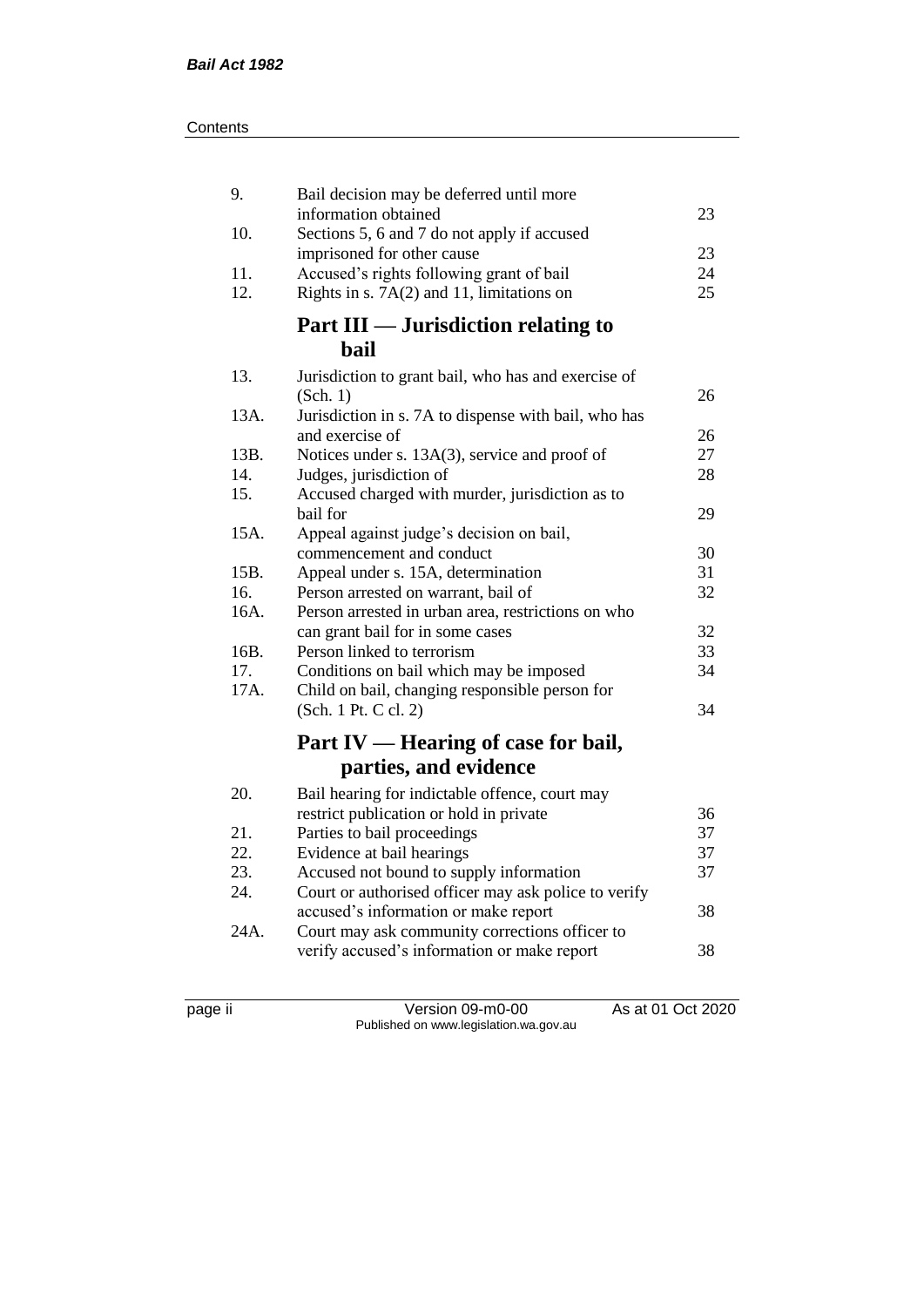| admissible at trial<br>Record of bail decision and reasons<br>26.<br>27.<br>Relevant papers to be made available to court | 39<br>40<br>41 |
|---------------------------------------------------------------------------------------------------------------------------|----------------|
|                                                                                                                           |                |
|                                                                                                                           |                |
| where accused to appear                                                                                                   |                |
| Bail with home detention, papers to be sent to CEO<br>27A.                                                                |                |
| (corrections)                                                                                                             | 41             |
|                                                                                                                           |                |
| <b>Part V</b> — Bail undertakings                                                                                         |                |
| 28.<br>Bail undertaking, when required and nature of                                                                      | 42             |
| Before whom bail undertaking may be entered into<br>29.                                                                   | 43             |
| 30.<br>Duties of person before whom bail undertaking is                                                                   |                |
| entered into                                                                                                              | 43             |
| 31.<br>Different time and place for appearance,                                                                           |                |
| substituting                                                                                                              | 44             |
| 31A.<br>Conditions on bail, amending during trial                                                                         | 46             |
| 32.<br>Notices under s. 31, service and proof of                                                                          | 48             |
| 33.<br>Judicial officer may order accused to enter into bail                                                              |                |
| undertaking                                                                                                               | 49             |
| 34.<br>When bail undertaking ceases to have effect                                                                        | 50             |
| <b>Part VI</b> — Sureties and surety                                                                                      |                |
| undertakings                                                                                                              |                |
| 35.<br>Surety and surety undertaking                                                                                      | 51             |
| 36.<br>Sureties, who may approve                                                                                          | 51             |
| 37.<br>Proposed surety to receive certain information and                                                                 |                |
| form                                                                                                                      | 52             |
| 38.<br>Persons disqualified from being sureties                                                                           | 52             |
| 39.<br>Matters to be regarded when approving sureties                                                                     | 53             |
| 40.<br>Decision on application by proposed surety                                                                         | 54             |
| 41.<br>Finality of decision to refuse approval of surety                                                                  | 54             |
| 42.<br>Before whom surety undertaking may be entered                                                                      |                |
| into                                                                                                                      | 55             |
| 43.<br>Duties of person before whom surety undertaking                                                                    |                |
| is entered into                                                                                                           | 55             |
| 43A. M<br>Entering into surety undertaking where proposed                                                                 |                |
| surety interstate                                                                                                         | 56             |
| 44.<br>When surety undertaking extends to different time                                                                  |                |
| or different time and place substituted under s. 31                                                                       | 57             |
| Notices under s. 44, service and proof of<br>45.                                                                          | 58             |
|                                                                                                                           |                |

As at 01 Oct 2020 Version 09-m0-00 page iii Published on www.legislation.wa.gov.au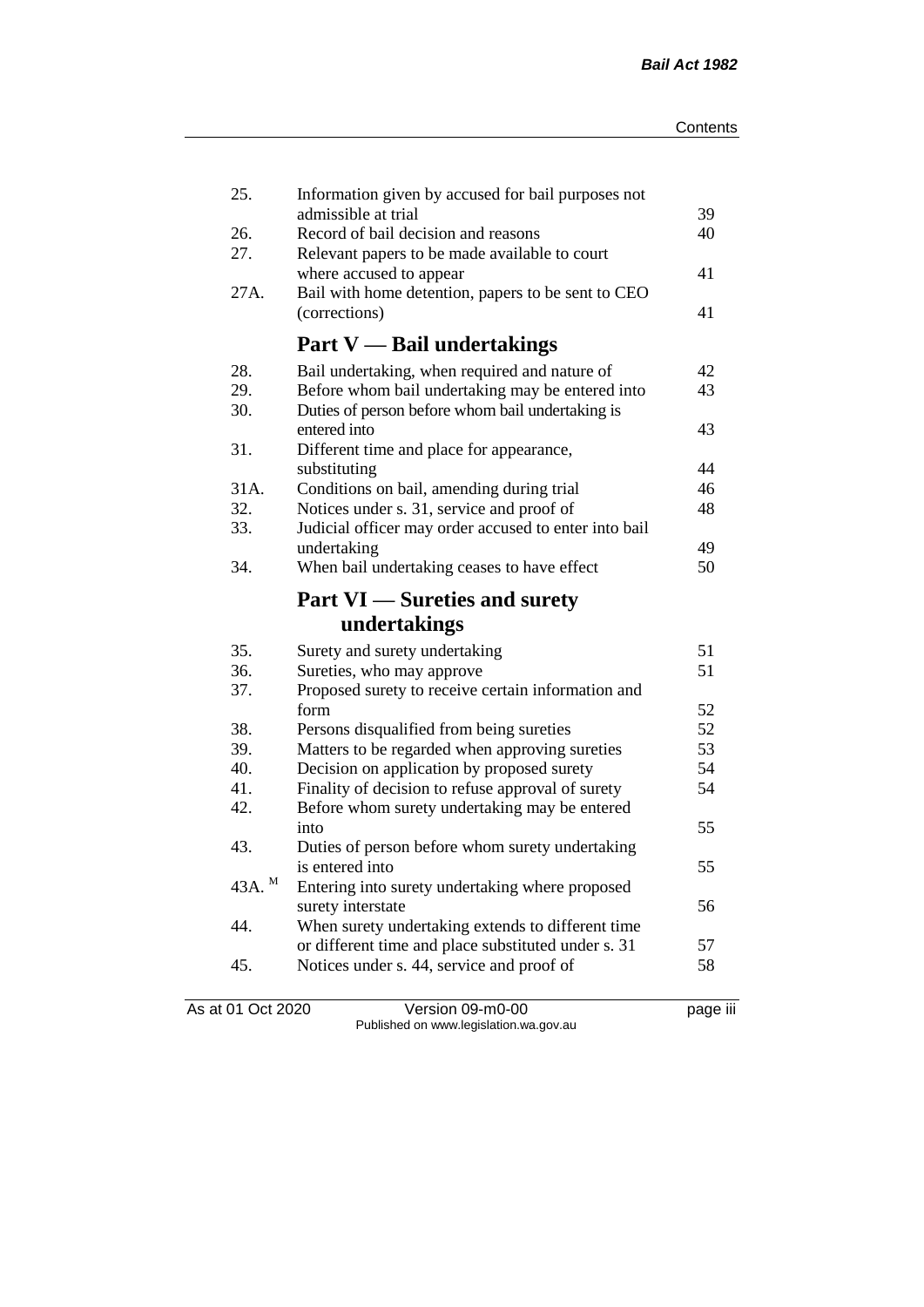| 46.<br>47.   | Surety's power to arrest accused<br>When surety undertaking ceases to have effect        | 60<br>61 |
|--------------|------------------------------------------------------------------------------------------|----------|
| 48.          | Surety may apply for cancellation of his                                                 |          |
|              | undertaking                                                                              | 62       |
| 49.<br>50.   | Surety's undertaking to pay money, enforcing<br>Indemnifying surety, offence             | 62<br>64 |
|              |                                                                                          |          |
|              | <b>Part VIA — Administration of home</b><br>detention conditions                         |          |
|              |                                                                                          |          |
| 50A.         | Powers of CEO (corrections)                                                              | 66       |
| 50C.         | Powers and duties of community corrections                                               |          |
|              | officers                                                                                 | 66       |
| 50D.<br>50E. | Powers of members of Police Force<br>CEO (corrections) may substitute different place of | 68       |
|              | detention and apply conditions                                                           | 68       |
| 50F.         | CEO (corrections) may revoke bail                                                        | 69       |
| 50G.         | Procedure on arrest after revocation under s. 50F                                        | 69       |
| 50H.         | Rules of natural justice excluded                                                        | 70       |
| 50J.         | Delegation by CEO (corrections)                                                          | 70       |
| 50L.         | Rules for this Part                                                                      | 70       |
|              | <b>Part VII — Enforcement of bail</b>                                                    |          |
|              | undertakings                                                                             |          |
| 51.          | Failing to comply with bail undertaking, offence                                         | 72       |
| 51A.         | Prosecuting s. 51 offence for non-appearance in                                          |          |
|              | court of summary jurisdiction                                                            | 73       |
| 52.          | Prosecuting s. 51 offence for non-appearance in                                          |          |
|              | superior court                                                                           | 73       |
| 53.          | Appeal against decision made under s. 52                                                 | 75       |
| 54.          | Bailed accused may be taken before judicial officer                                      |          |
|              | to show cause against variation or revocation of                                         |          |
|              | bail                                                                                     | 76       |
| 54A.         | Accused on committal may be taken for purposes                                           |          |
|              | of s. 54 before judicial officer by which committed                                      | 78       |
| 55.          | Accused before court under s. 54, judicial officer                                       |          |
| 57.          | may revoke bail of etc.                                                                  | 79       |
|              | Offence under s. 51, court to order forfeiture of<br>money under bail undertaking        | 80       |
|              |                                                                                          |          |

page iv Version 09-m0-00 As at 01 Oct 2020 Published on www.legislation.wa.gov.au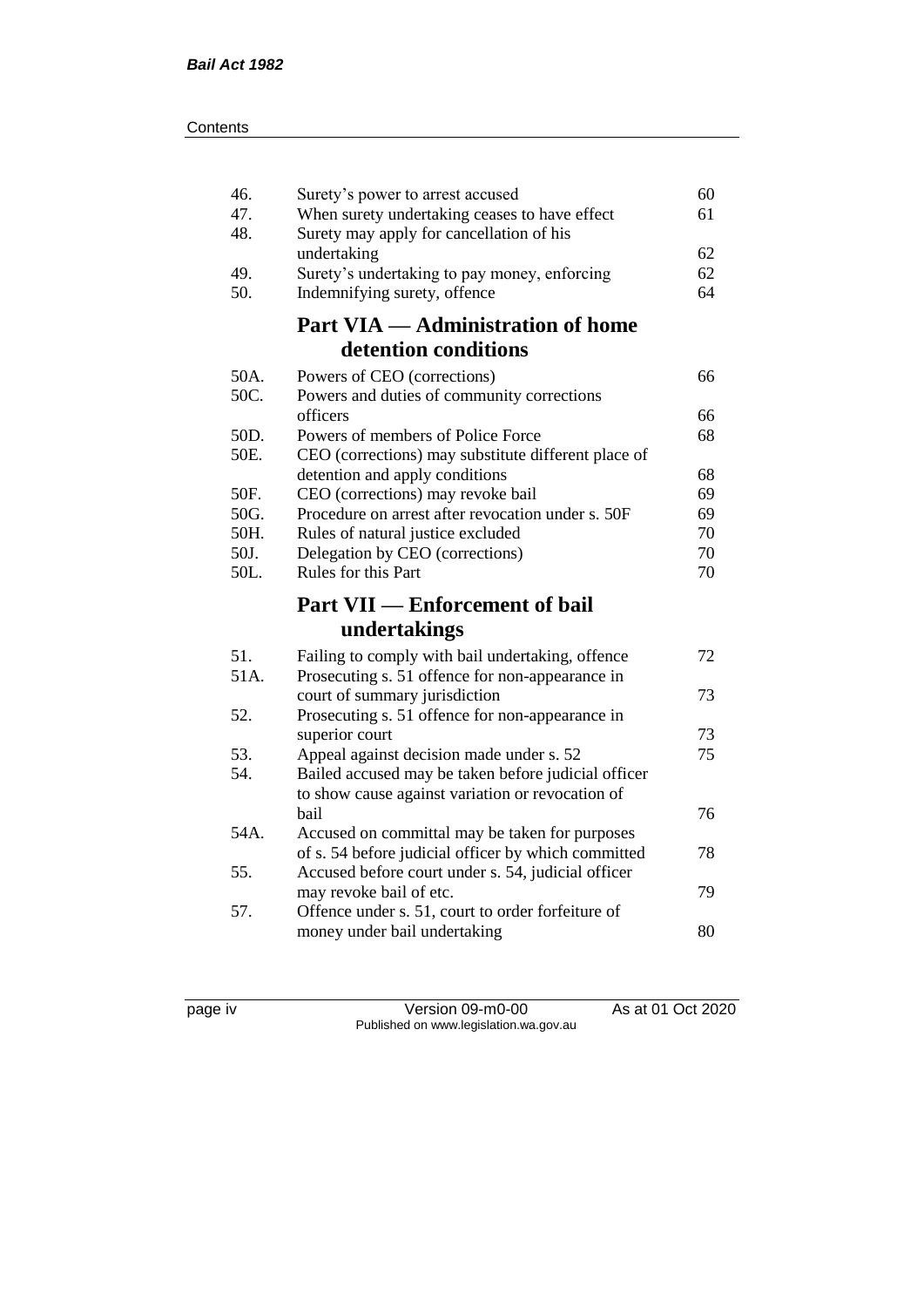| 58.  | Automatic forfeiture of money on expiration of        |    |
|------|-------------------------------------------------------|----|
|      | one year after absconding                             | 81 |
|      | <b>Part VIII — Miscellaneous</b>                      |    |
| 59.  | Order for forfeiture, court's additional powers as to | 82 |
| 59A. | If bail dispensed with, accused may be taken          |    |
|      | before judicial officer for reconsideration of matter | 82 |
| 59B. | Absconding accused, warrant for arrest of             | 83 |
| 60.  | Change of address, accused and surety to notify       | 84 |
| 61.  | Failing to bring arrested person before court or      |    |
|      | person able to grant bail, offence                    | 84 |
| 62.  | Giving false information for bail purposes, offence   | 85 |
| 63.  | Protection from personal liability                    | 85 |
| 64.  | Proving appearance or non-appearance by accused       | 85 |
| 65.  | Bail undertakings by child, effect of                 | 86 |
| 66.  | Other powers or duties to grant bail abolished        | 86 |
| 66A. | Delegation by registrar of court                      | 86 |
| 66B. | Video link or audio link, use of in bail proceedings  | 87 |
| 66C. | Protection of terrorist intelligence information in   |    |
|      | bail proceedings                                      | 88 |
| 66D. | Annual report to include information about            |    |
|      | application of s. 66C                                 | 89 |
| 66E. | Retrieving monitoring equipment                       | 91 |
| 67.  | Regulations                                           | 91 |
| 67A. | Review of amendments made by Bail Amendment           |    |
|      | (Persons Linked to Terrorism) Act 2019                | 92 |
|      | Schedule 1 — Jurisdiction as to bail                  |    |
|      | and related matters                                   |    |
|      | Part $A$ — Jurisdiction relating to bail              |    |
| 1.   | Initial appearance                                    | 94 |
| 2.   | Appearance after adjournment                          | 95 |
| 3.   | Appearance on committal to Supreme Court or           |    |
|      | <b>District Court</b>                                 | 95 |
| 4.   | Appearance in connection with appeal, rehearing       |    |
|      | etc.                                                  | 95 |
| 5.   | Appearance prescribed by regulation                   | 96 |
| 6.   | Appearances not otherwise provided for                | 96 |
| 7.   | Term used: proceedings for an offence                 | 96 |

As at 01 Oct 2020 Version 09-m0-00 page v Published on www.legislation.wa.gov.au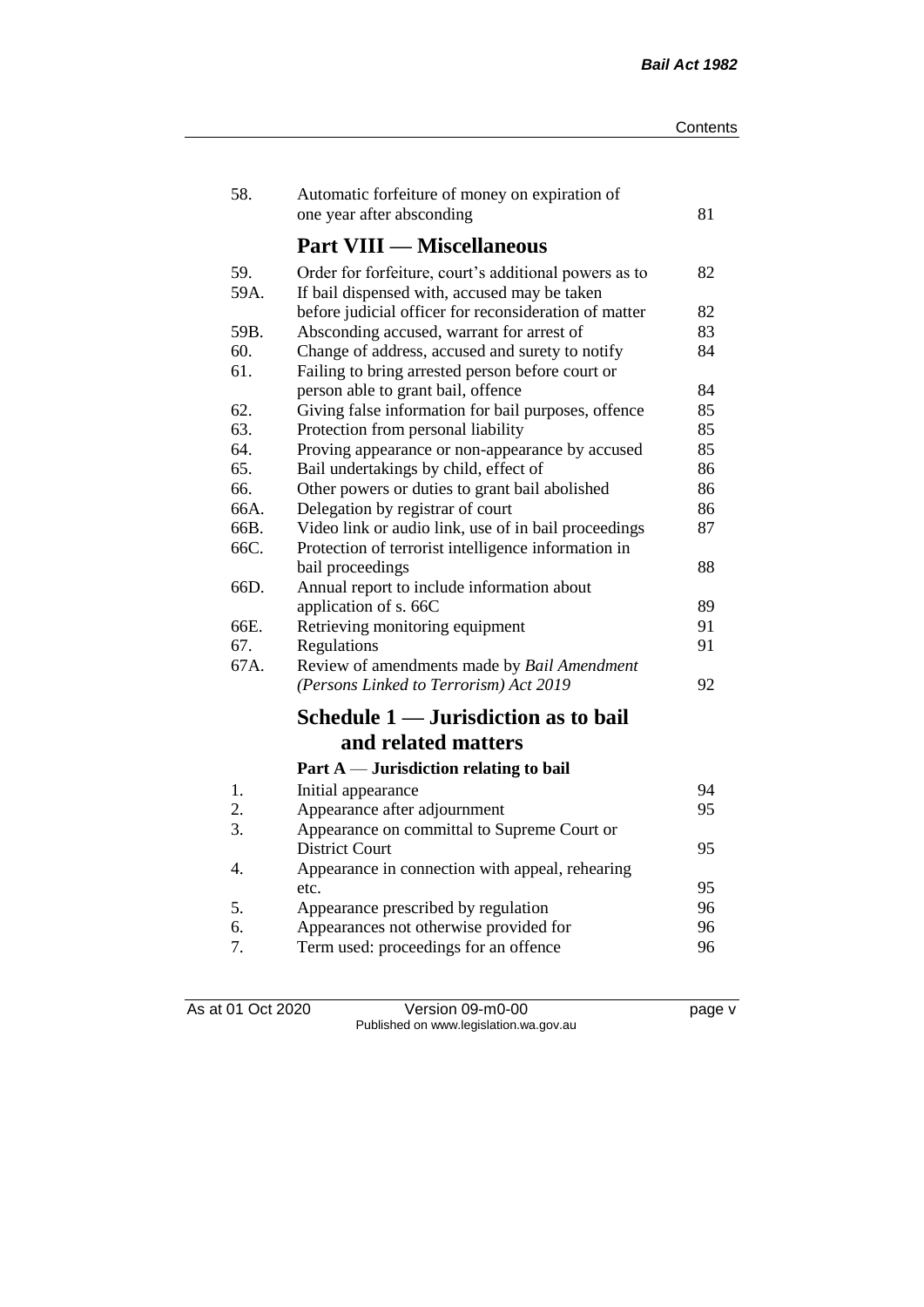#### **Contents**

|      | Part B — Cessation of powers relating to bail        |     |
|------|------------------------------------------------------|-----|
| $1.$ | Upon decision by judge, power of other officers      |     |
|      | ceases                                               | 97  |
| 1A.  | Upon decision by Court of Appeal, other powers       |     |
|      | cease                                                | 97  |
| 2.   | Upon decision by judicial officer, his power and     |     |
|      | that of his peers ceases                             | 97  |
| 3.   | Upon refusal of bail for initial appearance, certain |     |
|      | powers cease                                         | 98  |
| 4.   | Judicial officer's powers if accused proves new      |     |
|      | facts or changed circumstances                       | 98  |
|      | Part C — Manner in which jurisdiction to be          |     |
|      | exercised                                            |     |
| 1.   | Bail before conviction at discretion of court or     |     |
|      | judicial officer except for child                    | 99  |
| 2.   | Child to have qualified right to bail                | 100 |
| 3.   | Matters relevant to cl. $1(a)$                       | 102 |
| 3A.  | Bail for accused charged with serious offence        |     |
|      | committed while on bail or early release for         |     |
|      | another serious offence                              | 102 |
| 3B.  | Exceptional reasons under cl. 3A(1), determining     | 103 |
| 3C.  | Bail in murder cases                                 | 105 |
| 3D.  | Bail in cases under High Risk Serious Offenders      |     |
|      | Act 2020 section 80(1)                               | 106 |
| 3E.  | Bail in cases of person linked to terrorism          | 107 |
| 4.   | Bail after conviction for accused awaiting sentence  | 109 |
| 4A.  | Bail after conviction for accused awaiting disposal  |     |
|      | of appeal                                            | 109 |
| 5.   | Exception to cl. 4A for bail in appeal under         |     |
|      | Criminal Appeals Act 2004 Part 2                     | 110 |
| 6.   | Bail of people on community or similar orders        | 110 |
| 7.   | Bail for initial appearance to be for not more than  |     |
|      | 30 days                                              | 110 |
| 8.   | Bail on adjournment in court of summary              |     |
|      | jurisdiction to be for not more than 30 days except  |     |
|      | by consent                                           | 111 |
| 9.   | Calculating periods for cl. 7 and 8                  | 111 |

page vi Version 09-m0-00 As at 01 Oct 2020 Published on www.legislation.wa.gov.au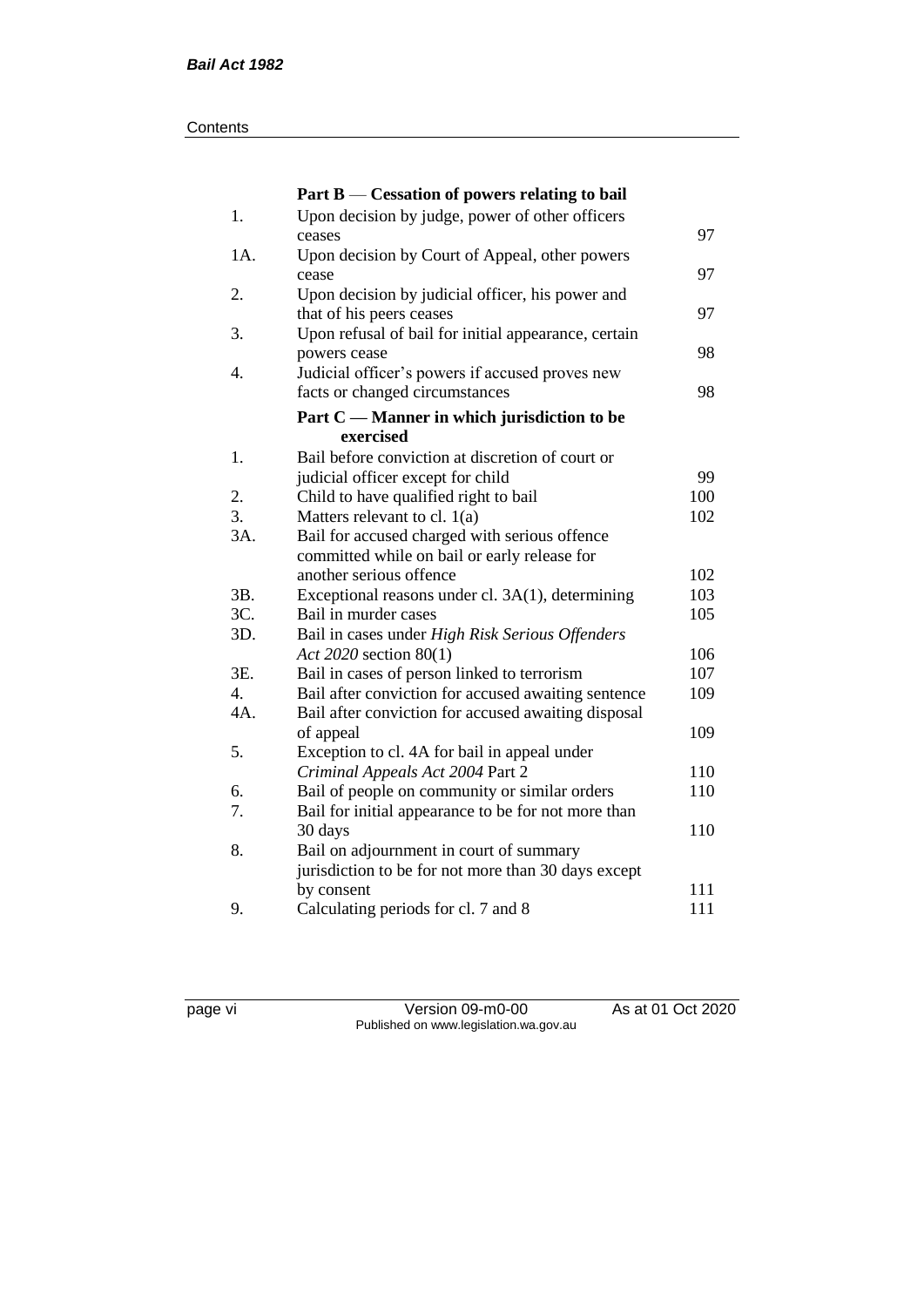#### **Part D — Conditions which may be imposed on a grant of bail**

| Conditions as to forfeiture, sureties, security etc. | 111 |
|------------------------------------------------------|-----|
| Other conditions                                     | 113 |
| Home detention condition                             | 116 |

# **Schedule 2 — Serious offences**

## **Notes**

| Compilation table            | 124 |
|------------------------------|-----|
| Uncommenced provisions table | 129 |
| Other notes                  | 130 |

## **Defined terms**

As at 01 Oct 2020 Version 09-m0-00 page vii Published on www.legislation.wa.gov.au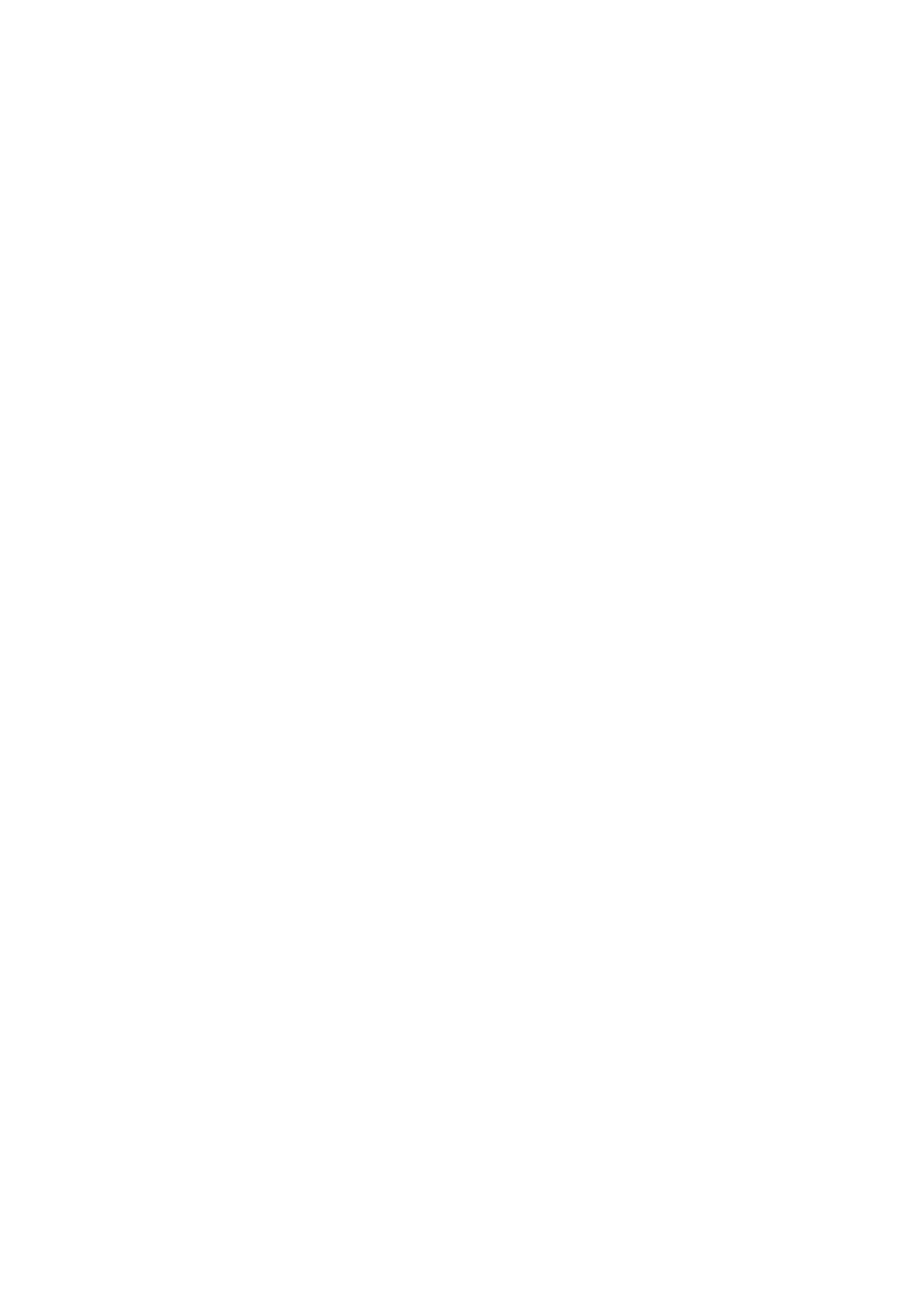Western Australia

# **Bail Act 1982**

**An Act to make better provision for bail in criminal proceedings.** 

As at 01 Oct 2020 Version 09-m0-00 page 1 Published on www.legislation.wa.gov.au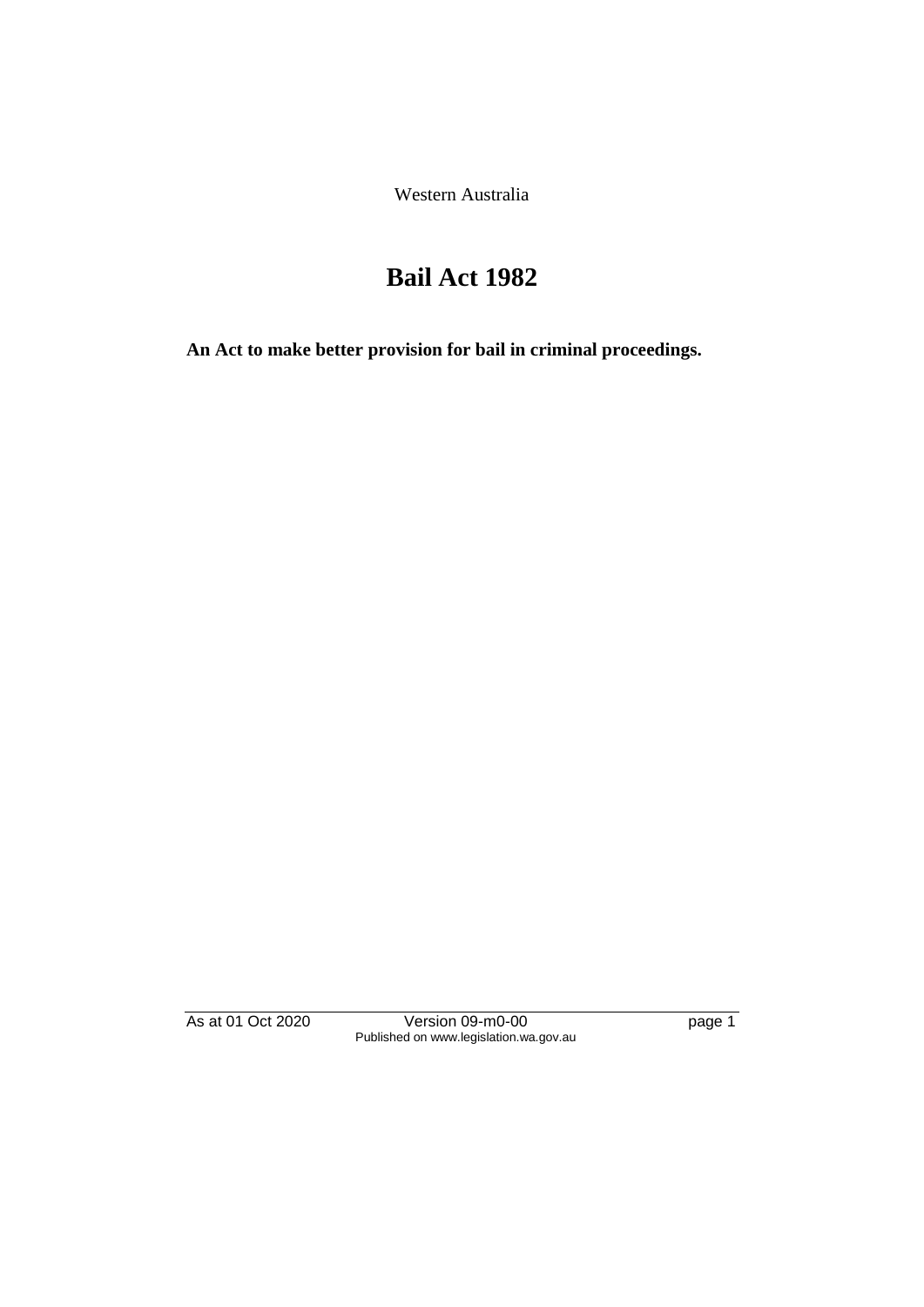**s. 1**

## **Part I — Preliminary**

### **1. Short title**

This Act may be cited as the *Bail Act 1982*.

## **2. Commencement**

This Act shall come into operation on a day to be fixed by proclamation.

## **3. Terms used**

(1) In this Act, unless a contrary intention appears —

*accused* includes —

- (a) a person charged with, convicted of, or found guilty of an offence;
- (b) a person whose conviction for an offence is stayed;
- (c) a person in respect of whom an appeal relating to an offence is pending;
- (d) a person in respect of whom a new trial for an offence has been ordered;

## *adjournment* —

- (a) means any order of a court by which proceedings for an offence are postponed or interrupted or are to be held at a different time or place before the same court; and
- (b) is deemed to include any order of a court, other than a committal to the Supreme Court or District Court, by which the venue of any proceedings for an offence is changed to another court or a court at another place whether by way of a remand, referral, or recommittal of the accused or otherwise;

*appeal* includes an application for leave to appeal;

## *appropriate judicial officer* means —

(a) subject to paragraphs (b), (c) and (d), a judicial officer who is empowered to exercise jurisdiction in the court

page 2 Version 09-m0-00 As at 01 Oct 2020 Published on www.legislation.wa.gov.au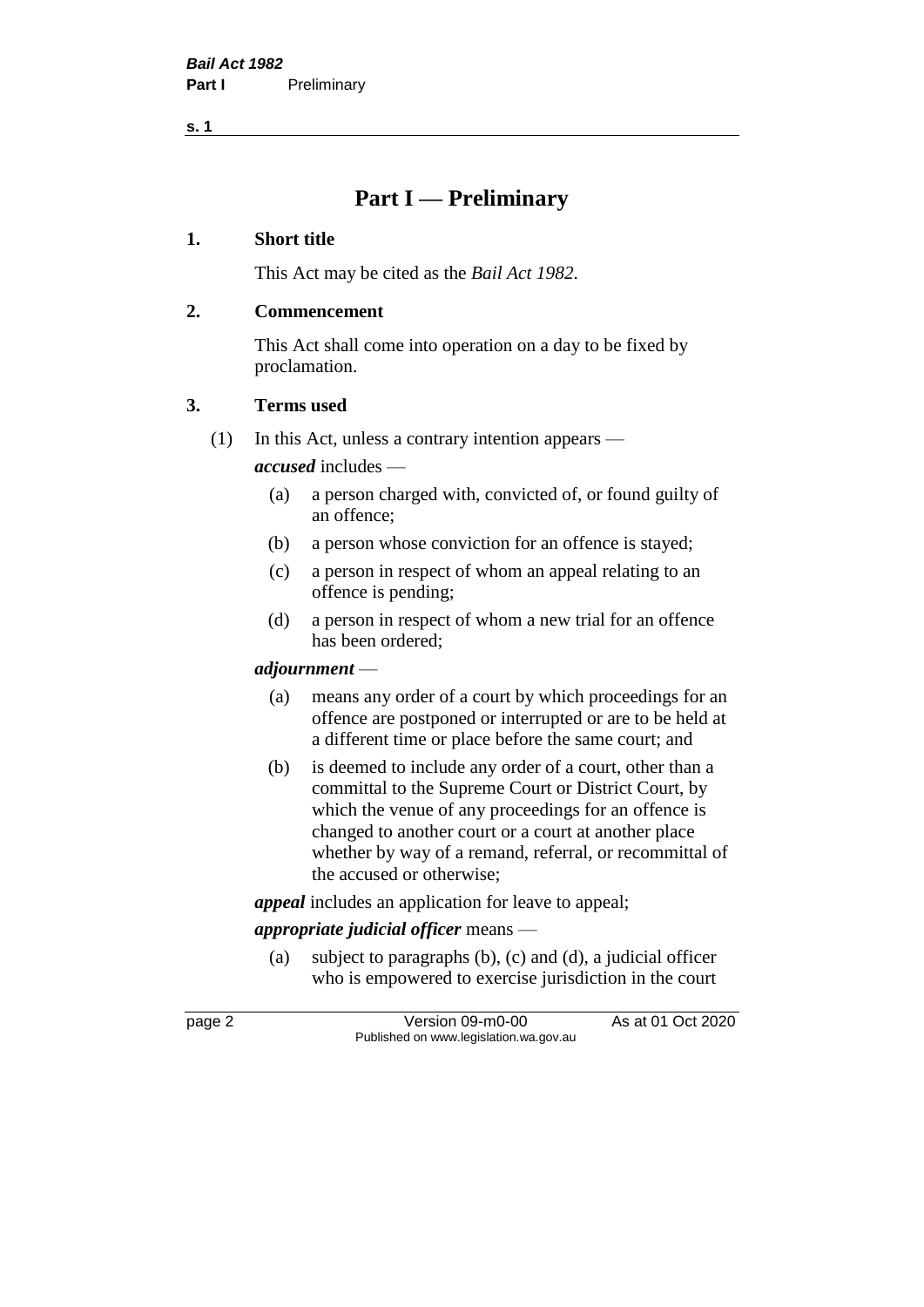before which the accused is required to appear pursuant to his bail undertaking; or

- (b) if the court is the Court of Appeal, a judge of appeal; or
- (c) except in section 49, a judge of the Supreme Court or of the Children's Court, as the case may require, in any case where —
	- (i) under section 15 only a judge of the Supreme Court or of the Children's Court has power to grant bail; or
	- (ii) a judicial officer has exercised the power contained in section 31(2)(d),

for the appearance in question; or

(d) except in section 49, a judge of the Supreme Court, of the District Court, or of the Children's Court, as the case may require, in any case where such a judge has granted bail under section 14 for the appearance in question;

*approved*, in relation to a form, means approved by the chief executive officer of the department of the Public Service principally assisting in the administration of this Act;

*approved electronic monitoring device* means —

- (a) an electronic monitoring device that has been approved by the CEO (corrections); and
- (b) any equipment, wires or other items associated with a device under paragraph (a);

*as soon as is practicable* means as soon as is reasonably practicable;

*authorised community services officer* means any of the following persons —

- (a) the CEO (corrections) or a delegate of the CEO (corrections) under subsection (5);
- (b) a registrar of the Children's Court;
- (c) a superintendent of a detention centre under the *Young Offenders Act 1994*;

As at 01 Oct 2020 Version 09-m0-00 page 3 Published on www.legislation.wa.gov.au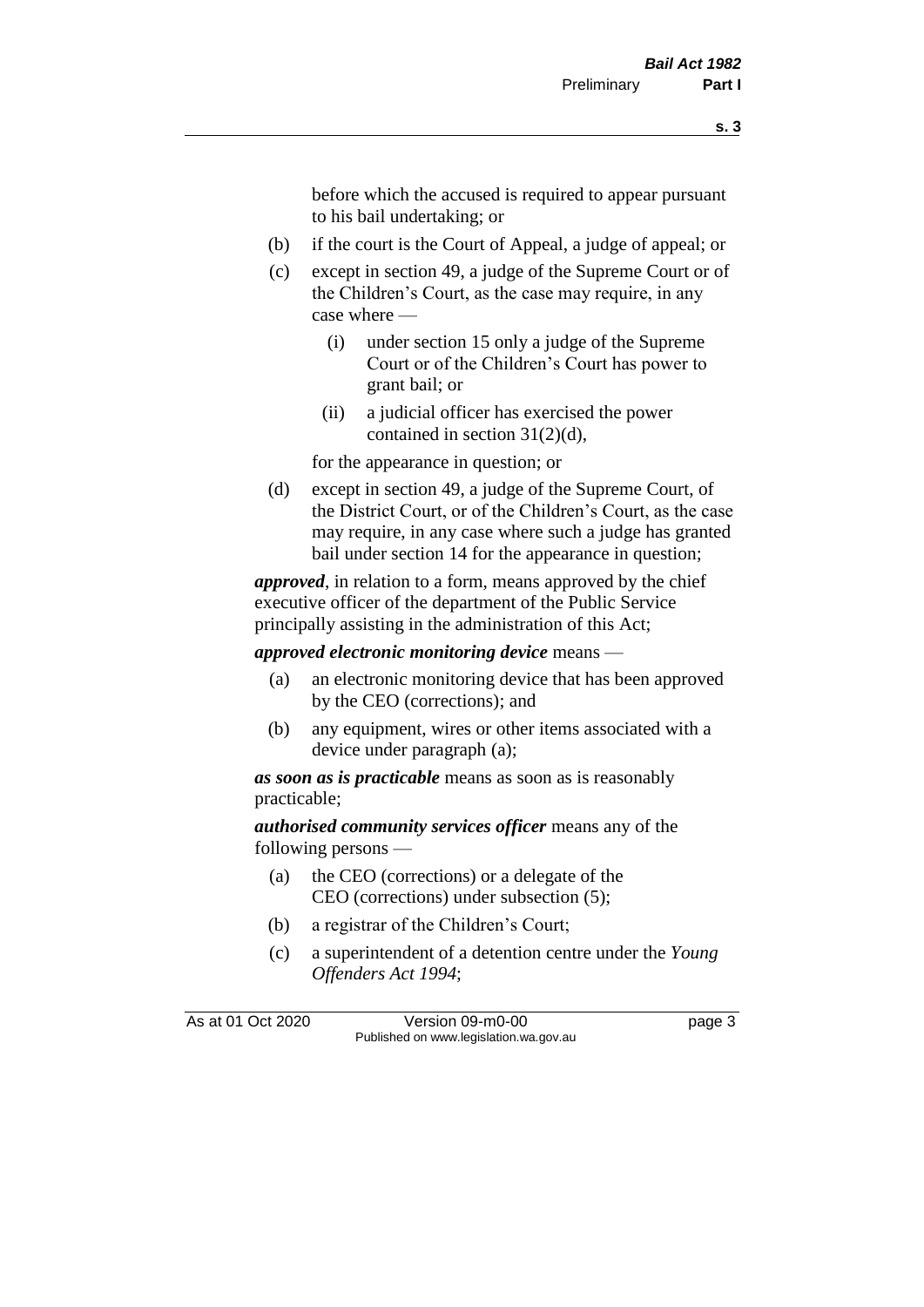(d) the officer for the time being in charge of any detention centre under the *Young Offenders Act 1994*;

*authorised officer* means an authorised police officer or an authorised community services officer;

#### *authorised police officer* means —

- (a) a police officer who holds the rank of sergeant, or a higher rank;
- (b) the police officer who is for the time being in charge of a police station;
- (c) whichever of these officers is for the time being in charge of a lock-up —
	- (i) a police officer;
	- (ii) a special constable appointed under the *Police Act 1892* Part III whose powers, duties and obligations are or include those of an authorised police officer under this Act;
	- (iii) a police auxiliary officer appointed under the *Police Act 1892* Part IIIB whose powers, duties and obligations are or include those of an authorised police officer under this Act;

*bail undertaking* means an undertaking described in section 28(2);

*CEO (corrections)* means the chief executive officer of the Public Sector agency principally assisting the Minister administering Part 8 of the *Sentence Administration Act 2003* in its administration;

*Chief Judge* means the Chief Judge of the District Court;

*Chief Justice* means the Chief Justice of Western Australia;

*child* has the same meaning as *young person* has in the *Young Offenders Act 1994*;

*Commonwealth Criminal Code* means the Criminal Code set out in the Schedule to the *Criminal Code Act 1995* (Commonwealth);

page 4 Version 09-m0-00 As at 01 Oct 2020 Published on www.legislation.wa.gov.au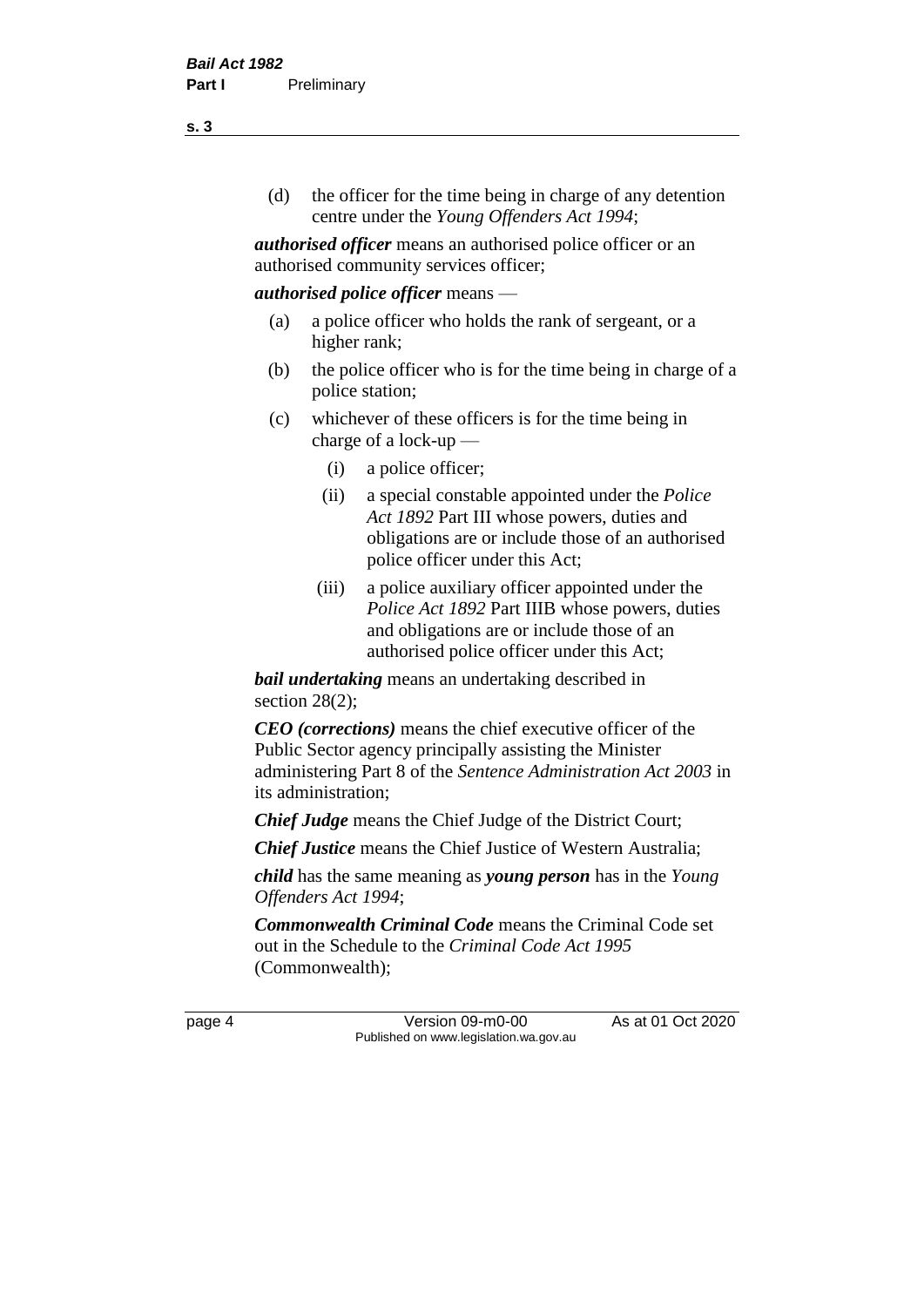*community corrections officer* has the same meaning as in the *Sentence Administration Act 2003*;

*confirmed control order* has the meaning given in the Commonwealth Criminal Code section 100.1(1);

*court* means each of the following —

- (a) the Magistrates Court;
- (b) the Children's Court;
- (c) the Coroner's Court of Western Australia;
- (d) the District Court;
- (e) the Supreme Court;
- (f) the Court of Appeal;

*court custody centre* has the meaning given in the *Court Security and Custodial Services Act 1999* section 3;

*Director of Public Prosecutions* means —

- (a) the Director of Public Prosecutions for the State; or
- (b) the officer in charge in the State of the Commonwealth Office of the Director of Public Prosecutions,

as the case requires;

*early release order* means an early release order made under the *Sentence Administration Act 1995* or *Sentence Administration Act 2003*;

*home detention condition* means a home detention condition imposed under clause 3 of Part D of Schedule 1;

*interim control order* has the meaning given in the Commonwealth Criminal Code section 100.1(1);

*judge of appeal* has the meaning given in the *Supreme Court Act 1935* section 4(1);

*judicial officer* means any person empowered to exercise jurisdiction in a court whether or not he is sitting as a court, and includes a single justice and, where the context so requires, the Court of Appeal exercising jurisdiction under this Act;

As at 01 Oct 2020 Version 09-m0-00 page 5 Published on www.legislation.wa.gov.au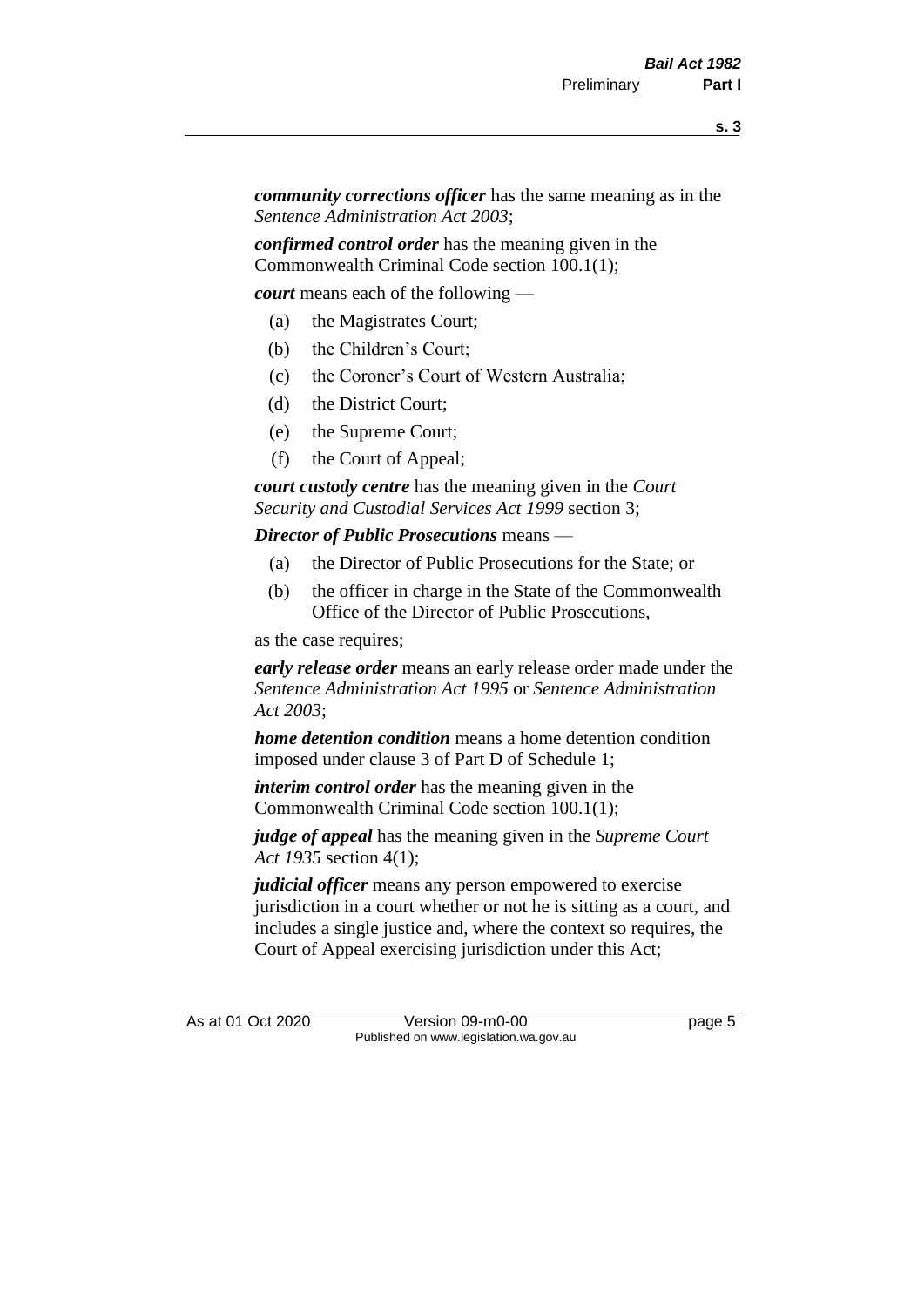*lock-up* includes a place prescribed as a lock-up for the purposes of the *Court Security and Custodial Services Act 1999*;

*offence* means any act, omission or conduct which renders the person doing the act, making the omission or engaging in the conduct liable to any punishment, and includes an alleged offence; but nothing in this definition shall limit the operation of subsection (4);

*person linked to terrorism* means a person who —

- (a) is charged with, or has been convicted of, a terrorism offence; or
- (b) is the subject of an interim control order or confirmed control order, or has been the subject of a confirmed control order within the last 10 years;

*prosecutor* includes —

- (a) in the case of an offence charged in a prosecution notice, the prosecutor;
- (b) in the case of an offence charged in an indictment, the State or the Commonwealth, as the case may be;

*registrar* of a court means —

- (a) for a court other than the Coroner's Court of Western Australia, the principal registrar, a registrar or a deputy registrar of the court; or
- (b) for the Coroner's Court of Western Australia, a coroner's registrar as defined in the *Coroners Act 1996* section 3;

*serious offence* means —

- (a) an offence against section 51(2a); and
- (b) an offence described in Schedule 2;

*surety* and *surety undertaking* have the meanings assigned to them by section 35;

*surety approval officer* means a person who is authorised by section 36 to decide whether an applicant should be approved as a surety;

page 6 Version 09-m0-00 As at 01 Oct 2020 Published on www.legislation.wa.gov.au

**s. 3**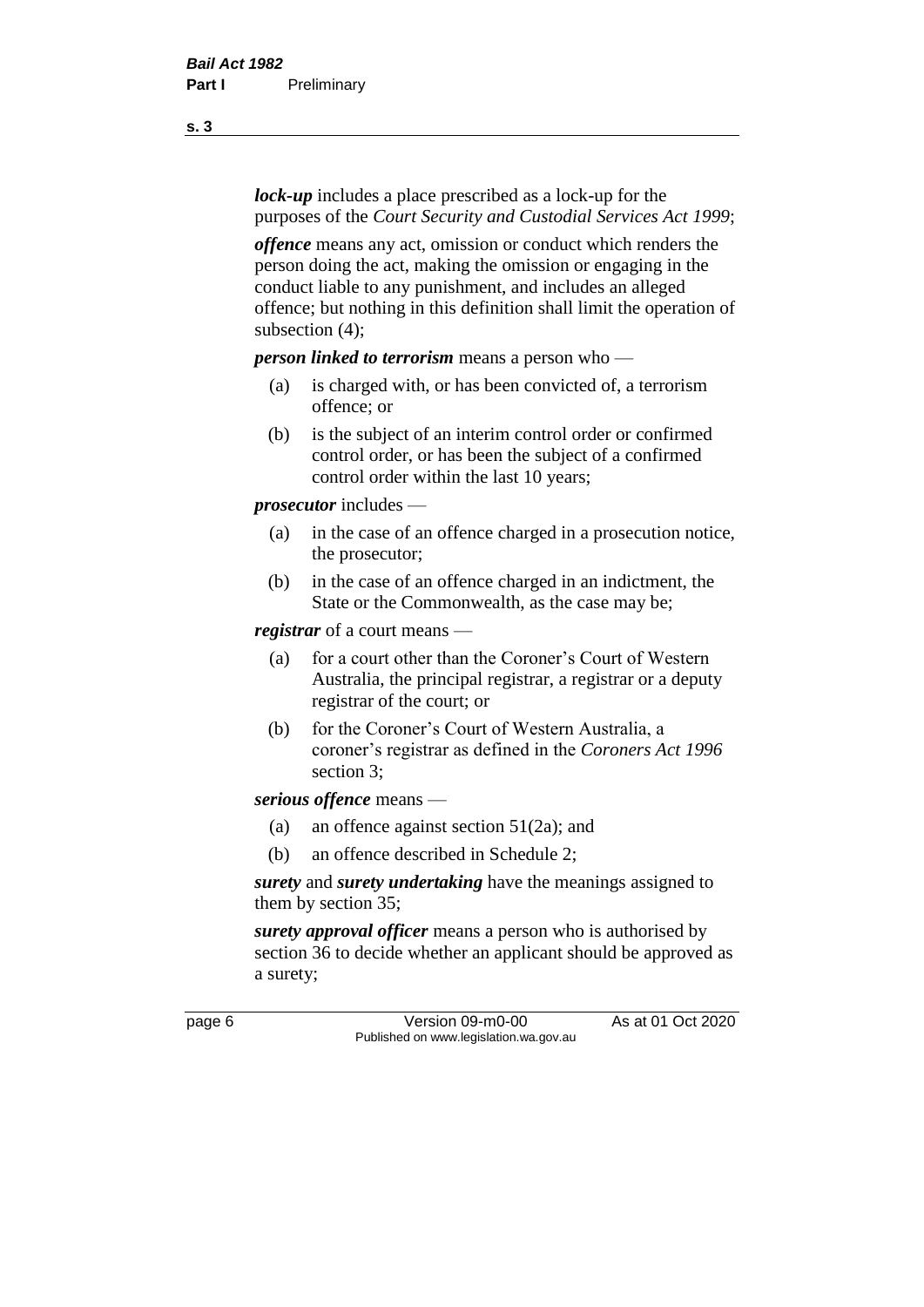*terrorism offence* means —

- (a) an offence against the Commonwealth Criminal Code Division 72 Subdivision A; or
- (b) an offence against the Commonwealth Criminal Code Division 80 Subdivision B; or
- (c) an offence against the Commonwealth Criminal Code Part 5.3, except an offence against section 104.22, 104.27, 104.27A, 105.41 or 105.45; or
- (d) an offence against the Commonwealth Criminal Code Part 5.5; or
- (e) an offence against either of the following provisions of the *Charter of the United Nations Act 1945*  (Commonwealth) —
	- (i) Part 4; or
	- (ii) Part 5, to the extent that it relates to the *Charter of the United Nations (Sanctions — Al-Qaida) Regulations 2008* (Commonwealth);
	- or
- (f) an offence against the *Crimes (Foreign Incursions and Recruitment) Act 1978* (Commonwealth) (repealed); or
- (g) an offence against the *Crimes (Internationally Protected Persons) Act 1976* (Commonwealth) section 8; or
- (h) an offence under a written law or a law of the Commonwealth, another State, a Territory or another country, that substantially corresponds to an offence in paragraphs (a) to (e) and (g); or
- (i) an offence of attempting, inciting or conspiring to commit an offence referred to in paragraphs (a) to (h);

*terrorist act* has the meaning given in the *Terrorism (Commonwealth Powers) Act 2002* section 3;

As at 01 Oct 2020 Version 09-m0-00 page 7 Published on www.legislation.wa.gov.au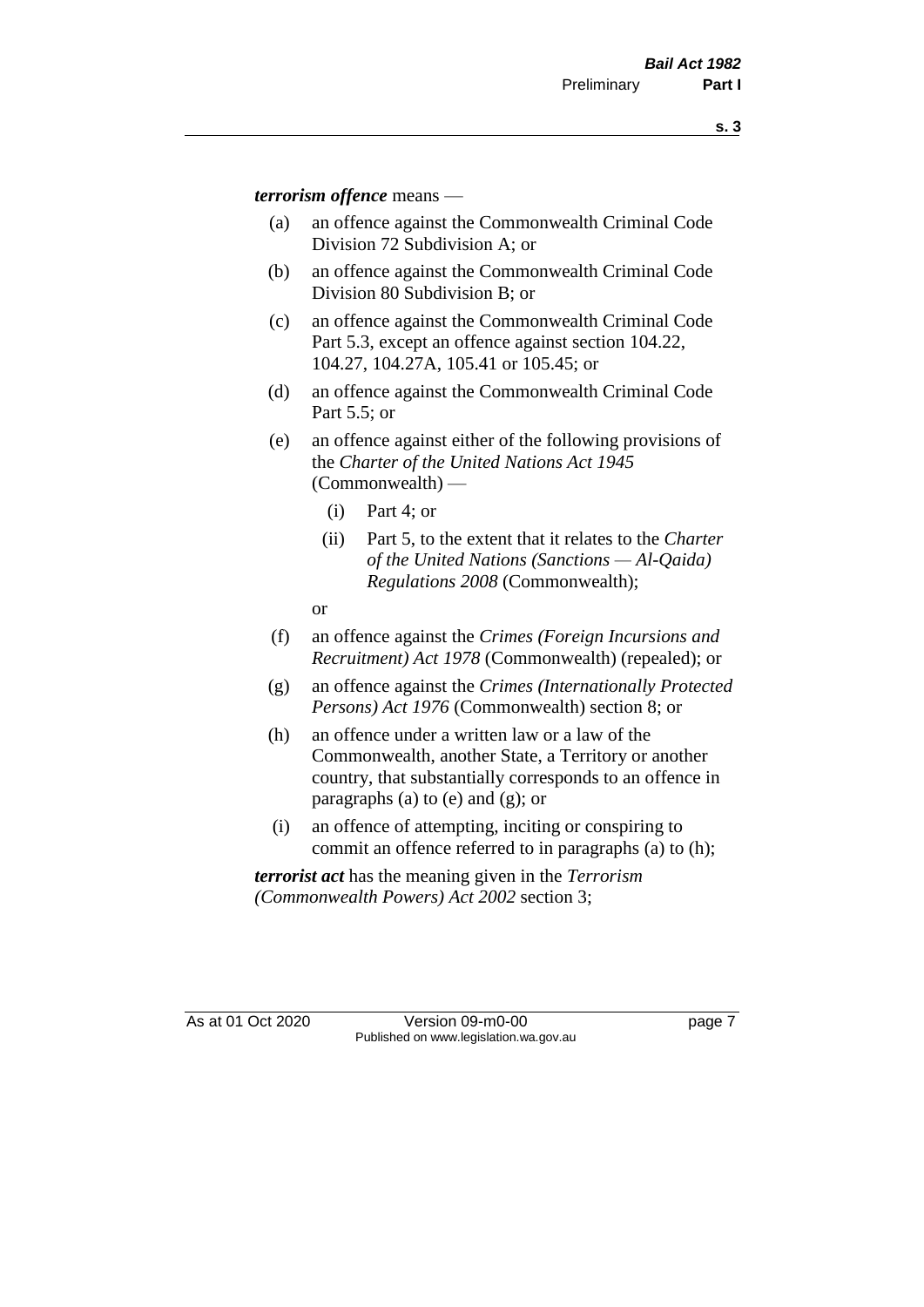*terrorist intelligence information* means information relating to an actual or suspected terrorist act (whether in this State or elsewhere) the disclosure of which could reasonably be expected —

- (a) to prejudice national security; or
- (b) to endanger a person's life or physical safety; or
- (c) to threaten significant damage to infrastructure or property; or
- (d) to prejudice a criminal investigation; or
- (e) to reveal intelligence-gathering methodologies, investigative techniques or technologies or covert practices; or
- (f) to enable the discovery of the existence or identity of a confidential source of information relevant to law enforcement;

*trial* means all proceedings for an offence between —

- (a) the time when the accused is called upon to plead to the prosecution notice or the indictment; and
- (b) the time when the accused is found not guilty or is sentenced.
- (2) A reference in this Act
	- (a) to a power to grant bail includes a reference to a power to refuse bail;
	- (b) to a grant of bail includes a reference to a grant of bail by the exercise of a power in section 31(2).
- (3) Where in this Act there is a reference to a requirement that an accused appear in court, the reference is to a requirement, unless a contrary intention appears, that the accused —
	- (a) surrender himself into the custody of the court or, in the case of a bail undertaking, of the court specified therein, or of such person as the court may direct, to be dealt with according to law; and

page 8 Version 09-m0-00 As at 01 Oct 2020 Published on www.legislation.wa.gov.au

**s. 3**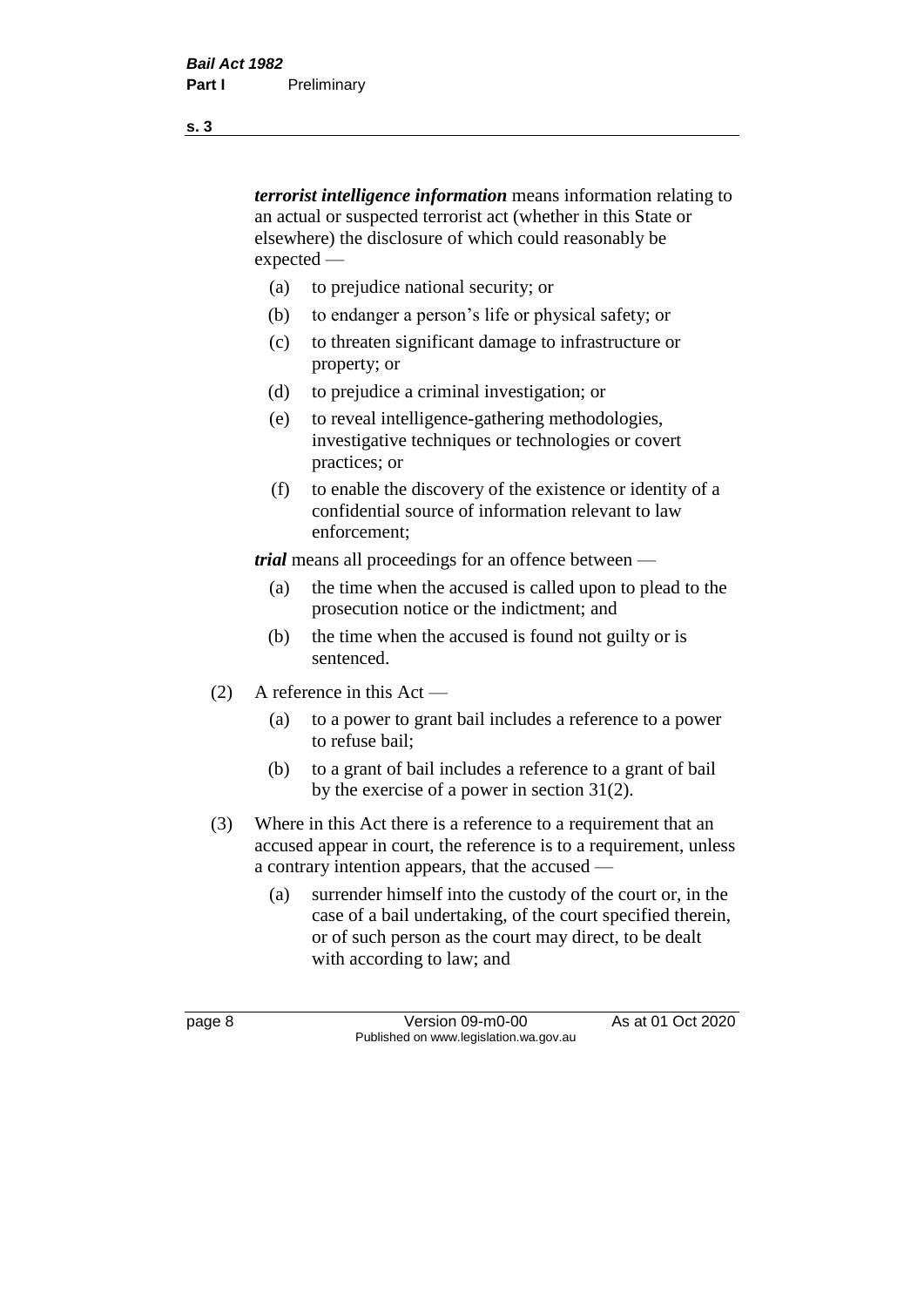- (b) submit himself to a search of his person and any property then in his possession (which is hereby authorised) and allow to be taken from him, to be dealt with according to the relevant law and procedures, anything so found; and
- (c) remain in custody until authorised to be released therefrom.
- (4) If a person is arrested under a warrant issued
	- (a) under section 50, 79, 84E or 129 of the *Sentencing Act 1995* in connection with a possible breach of a conditional release order, a sentence of suspended imprisonment or conditional suspended imprisonment, or a community order imposed under that Act; or
	- (b) under section 43 of the *Young Offenders Act 1994* in respect of an alleged breach of a youth community based order, an intensive youth supervision order or a conditional release order made under that Act,
	- then
		- (c) the person is to be taken as having been arrested and to be in custody awaiting an appearance in court for the offence for which the sentence was imposed; and
		- (d) the first appearance in court after the arrest is to be taken, for the purposes of sections  $5(1)$  and  $8(1)$  and clause 1 of Part A and clause 7 of Part C of Schedule 1, to be the initial appearance for that offence; and
		- (e) the proceedings following the arrest are to be taken to be proceedings for that offence and to be a trial for the purpose of the definition in subsection (1) of *trial*.

As at 01 Oct 2020 Version 09-m0-00 page 9 Published on www.legislation.wa.gov.au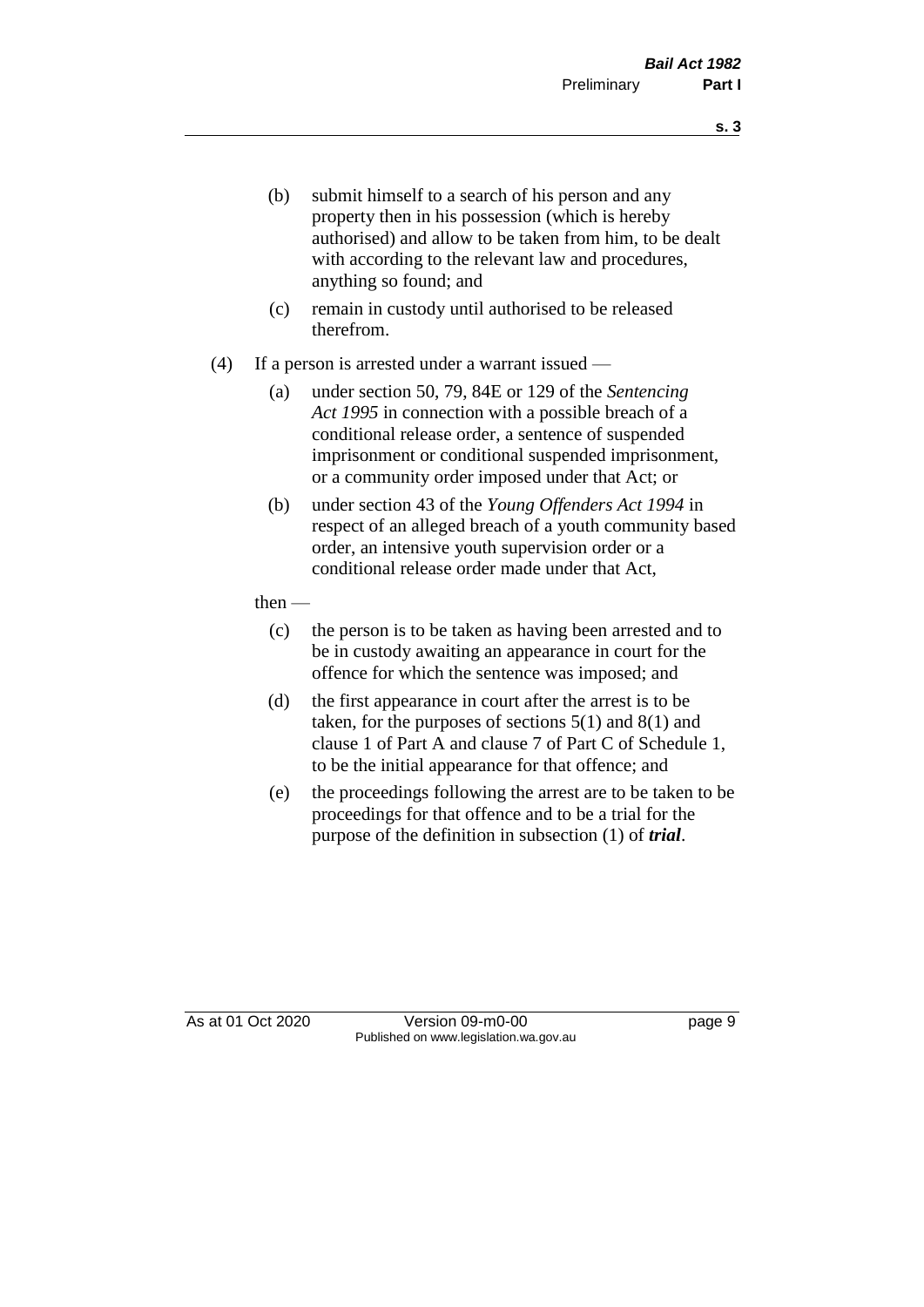(5) The CEO (corrections) may by writing signed by him delegate to any officer of the department of which he is the chief executive officer any function he has under this Act as an authorised community services officer.

*[Section 3 amended: No. 74 of 1984 s. 3; No. 15 of 1988 s. 4; No. 49 of 1988 s. 78; No. 61 of 1990 s. 4; No. 31 of 1993 s. 6; No. 45 of 1993 s. 4 and 12; No. 78 of 1995 s. 7; No. 57 of 1997 s. 21(1); No. 54 of 1998 s. 4 and 14; No. 47 of 1999 s. 7; No. 50 of 2003 s. 29(3); No. 65 of 2003 s. 121(2); No. 27 of 2004 s. 13(2); No. 34 of 2004 Sch. 2 cl. 3(2); No. 45 of 2004 s. 28(4); No. 59 of 2004 s. 141; No. 84 of 2004 s. 11, 82 and 83(2); No. 65 of 2006 s. 51 and 53; No. 6 of 2008 s. 4 and 24(2); No. 46 of 2011 s. 25; No. 20 of 2013 s. 22; No. 15 of 2019 s. 4; No. 13 of 2020 s. 22.]* 

*[Section 3. Modifications to be applied in order to give effect to Cross-border Justice Act 2008: section altered 1 Nov 2009. See endnote 1M; amended: No. 42 of 2009 s. 12.]*

*[3A. Deleted: No. 20 of 2013 s. 23.]*

## **4. Application of this Act**

The operation of this Act extends to any appearance in a court for an offence —

- (a) except to the extent that in this Act, or in the law creating the offence or applicable thereto, express provision is made excluding or limiting the operation of this Act in respect of that appearance; and
- (b) whether or not that law contains a reference to the granting of bail; and
- (c) however any reference in that law to the granting of bail may be expressed; and

page 10 Version 09-m0-00 As at 01 Oct 2020 Published on www.legislation.wa.gov.au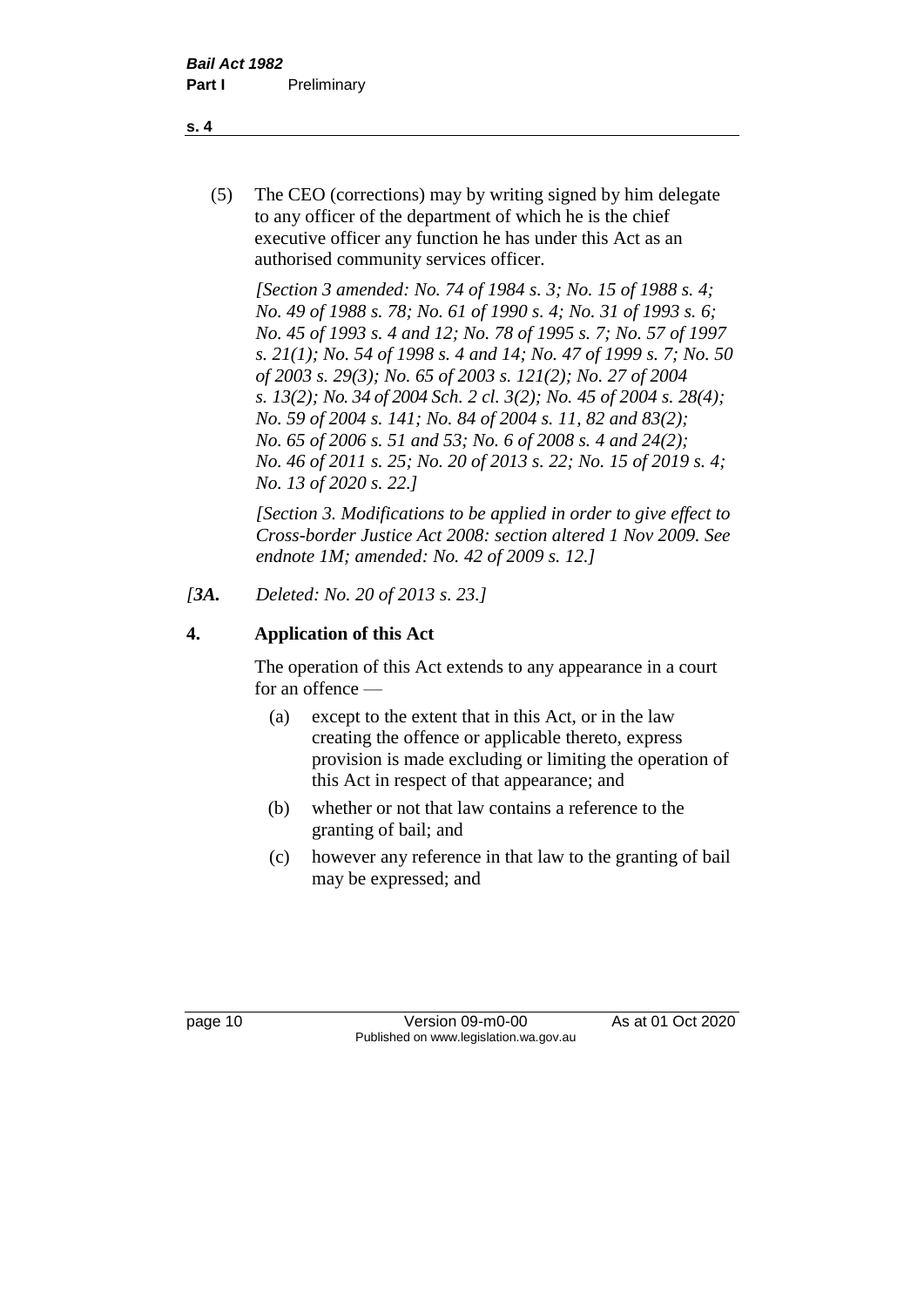(d) as if any reference therein to the taking of a recognizance were to a requirement that, except where bail is dispensed with under this Act, the accused enter into a bail undertaking.

*[Section 4 amended: No. 84 of 2004 s. 82.]*

*[4AA.* 1M *Modifications to be applied in order to give effect to Cross-border Justice Act 2008: section inserted 1 Nov 2009. See endnote 1M.]*

#### **4AB.** *Courts and Tribunals (Electronic Processes Facilitation) Act 2013* **Part 2 applies**

The *Courts and Tribunals (Electronic Processes Facilitation) Act 2013* Part 2 applies to this Act.

*[Section 4AB inserted: No. 20 of 2013 s. 24.]*

#### **4A. Accused appearing on summons or court hearing notice, detention and bail of**

- $(1)$  Where
	- (a) an accused has appeared in court for an offence pursuant to a summons or court hearing notice issued under the *Criminal Procedure Act 2004*; and
	- (b) a judicial officer adjourns the proceedings,

the accused is not to be detained in custody to further appear before the court for that offence unless the judicial officer so orders.

- (2) If an order is made under subsection (1), the duty described in section 7(1) applies.
- (3) On any appearance in court by the accused a judicial officer to whom section 7(1) applies may revoke an order made under subsection  $(1)$ .

*[Section 4A inserted: No. 6 of 2008 s. 6(1).]*

As at 01 Oct 2020 Version 09-m0-00 page 11 Published on www.legislation.wa.gov.au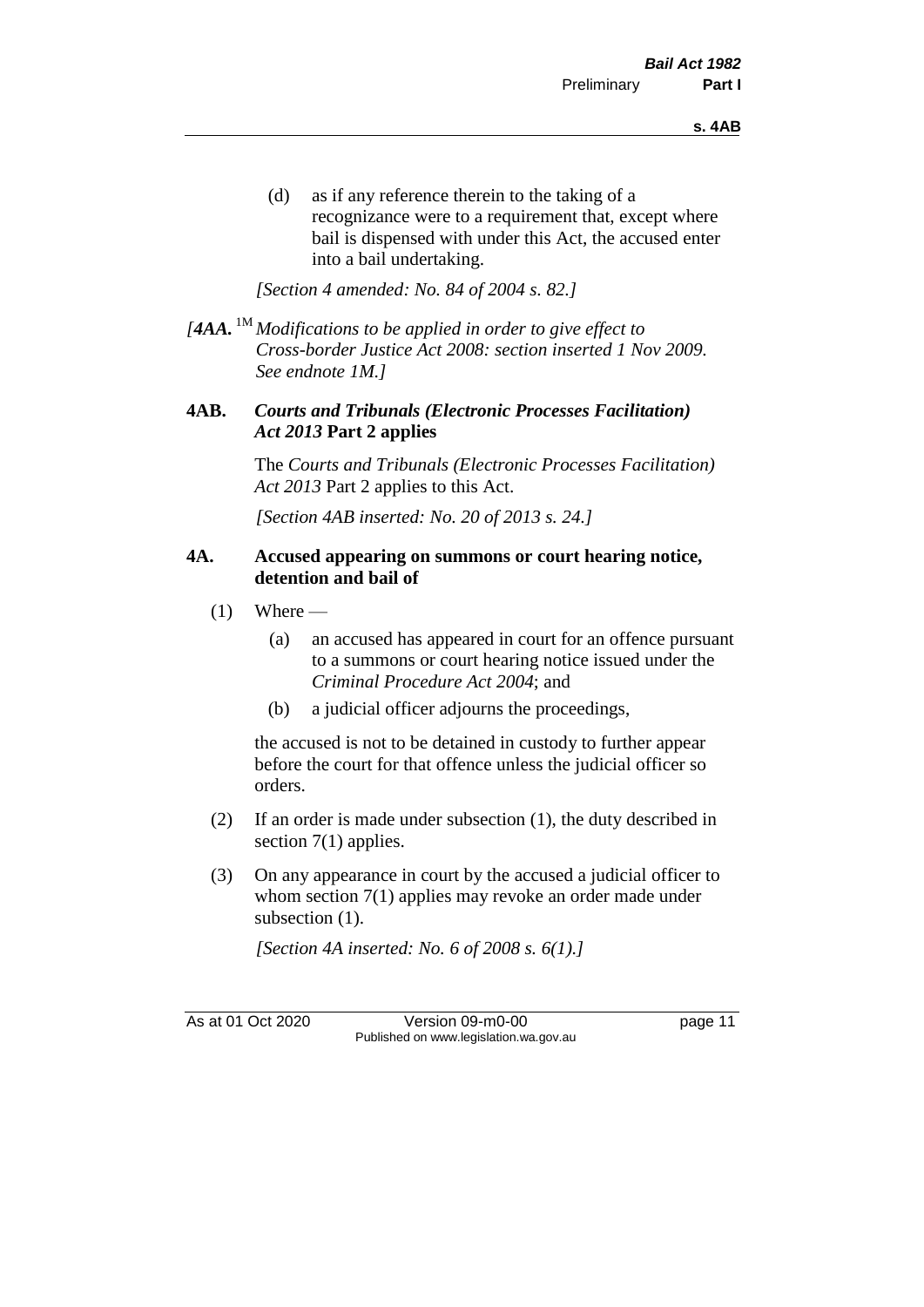**s. 5**

## **Part II — Rights of accused in relation to bail**

*[Heading amended: No. 84 of 2004 s. 82.]* 

## **5. Accused's rights to have bail considered**

- (1) An accused who is in custody for an offence awaiting his initial appearance in court therefor is entitled —
	- (a) subject to sections 9, 10, 12 and 16(2), to have his case for bail for that appearance considered under and in accordance with this Act as soon as is practicable;
	- (b) if his case is not so considered, or if he is refused bail or is not released on bail, to be brought before a court as soon as is practicable.
- (2) An accused who is in custody awaiting any appearance in court for an offence, other than an initial appearance, is entitled, subject to sections 7B, 7C, 7E, 9 and 10, to have his case for bail for that appearance considered under and in accordance with this Act.

*[Section 5 amended: No. 74 of 1984 s. 4; No. 84 of 2004 s. 82; No. 6 of 2008 s. 7.]* 

#### **6. Arresting officer's duty to consider bail**

- (1) This section applies to a police officer or other person (the *arrester*) who —
	- (a) charges a person who is under arrest (the *accused*) with an offence; and
	- (b) does not release the accused unconditionally under section 142 of the *Criminal Investigation Act 2006*,

or who arrests a person under a warrant.

- (2) This section is subject to
	- (a) the exercise of the power conferred by section 9; and
	- (b) sections 10, 12 and 16 and Schedule 1 Part C clauses 3A and 3D.

page 12 Version 09-m0-00 As at 01 Oct 2020 Published on www.legislation.wa.gov.au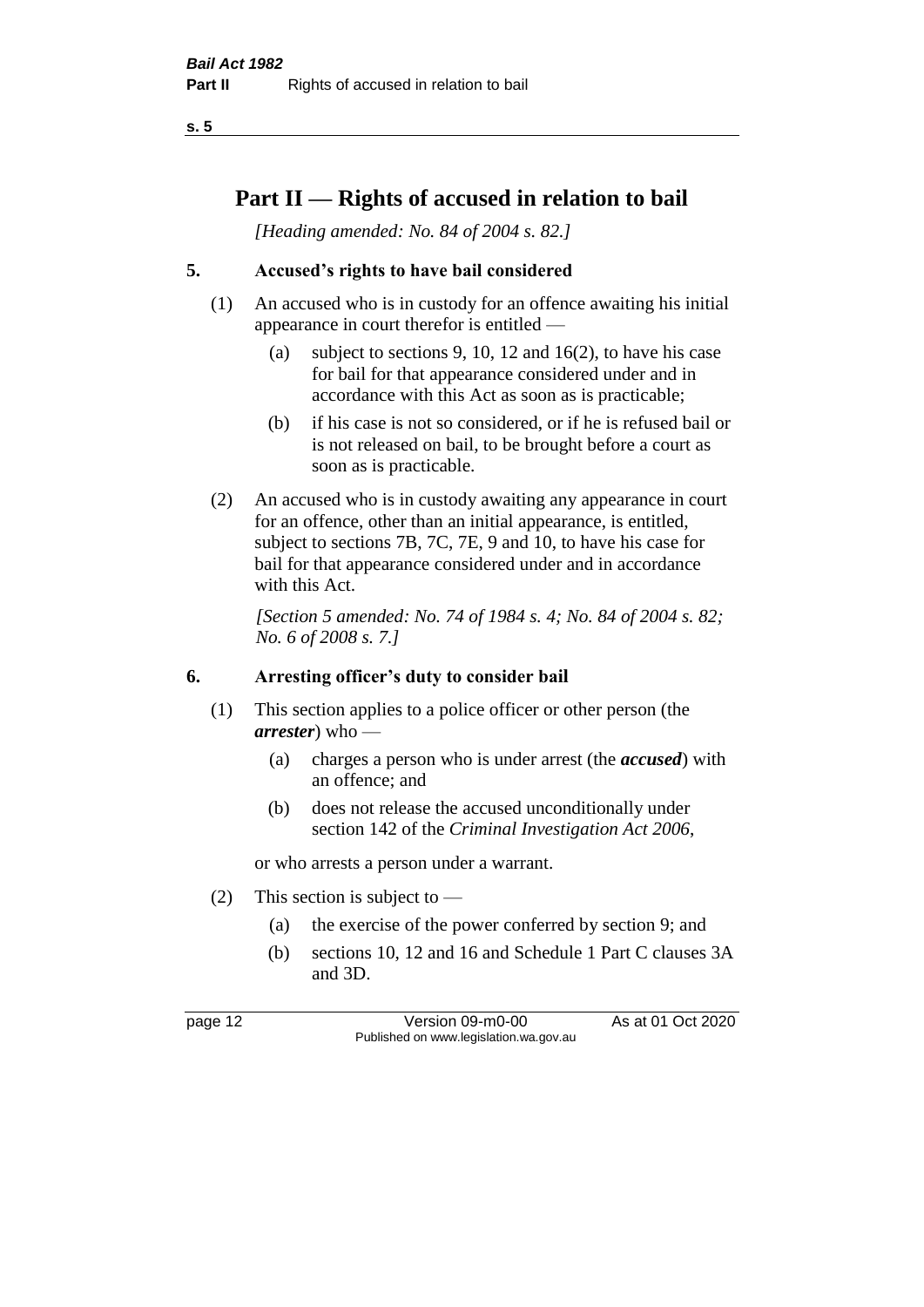- (3) The duties in this section shall be performed whether or not an application for bail is made by or on behalf of the accused.
- (4) As soon as is practicable after the accused is charged, or arrested under a warrant, as the case may be, the arrester shall either —
	- (a) bring the accused or cause the accused to be brought before a court; or
	- (b) perform the other duties of the arrester under this section.
- (5) If the arrester has power to grant the accused bail, the arrester shall consider the accused's case for bail.
- (6) If the arrester does not have power to grant the accused bail, the arrester shall, unless subsection (8), (9), (10) or (11) applies, bring or cause the accused to be brought before an authorised police officer or a justice or, in the case of a child, any authorised officer or a justice, who shall consider the accused's case for bail as soon as is practicable.
- (7) Even if the arrester has power to grant the accused bail, the arrester may, instead of complying with subsection (5), comply with subsection  $(6)$  as if the arrester did not.
- (8) If under section 15 only a judge of the Supreme Court or a judge of the Children's Court has power to grant the accused bail, the arrester shall bring the accused or cause the accused to be brought before a judge of the Supreme Court or a judge of the Children's Court, as the case requires, who shall consider the accused's case for bail as soon as is practicable.
- (9) If under section 16 only a justice has power to grant the accused bail, the arrester shall bring the accused or cause the accused to be brought before a justice, who shall consider the accused's case for bail as soon as is practicable.
- (10) If section 16A applies, the arrester shall bring the accused or cause the accused to be brought before a court or judge referred

As at 01 Oct 2020 Version 09-m0-00 page 13 Published on www.legislation.wa.gov.au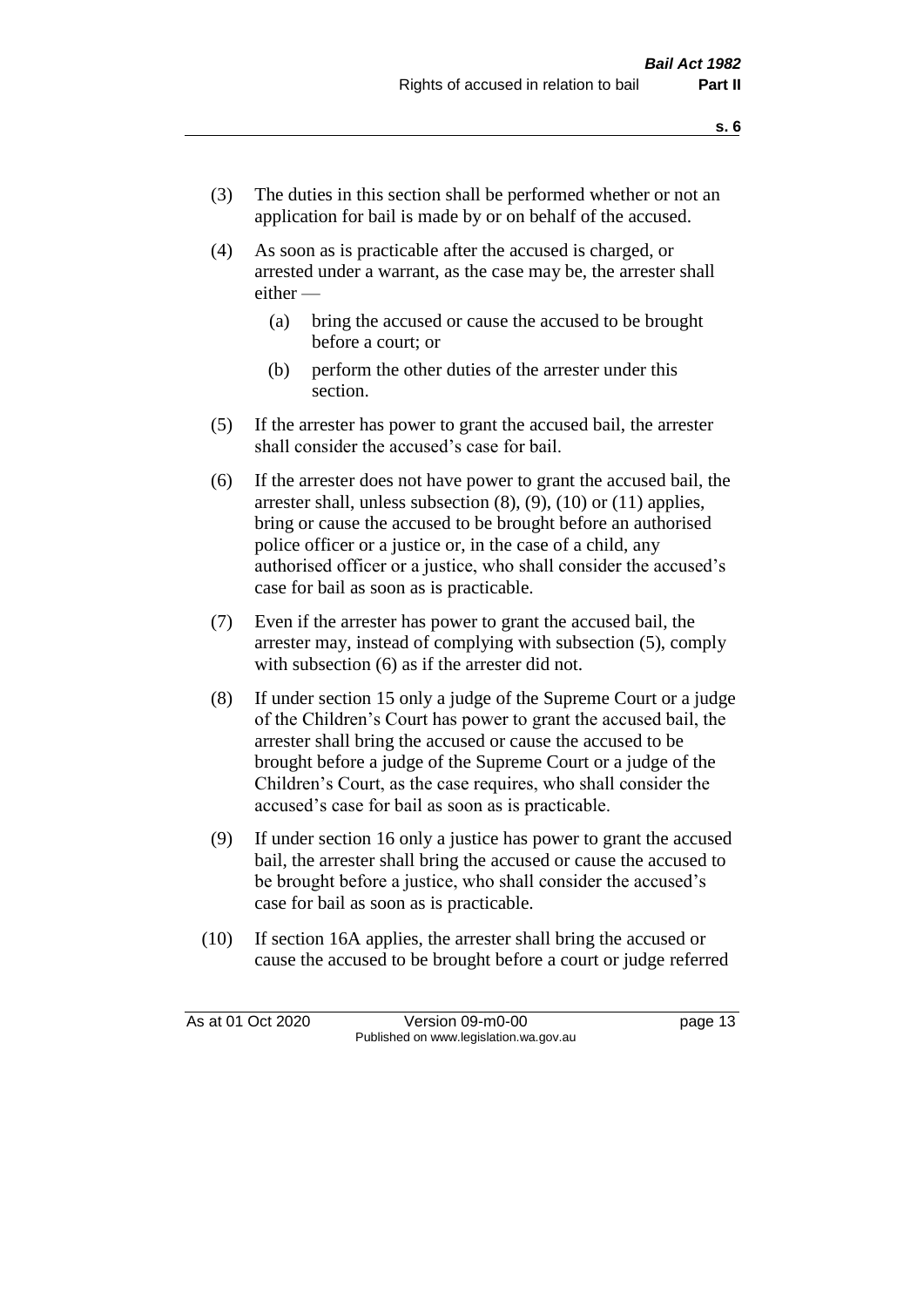**s. 6A**

to in section 16A(1), who shall consider the accused's case for bail as soon as is practicable.

(11) If section 16B applies, the arrester must bring the accused or cause the accused to be brought before a court constituted by a judicial officer other than a justice, who must consider the accused's case for bail as soon as is practicable.

> *[Section 6 inserted: No. 59 of 2006 s. 4(1); amended: No. 21 of 2017 s. 4; No. 15 of 2019 s. 5.]*

### **6A. Officials considering bail may order release without bail**

(1) In this section —

*accused* means an accused who is under arrest, other than pursuant to a warrant;

*released* means released from custody without being required to enter into, or without having entered into, a bail undertaking;

*serious offence* means an indictable offence the penalty specified by a written law for which is or includes imprisonment for 5 years or more or life;

*summary court* means the Magistrates Court or the Children's Court.

- (2) An authorised officer or justice who is considering an accused's case for bail for an initial appearance in a summary court on a charge of an indictable offence that is not a serious offence may order that the accused be served with a summons under the *Criminal Procedure Act 2004*, and released, in respect of the charge unless satisfied —
	- (a) that there are reasonable grounds to suspect the accused would not obey the summons if served with it; or
	- (b) that not releasing the accused is justified under subsection (4) or for any other reason.
- (3) An authorised officer or justice who is considering an accused's case for bail for an initial appearance in a summary court on a charge of a simple offence must order that the accused be served with a court hearing notice under the *Criminal Procedure*

page 14 Version 09-m0-00 As at 01 Oct 2020 Published on www.legislation.wa.gov.au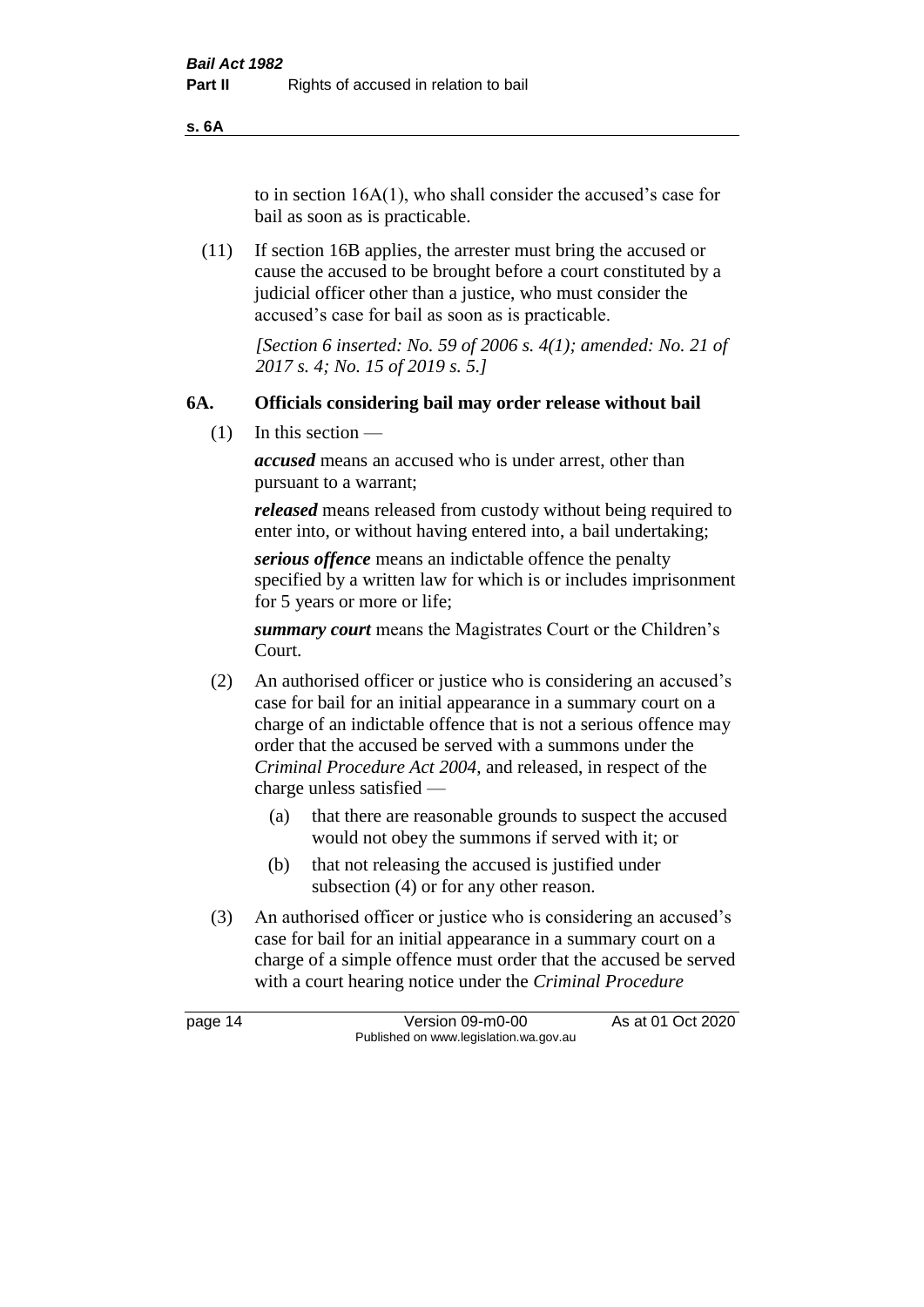*Act 2004*, and released, in respect of the charge unless satisfied —

- (a) that the presence of the accused when the charge is dealt with is likely to be necessary for any reason or for sentencing purposes; or
- (b) that not releasing the accused is justified under subsection (4) or for any other reason.
- (4) Not releasing an accused is justified if there are reasonable grounds to suspect that if the accused were released —
	- (a) the accused
		- (i) would commit an offence; or
		- (ii) would continue or repeat an offence with which he or she is charged; or
		- (iii) would endanger another person's safety or property; or
		- (iv) would interfere with witnesses or otherwise obstruct the course of justice, whether in relation to the accused or any other person;
		- or
	- (b) the accused's safety would be endangered.
- (5) This section does not affect the operation of section 28 or 30 of the *Criminal Procedure Act 2004*.

*[Section 6A inserted: No. 59 of 2006 s. 5.]* 

#### **7. Unconvicted accused, court to consider bail for**

(1) Upon and following an accused's initial appearance in court for an offence every judicial officer who may thereafter order his detention or continued detention in custody before conviction for the offence is under a duty, unless section 7B, 7C or 7E applies, to consider the accused's case for bail, whether or not an application for bail is made by the accused or on his behalf.

*[(2)-(4) deleted]*

As at 01 Oct 2020 Version 09-m0-00 page 15 Published on www.legislation.wa.gov.au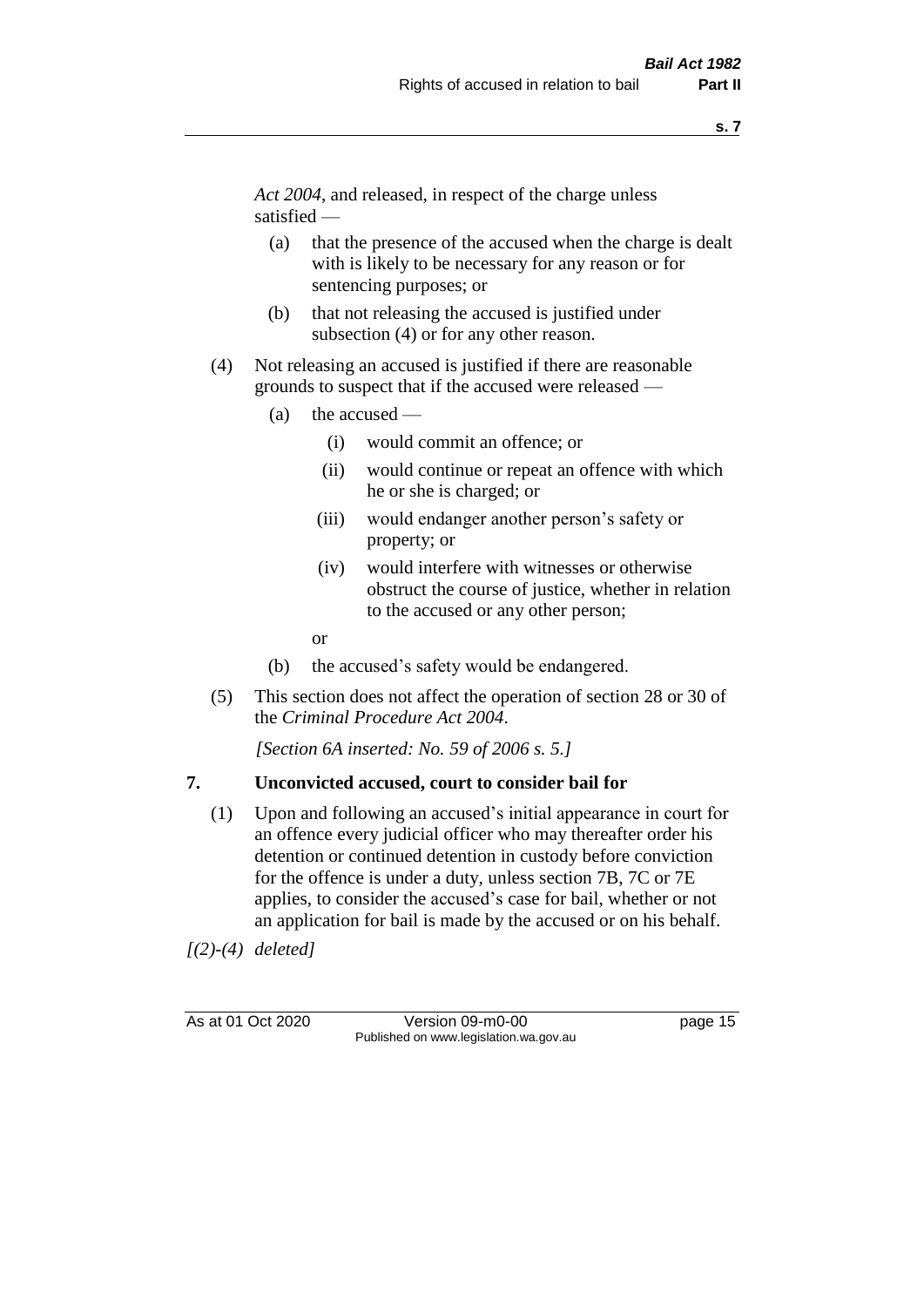**s. 7A**

(5) The operation of this section is subject to the exercise of the powers conferred by sections 7A and 9 and to the provisions of sections 10, 12 and 16(2) and Schedule 1 Part C clauses 3A, 3D and 3E.

*[Section 7 amended: No. 74 of 1984 s. 5; No. 49 of 1988 s. 80; No. 45 of 1993 s. 6; No. 84 of 2004 s. 82; No. 59 of 2006 s. 4(2); No. 6 of 2008 s. 8; No. 21 of 2017 s. 5; No. 15 of 2019 s. 6.]* 

## **7A. Bail may be dispensed with by court**

- (1) A judicial officer referred to in section 7(1) may, instead of discharging the duty imposed by that subsection, dispense with the requirement for bail for an appearance in court for an offence by an accused if the judicial officer —
	- (a) has jurisdiction to do so under section 13A(1); and
	- (b) may properly do so under section 13A(2).
- (2) Where the requirement for bail is dispensed with under this section, the accused has a right to be at liberty until the accused is required to appear before a court for the offence, but subject  $to -$ 
	- (a) section 59A; and
	- (b) any requirement that the accused be in custody for some other offence or reason.

*[Section 7A inserted: No. 6 of 2008 s. 9(1).]*

## **7B. Adult accused of murder**

 $(1)$  In this section —

*judge* means a judge of the Supreme Court.

- (2) This section applies where
	- (a) an accused is in custody for an offence of murder so that under section 15 only a judge has power to grant bail; and

page 16 Version 09-m0-00 As at 01 Oct 2020 Published on www.legislation.wa.gov.au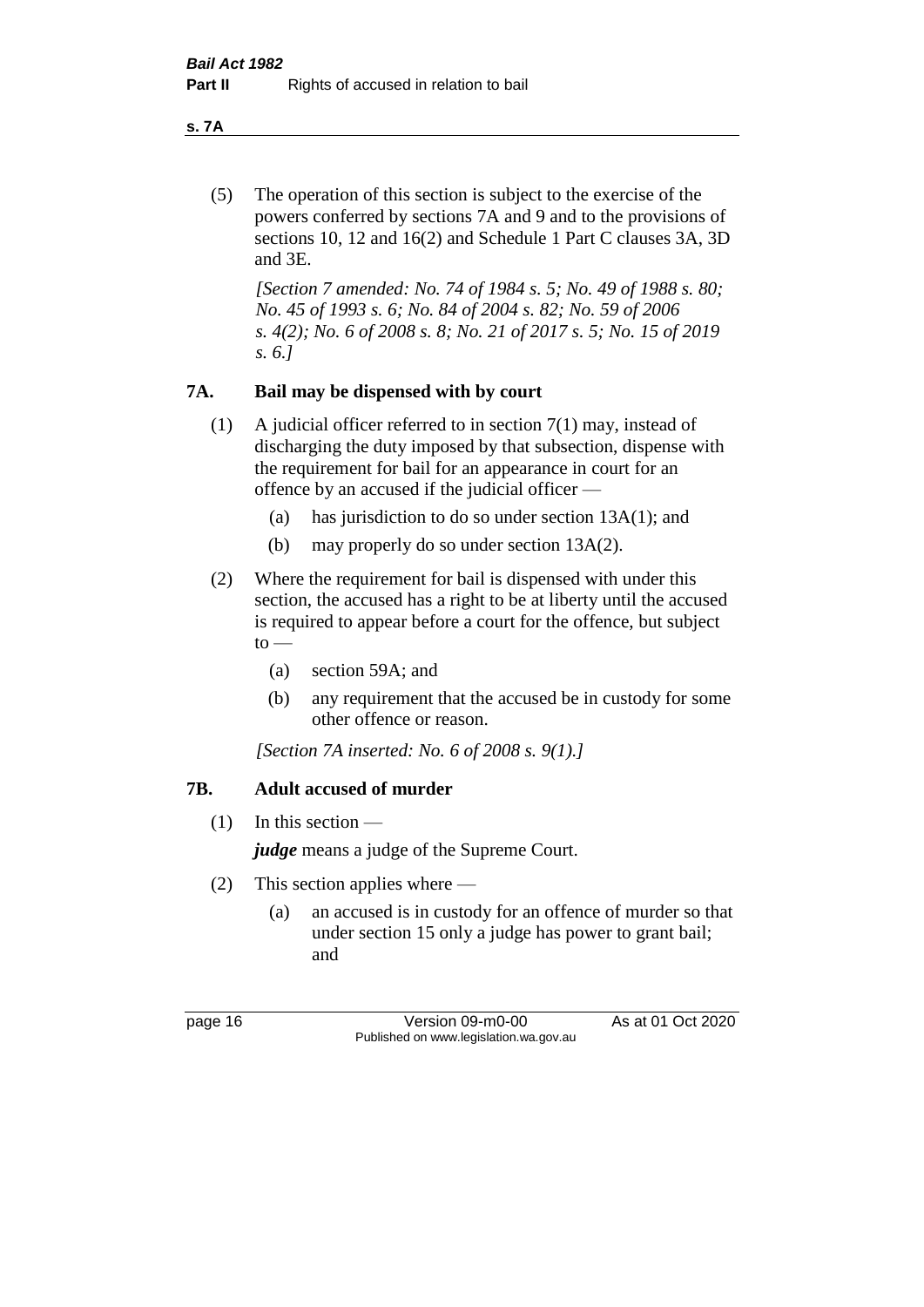- (b) the accused is not a child.
- (3) Where this section applies the accused, or a person on the accused's behalf, may make an application to a judge for bail at any time before conviction for the offence.
- (4) Upon an accused's initial appearance in court for an offence of murder, the judicial officer who may order the accused's detention in custody is under a duty to inform the accused of the right conferred by subsection (3).
- $(5)$  Where
	- (a) an accused's case for bail has been considered by a judge on an application under subsection (3); and
	- (b) bail has been refused,

the accused's case for bail shall not be considered on any subsequent occasion in the same case when the accused's continued detention may be ordered unless subsection (6) applies.

- (6) The accused's case for bail shall again be considered by a judge if the accused, or a person on the accused's behalf, applies to a judge and satisfies the judge that —
	- (a) new facts have been discovered, new circumstances have arisen or the circumstances have changed since bail was refused; or
	- (b) the accused failed to adequately present the accused's case for bail on the previous occasion.
- $(7)$  Where
	- (a) an accused's case for bail has been considered by a judge on an application under subsection (3); and
	- (b) bail has been granted,

on any subsequent appearance in the same case a judicial officer may order, notwithstanding section 15, that bail is to continue on the same terms and conditions.

As at 01 Oct 2020 Version 09-m0-00 page 17 Published on www.legislation.wa.gov.au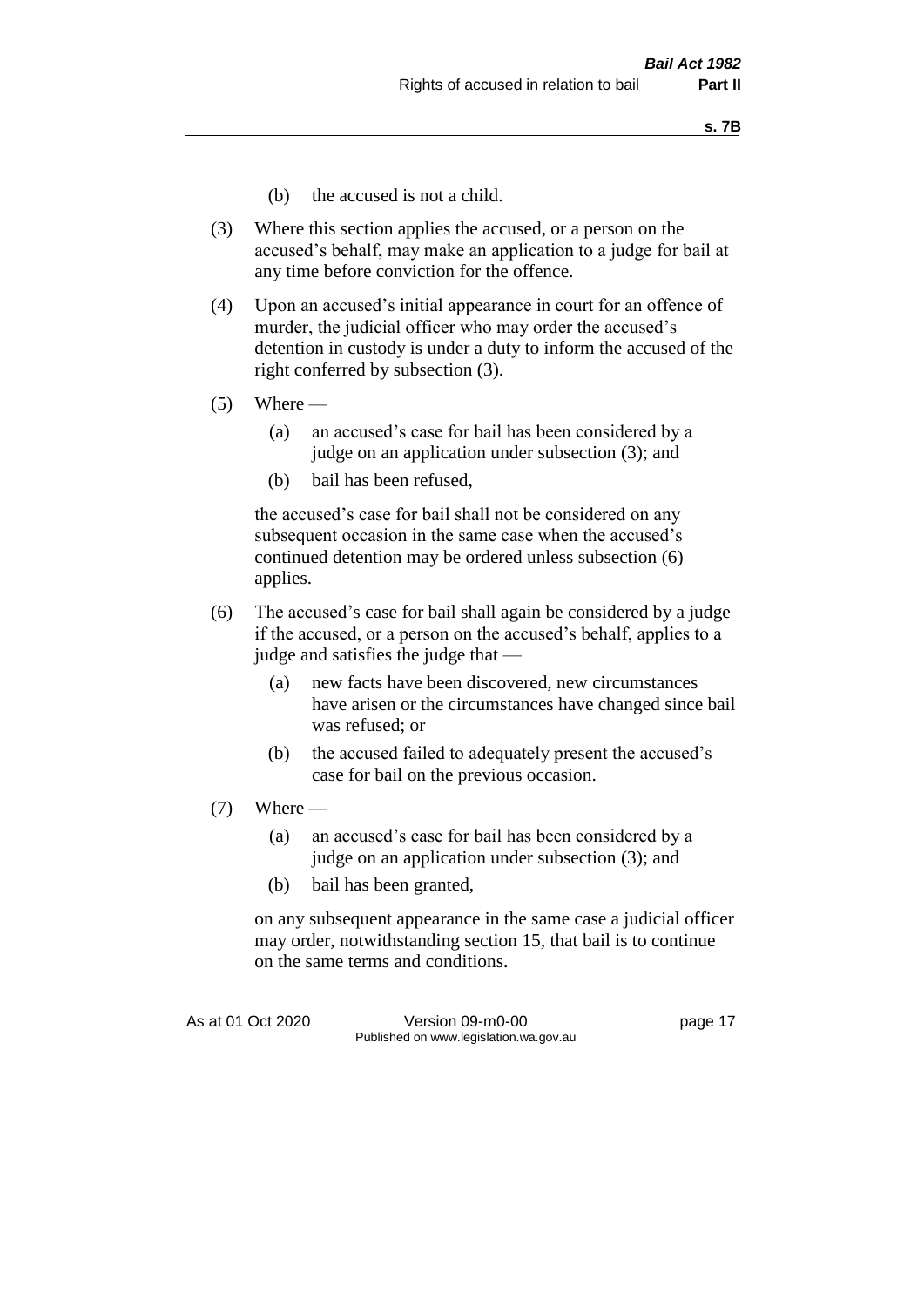#### **s. 7C**

(8) The accused is to be taken before a judge for the purposes of an application under this section only if the judge so orders.

*[Section 7B inserted: No. 6 of 2008 s. 9(1); amended: No. 29 of 2008 s. 24(2) and (3).]*

## **7C. Child accused of murder**

- (1) This section applies where a child accused is in custody for an offence of murder so that under section 15 only a judge of the Children's Court has power to grant bail.
- (2) Where this section applies, the judicial officer referred to in section 7(1) other than a judge of the Children's Court, shall, whether or not an application for bail is made by the accused or on the accused's behalf, cause the accused to be taken as soon as is practicable before a judge of the Children's Court for the purpose of having the accused's case for bail considered by the judge.
- (3) Notwithstanding subsection (2), where
	- (a) the duty described in that subsection has been discharged once in relation to a child accused's case for bail; and
	- (b) bail has on that occasion been refused by a judge of the Children's Court,

the accused's case for bail need not be considered on any subsequent occasion in the same case when the accused's continued detention may be ordered unless subsection (4) applies.

- (4) On a subsequent occasion the accused may apply to the judicial officer who may order the accused's continued detention for a reconsideration of the accused's case for bail on the ground that —
	- (a) new facts have been discovered, new circumstances have arisen or the circumstances have changed since bail was refused on the occasion mentioned in subsection (3); or

page 18 Version 09-m0-00 As at 01 Oct 2020 Published on www.legislation.wa.gov.au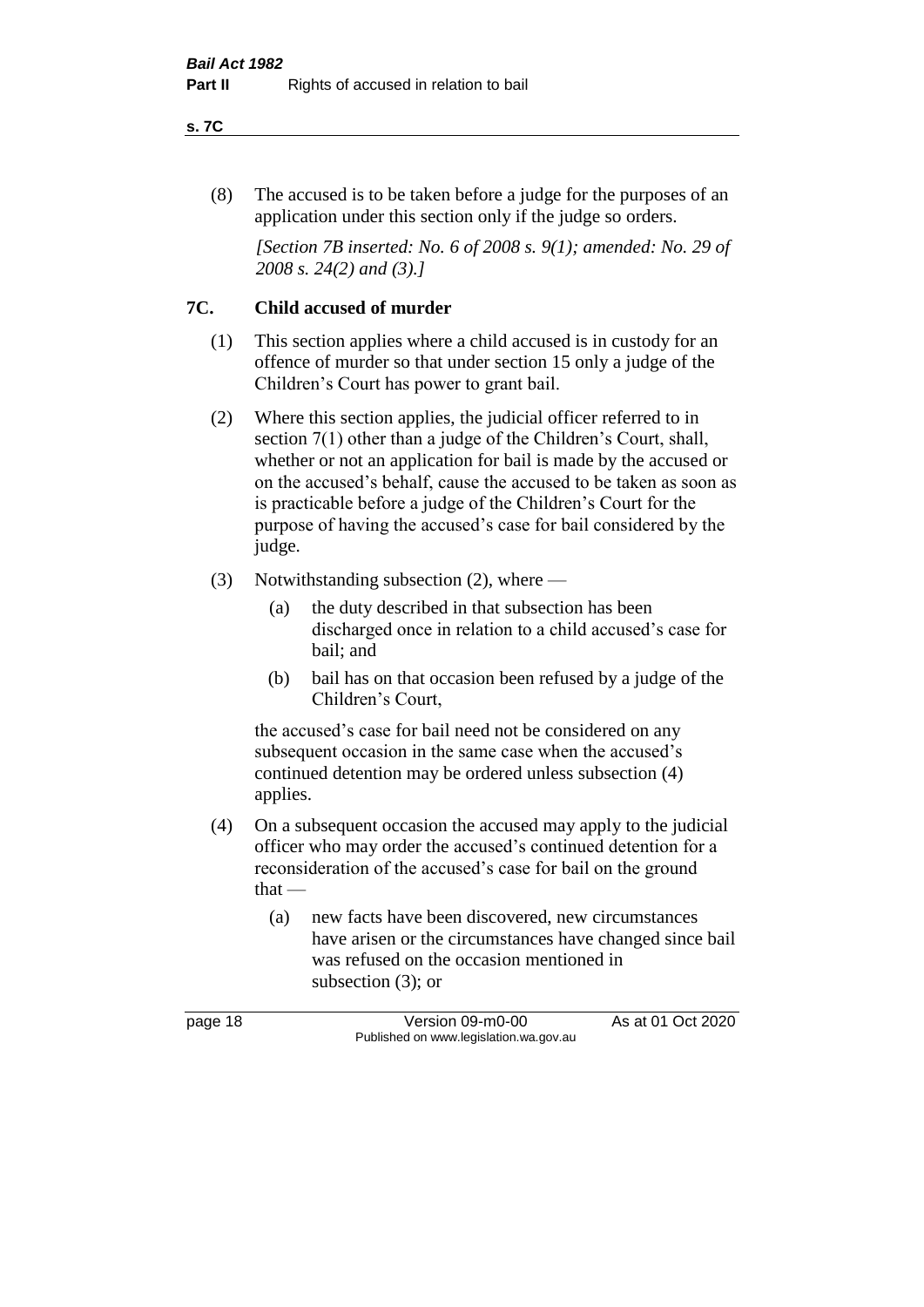- (b) the accused failed to adequately present the accused's case for bail on that occasion.
- (5) If the judicial officer is satisfied as to one or more of those grounds the judicial officer shall cause the accused to be taken as soon as is practicable before a judge of the Children's Court for the purpose of having the accused's case for bail considered by the judge.

*[Section 7C inserted: No. 6 of 2008 s. 9(1); amended: No. 29 of 2008 s. 24(4).]*

### **7D. Bail after initial decision by court, court's duty as to**

- (1) Notwithstanding section 7(1), after
	- (a) the duty described in that subsection has been discharged once in relation to an accused's case for bail; or
	- (b) a judge of the Children's Court has considered the case under section 15,

it is sufficient on any subsequent consideration of bail in the same case for a judicial officer, including a judge of the Children's Court acting under section 15, to make inquiry of the accused in terms of subsection (2).

- (2) The inquiry to be so made is  $-$ 
	- (a) whether any new fact has been discovered or new circumstance has arisen, or whether the circumstances have changed, since bail was previously granted or refused; and
	- (b) whether the accused considers that the accused failed to adequately present the accused's case for bail on a previous occasion.

As at 01 Oct 2020 Version 09-m0-00 page 19 Published on www.legislation.wa.gov.au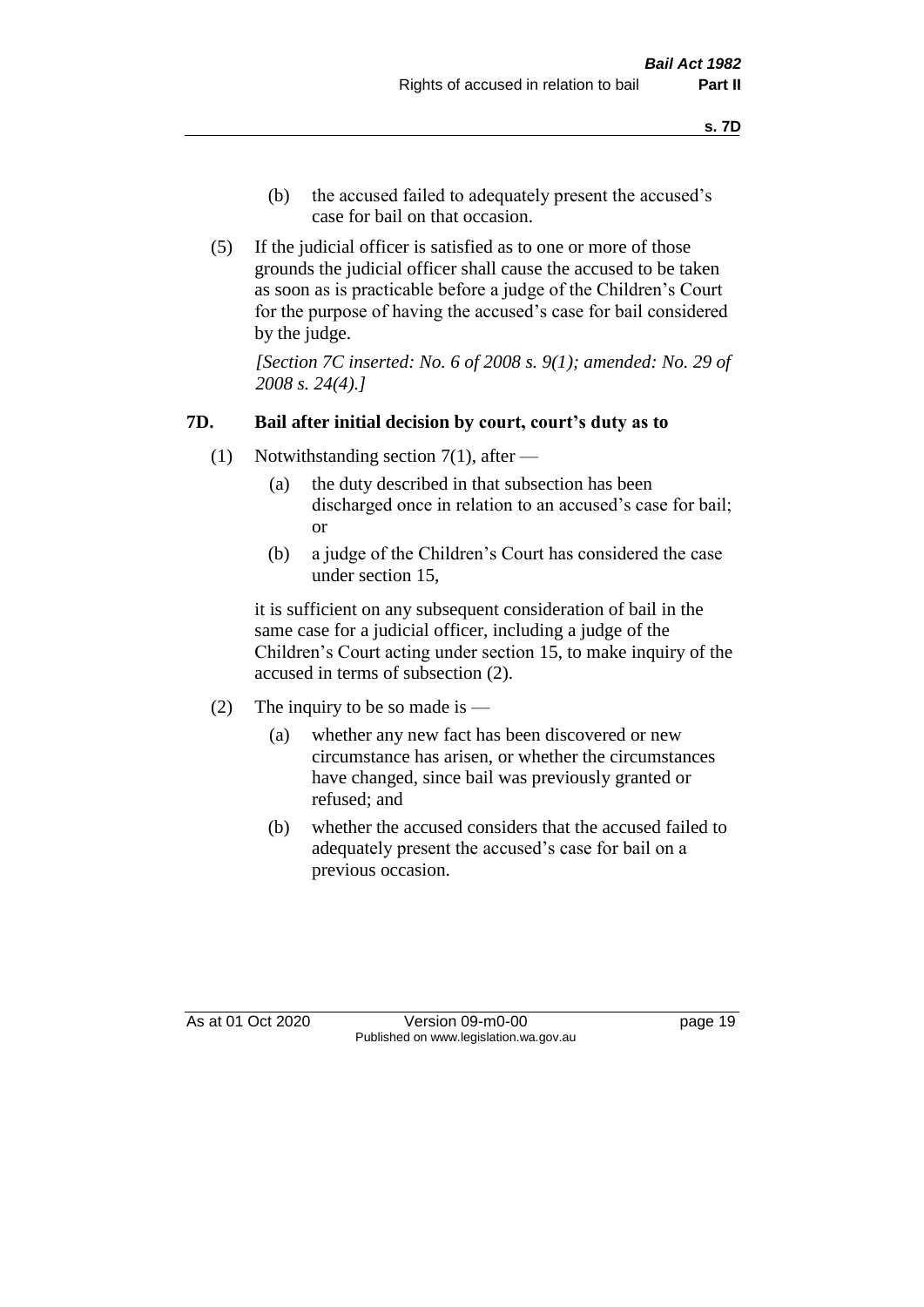**s. 7E**

(3) Unless the judicial officer is satisfied that there is any reason of the kind mentioned in subsection (2) for not doing so, the judicial officer may adopt the decision previously made in the case, but with power to make such variations of the terms and conditions of bail as the judicial officer thinks fit.

*[Section 7D inserted: No. 6 of 2008 s. 9(1).]*

## **7E. Bail refused for trial, court's duty during trial**

- $(1)$  Where
	- (a) an accused has been refused bail for the accused's appearance for trial for an offence; and
	- (b) the trial extends beyond one day,

a judicial officer referred to in section 7(1) need not comply with that subsection unless the accused, or a person on the accused's behalf, applies for bail.

(2) In subsection  $(1)$  —

*trial* means that part of proceedings for an offence when evidence is being received by the court in respect of the offence and also extends to any time when —

- (a) legal argument is being heard; or
- (b) a judicial officer or a jury is deliberating.

*[Section 7E inserted: No. 6 of 2008 s. 9(1).]*

## **7F. Appeal from court of summary jurisdiction, bail in case of**

- (1) If a person is in custody and an appeal has been commenced under the *Criminal Appeals Act 2004* Part 2 in connection with the decision by virtue of which the person is in custody, the person may apply for bail —
	- (a) if the appeal is to be heard and determined by the Court of Appeal or if an application has been made to the Court of Appeal for leave to appeal to the Court of Appeal — to a judge of appeal; or

page 20 Version 09-m0-00 As at 01 Oct 2020 Published on www.legislation.wa.gov.au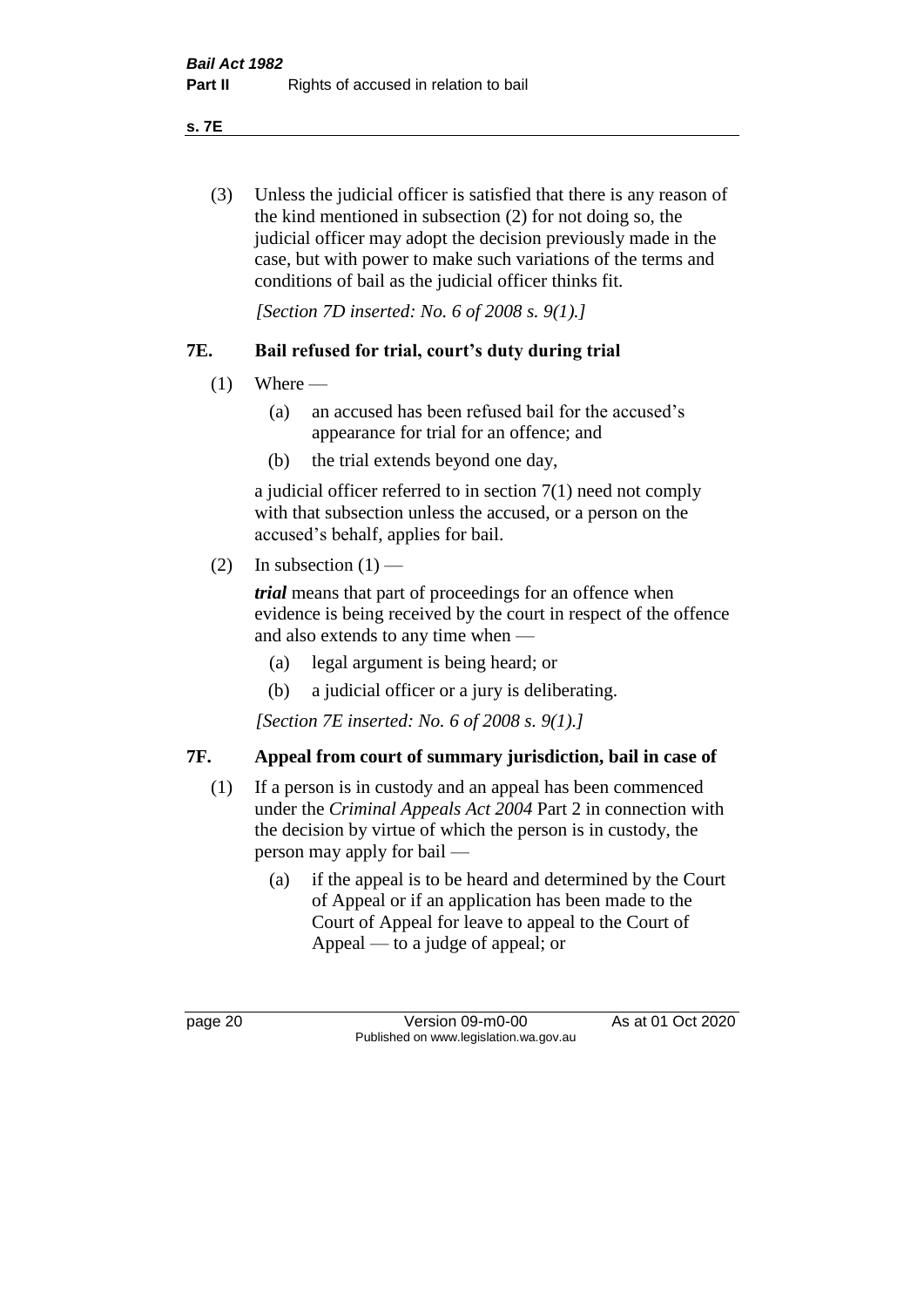- (b) in any other case to a judge of the Supreme Court.
- (2) Bail shall not be granted to an applicant for bail under subsection (1) unless —
	- (a) the applicant has given notice of the application for bail  $\mathrm{to}$  —
		- (i) the Director of Public Prosecutions; or
		- (ii) the State Solicitor,

as the case may require; and

(b) that official has been given an opportunity to be heard on the application.

*[Section 7F inserted: No. 6 of 2008 s. 9(1).]*

#### **8. Accused to be given information, approved forms etc.**

- (1) Subject to subsection (4), a judicial officer or authorised officer who is called upon to consider an accused's case for bail, on the first occasion when it arises in relation to an offence or group of offences for which an accused is required to appear, shall ensure that the accused is, or has been, given —
	- (a) such information in writing as to the effect of this Act as is prescribed for the purposes of this paragraph; and
	- (b) an approved form for completion, designed to disclose to the judicial officer or authorised officer all information relevant to the decision; and
	- (c) where the accused is unable or insufficiently able, to read, speak or write English, such assistance as he may reasonably require in order to have communicated to him the information mentioned in paragraph (a) and complete the form referred to in paragraph (b).

As at 01 Oct 2020 Version 09-m0-00 page 21 Published on www.legislation.wa.gov.au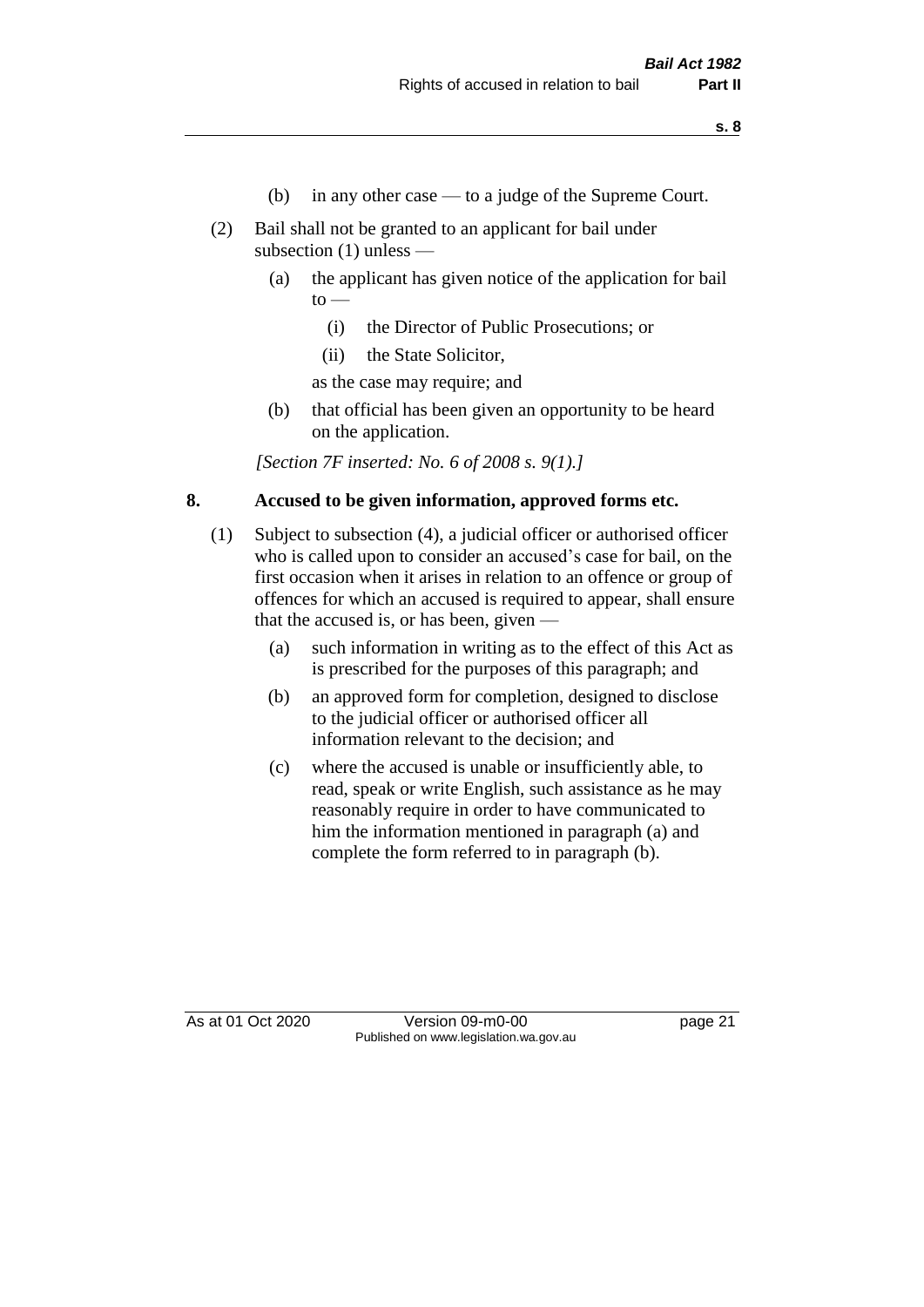- (2) After an accused case for bail has been considered once, a judicial officer or authorised officer on any subsequent consideration of bail in the same case shall —
	- (a) comply with subsection  $(1)(a)$ ; and
	- (b) either comply with subsection  $(1)(b)$  or obtain the form previously completed for the purposes of that paragraph, if any, and ensure that —
		- (i) the form is revised in order to show any changes which he is informed have occurred since it was completed; and
		- (ii) any assistance, of the kind referred to in subsection  $(1)(c)$  is given to the accused for the purpose of completing or revising the form, as the case may be.
- (3) Nothing in this section shall be read as limiting section 23.
- (3a) Notwithstanding subsection  $(1)(a)$  or  $(2)(a)$  a judicial officer or authorised officer need not comply with that paragraph if it appears to him that the accused's case for bail is such that bail is likely to be granted to him in accordance with this Act; but if it subsequently appears to him that bail will not be granted or that the accused is dissatisfied with any condition imposed on the grant of bail he shall then comply with that paragraph.
- (4) Notwithstanding subsection (1)(b) or (2)(b), a judicial officer or an authorised officer may dispense with completion or revision of the form referred to in those paragraphs if it appears to him  $that -$ 
	- (a) the accused's case for bail is such that bail is likely to be granted to him in accordance with this Act; and
	- (b) the information in the possession of the judicial officer or authorised officer is sufficient for his consideration of the case.
- (5) Where a person has applied for bail for an appeal as mentioned in section 7F(1), this section applies as if the consideration of

page 22 Version 09-m0-00 As at 01 Oct 2020 Published on www.legislation.wa.gov.au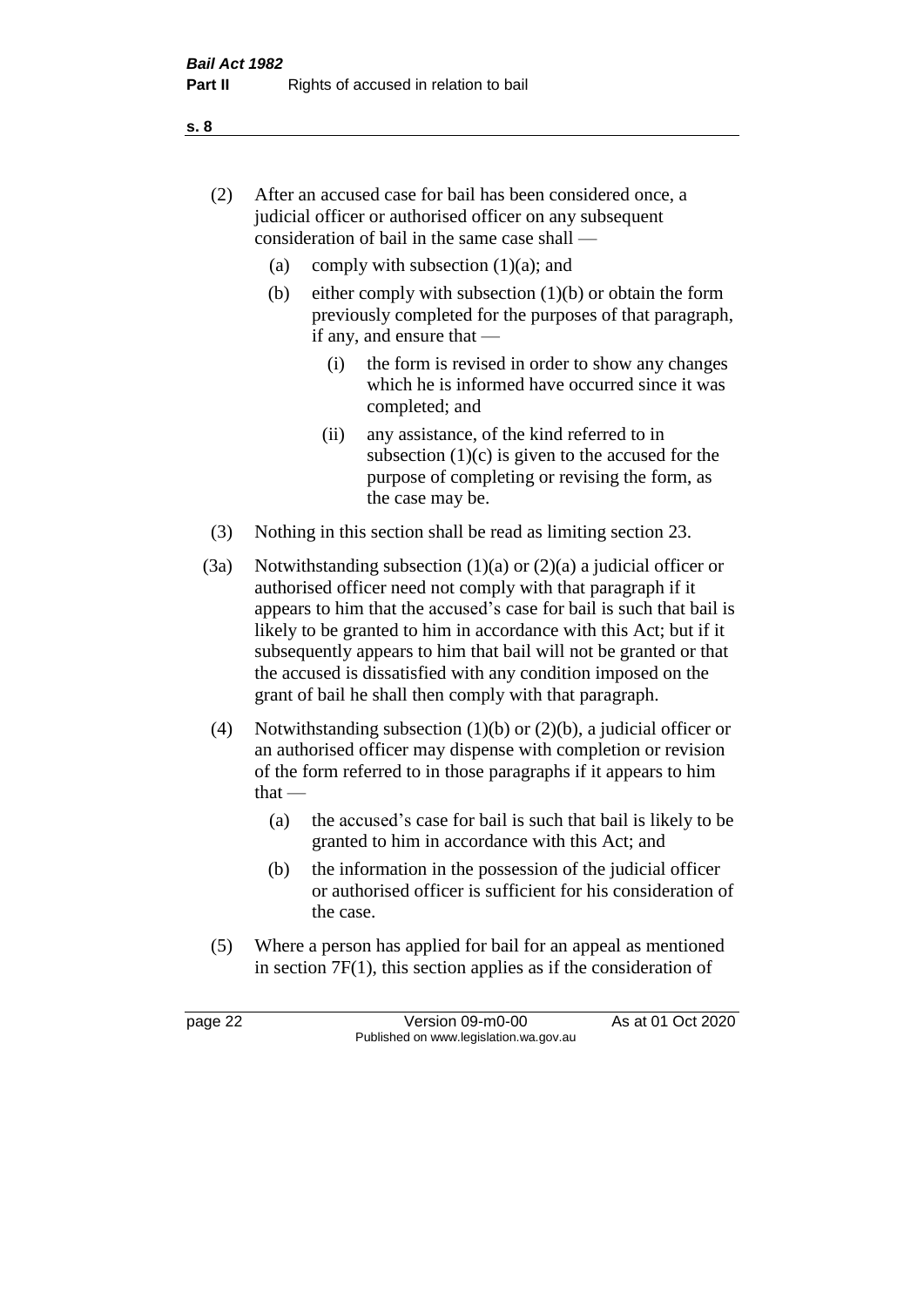**s. 9**

bail for the appeal were a first consideration of bail for an offence.

*[Section 8 amended: No. 74 of 1984 s. 6; No. 15 of 1988 s. 6; No. 33 of 1989 s. 18; No. 84 of 2004 s. 82; No. 6 of 2008 s. 9(2) and 43(1).]* 

## **9. Bail decision may be deferred until more information obtained**

- (1) Subject to section 26(2) of the *Young Offenders Act 1994*, a judicial officer or authorised officer who is called upon to consider a case for bail may defer consideration of the case for a period not exceeding 30 days if he thinks it is necessary —
	- (a) to obtain more information for the purpose of making a decision in accordance with this Act; or
	- (b) to take any step authorised by section  $24(1)$  or  $24A(1)$ or (2); or
	- (c) without limiting paragraph (a) or (b), in the case of an accused charged with an offence where the accused and an alleged victim of the offence are, or are reasonably believed by the judicial officer or authorised officer to be, in a family relationship — to consider what, if any, conditions should be imposed to enhance the protection of the alleged victim.
- (2) Nothing in this section shall be taken to limit the right of an accused to be brought before a court as soon as is practicable if he is not released on bail.

*[Section 9 amended: No. 57 of 1997 s. 21(2); No. 84 of 2004 s. 82; No. 6 of 2008 s. 10(1); No. 30 of 2020 s. 42.]*

## **10. Sections 5, 6 and 7 do not apply if accused imprisoned for other cause**

Notwithstanding sections 5, 6 and 7, the rights conferred on an accused and the duties imposed on police officers, authorised

As at 01 Oct 2020 Version 09-m0-00 page 23 Published on www.legislation.wa.gov.au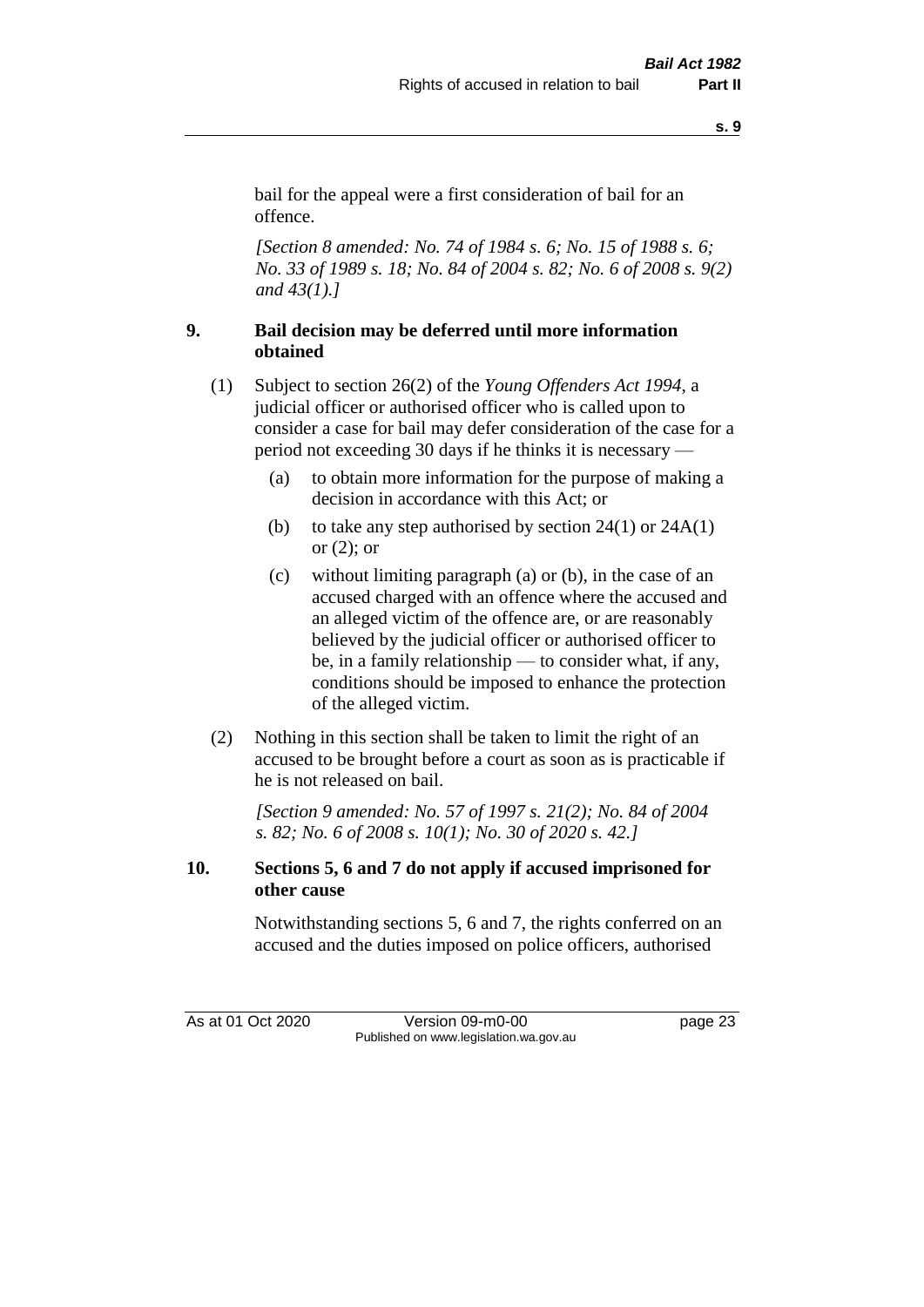#### **s. 11**

officers and judicial officers by those sections in respect of an appearance in court for an offence do not arise where —

- (a) the accused is in custody for some other offence or reason (including the non-payment of a sum of money); and
- (b) the police officer, authorised officer or judicial officer is satisfied that the accused is likely to remain in custody for that other offence or reason until or beyond the time for the appearance for the first-mentioned offence.

*[Section 10 amended: No. 84 of 2004 s. 82.]*

### **11. Accused's rights following grant of bail**

- $(1)$  When
	- (a) bail has been granted to an accused for an appearance in court; and
	- (b) all conditions which are to be complied with before the release of the accused have been complied with; and
	- (c) he has entered into a bail undertaking for that appearance or his bail undertaking is deemed to be amended under section 31(3),

the accused has a right to be at liberty until he is required to appear, or to next appear, before a court, but subject to —

- (d) any requirement that he be in custody for some other reason; and
- (e) the exercise of the powers in sections 14(3), 17A, 46, 50F, 54 and 55; and
- (f) the limitation mentioned in section 12.
- (2) Where the accused is in custody in a lock-up, court custody centre or prison, the right conferred by subsection (1) is also subject to the person in charge of the lock-up, court custody centre or prison either —
	- (a) signing a certificate under subsection (3); or

page 24 Version 09-m0-00 As at 01 Oct 2020 Published on www.legislation.wa.gov.au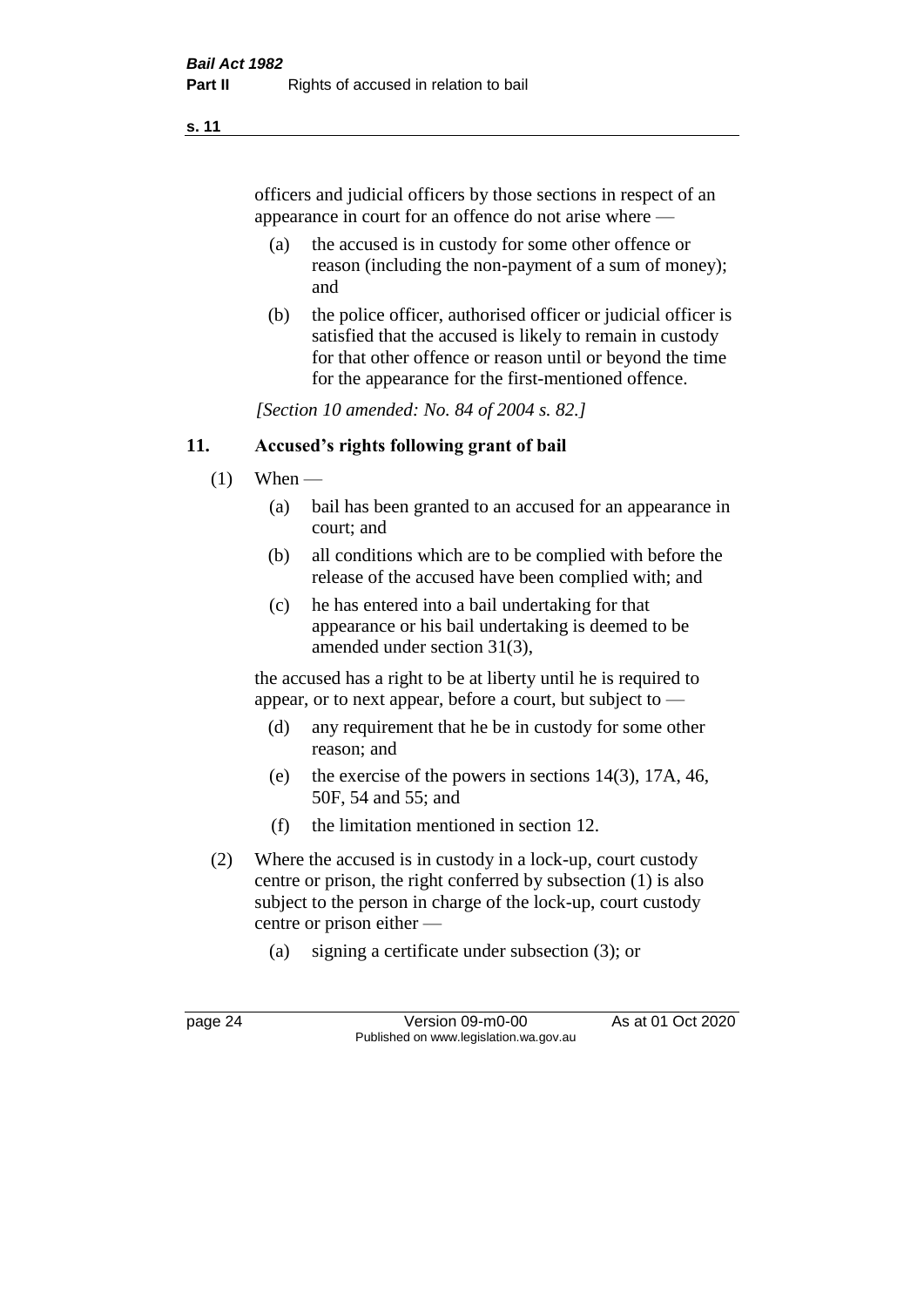- (b) receiving notice that a certificate has been signed by another person under that subsection.
- (3) After an accused becomes entitled to be at liberty as provided in subsection (1), a person referred to in section 29 may sign a certificate to that effect in the prescribed form.
- (4) The person in charge of a lock-up, court custody centre or prison in which the accused is in custody shall release the accused from custody as soon as is practicable after —
	- (a) the person in charge signs the certificate; or
	- (b) if the certificate is signed by a person other than the person in charge, the person in charge receives notice as described in subsection (2)(b).

*[Section 11 amended: No. 74 of 1984 s. 7; No. 15 of 1988 s. 7; No. 49 of 1988 s. 81; No. 45 of 1993 s. 7; No. 47 of 1999 s. 8; No. 59 of 2004 s. 141; No. 84 of 2004 s. 82; No. 6 of 2008 s. 11(1) and (2).]* 

#### **12. Rights in s. 7A(2) and 11, limitations on**

The right of an accused to have his case for bail considered as soon as is practicable, his right to be at liberty as mentioned in sections 7A(2) and 11(1), and the corresponding duties created by this Part, are limited so far as is reasonably necessary for the exercise or performance by a person of any statutory power or function vested in him which requires or permits the continued custody of the accused, including the exercise of the powers set out in Part 12 of the *Criminal Investigation Act 2006* and Parts 6 and 7 of the *Criminal Investigation (Identifying People) Act 2002*.

*[Section 12 amended: No. 6 of 2002 Sch. 2 cl. 1; No. 84 of 2004 s. 82; No. 59 of 2006 s. 6; No. 6 of 2008 s. 12.]*

As at 01 Oct 2020 Version 09-m0-00 page 25 Published on www.legislation.wa.gov.au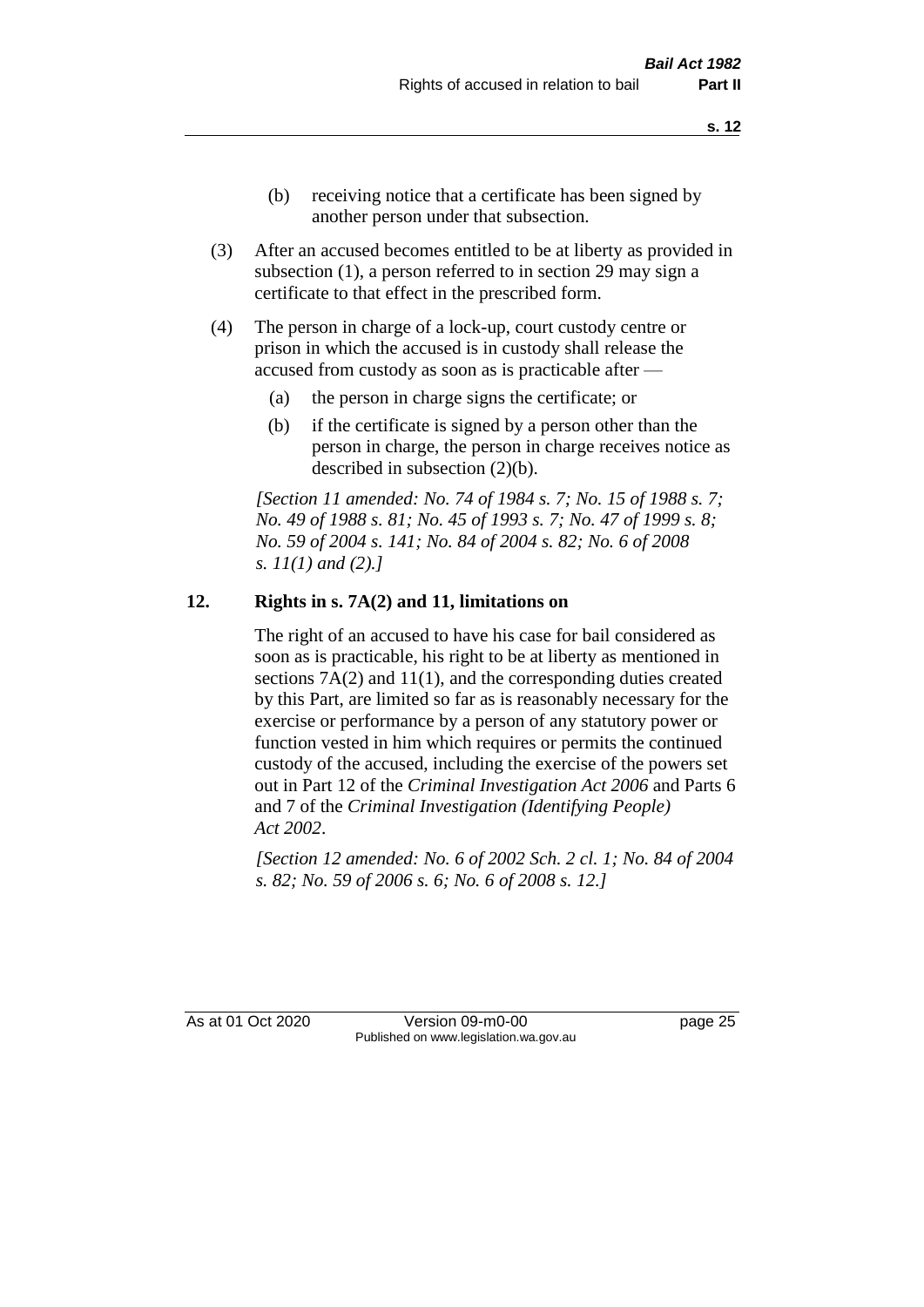**s. 13**

## **Part III — Jurisdiction relating to bail**

*[Heading inserted: No. 6 of 2008 s. 13.]*

## **13. Jurisdiction to grant bail, who has and exercise of (Sch. 1)**

- (1) Jurisdiction to grant bail for any appearance described in the first column of Part A of Schedule 1 is vested in the judicial officer or authorised officer specified in the second column of that Part opposite thereto and shall be exercised subject to and in accordance with this Part and the further provisions in Parts B, C and D of Schedule 1.
- (2) A home detention condition shall not be imposed as a condition of bail except by a judicial officer.

*[Section 13 amended: No. 61 of 1990 s. 5; No. 45 of 1993 s. 12.]* 

#### **13A. Jurisdiction in s. 7A to dispense with bail, who has and exercise of**

- (1) Jurisdiction to dispense with the requirement for bail under section 7A for any appearance described in the first column of Schedule 1 Part A clause 2 or 3 is vested, subject to Schedule 1 Part B, in the judicial officer specified in the second column of that clause opposite that description, but Schedule 1 Part A clause 7 does not apply for the purposes of this subsection.
- (2) The jurisdiction referred to in subsection (1) is exercisable  $only$ —
	- (a) in respect of an appearance in court before conviction for an offence; and
	- (b) if it appears to the judicial officer that bail would be granted in accordance with Schedule 1 Part C clause 1 or 2 but that in the circumstances the completion of bail papers is an unnecessary imposition.
- (3) Where a judicial officer dispenses with the requirement for bail for an appearance by an accused the registrar of the court shall,

page 26 Version 09-m0-00 As at 01 Oct 2020 Published on www.legislation.wa.gov.au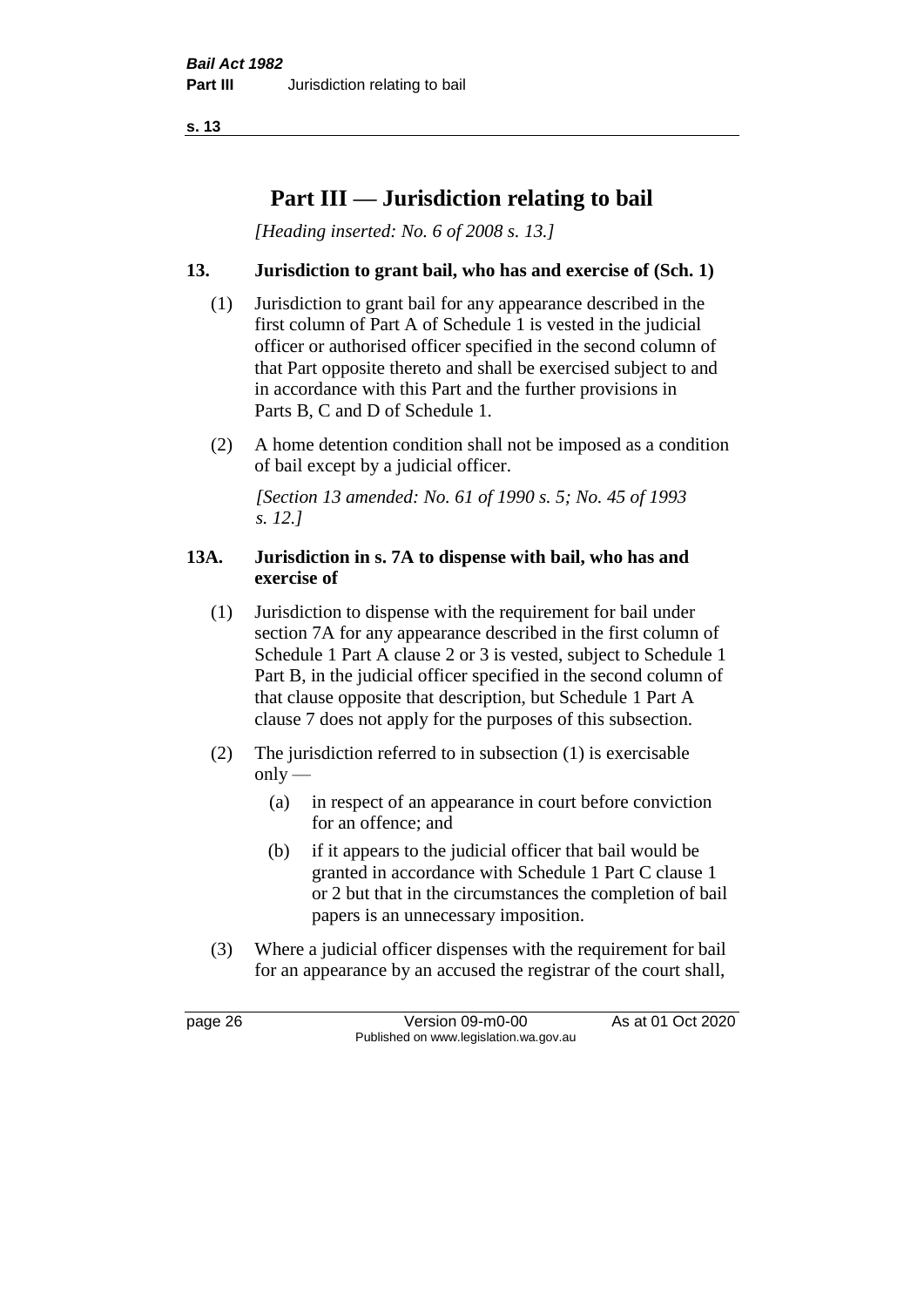in accordance with section 13B, give written notice to the accused of the time and place for the appearance.

*[Section 13A inserted: No. 6 of 2008 s. 14.]*

## **13B. Notices under s. 13A(3), service and proof of**

- (1) A written notice to an accused under section  $13A(3)$  shall be
	- (a) given to the accused personally; or
	- (b) sent to the accused by post to the accused's address appearing in the records of the court; or
	- (c) provided to the accused by electronic means in accordance with the regulations.
- (2) A person who gives, sends or provides a notice in accordance with subsection (1) shall endorse on a file copy of the notice a certificate showing —
	- (a) that the person has done so; and
	- (b) the time of doing so.
- (3) If a notice is sent by post under subsection  $(1)(b)$ , the notice is to be presumed, unless the contrary is shown, to have been received at the time when, in the ordinary course of events, it would have been delivered.
- (4) In any proceedings
	- (a) a document purporting to be a copy of a notice referred to in subsection (1) is evidence of the terms of the notice; and
	- (b) an endorsement on a copy of a notice referred to in subsection (2) purporting to be a certificate referred to in that subsection is evidence of the matters appearing in the certificate without proof of the signature of the person who made the endorsement.

*[Section 13B inserted: No. 6 of 2008 s. 14; amended: No. 20 of 2013 s. 25; No. 34 of 2020 s. 82.]*

As at 01 Oct 2020 Version 09-m0-00 page 27 Published on www.legislation.wa.gov.au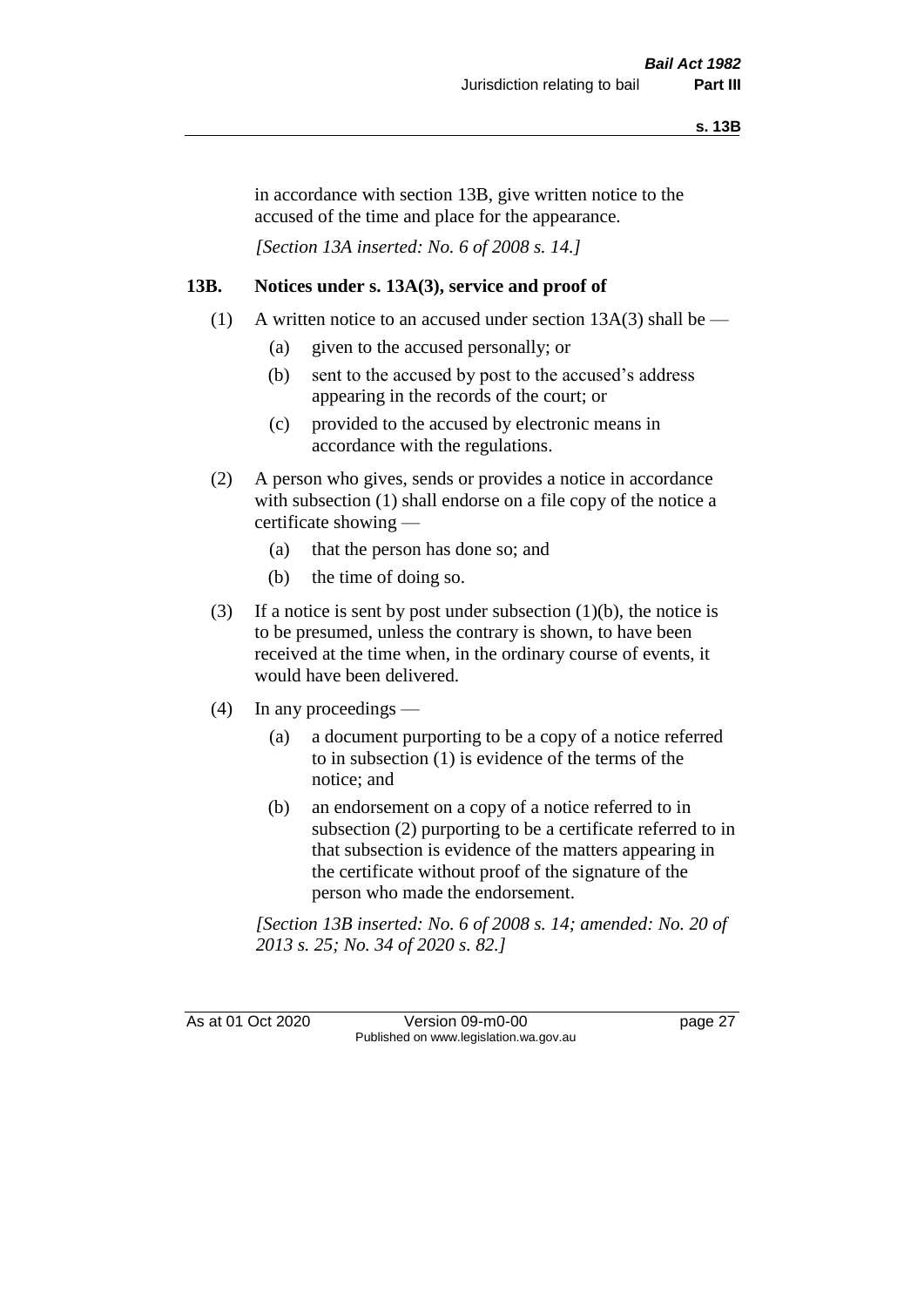## **14. Judges, jurisdiction of**

- (1) A judge may, in accordance with this Act
	- (a) exercise a power to grant bail which is conferred upon any other judicial officer or any authorised officer by this Act; and
	- (b) revoke or vary any bail previously granted by any other such officer; and
	- (c) under section 7A dispense with the requirement for bail or revoke an existing dispensation.
- (2) Subject to subsection (2a), the jurisdiction of a judge under subsection (1) in respect of an appearance by an accused may be invoked by application made by either the prosecutor or the accused, and whether or not any other judicial officer has —
	- (a) previously granted, refused or dispensed with bail; or
	- (b) exercised any power conferred on him by section 55,

in respect of that appearance.

- (2a) After the jurisdiction under subsection (1) has been invoked once by an accused in relation to an offence or group of offences for which he is required to appear, it may not be further invoked by that accused in relation to that offence or group of offences unless the accused satisfies a judge that —
	- (a) new facts have been discovered, new circumstances have arisen or the circumstances have changed since the occasion when the jurisdiction was invoked; or
	- (b) he failed to adequately present his case for bail on that occasion.
- (3) Where under subsection (1) a judge
	- (a) revokes the bail of an accused who is at liberty, he may order that the accused be returned to custody to await the appearance for which the bail was granted;

page 28 Version 09-m0-00 As at 01 Oct 2020 Published on www.legislation.wa.gov.au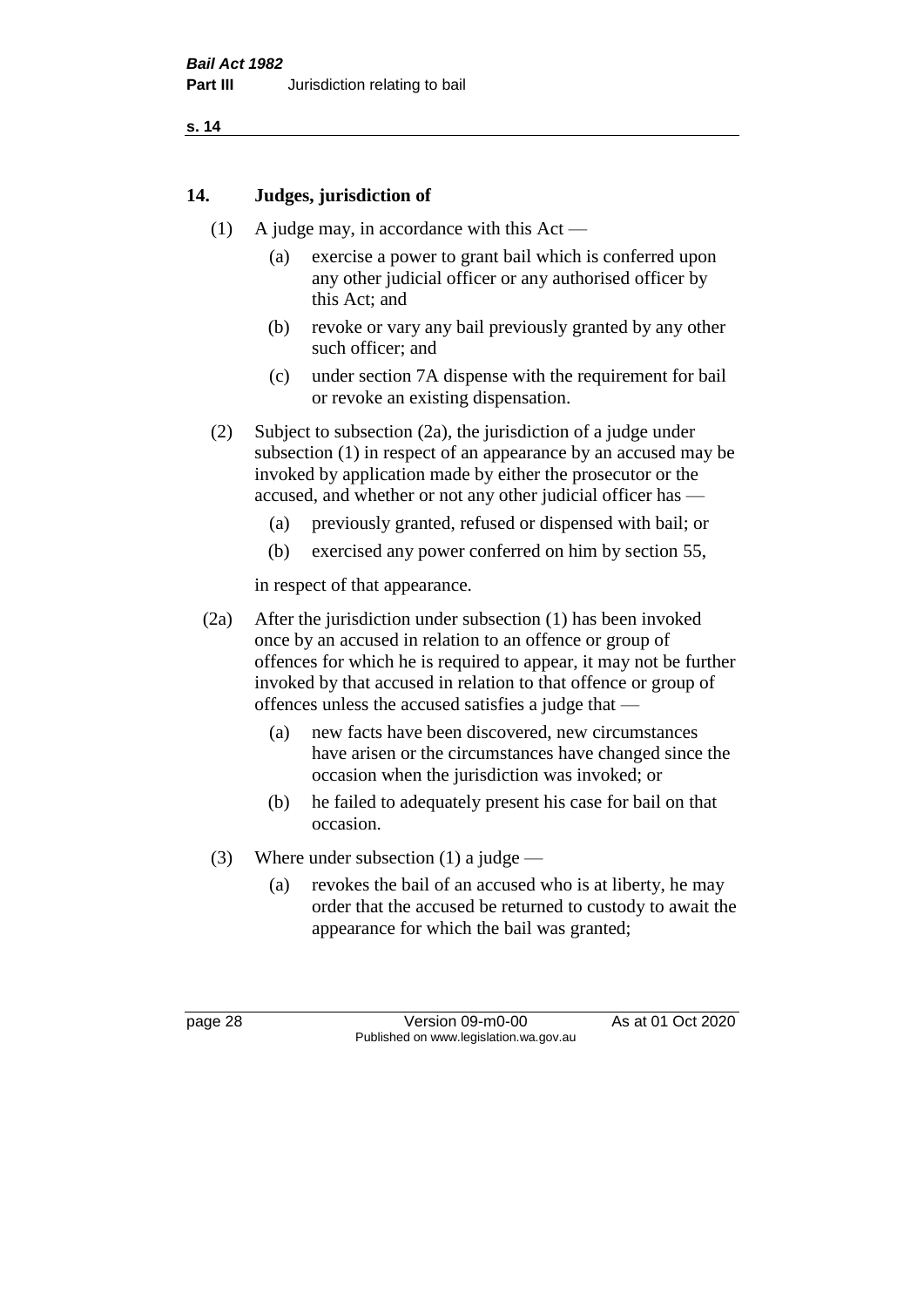and the judge may issue any warrant which may be necessary to carry such an order into effect.

- (4) In this section
	- (a) references to a judge are references
		- (i) in the case of a child charged with an offence before the Children's Court, to a judge of that Court; and
		- (ii) in the case of an accused committed for trial or sentence to the District Court, to a judge of that Court; and
		- (iii) in any other case, to a judge of the Supreme Court;
		- and
	- (b) references to any other judicial officer
		- (i) in relation to the exercise of powers under this section by a judge, are references to any judicial officer whose jurisdiction is inferior to that of the judge; but
		- (ii) in relation to the exercise of powers under this section by a judge of the Supreme Court, do not include a judge of the Children's Court or a judge of the District Court.

*[Section 14 amended: No. 74 of 1984 s. 8; No. 49 of 1988 s. 82; No. 84 of 2004 s. 82; No. 6 of 2008 s. 15(1)-(4).]* 

## **15. Accused charged with murder, jurisdiction as to bail for**

- (1) Where an accused is in custody for murder, the power to grant bail shall be exercised only by a judge of the Supreme Court, or in the case of an accused who is a child by a judge of the Children's Court, except —
	- (a) where section  $31(2)(d)$  applies; or

As at 01 Oct 2020 Version 09-m0-00 page 29 Published on www.legislation.wa.gov.au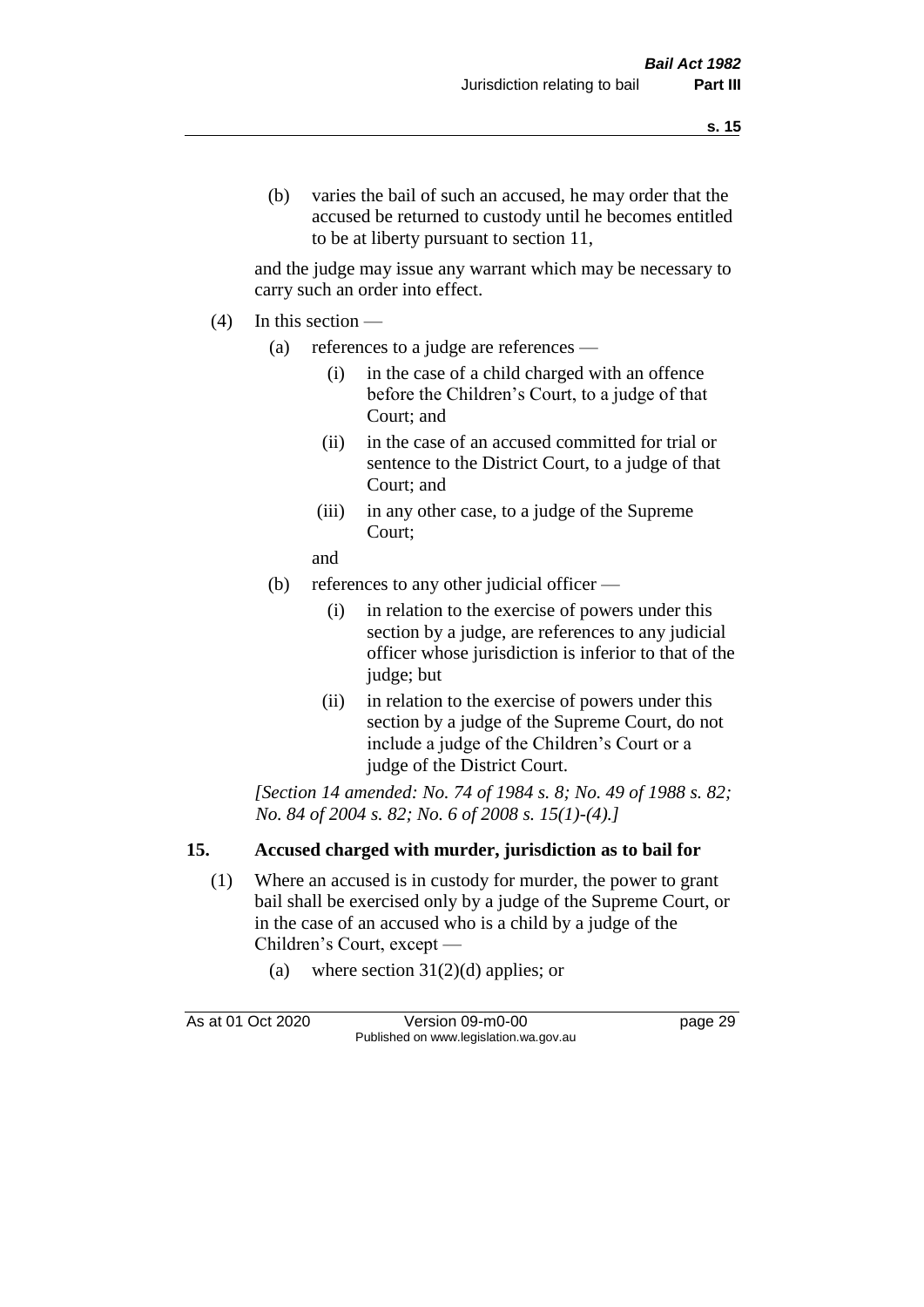**s. 15A**

- (b) to the extent that the Court of Appeal exercises its powers under Part A of Schedule 1.
- *[(2) deleted]*

*[Section 15 amended: No. 52 of 1984 s. 35; No. 74 of 1984 s. 9; No. 49 of 1988 s. 83; No. 70 of 1988 s. 45; No. 45 of 1993 s. 12; No. 45 of 2004 s. 28(4); No. 84 of 2004 s. 82; No. 29 of 2008 s. 24(5).]* 

## **15A. Appeal against judge's decision on bail, commencement and conduct**

 $(1)$  In this section —

*bail decision* means a decision —

- (a) to grant or refuse bail; or
- (b) to vary or revoke bail; or
- (c) to dispense with the requirement for bail; or
- (d) to impose any condition on a grant of bail,

and includes a decision under section 55 or 59A(4).

- (2) The prosecutor or the accused may appeal to the Court of Appeal against a bail decision of —
	- (a) a judge of the Children's Court; or
	- (b) a judge of the District Court; or
	- (c) a judge of the Supreme Court.
- (3) The leave of the Court of Appeal is required for each ground of appeal in an appeal under this section.
- (4) The *Criminal Appeals Act 2004* section 27(2), (3) and (4) apply, with necessary modifications, as if an appeal under this section were an appeal under Part 3 of that Act.
- (5) An appeal under this section shall be commenced and conducted in accordance with this section, section 15B and rules of court made by the Supreme Court.

page 30 Version 09-m0-00 As at 01 Oct 2020 Published on www.legislation.wa.gov.au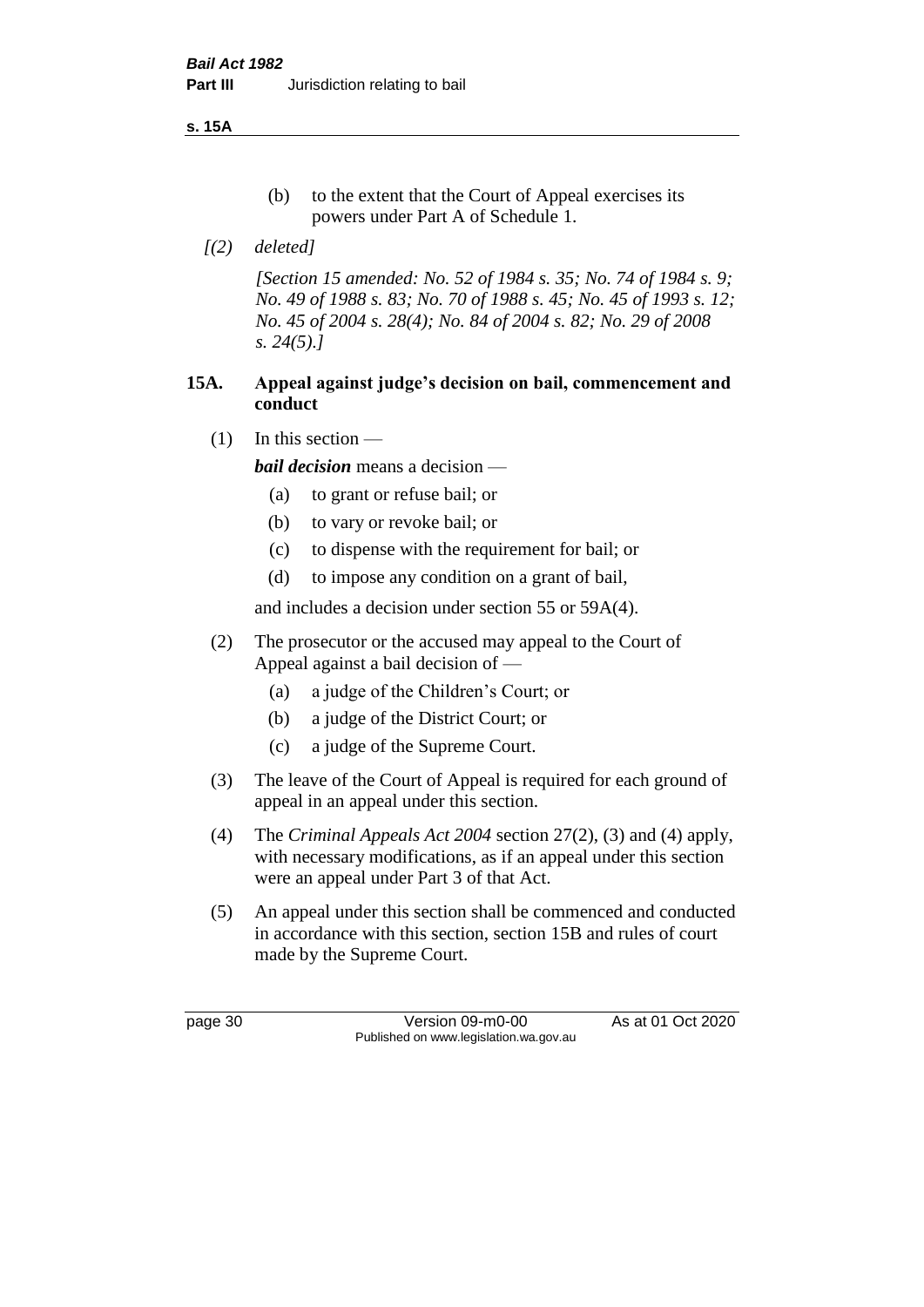- (6) An appeal under this section shall be commenced by lodging with the Court of Appeal an application for leave to appeal that sets out the grounds of the appeal.
- (7) An appeal under this section cannot be commenced later than 21 days after the date of the bail decision unless the Court of Appeal orders otherwise.
- (8) An accused who is a party to an appeal under this section and who is in custody is entitled to be present at the hearing of the appeal if the accused so requests, and any official responsible for that custody who is informed of such a request shall do what is necessary to give effect to it.
- (9) For the purposes of giving effect to a request referred to in subsection (8), arrangements may be made for the accused to appear before the Court of Appeal by means of a video link or an audio link in accordance with section 66B, unless the Court of Appeal has ordered that the accused appear before it in person.

*[Section 15A inserted: No. 6 of 2008 s. 16(1).]*

## **15B. Appeal under s. 15A, determination**

- (1) The Court of Appeal has jurisdiction to hear and determine an appeal under section 15A.
- (2) The Court of Appeal shall determine an appeal on the material and evidence that was before the judge whose decision is the subject of the appeal.
- (3) Any decision of the Court of Appeal in relation to bail shall be made in accordance with the relevant provisions of sections 13A and 17 and Schedule 1.
- (4) Where in determining an appeal the Court of Appeal revokes the bail of an accused who is at liberty, it may order that the accused be returned to custody to await the appearance for which the bail was granted.

As at 01 Oct 2020 Version 09-m0-00 page 31 Published on www.legislation.wa.gov.au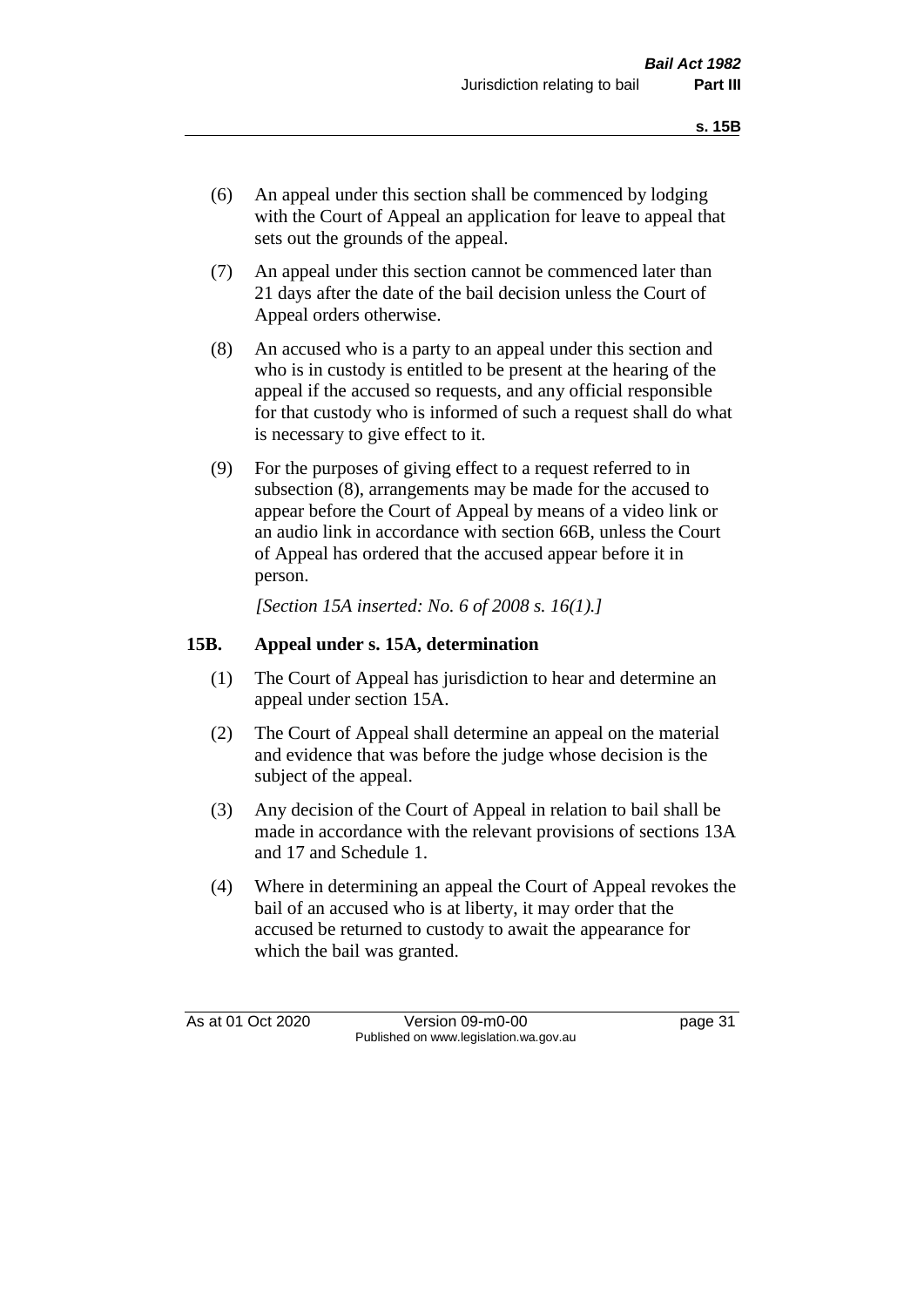- (5) Where in determining an appeal the Court of Appeal varies the bail of an accused who is at liberty, it may order that the accused be returned to custody until the accused becomes entitled to be again at liberty pursuant to section 11.
- (6) A judge of appeal may issue any warrant that may be necessary to carry into effect an order under subsection (4) or (5).

*[Section 15B inserted: No. 6 of 2008 s. 16(1).]*

# **16. Person arrested on warrant, bail of**

- (1) Subject to sections 14, 15 and 16B where the arrest of an accused for an offence is made pursuant to a warrant he shall not be granted bail before he is brought before a court or judicial officer as commanded by the warrant, except by a justice acting in terms of section 6(9).
- (2) Notwithstanding subsection (1) or any other provision of this Act, an accused who has been arrested pursuant to a warrant —
	- (a) issued under section 59B; or
	- (b) issued under the *Criminal Procedure Act 2004* for an offence against section 51(1) or (2),

shall not have a right to have his case for bail considered, and shall not be granted bail, before he is brought before the court as commanded by the warrant.

*[Section 16 amended: No. 59 of 2004 s. 141; No. 84 of 2004 s. 11 and 82; No. 59 of 2006 s. 4(3); No. 6 of 2008 s. 36(2); No. 15 of 2019 s. 7.]*

## **16A. Person arrested in urban area, restrictions on who can grant bail for in some cases**

- (1) Where this section applies to a person who has been arrested for an offence jurisdiction does not arise under section 13 until the person is brought before —
	- (a) a court constituted by or so as to include a magistrate; or

page 32 Version 09-m0-00 As at 01 Oct 2020 Published on www.legislation.wa.gov.au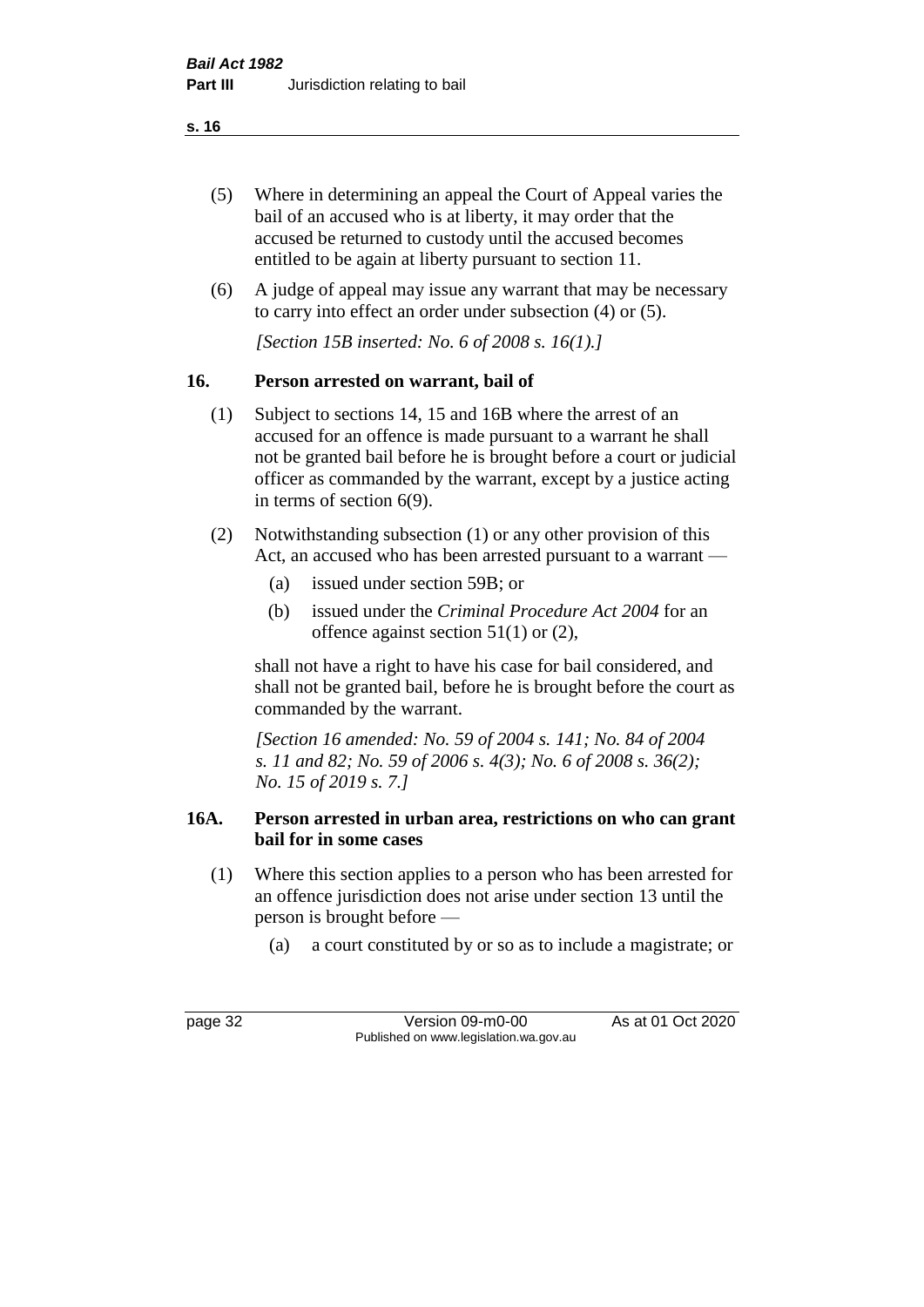- (b) where section 15 applies, a judge of the Supreme Court or a judge of the Children's Court as the case may require.
- (2) This section applies where
	- (a) a person has been arrested in an urban area for a serious offence; and
	- (b) the serious offence is alleged to have been committed while the accused was —
		- (i) on bail for; or
		- (ii) at liberty under an early release order made in respect of,

another serious offence.

- *[(3) deleted.]*
- (4) In this section —

*urban area* means —

- (a) the metropolitan region as defined in the *Planning and Development Act 2005* and any prescribed area that adjoins that region; and
- (b) any other prescribed area of the State, being the whole or part of, or an area adjoining, a local government district under the *Local Government Act 1995* that is designated under that Act as a city or a town.

*[Section 16A inserted: No. 54 of 1998 s. 6(1); amended: No. 38 of 2004 s. 59; No. 84 of 2004 s. 82; No. 38 of 2005 s. 15; No. 49 of 2016 s. 88; No. 13 of 2020 s. 23.]*

## **16B. Person linked to terrorism**

- (1) This section applies if a person linked to terrorism is in custody —
	- (a) awaiting an appearance in court before conviction for an offence; or

As at 01 Oct 2020 Version 09-m0-00 page 33 Published on www.legislation.wa.gov.au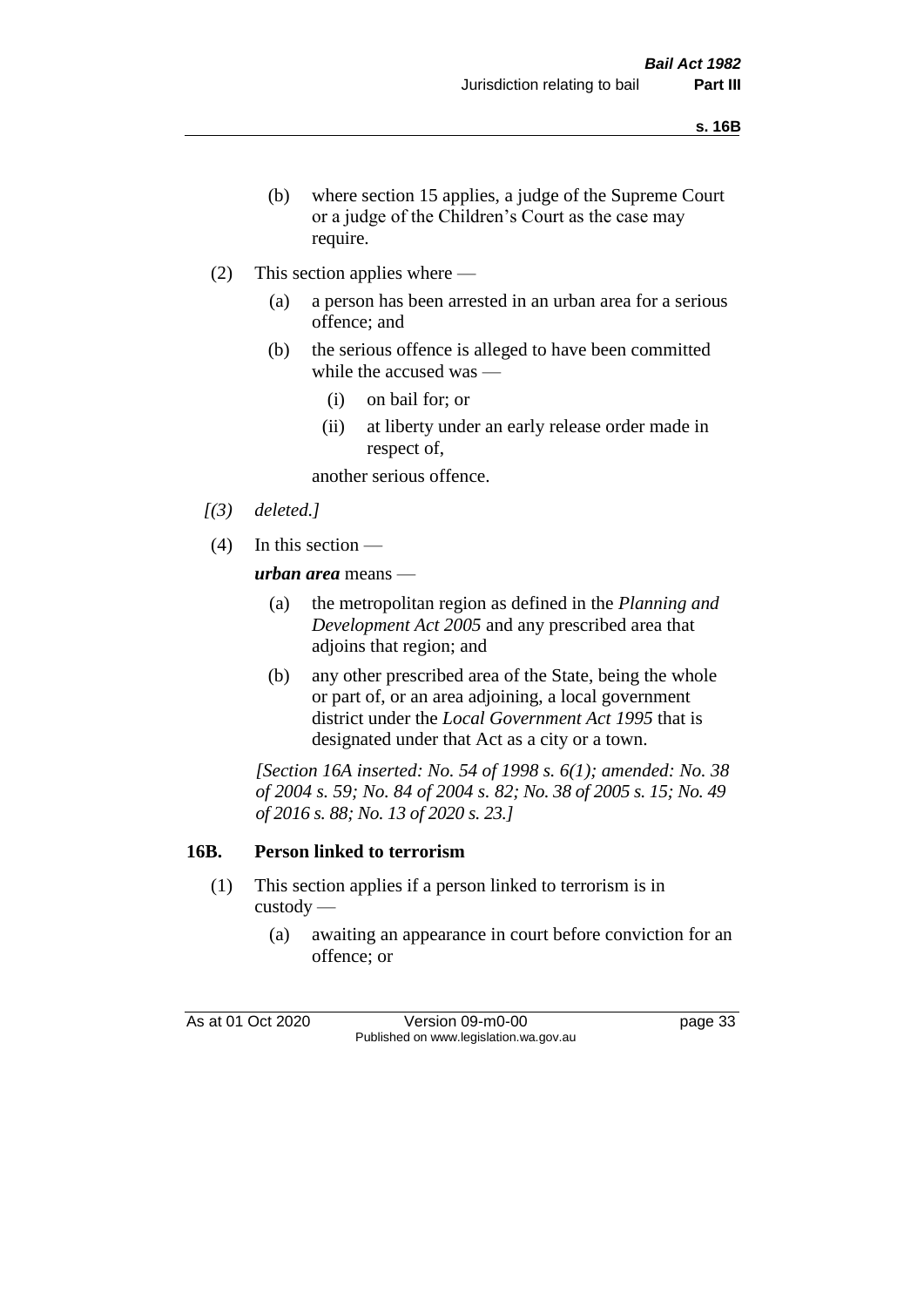- (b) waiting to be sentenced or otherwise dealt with for an offence of which the person has been convicted.
- (2) The power to grant bail to the person can be exercised only by a court constituted by a judicial officer other than a justice.

*[Section 16B inserted: No. 15 of 2019 s. 8.]*

# **17. Conditions on bail which may be imposed**

- (1) A judicial officer or authorised officer may impose conditions on a grant of bail only to the extent that he is authorised to do so by clause 2(3)(c) of Part C and Part D of Schedule 1.
- (2) Conditions imposed on a grant of bail shall not be any more onerous on the accused than the judicial officer or authorised officer considers is required in the public interest having regard to the nature of the offence for which the accused is in custody and the circumstances of the accused.

*[Section 17 amended: No. 45 of 1993 s. 8 and 12; No. 84 of 2004 s. 82.]* 

# **17A. Child on bail, changing responsible person for (Sch. 1 Pt. C cl. 2)**

- (1) Where this section applies, an authorised police officer may
	- (a) cancel an undertaking of the kind described in clause 2(3)(c) of Part C of Schedule 1; and
	- (b) approve of another person as a responsible person within the meaning in that clause; and
	- (c) detain the accused or order his detention until the person so approved enters into an undertaking of the kind mentioned in paragraph (a).
- (2) Subsection (1) applies where
	- (a) a person has entered into an undertaking referred to in paragraph (a) of that subsection; and

page 34 Version 09-m0-00 As at 01 Oct 2020 Published on www.legislation.wa.gov.au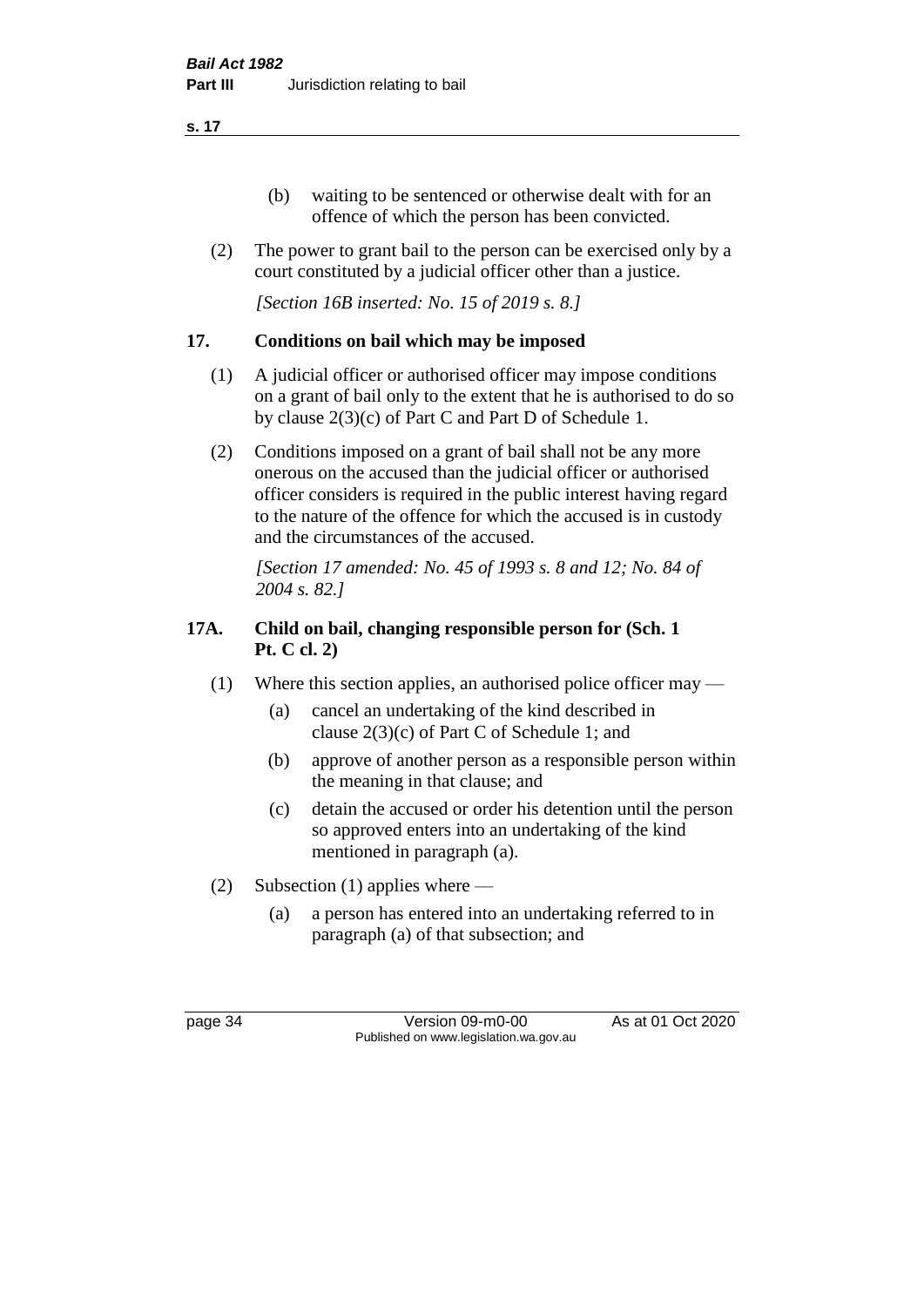- (b) a judicial officer when granting bail ordered that the person may under this section be released from the undertaking by an authorised police officer; and
- (c) the person wishes to be so released.
- (3) A police officer may, for the purpose of the exercise of the powers in subsection (1), take into custody a child accused who has been released on bail.
- (4) If the police officer is not an authorised police officer he shall, as soon as is practicable, bring the accused before an authorised police officer for the purpose referred to in subsection (3).
- (5) After an undertaking has been entered into as mentioned in subsection  $(1)(c)$ , the accused, subject to this Act, has a right to be at liberty until he is required to appear before a court.

*[Section 17A inserted: No. 45 of 1993 s. 9; amended: No. 84 of 2004 s. 82.]* 

*[18-19. Deleted: No. 59 of 2006 s. 7(1).]*

As at 01 Oct 2020 Version 09-m0-00 page 35 Published on www.legislation.wa.gov.au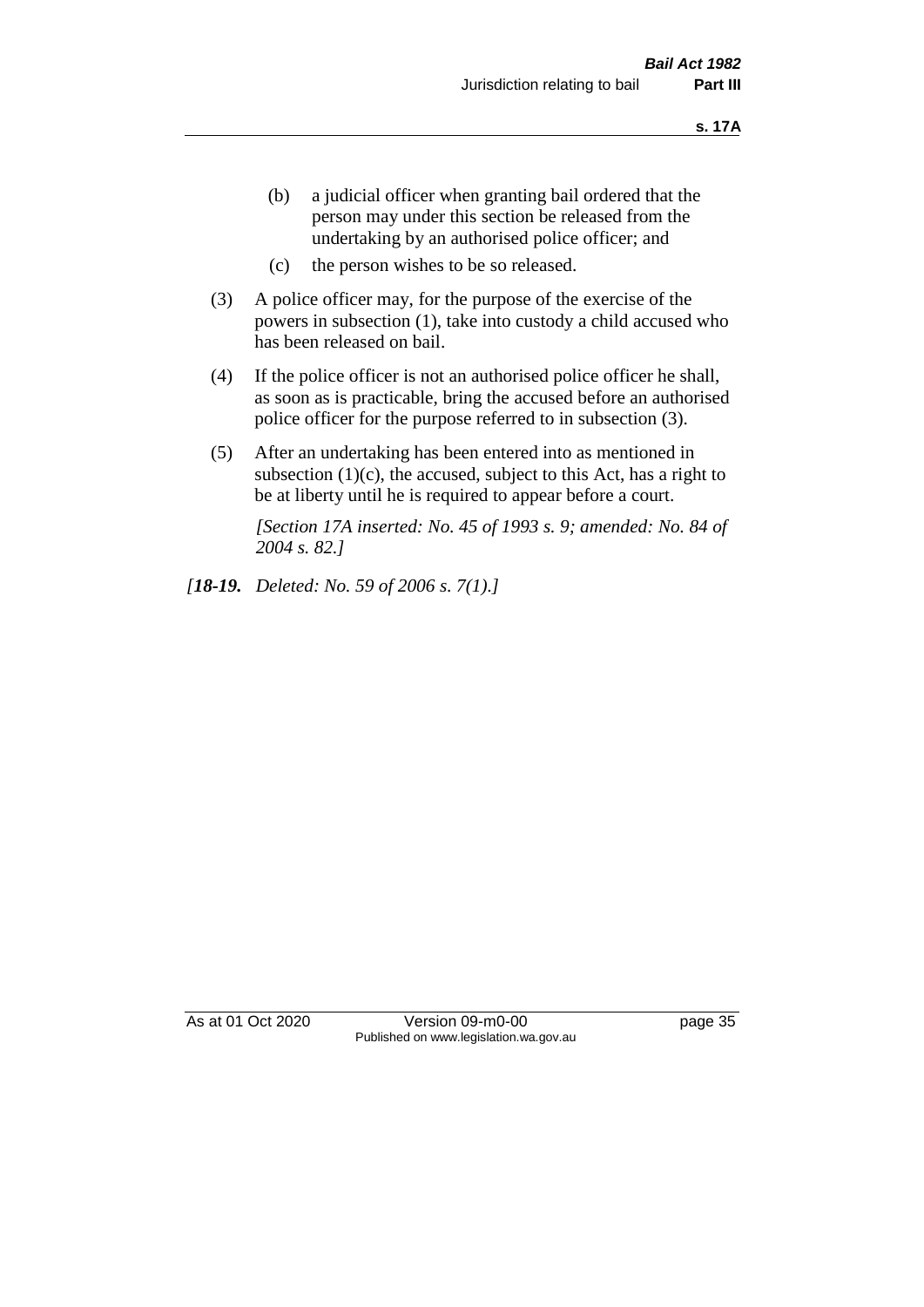# **Part IV — Hearing of case for bail, parties, and evidence**

## **20. Bail hearing for indictable offence, court may restrict publication or hold in private**

- (1) On the consideration by a judicial officer of a case for bail of an accused who is charged with an offence triable by jury, the judicial officer may, to avoid prejudice to either party, exercise the powers described in subsection (2), but shall only exercise the power in paragraph (b) thereof if he considers that the exercise of the power in paragraph (a) is not, on its own, likely to be sufficient to avoid prejudice.
- (2) The powers referred to in subsection (1) are to order
	- (a) that no report, or summary, of any statement, or of any specified statement, made or furnished at the hearing shall be published by any means;
	- (b) that the bail application be heard *in camera*.
- (3) Where an order is made under subsection (2)(a), no report, or summary, of any statement referred to in that paragraph shall be published by any means —
	- (a) if the offence is one that may be tried on indictment, before a court decides that it is to be tried on indictment; or
	- (b) if the accused is discharged from further proceedings upon the prosecution notice or indictment brought against him for the offence, before he is so discharged; or
	- (c) if the accused is tried on indictment for the offence, before the trial is ended.
- (4) A person who, except with lawful excuse, fails to comply with an order made under this section commits an offence.

Penalty: \$1 000.

*[Section 20 amended: No. 50 of 2003 s. 37(2); No. 4 of 2004 s. 58; No. 84 of 2004 s. 11 and 82.]*

page 36 Version 09-m0-00 As at 01 Oct 2020 Published on www.legislation.wa.gov.au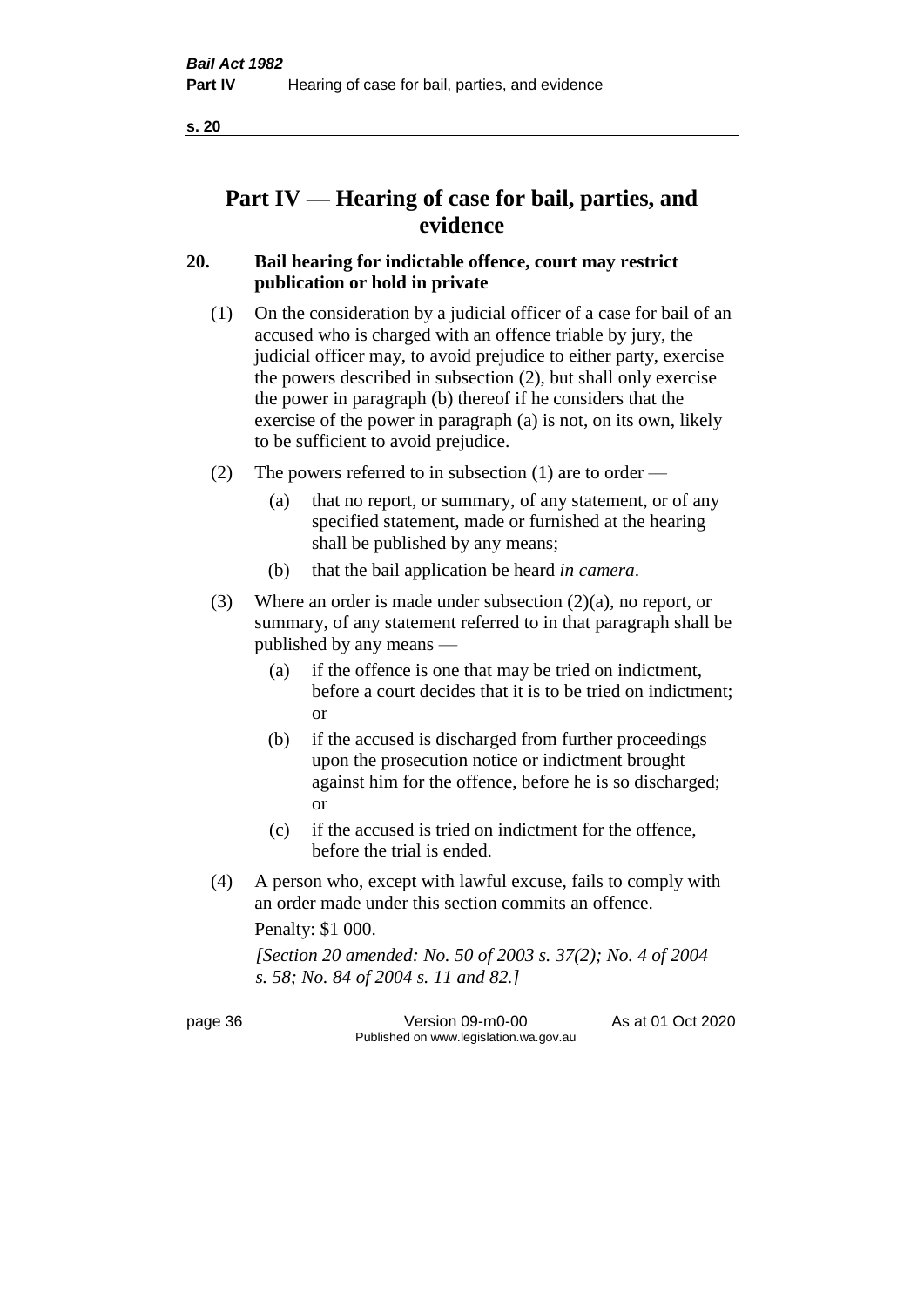## **21. Parties to bail proceedings**

- (1) The parties to proceedings on a case for bail are the prosecutor and the accused and, subject to subsection (2), no other person shall be a party to, or be represented at, the proceedings.
- (2) Nothing in subsection (1) affects the right of
	- (a) the Attorney General to apply for leave, or be an appellant, under Part 2 of the *Criminal Appeals Act 2004*; or
	- (b) the Director of Public Prosecutions or the State Solicitor to receive notice and be heard under section 7F(2); or
	- (c) an officer referred to in section 33 of the *Children's Court of Western Australia Act 1988* to be present at and participate in proceedings concerning a child under that section.

*[Section 21 amended: No. 15 of 1988 s. 9; No. 49 of 1988 s. 84; No. 33 of 1989 s. 18; No. 31 of 1993 s. 7; No. 65 of 2003 s. 88(3); No. 59 of 2004 s. 141; No. 84 of 2004 s. 11 and 82; No. 6 of 2008 s. 9(3).]* 

## **22. Evidence at bail hearings**

A judicial officer or authorised person may in considering any case for bail receive and take into account such information as he thinks fit whether or not the same would normally be admissible in a court of law.

#### **23. Accused not bound to supply information**

An accused is not obliged to complete, or furnish information for, the form referred to in section  $8(1)(b)$ , or for any revision thereof, or to furnish any information, whether on oath or otherwise, for the purpose of having his case for bail considered.

*[Section 23 amended: No. 84 of 2004 s. 82; No. 6 of 2008 s. 43(2).]* 

As at 01 Oct 2020 Version 09-m0-00 page 37 Published on www.legislation.wa.gov.au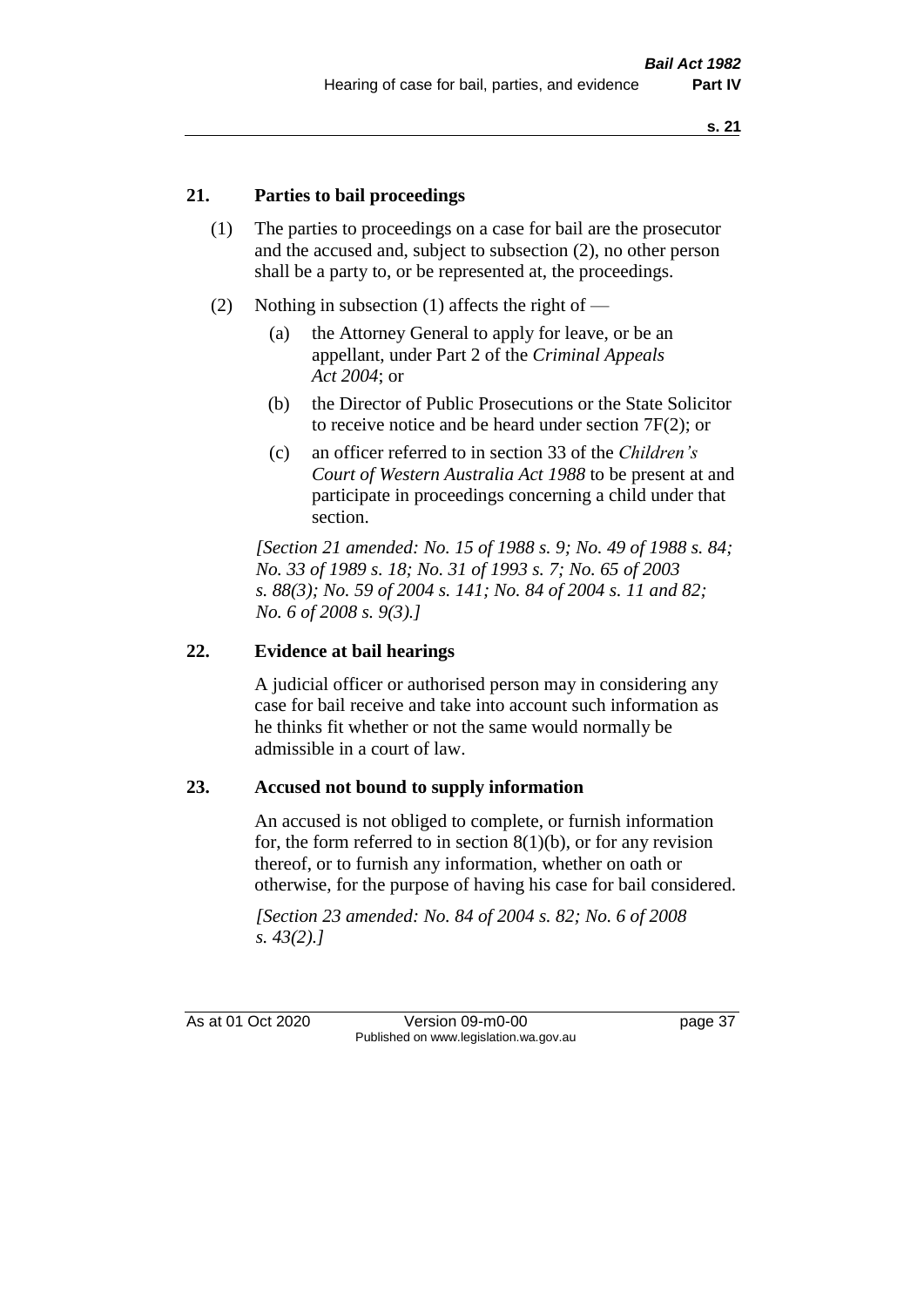## **24. Court or authorised officer may ask police to verify accused's information or make report**

- (1) A judicial officer or authorised officer who is called upon to consider a case for bail may —
	- (a) request that any information placed before the judicial officer or authorised officer by the accused for the purposes of the case be verified by a police officer, and to that end may refer to a police officer the form mentioned in section 8(1)(b), after it has been completed or revised;
	- (b) request that a report on any matter mentioned in Part C of Schedule 1, so far as it applies to an accused whose case is being or to be considered, be made by a police officer.
- (2) Where a reference or request is made under subsection (1) a police officer shall, as soon as is practicable —
	- (a) make a report to the judicial officer or the authorised officer accordingly; and
	- (b) furnish a copy of the report to the accused or his solicitor or counsel.

*[Section 24 inserted: No. 61 of 1990 s. 6; amended: No. 45 of 1993 s. 12; No. 84 of 2004 s. 82; No. 6 of 2008 s. 43(2).]* 

## **24A. Court may ask community corrections officer to verify accused's information or make report**

- (1) A judicial officer who is called upon to consider a case for bail may refer to a community corrections officer any matter referred to in section 24(1) and may request a community corrections officer to do any matter referred to in that section.
- (2) A judicial officer who is called upon to consider a case for bail and who desires to impose a home detention condition as a condition on a grant of bail, shall request that a report be made by a community corrections officer about the suitability of the accused to be subject to a home detention condition.

page 38 Version 09-m0-00 As at 01 Oct 2020 Published on www.legislation.wa.gov.au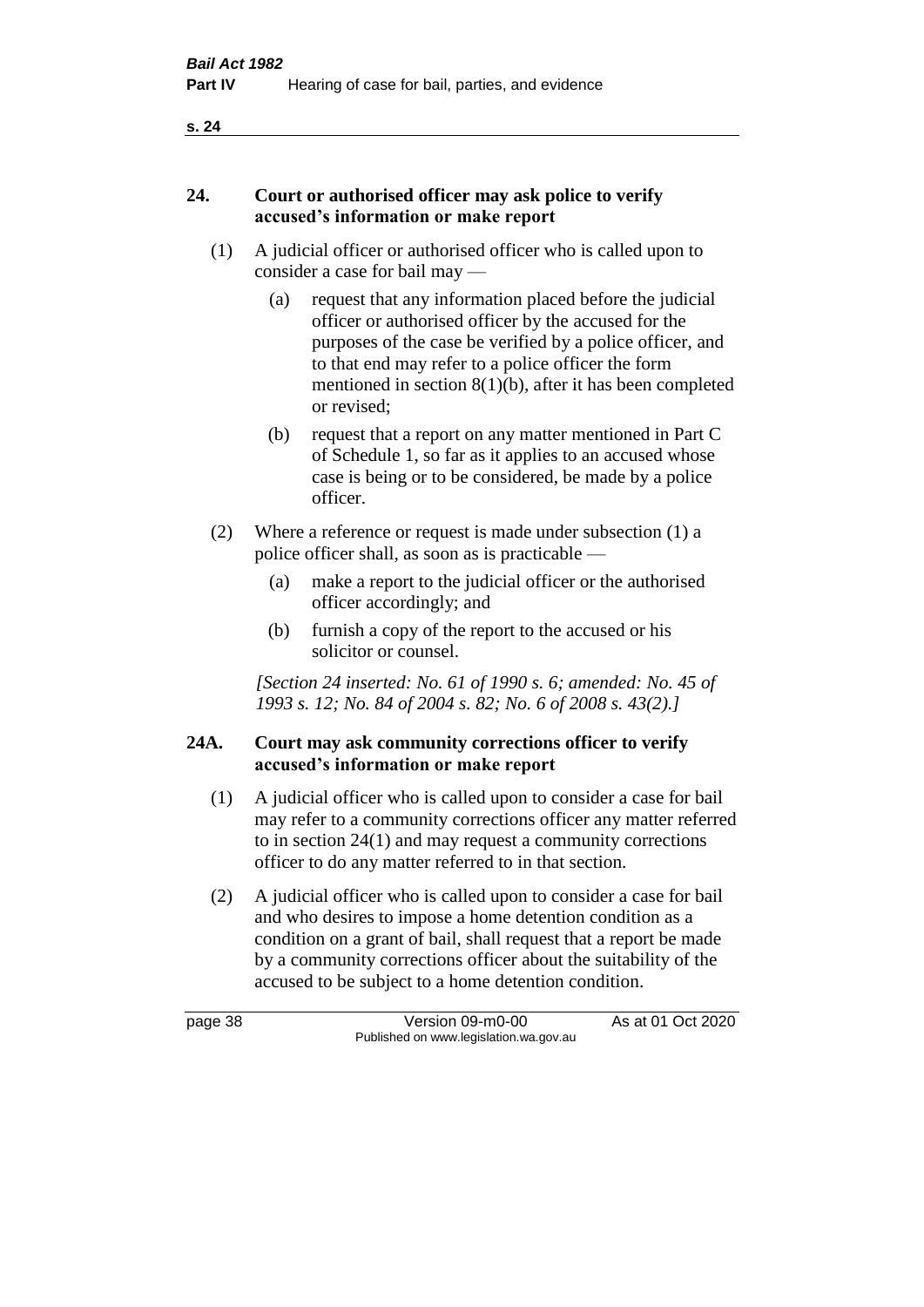- (3) Where a reference or a request is made under subsection (1) or a report is requested under subsection (2) a community corrections officer shall, as soon as is practicable, make a report to the judicial officer and, at the discretion of the judicial officer, copies may be made available to the prosecution or to the accused or his solicitor or counsel.
- (4) Where a community corrections officer makes a report that an accused is suitable to be subject to a home detention condition, the officer must —
	- (a) include in the report a recommendation as to whether or not the accused is suitable for electronic monitoring while the accused is subject to the home detention condition; and
	- (b) annex to the report, and provide to the accused or the accused's solicitor or counsel, a list of those conditions in rules made under section 50L that may be applied to the accused by the CEO (corrections) while the accused is subject to the home detention condition.

*[Section 24A inserted: No. 61 of 1990 s. 7; amended: No. 31 of 1993 s. 9; No. 84 of 2004 s. 82; No. 65 of 2006 s. 53; No. 13 of 2020 s. 24.]* 

## **25. Information given by accused for bail purposes not admissible at trial**

A statement made by an accused to a judicial officer or authorised officer for the purpose of a decision whether bail should be granted to him for any appearance in court for an offence shall not be admissible in evidence against him at his trial for that offence.

*[Section 25 amended: No. 84 of 2004 s. 82.]* 

As at 01 Oct 2020 Version 09-m0-00 page 39 Published on www.legislation.wa.gov.au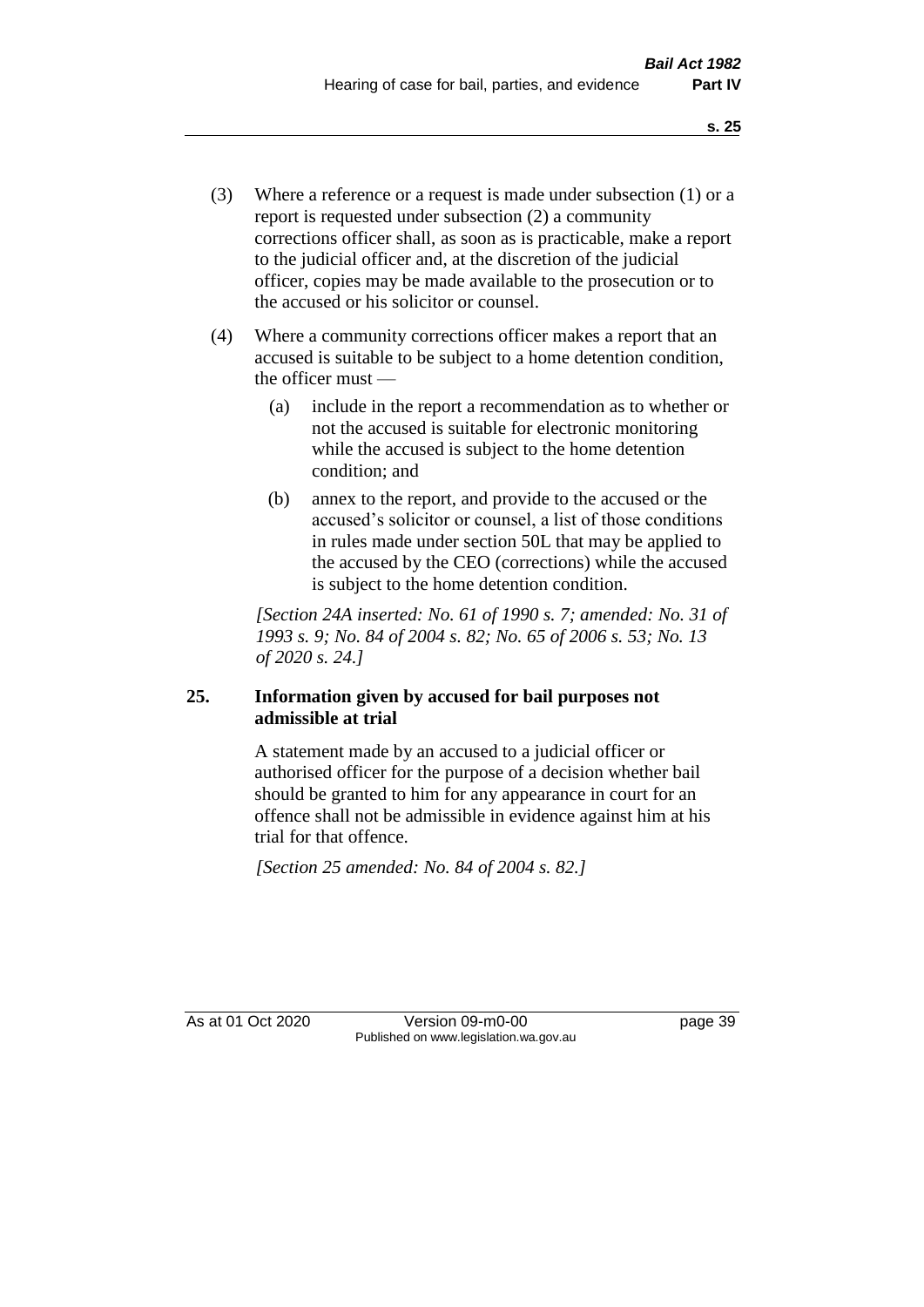#### **26. Record of bail decision and reasons**

- (1) A bail record form shall be completed by an authorised officer or a justice if he —
	- (a) refuses to grant bail to an accused; or
	- (b) grants bail to an accused in the circumstances referred to in clause 3 of Part B of Schedule 1; or
	- (ba) grants bail to an accused for an offence to which Schedule 1 Part C clause 3A or 3D applies; or
	- (c) imposes any condition on a grant of bail and it appears to him that the accused is dissatisfied with the condition.
- (2) Where a judicial officer, other than a justice
	- (a) refuses to grant bail to an accused; or
	- (aa) grants bail to an accused for an offence to which Schedule 1 Part C clause 3A, 3D or 3E applies; or
	- (b) imposes any condition on a grant of bail and it appears to him that the accused is dissatisfied with the condition,

a record of the decision and of the reasons therefor shall be made.

- (3) The accused, the prosecutor or an intending prosecutor shall be entitled, upon request, to be furnished with a copy of the bail record form or, where subsection (2) applies, of the record made.
- (4) For the purposes of this section
	- (a) references to a justice do not include a magistrate or a judge of the District Court or the Supreme Court or the Children's Court who is a justice; and
	- (b) a bail record form is an approved form designed to contain a summary of the matters relevant to the decision as to the bail of an accused, including those matters set out in Part C of Schedule 1, the decision made, and the reasons for the decision.

page 40 Version 09-m0-00 As at 01 Oct 2020 Published on www.legislation.wa.gov.au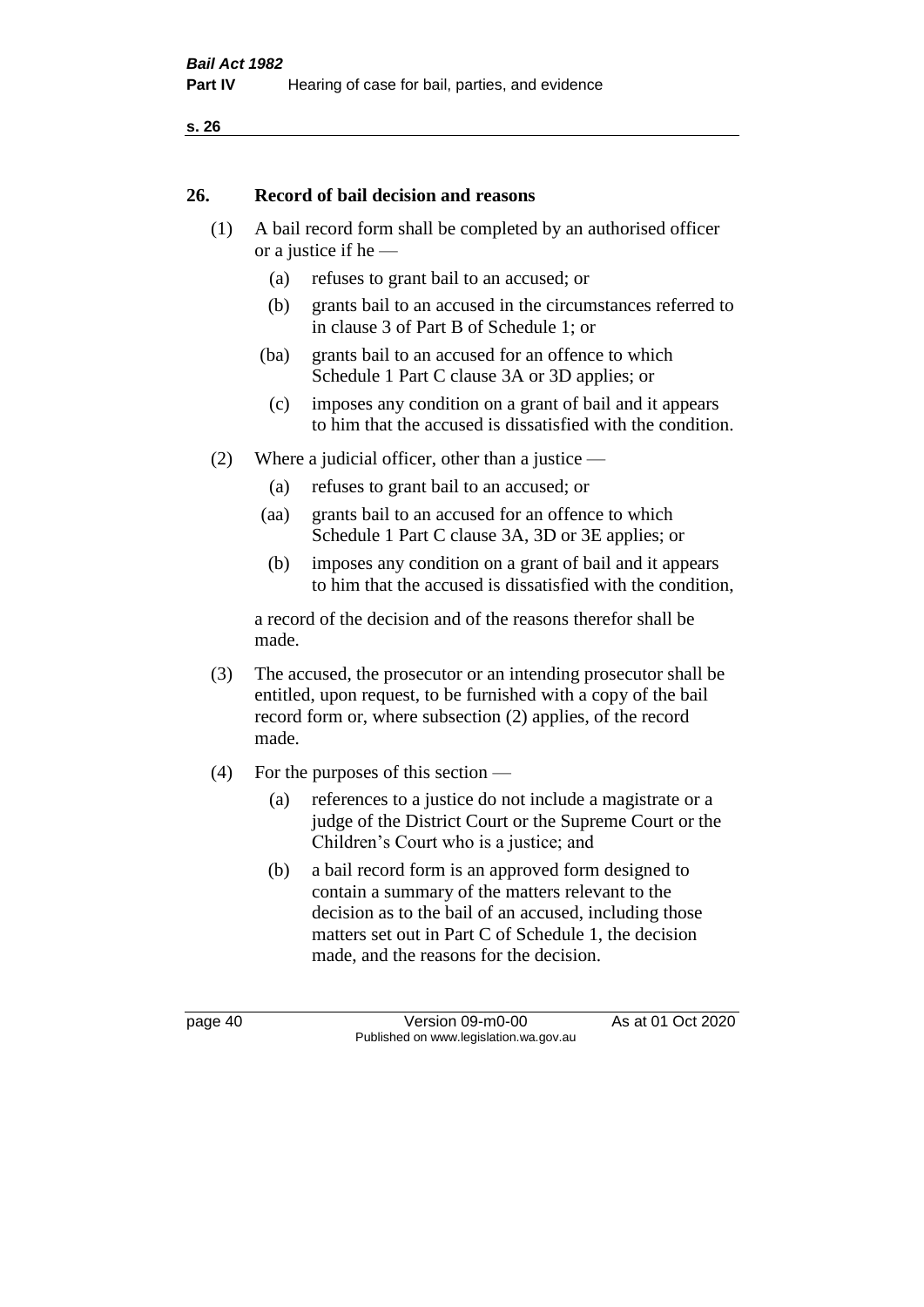(5) A bail record form, or the record of a decision and reasons for it, must not include information that is terrorist intelligence information.

*[Section 26 inserted: No. 15 of 1988 s. 10; amended: No. 49 of 1988 s. 85; No. 45 of 1993 s. 12; No. 59 of 2004 s. 141; No. 84 of 2004 s. 82; No. 6 of 2008 s. 17 and 43(1); No. 21 of 2017 s. 6; No. 15 of 2019 s. 9.]* 

## **27. Relevant papers to be made available to court where accused to appear**

- (1) An authorised officer and a judicial officer who consider an accused's case for bail for an appearance for an offence and a person before whom a bail undertaking or a surety undertaking is entered into shall ensure that the relevant papers are made available as soon as is practicable, to the court before which the accused is required to appear.
- (2) In subsection (1) the *relevant papers* in relation to any particular officer or person means such papers as are prescribed to be made available by that officer or person.

*[Section 27 amended: No. 84 of 2004 s. 82; No. 59 of 2006 s. 7(2); No. 20 of 2013 s. 26.]* 

## **27A. Bail with home detention, papers to be sent to CEO (corrections)**

A judicial officer who grants bail subject to a home detention condition shall ensure that a copy of the bail record form and of the bail undertaking are sent as soon as is practicable to the CEO (corrections).

*[Section 27A inserted: No. 61 of 1990 s. 8; amended: No. 31 of 1993 s. 9; No. 65 of 2006 s. 53.]* 

As at 01 Oct 2020 Version 09-m0-00 page 41 Published on www.legislation.wa.gov.au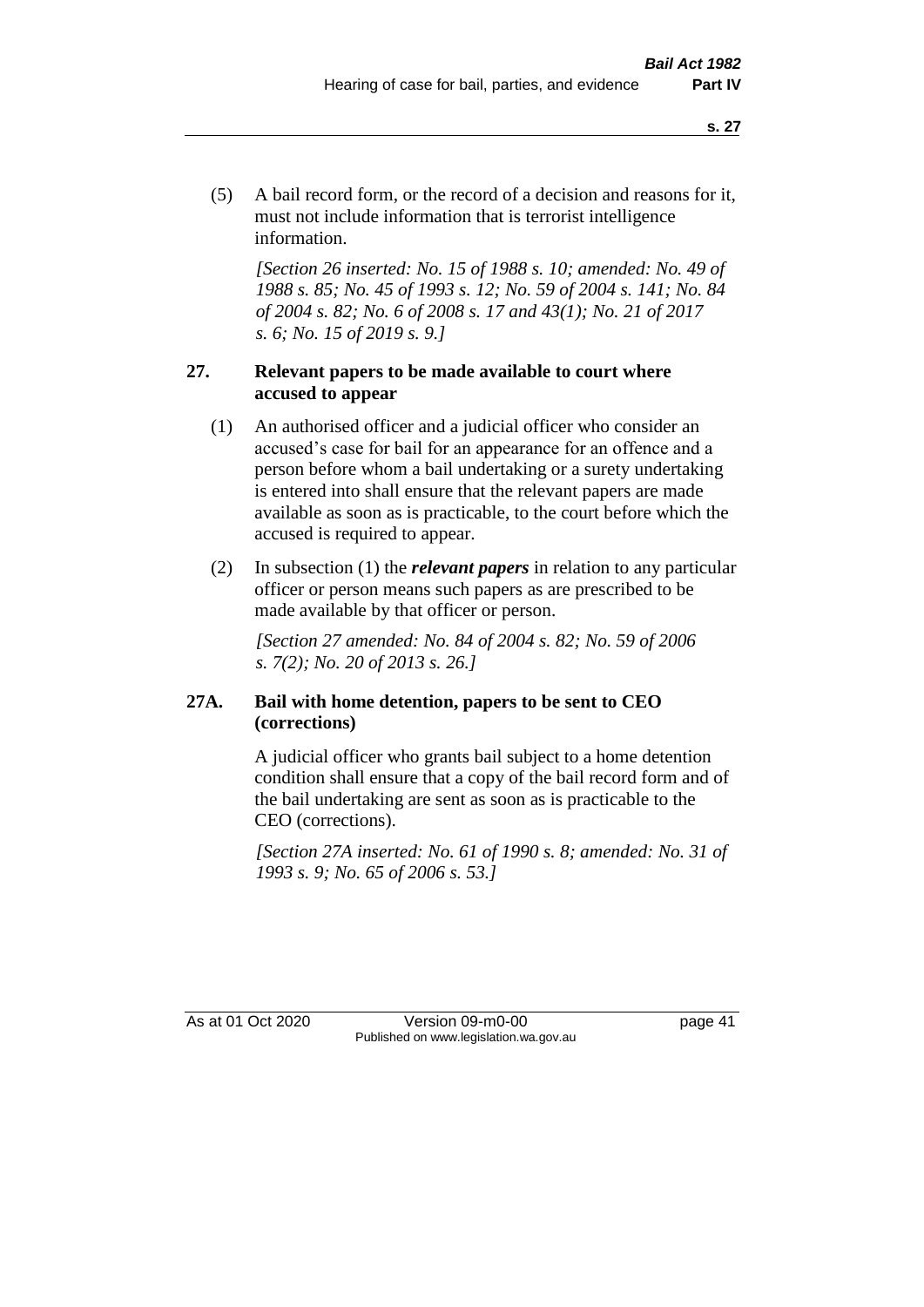# **Part V — Bail undertakings**

## **28. Bail undertaking, when required and nature of**

- (1) A person shall not be released on bail for an appearance in court unless he has entered into a bail undertaking for that appearance or is deemed to have done so under section 31(3).
- (2) A bail undertaking is an undertaking in writing by an accused in the prescribed form —
	- (a) that he will appear at a time and place specified, or deemed by section 31(3) to be specified, in the undertaking; and
	- (b) that if the accused fails to appear at that time and place the accused will, as soon as is practicable, appear at the court at which the accused was required to appear, when that court is sitting; and
	- (c) that he will comply with such conditions as may be imposed on him under clause 2 of Part D of Schedule 1; and
	- (d) that he will comply with any home detention condition which may be imposed as a condition on a grant of bail to him pursuant to clause 3 of Part D of Schedule 1,

and containing any agreement as to forfeiture of money by the accused which may be required pursuant to clause 1 of that Part.

- (3) A bail undertaking for any appearance may be entered into in respect of more than one offence.
- (4) The undertakings mentioned in subsection (2)(a) and (b) are, subject to section 34, enforceable under sections 51, 57 and 58.

*[Section 28 amended: No. 61 of 1990 s. 9; No. 45 of 1993 s. 12; No. 59 of 2004 s. 141; No. 84 of 2004 s. 82; No. 6 of 2008 s. 18(1).]* 

page 42 Version 09-m0-00 As at 01 Oct 2020 Published on www.legislation.wa.gov.au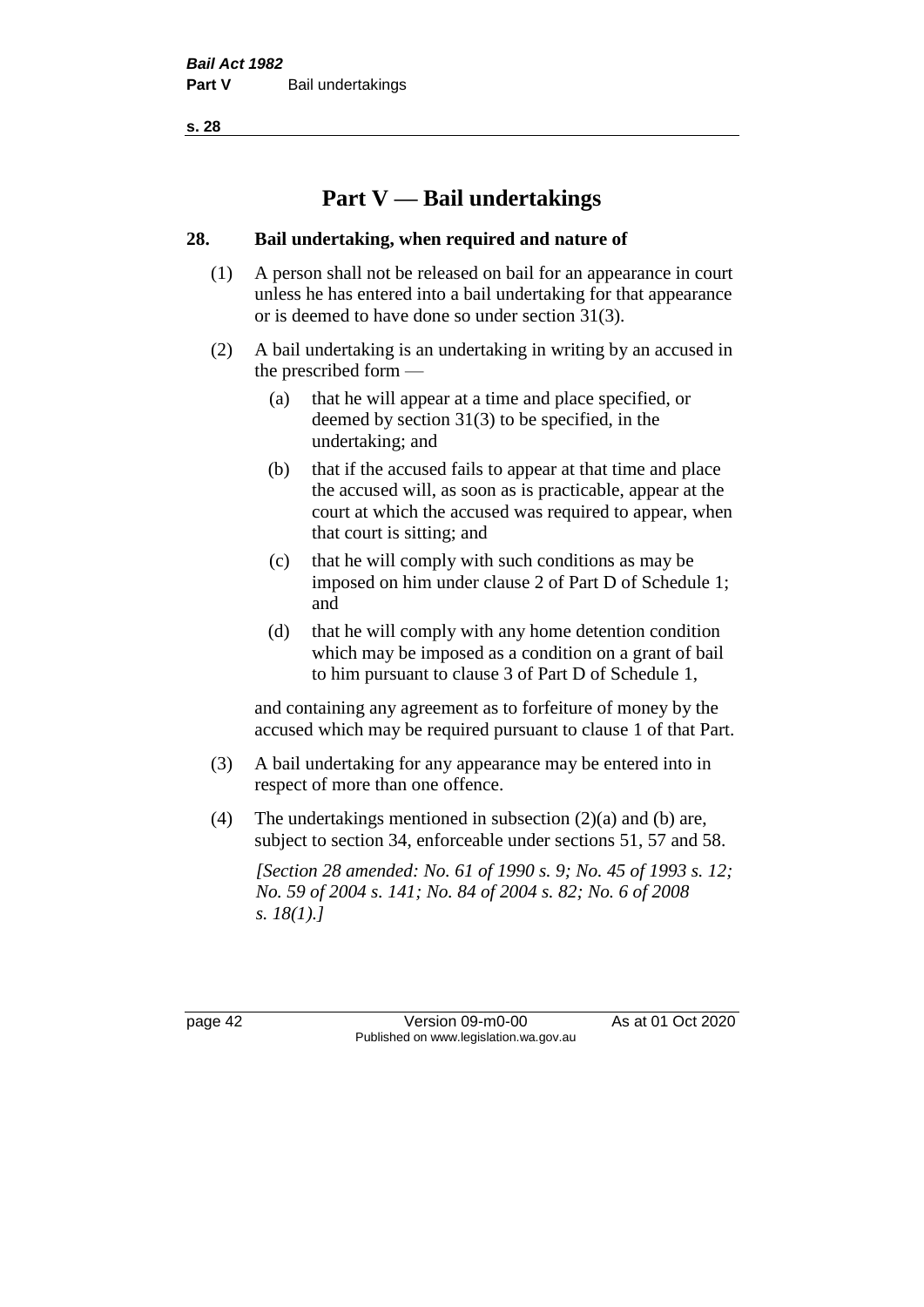#### **29. Before whom bail undertaking may be entered into**

A bail undertaking need not be entered into before the judicial officer or authorised officer who granted bail but may be entered into before any of the following persons —

- (a) a judicial officer;
- (b) a registrar of a court, other than a deputy registrar of the Magistrates Court or the Children's Court;
- (c) an authorised police officer;
- (d) an associate of a judge of the Supreme Court, the District Court or the Children's Court;
- (e) where the accused is in a lock-up or prison, any person for the time being in charge of the lock-up or prison;
- (f) where the accused is in a court custody centre, any person for the time being in charge of the centre who is approved for the purposes of this paragraph by the chief executive officer of the department of the Public Service principally assisting in the administration of the *Court Security and Custodial Services Act 1999*;
- (g) where the accused is a child, any authorised community services officer.

*[Section 29 amended: No. 15 of 1988 s. 11; No. 49 of 1988 s. 86; No. 2 of 1996 s. 61; No. 59 of 2004 s. 141; No. 84 of 2004 s. 82; No. 6 of 2008 s. 19.]* 

#### **30. Duties of person before whom bail undertaking is entered into**

- (1) The person before whom a bail undertaking is to be entered into by an accused shall before it is entered into —
	- $(a)$  either
		- (i) read it to the accused; or
		- (ii) be informed by the accused that the accused has read it; or
		- (iii) if necessary, have it translated to the accused; and

As at 01 Oct 2020 Version 09-m0-00 page 43 Published on www.legislation.wa.gov.au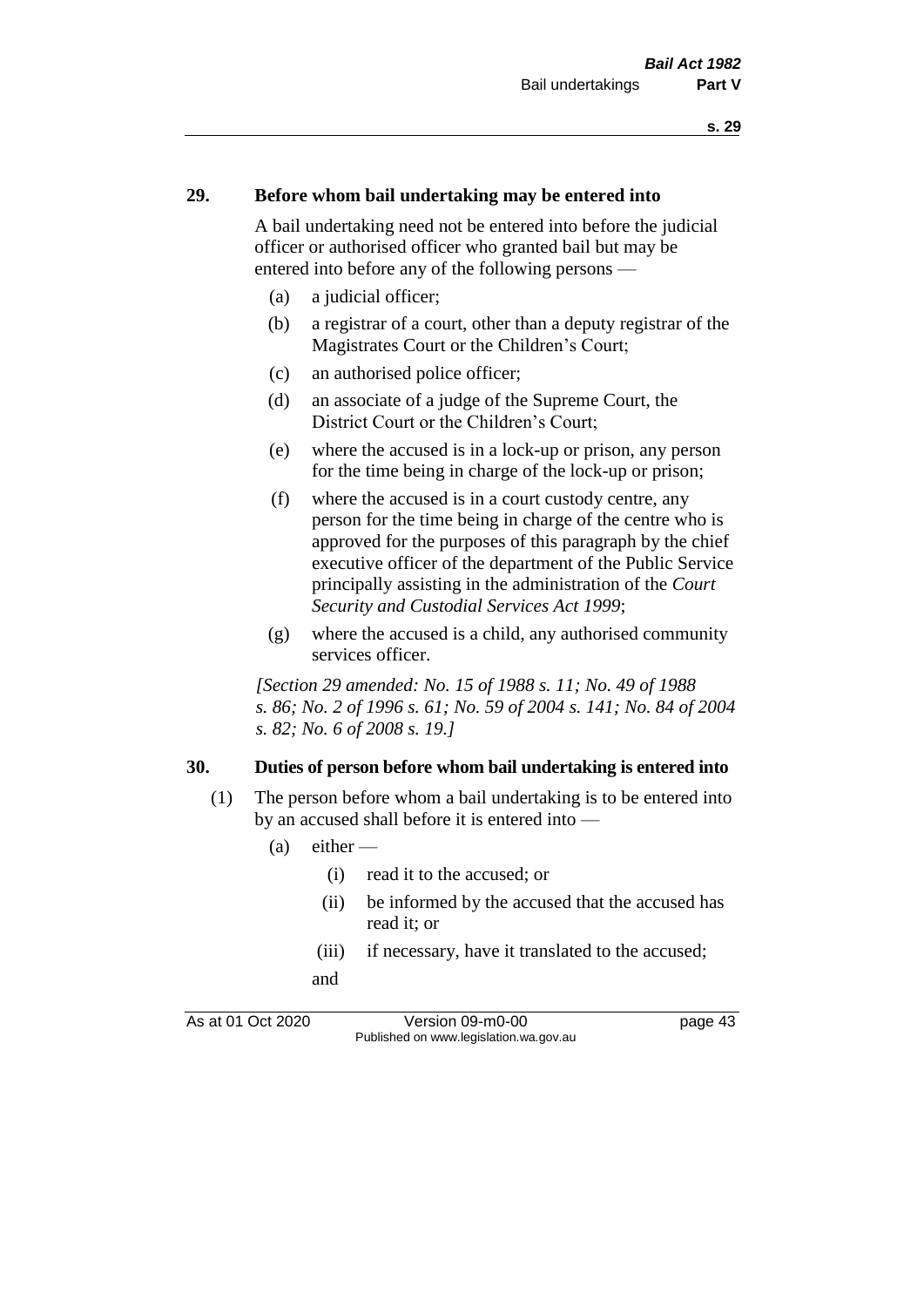(b) ensure that all conditions which are to be complied with before the release of the accused have been complied with.

- (2) The person before whom a bail undertaking is entered into by an accused shall give to him, or cause to be given to him —
	- (a) a copy of the bail undertaking as duly completed; and
	- (b) a notice in writing in the approved form showing
		- (i) his obligations pursuant to the undertaking; and
		- (ii) the consequences of his failure to comply with them.
- (3) The person before whom a bail undertaking is entered into by an accused shall enquire of the accused whether he requires the notice referred to in subsection (2)(b) to be read or translated to him and shall take such steps as are necessary to comply with any such requirement of the accused.

*[Section 30 inserted: No. 15 of 1988 s. 12; amended: No. 84 of 2004 s. 82; No. 6 of 2008 s. 20 and 43(3).]* 

## **31. Different time and place for appearance, substituting**

- (1) A different time or a different time and place may be substituted in accordance with this section for the time and place for appearance specified, or deemed by this section to be specified, in a bail undertaking.
- (2) A different time, or a different time and place, for the appearance by the accused may be substituted as mentioned in subsection  $(1)$  —
	- (a) upon an adjournment of proceedings at which the accused is present, by the judicial officer, if he has power to grant bail for that appearance, fixing a time and place for the resumed proceedings and notifying the accused orally thereof;
	- (b) upon an adjournment of proceedings from which the accused is absent for reasonable cause, by the judicial

page 44 Version 09-m0-00 As at 01 Oct 2020 Published on www.legislation.wa.gov.au

**s. 31**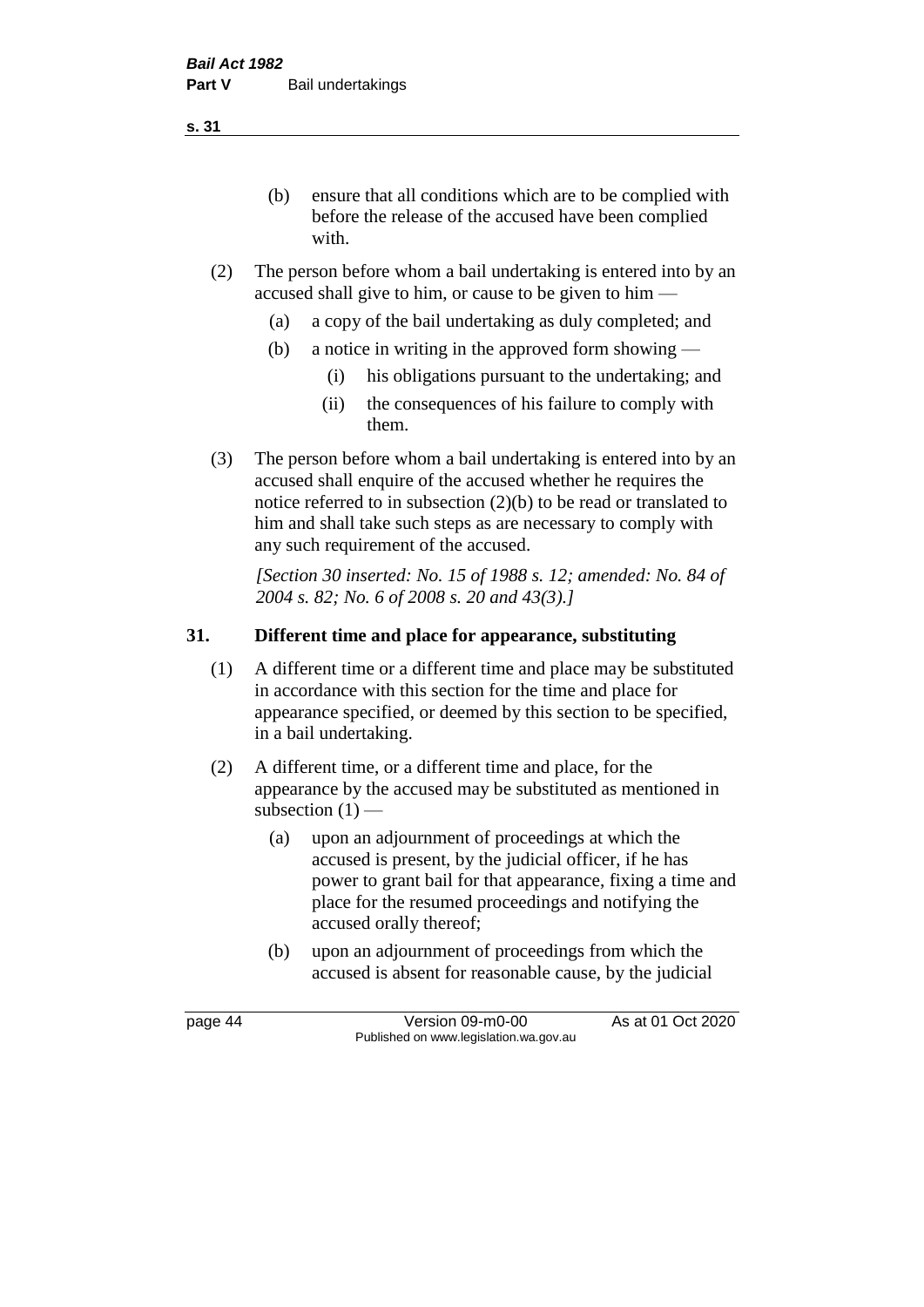officer, if he has power to grant bail for that appearance, fixing a time and place for the resumed proceedings and directing the registrar of the court to cause written notice of the time and place to be given to the accused;

- $(c)$  where
	- (i) a judge of the Supreme Court or a judge of the Children's Court has granted bail to an accused under section 15; and
	- (ii) a judicial officer, other than such a judge, has committed the accused to the Supreme Court,

by a judge of the Supreme Court or a judge of the Children's Court, as the case may require, notifying the accused orally, or directing the registrar of the court to cause written notice to be given to the accused of the time or time and place for the proceedings;

- (d) where  $-$ 
	- (i) a judge of the Supreme Court or a judge of the Children's Court has granted bail to an accused under section 15;
	- *[(ii) deleted]*
	- (iii) the judicial officer is satisfied that there has been no material change in the facts or circumstances which applied on the grant of bail,

by the judicial officer notifying the accused orally, or directing the registrar of the court to cause written notice to be given to the accused, of the time or time and place for the resumed proceedings;

(e) upon a committal to the Supreme Court or District Court, by a judicial officer, if he has power to grant bail for that appearance, fixing a specified day in a specified sitting or session of that court and directing the registrar of the court to cause written notice of the day to be given to the accused;

As at 01 Oct 2020 Version 09-m0-00 page 45 Published on www.legislation.wa.gov.au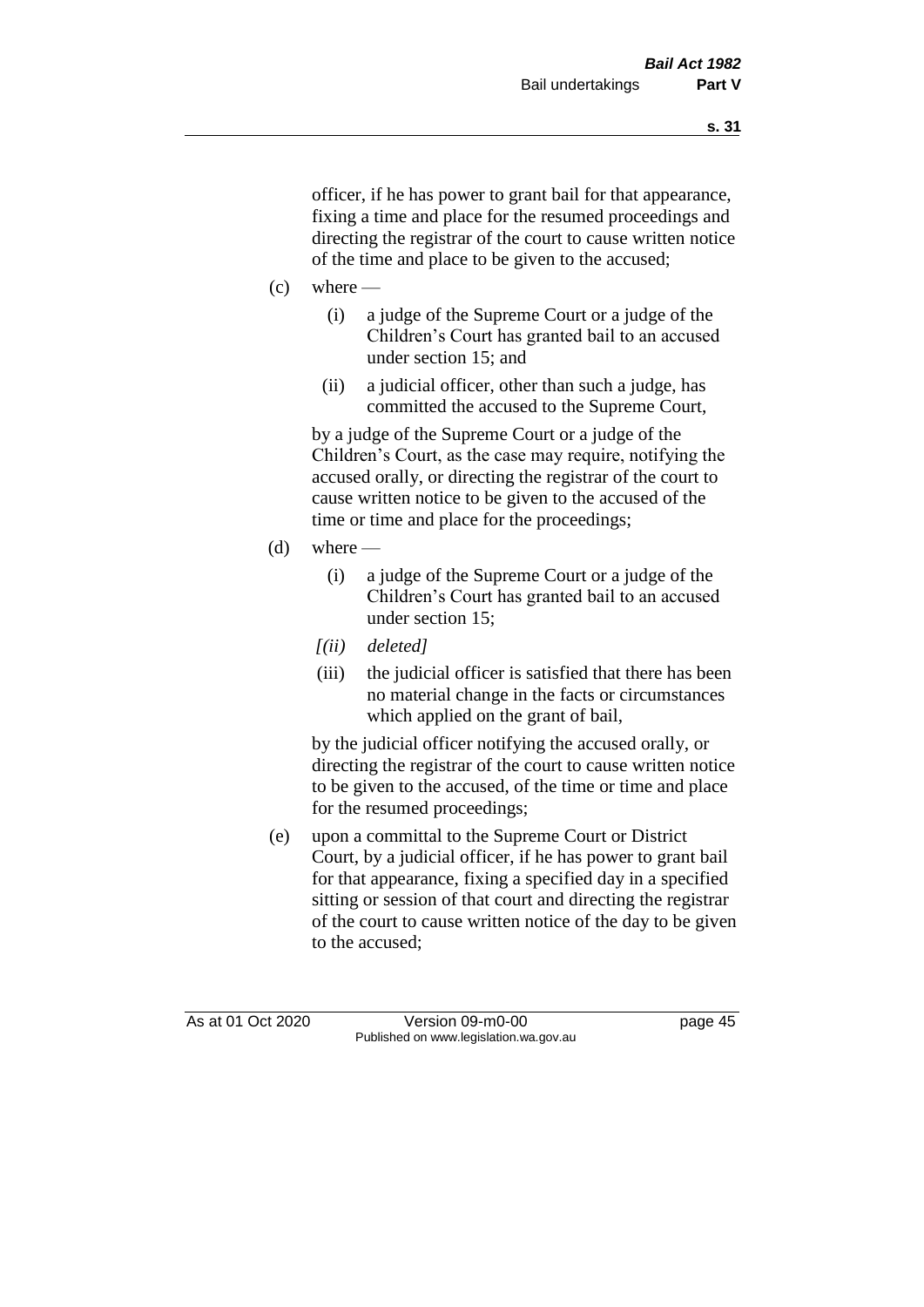(f) where an accused has been committed for trial in the Supreme Court or the District Court in a specified sitting or session thereof or on a specified day in a specified sitting or session thereof, by an officer of the court, or a person authorised under subsection (5), fixing a time for the trial in that sitting or session and causing written notice of the time to be given to the accused;

- (g) if the parties agree to a different time or a different time and place for the proceedings, by an officer of the court giving written notice thereof to the accused.
- (3) Where a different time or a different time and place is notified to an accused pursuant to subsection (2) the bail undertaking shall be deemed to be amended to specify that time or that time and place for appearance, and the terms and conditions thereof shall continue to apply as so amended as if the accused had entered into the bail undertaking in that form.
- (4) Where the power in subsection (2)(b) is exercised upon an adjournment of proceedings the right of the accused to be at liberty under section 11(1) does not lapse by reason only that there is an interval between the adjournment of the proceedings and the time when he is notified of the time and place for the resumed proceedings.
- (5) The Chief Justice, in respect of committals to the Supreme Court, and the Chief Judge, in respect of committals to the District Court, may authorise a person or persons, by name or office, to perform the functions referred to in subsection (2)(f).

*[Section 31 amended: No. 15 of 1988 s. 13; No. 49 of 1988 s. 87; No. 27 of 2002 s. 21; No. 59 of 2004 s. 141; No. 84 of 2004 s. 82; No. 6 of 2008 s. 21(1) and (2).]* 

#### **31A. Conditions on bail, amending during trial**

 $(1)$  In this section —

*amendment* means an addition, variation or cancellation under subsection (2);

page 46 Version 09-m0-00 As at 01 Oct 2020 Published on www.legislation.wa.gov.au

**s. 31A**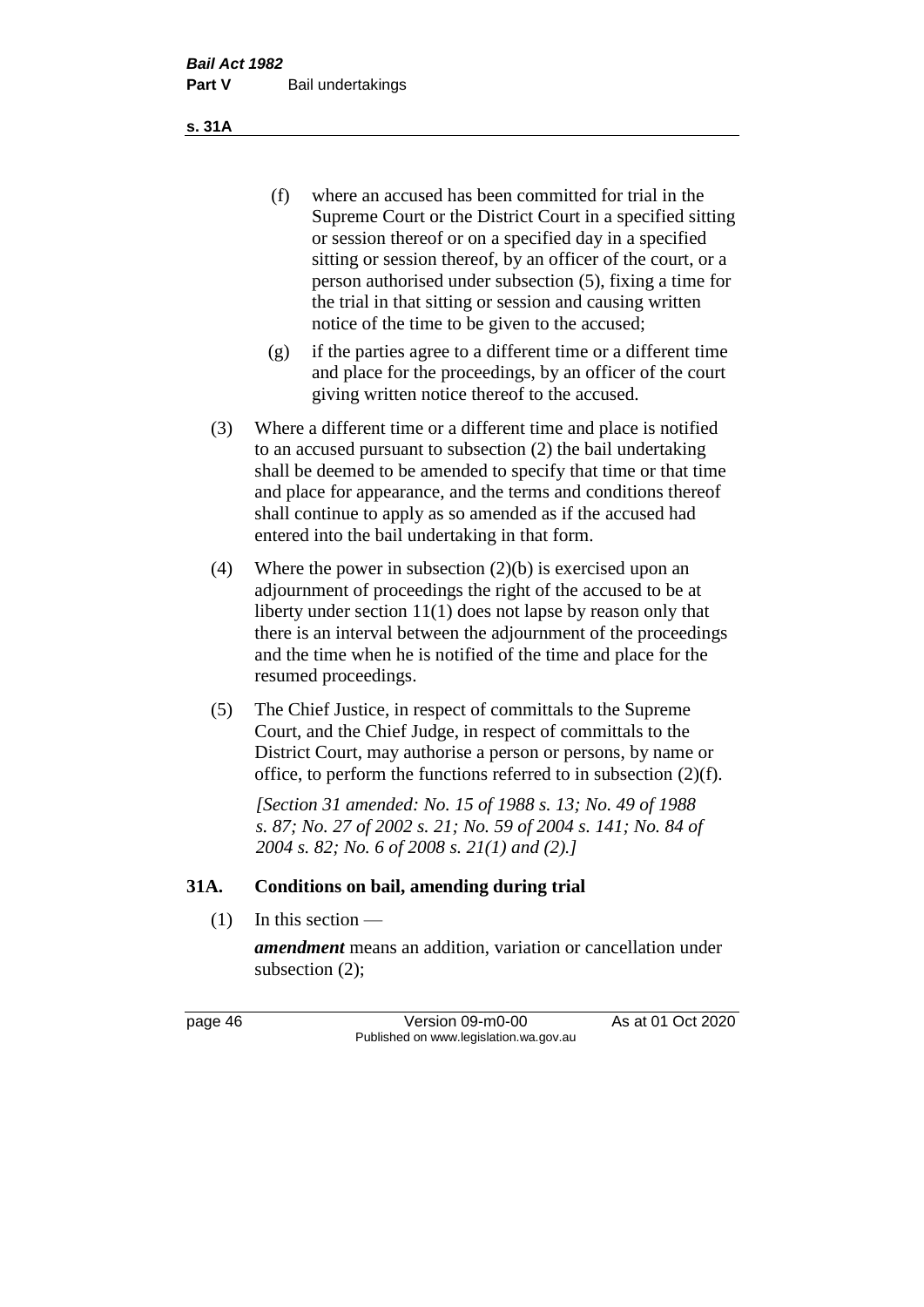*trial* means that part of proceedings for an offence when evidence is being received by the court in respect of the offence and also extends to any time when —

- (a) legal argument is being heard; or
- (b) a judicial officer or a jury is deliberating.

## $(2)$  Where —

- (a) an accused has been granted bail for the accused's appearance for trial for an offence; and
- (b) the trial extends beyond one day,

a judicial officer who grants bail for the next appearance by exercising the power in section  $31(2)(a)$  may also do one or more of the following —

- (c) add any condition to the extent that is authorised by clause 2 or 3 of Part D of Schedule 1;
- (d) vary a condition to that extent;
- (e) cancel a condition.
- (3) A judicial officer who adds, varies or cancels a condition under subsection (2) shall cause an officer of the court —
	- (a) to endorse the amendment on the accused's copy of the bail undertaking or, if that copy is not available for endorsement, to give written notice of the amendment to the accused; and
	- (b) to endorse on a file copy of the undertaking a certificate as to the amendment and the action taken under paragraph (a).
- (4) If the judicial officer considers that the amendment is of a minor nature, the judicial officer may, for the purposes of section 44(4), cause the officer of the court to include a statement to that effect in the endorsement or notice under subsection (3)(a) and the certificate under subsection (3)(b).

As at 01 Oct 2020 Version 09-m0-00 page 47 Published on www.legislation.wa.gov.au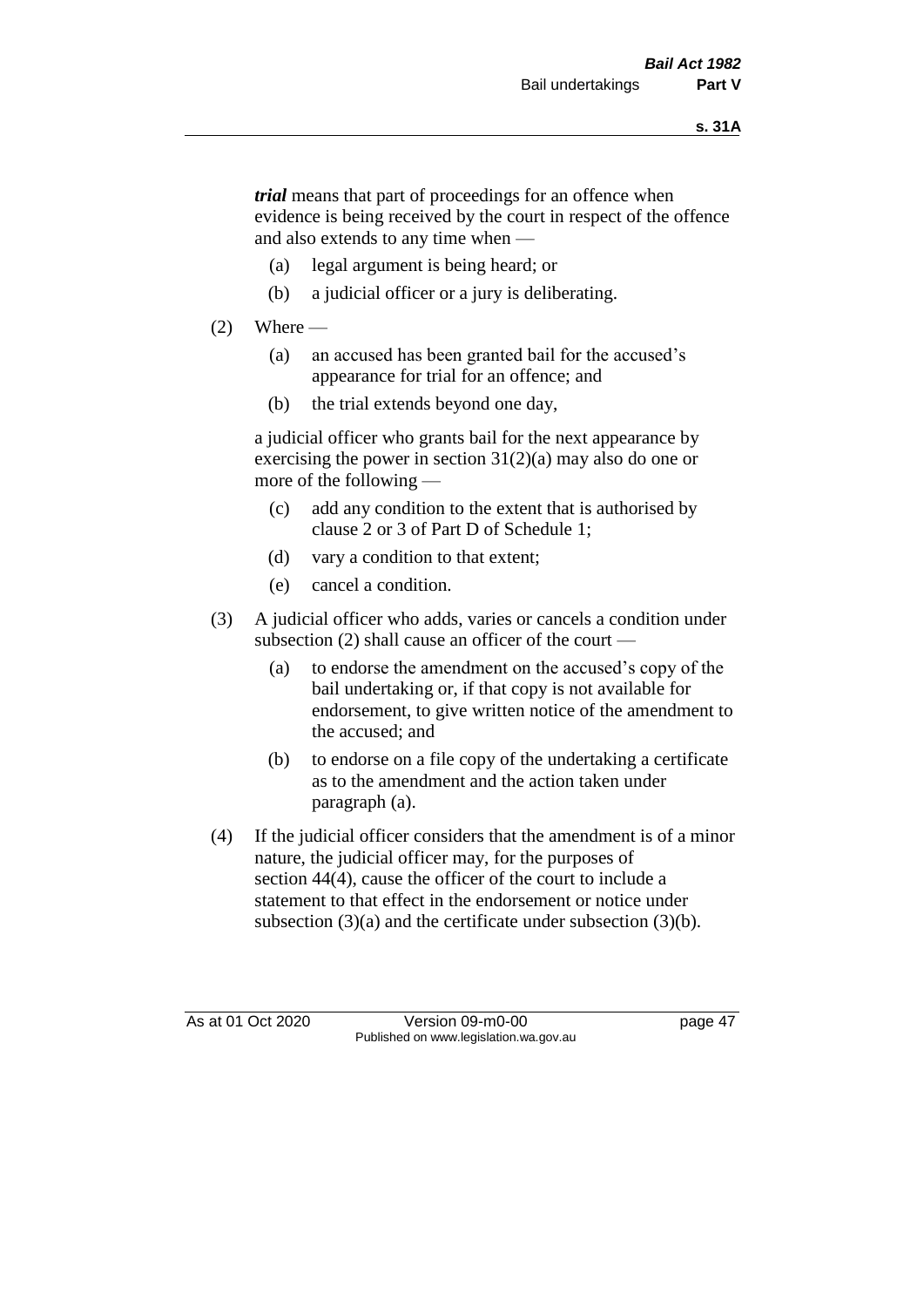- (5) When action is taken under subsection  $(3)(a)$ 
	- (a) the bail undertaking is to be regarded as having been amended as provided in the endorsement or notice, as the case requires; and
	- (b) the terms and conditions of the bail undertaking continue to apply as so amended as if the accused had entered into the bail undertaking in that form.
- (6) In any proceedings an endorsement on a copy of a bail undertaking referred to in subsection (3)(b) purporting to be a certificate referred to in that paragraph is evidence of the matters appearing in it without proof of the signature of the person who made the endorsement.

*[Section 31A inserted: No. 6 of 2008 s. 22(1).]*

## **32. Notices under s. 31, service and proof of**

- (1) A written notice to an accused under section  $31(2)$ 
	- (a) shall be given to the accused personally; or
	- (b) shall be sent to the accused by post to the accused's address appearing in the records of the court; or
	- (c) shall be provided to the accused by electronic means in accordance with the regulations.
- (2) A person who gives, sends or provides a notice in accordance with subsection (1) shall endorse on a file copy of the notice a certificate showing —
	- (a) that the person has done so; and
	- (b) the time of doing so.
- (3) If a notice is sent by post under subsection  $(1)(b)$ , the notice is to be presumed, unless the contrary is shown, to have been received at the time when, in the ordinary course of events, it would have been delivered.
- (4) The judicial officer who under section  $31(2)(a)$  notifies an accused of the time and place for resumed proceedings shall

page 48 Version 09-m0-00 As at 01 Oct 2020 Published on www.legislation.wa.gov.au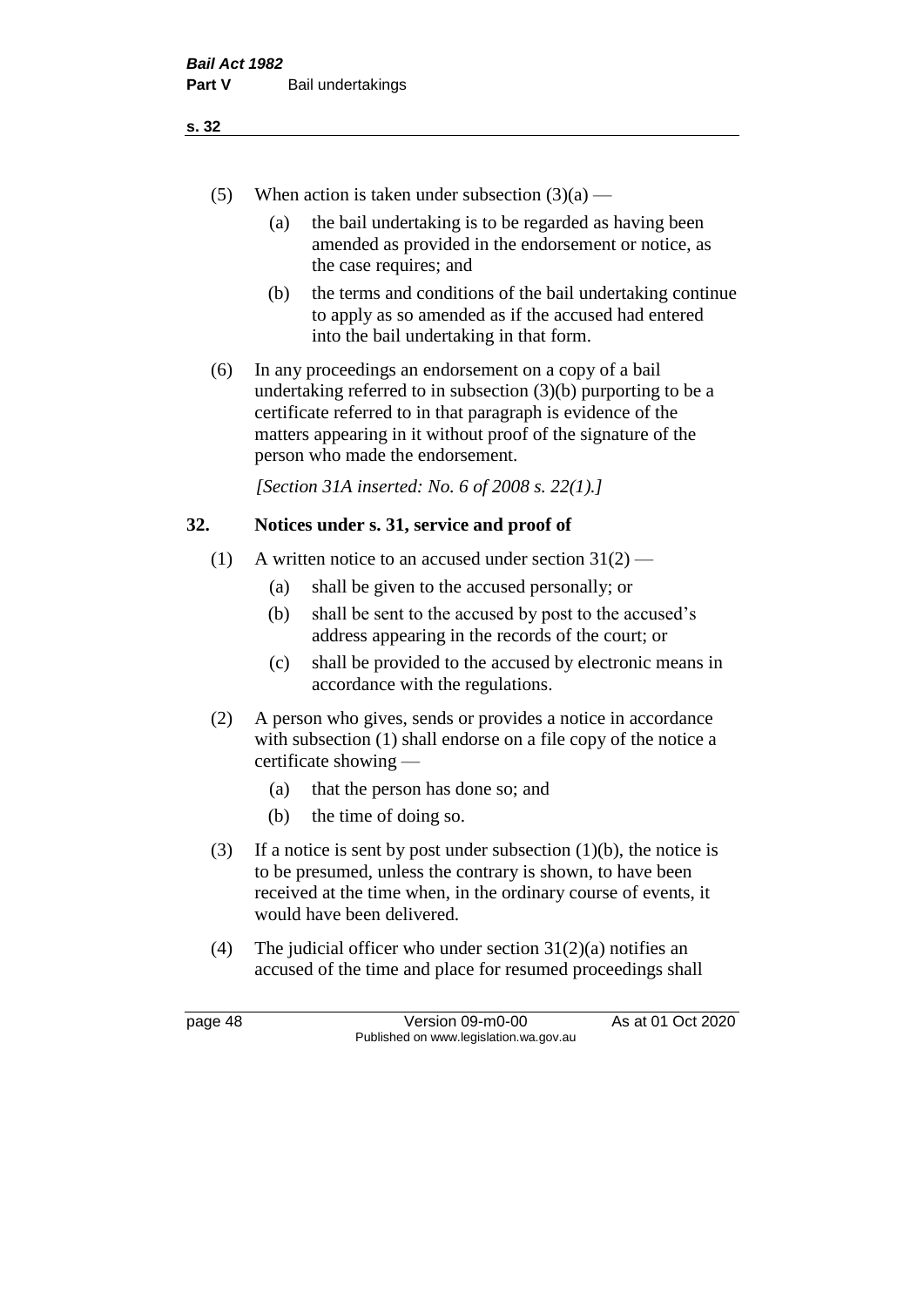cause to be endorsed on the accused's bail undertaking a certificate showing details of such time and place and that the accused has been notified of them.

- (5) In any proceedings
	- (a) a document purporting to be a copy of a notice referred to in subsection (1) shall be evidence of the terms of the notice; and
	- (b) an endorsement
		- (i) on a copy of a notice referred to in subsection (2); or
		- (ii) on a bail undertaking,

purporting to be a certificate referred to in subsection (2) or (4) is evidence of the matters appearing in it without proof of the signature of the person who made the endorsement.

*[Section 32 amended: No. 74 of 1984 s. 12; No. 84 of 2004 s. 82; No. 6 of 2008 s. 23(1)-(3); No. 20 of 2013 s. 27; No. 34 of 2020 s. 82.]* 

## **33. Judicial officer may order accused to enter into bail undertaking**

- (1) Where bail is granted to an accused by a judicial officer, whether with or without any condition being attached thereto, and the accused fails or refuses to enter into a bail undertaking in terms of the grant, the judicial officer who granted bail may, subject to subsection (3), order that the accused enter into the bail undertaking within such time as he may specify.
- (2) If an accused does not comply with an order under subsection (1), the judicial officer may, subject to subsection (3), further order that a bail undertaking, in such form as the judicial officer may approve, shall be deemed to have been entered into by the accused on the date of such further order, and thereupon that undertaking shall be treated as

As at 01 Oct 2020 Version 09-m0-00 page 49 Published on www.legislation.wa.gov.au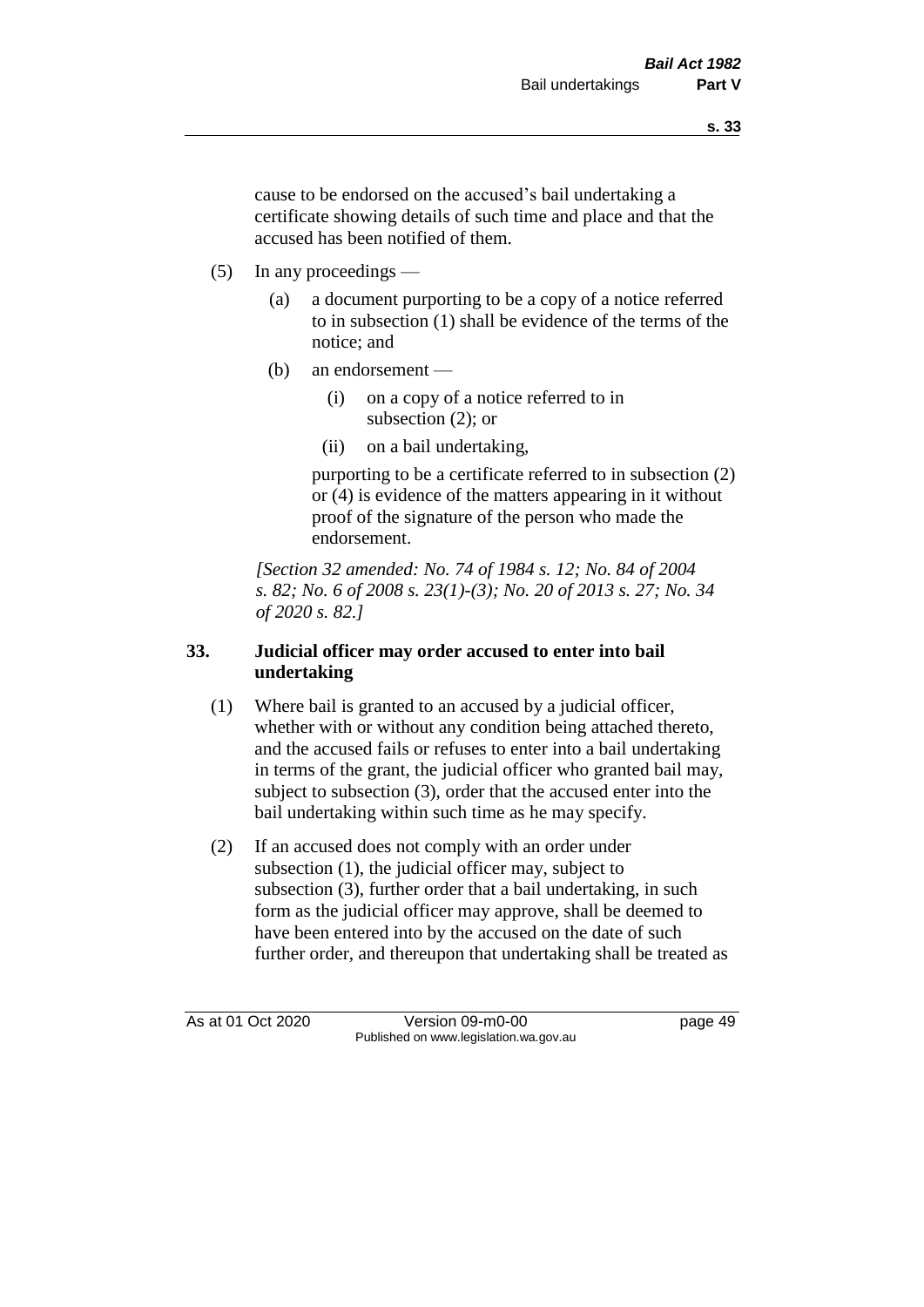if it had been duly entered into by the accused for the purposes of this Act.

- (3) A judicial officer shall not
	- (a) make an order under subsection (2) unless he has personally informed the accused of the terms and effect of the order made under subsection (1);
	- (b) exercise any of the powers conferred on him by this section unless he is satisfied that the accused has the capacity to enter into and comply with the undertaking.

*[Section 33 amended: No. 84 of 2004 s. 82.]* 

#### **34. When bail undertaking ceases to have effect**

A bail undertaking ceases to have effect —

- (a) upon the revocation of bail under section 55;
- (b) upon the death of the accused, but only if no order has been made under section 57;
- (c) subject to section 31, upon the appearance in court by the accused as required by his bail undertaking;
- (d) upon the discharge of the accused according to law from any further proceedings for the offence, or all of the offences, to which the bail undertaking relates;
- (e) during any period before the time at which the accused is required to appear in court when he is in custody for any other offence or reason.

*[Section 34 amended: No. 84 of 2004 s. 82.]* 

page 50 Version 09-m0-00 As at 01 Oct 2020 Published on www.legislation.wa.gov.au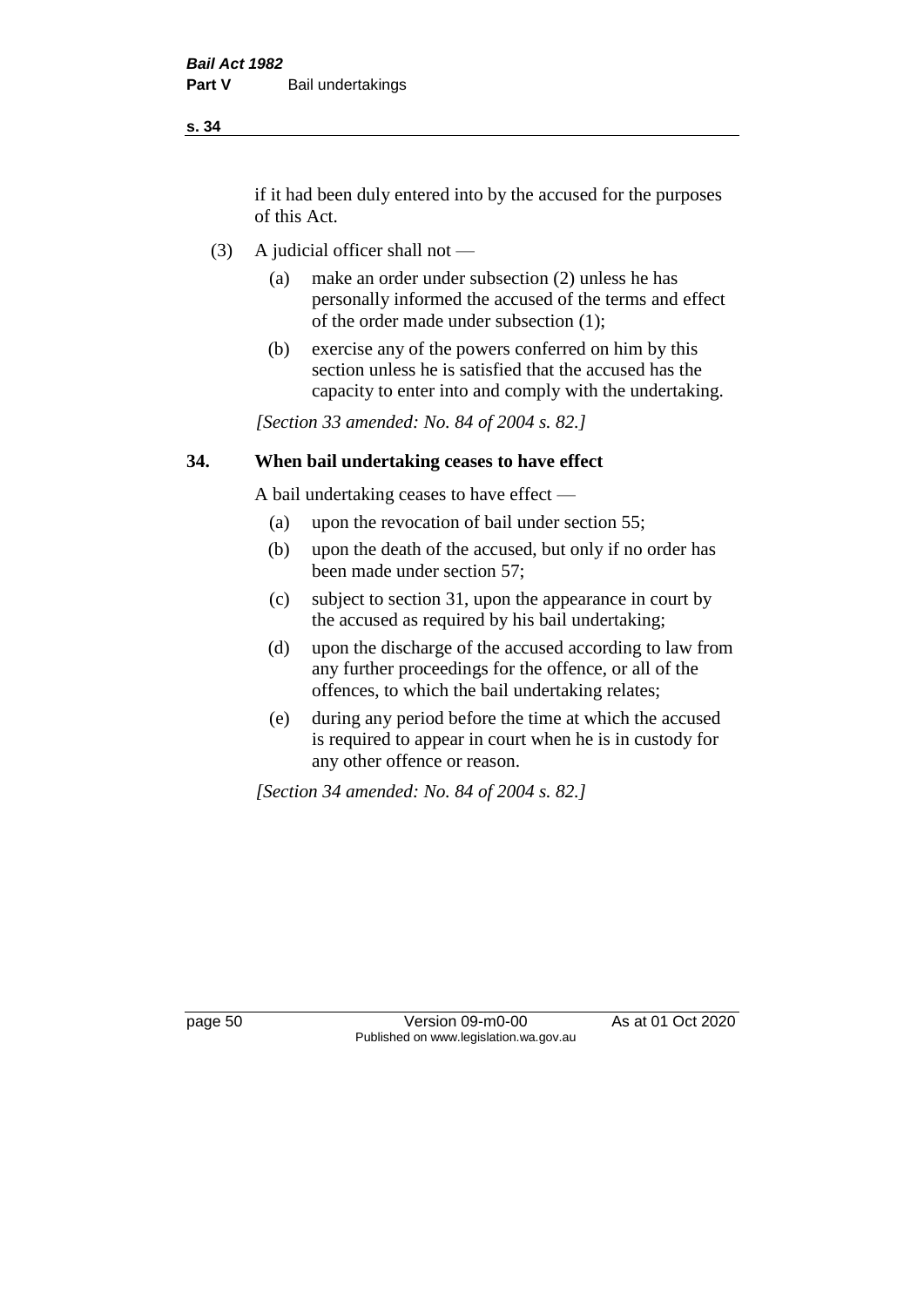# **Part VI — Sureties and surety undertakings**

#### **35. Surety and surety undertaking**

- (1) A surety is a person who, as a condition of the grant of bail to an accused, enters into a surety undertaking, that is to say, undertakes in writing that he will, subject to this Act, forfeit a specified amount of money if the accused fails to comply with any requirement of his bail undertaking mentioned in section  $28(2)(a)$  and (b).
- (2) A surety is required to be approved under section 40.
- (3) A forfeiture of money by a surety as mentioned in subsection (1) is enforceable as provided in section 49 but not otherwise.

*[Section 35 amended: No. 84 of 2004 s. 82; No. 6 of 2008 s. 18(3).]* 

#### **36. Sureties, who may approve**

- (1) The decision whether an applicant should be approved as a surety in any case is to be made —
	- (a) by a person referred to in section 29(a) to (d); or
	- (b) where the accused to whom bail has been granted is in prison, by a person for the time being in charge of the prison; or
	- (c) where the accused to whom bail has been granted is a child, by an authorised community services officer.
- (2) A judicial officer when granting bail to an accused subject to a requirement for a surety or sureties may make an order as to —
	- (a) the giving of notice to the prosecutor of an application for approval of any surety; or
	- (b) the person or persons who are to, or may, approve any surety,

and subsection (1) has effect subject to any such order. *[Section 36 inserted: No. 6 of 2008 s. 24(1).]*

As at 01 Oct 2020 Version 09-m0-00 page 51 Published on www.legislation.wa.gov.au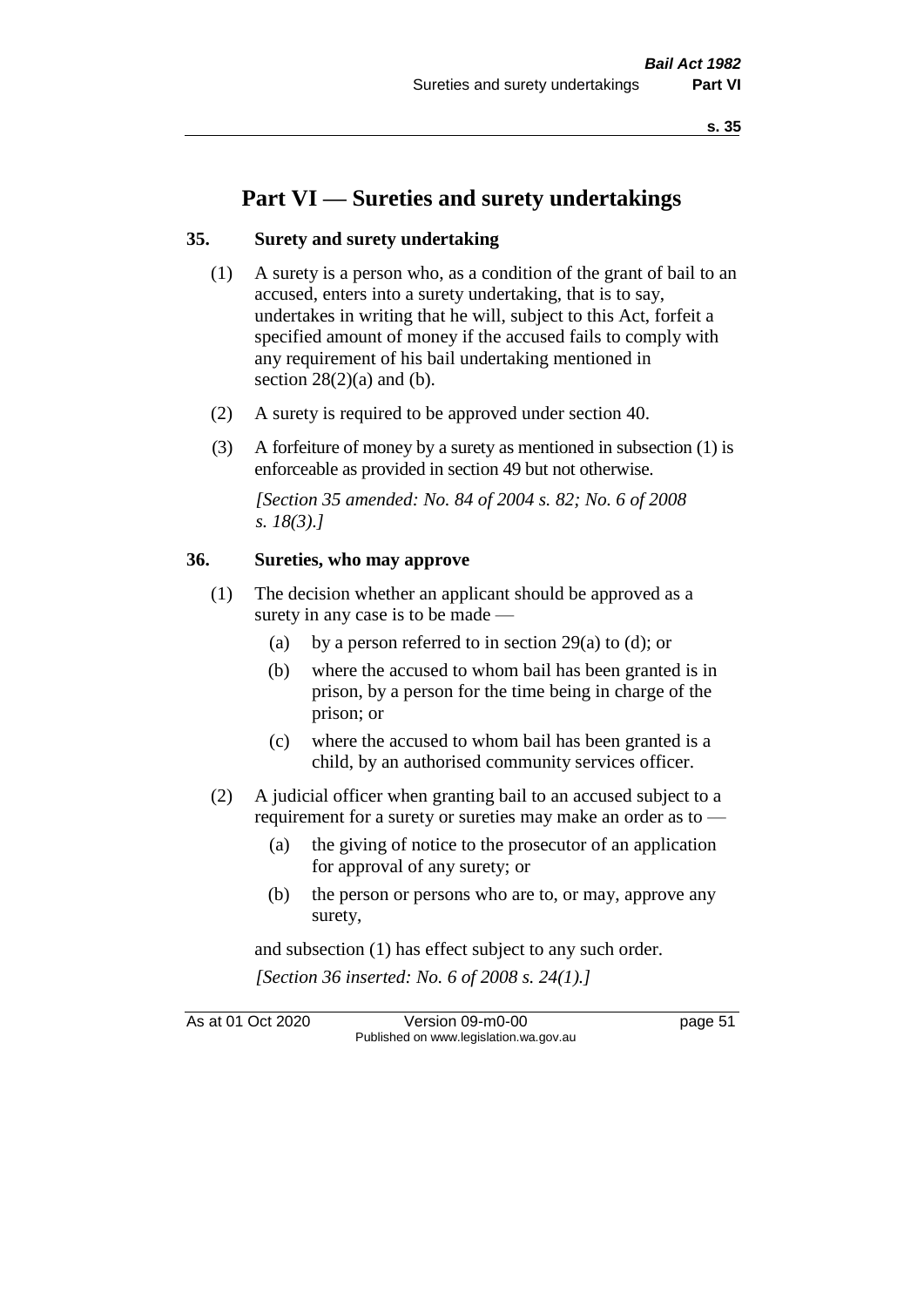## **37. Proposed surety to receive certain information and form**

- (1) Whenever a surety approval officer is called upon to decide whether an applicant should be approved as a surety, he shall ensure that the applicant is, or has been, given —
	- (a) a duly completed notice in the prescribed form showing details of the terms and conditions on which bail has been granted to the accused in whose case the surety is required; and
	- (b) such information in writing as to the effect of this Act in relation to the rights, obligations and liabilities of sureties as is prescribed for the purposes of this paragraph; and
	- (c) a prescribed form of declaration for completion designed to disclose to the surety approval officer all information relevant to the decision.
- (2) Before he makes his decision, the surety approval officer shall ensure that the applicant furnishes to him the declaration referred to in subsection (1)(c) duly completed.

*[Section 37 amended: No. 84 of 2004 s. 82; No. 6 of 2008 s. 24(4), (5) and 25; No. 20 of 2013 s. 28.]* 

## **38. Persons disqualified from being sureties**

- (1) A person is not qualified to be approved as a surety if  $-$ 
	- (a) the person is under 18 years of age; or
	- (b) subject to subsection (2), the value of the person's assets, after provision is made for the person's debts and liabilities, is less than the amount which the person might become liable to forfeit under the person's proposed surety undertaking; or
	- (c) there are reasonable grounds for believing that the person has been, or will be, indemnified by any person against any forfeiture referred to in paragraph (b); or

page 52 Version 09-m0-00 As at 01 Oct 2020 Published on www.legislation.wa.gov.au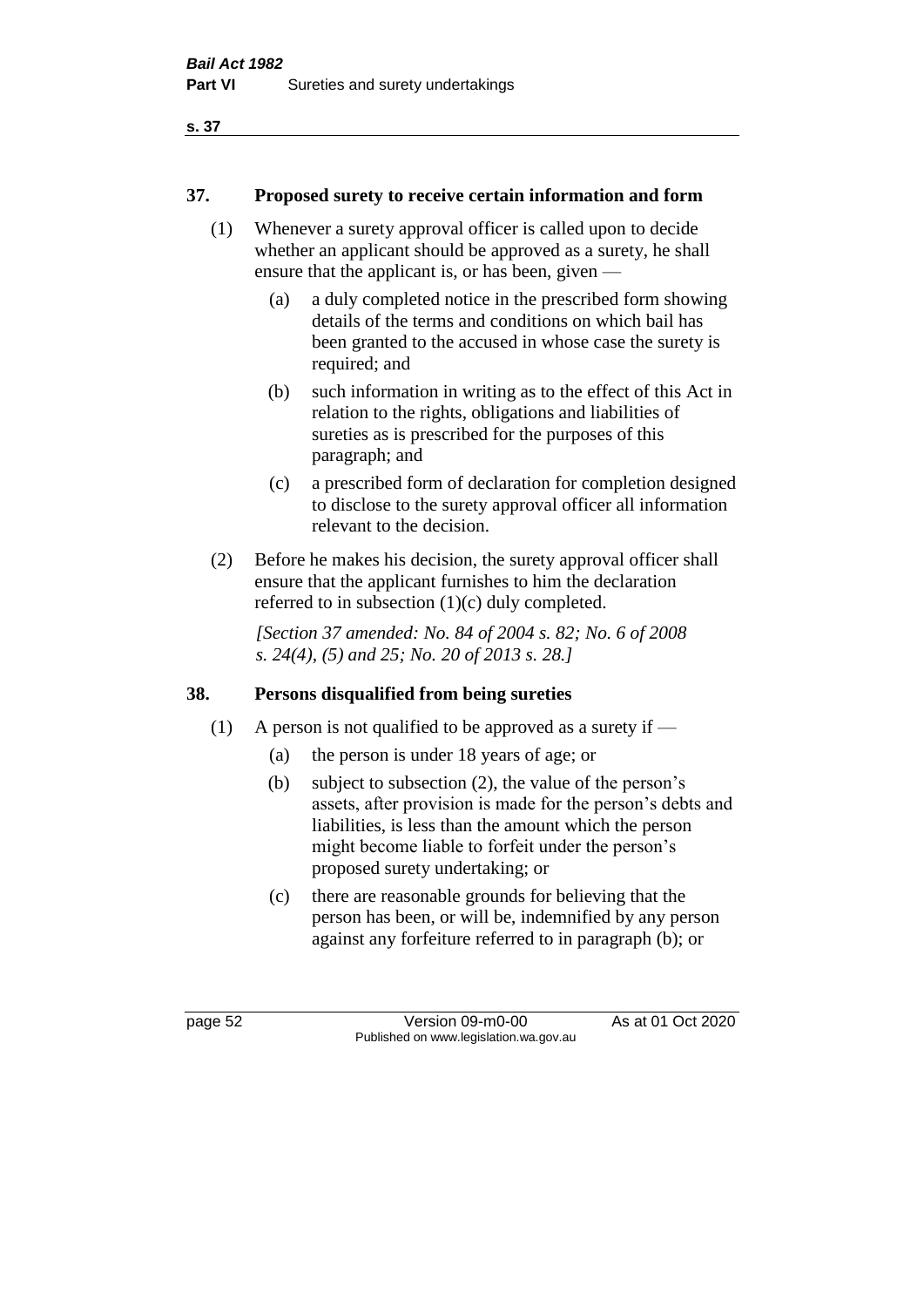- (d) the surety approval officer knows, or has reasonable grounds to believe, that —
	- (i) there is a current restraining order between the person and the accused under the *Restraining Orders Act 1997***;** or
	- (ii) the person is in a family relationship with the accused and was a victim of an offence for which the accused has been convicted within the last 10 years; or
	- (iii) the person is the alleged victim of the offence of which the accused has been charged and is in a family relationship with the accused.
- (2) Subsection (1)(b) does not apply where the applicant for approval is required to give security sufficient to cover the amount which he might become liable to forfeit.
- (3) A surety approval officer must not ask an applicant questions that relate to a matter under subsection  $(1)(d)$  but rather should rely on any information that is reasonably available from the details of the offence, records or similar sources of information.
- (4) Subsection (1)(d) does not apply where the accused is a child. *[Section 38 amended: No. 30 of 2020 s. 44.]*

#### **39. Matters to be regarded when approving sureties**

In determining whether an applicant is suitable to be a surety a surety approval officer shall have regard to all matters which appear to him to be relevant including, as well as any others, the following —

- (a) the character and antecedents of the applicant; and
- (b) his proximity to or connection with the accused, whether by kinship, place of residence or otherwise; and
- (c) his ability to pay, or give security for, the amount which he might become liable to forfeit under his proposed

As at 01 Oct 2020 Version 09-m0-00 page 53 Published on www.legislation.wa.gov.au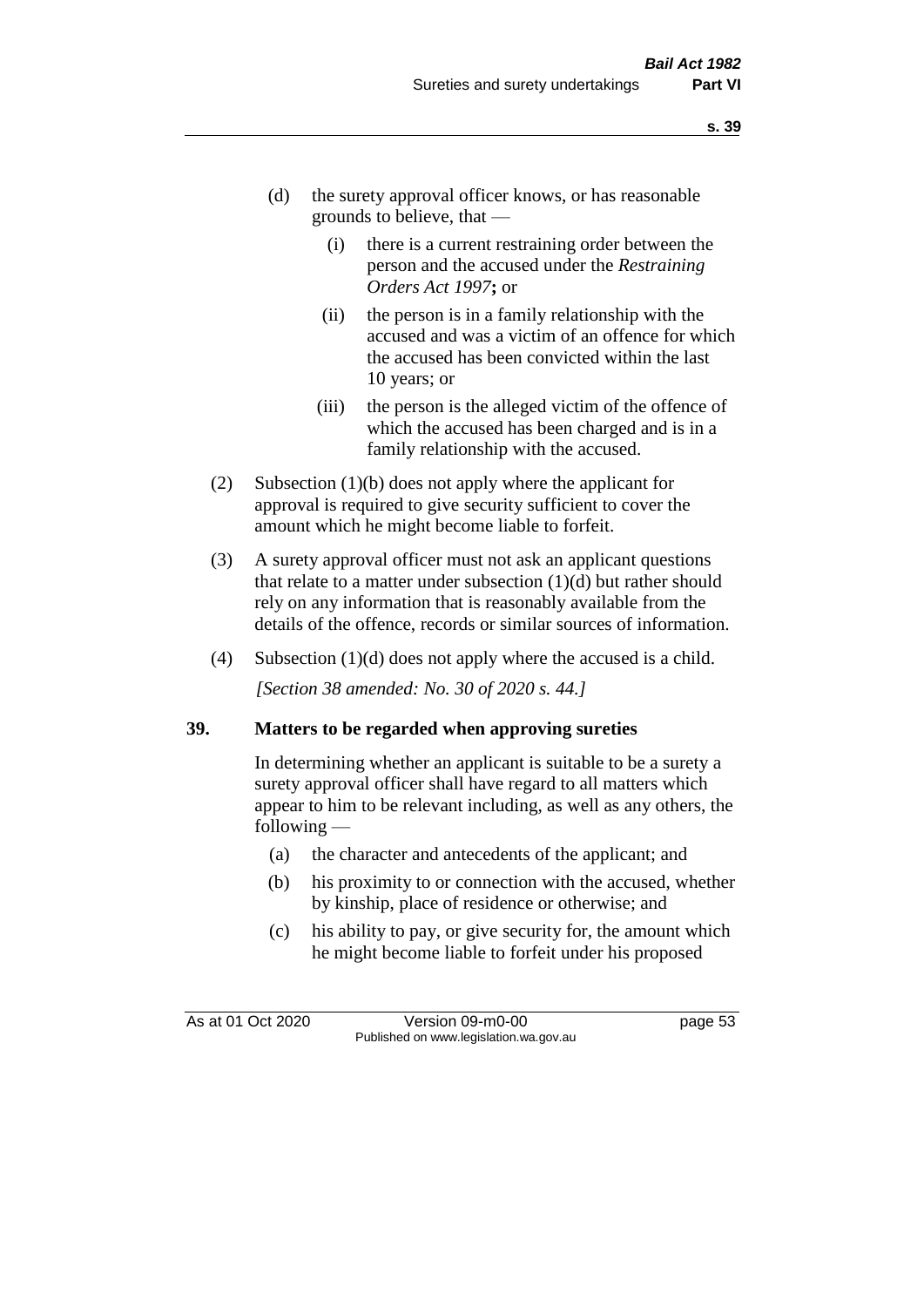surety undertaking, without excessive hardship to himself or his dependants.

*[Section 39 amended: No. 84 of 2004 s. 82; No. 6 of 2008 s. 24(4).]* 

## **40. Decision on application by proposed surety**

- (1) Upon receipt of the duly completed declaration referred to in section  $37(1)(c)$ , the surety approval officer shall, after making any enquiries which he thinks desirable, make a decision, as soon as is practicable, either to approve or not to approve of the applicant as a surety in that case.
- (2) If the surety approval officer does not approve of the applicant as a surety he shall record the reasons for his doing so and inform the applicant and the accused thereof, or cause them to be so informed.
- (3) The surety approval officer must not include reasons under subsection (2) to the extent that to do so would disclose that the surety approval officer has acted under section 38(1)(d) (but must still make a record of these reasons).

*[Section 40 amended: No. 15 of 1988 s. 15; No. 84 of 2004 s. 82; No. 6 of 2008 s. 24(5); No. 30 of 2020 s. 45.]* 

## **41. Finality of decision to refuse approval of surety**

- (1) A decision by a surety approval officer not to approve of the applicant as a surety is final unless the applicant becomes entitled to re-apply under subsection (2).
- (2) An applicant who is refused approval as a surety may re-apply for approval to the surety approval officer who made that decision, or if that officer is absent or unavailable to another surety approval officer, on the ground that —
	- (a) new facts have been discovered, new circumstances have arisen or the circumstances have changed since he was refused approval; or

page 54 Version 09-m0-00 As at 01 Oct 2020 Published on www.legislation.wa.gov.au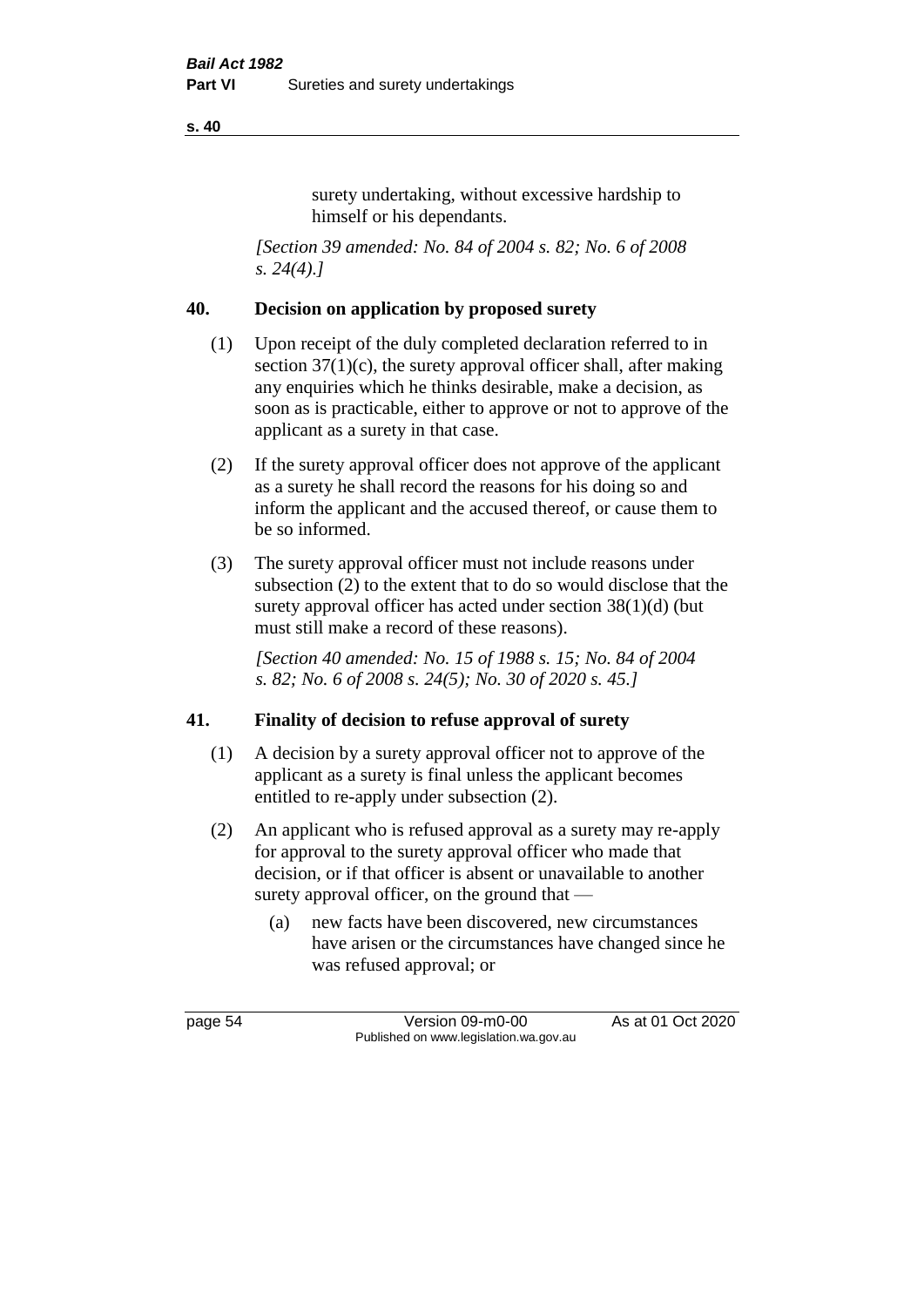(b) he failed to adequately present his case for approval on his previous application,

and the provisions of this Act, except section 37, shall, with necessary modifications, apply to any such further application and the decision thereon.

*[Section 41 amended: No. 6 of 2008 s. 24(3) and (4).]*

#### **42. Before whom surety undertaking may be entered into**

A surety undertaking need not be entered into before the surety approval officer who approved the surety but may be entered into before any person before whom the accused for whose appearance the surety is approved might enter into his bail undertaking under section 29.

*[Section 42 amended: No. 84 of 2004 s. 82; No. 6 of 2008 s. 24(5).]* 

## **43. Duties of person before whom surety undertaking is entered into**

A person before whom a surety undertaking is to be entered into —

- $(a)$  shall
	- (i) read to the surety; or
	- (ii) be informed by the surety that he has read; or
	- (iii) if necessary, have translated to the surety,

the documents described in section  $37(1)(a)$  and (b), and the surety undertaking, before the surety enters into the undertaking; and

- (b) shall ensure that all conditions which are to be complied with by the surety have been complied with before the surety enters into his undertaking; and
- (c) shall give to the surety a copy of his surety undertaking as duly completed.

*[Section 43 amended: No. 74 of 1984 s. 13.]* 

As at 01 Oct 2020 Version 09-m0-00 page 55 Published on www.legislation.wa.gov.au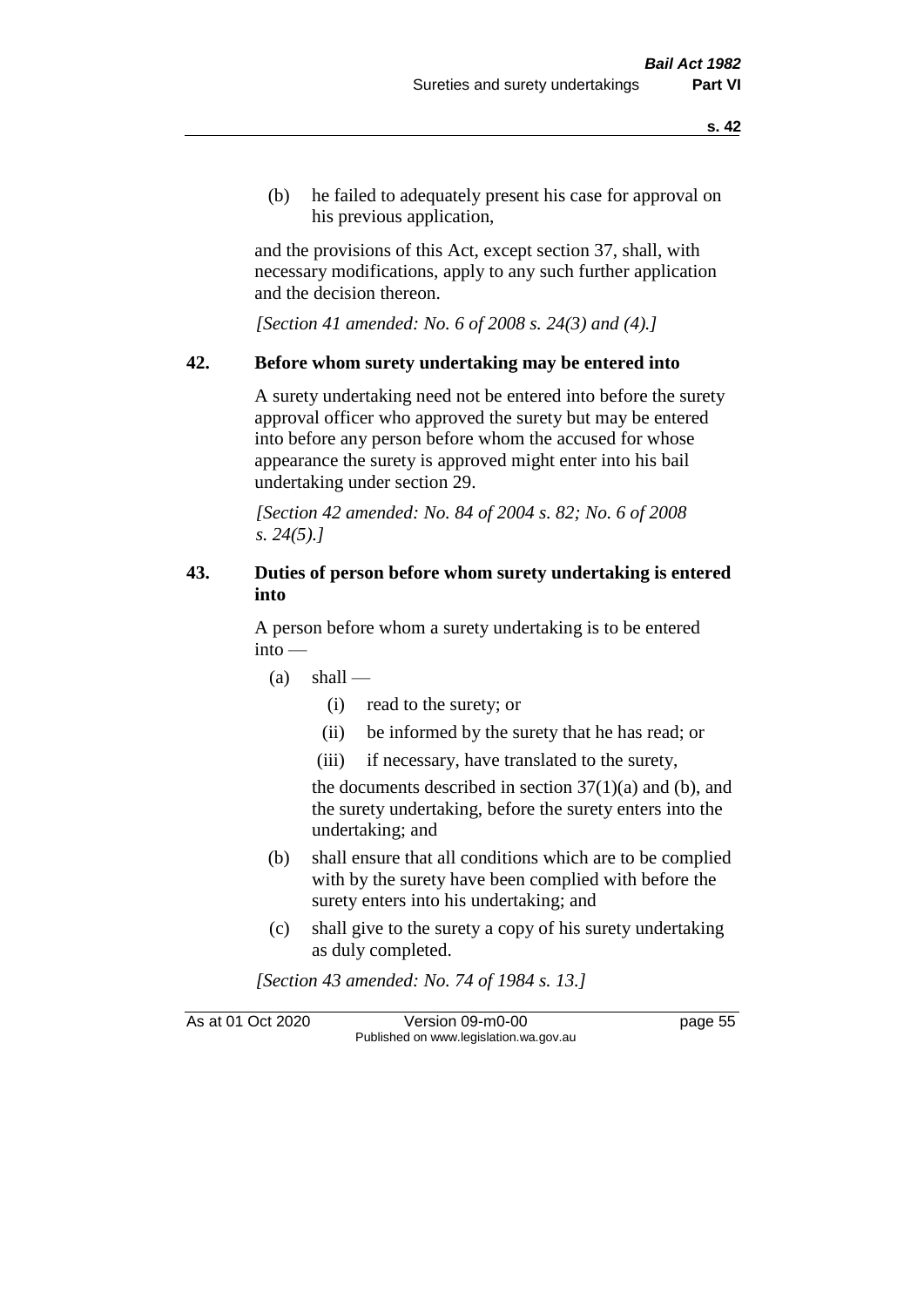**s. 43A**

## **43A. 2M Entering into surety undertaking where proposed surety interstate**

(1) In this section —

*proposed surety* means a person who is to enter into a surety undertaking;

*relevant official* means the person before whom the surety undertaking is to be entered into or was entered into, as the case requires;

*video link* means facilities (including closed circuit television) that enable, at the same time —

- (a) the relevant official to see and hear the proposed surety; and
- (b) the proposed surety to see and hear the relevant official.
- (2) This section applies if a proposed surety is in another State or a Territory.
- (3) The relevant official may comply with section 43(a) and (b) by means of a video link.
- (4) The relevant official may provide the surety undertaking to the proposed surety for completion by providing it by electronic means in accordance with the regulations.
- (5) The proposed surety may enter into the surety undertaking by providing the completed surety undertaking to the relevant official by electronic means in accordance with the regulations.
- (6) If the surety undertaking is provided by electronic means under subsection (4) or (5), any requirement for the proposed surety or the relevant official to sign it is to be taken to have been complied with if the full name of the proposed surety or the relevant official, as the case requires, appears in the appropriate place in the undertaking.
- (7) The relevant official may comply with section 43(c) by providing a copy of the surety undertaking (as duly completed)

page 56 Version 09-m0-00 As at 01 Oct 2020 Published on www.legislation.wa.gov.au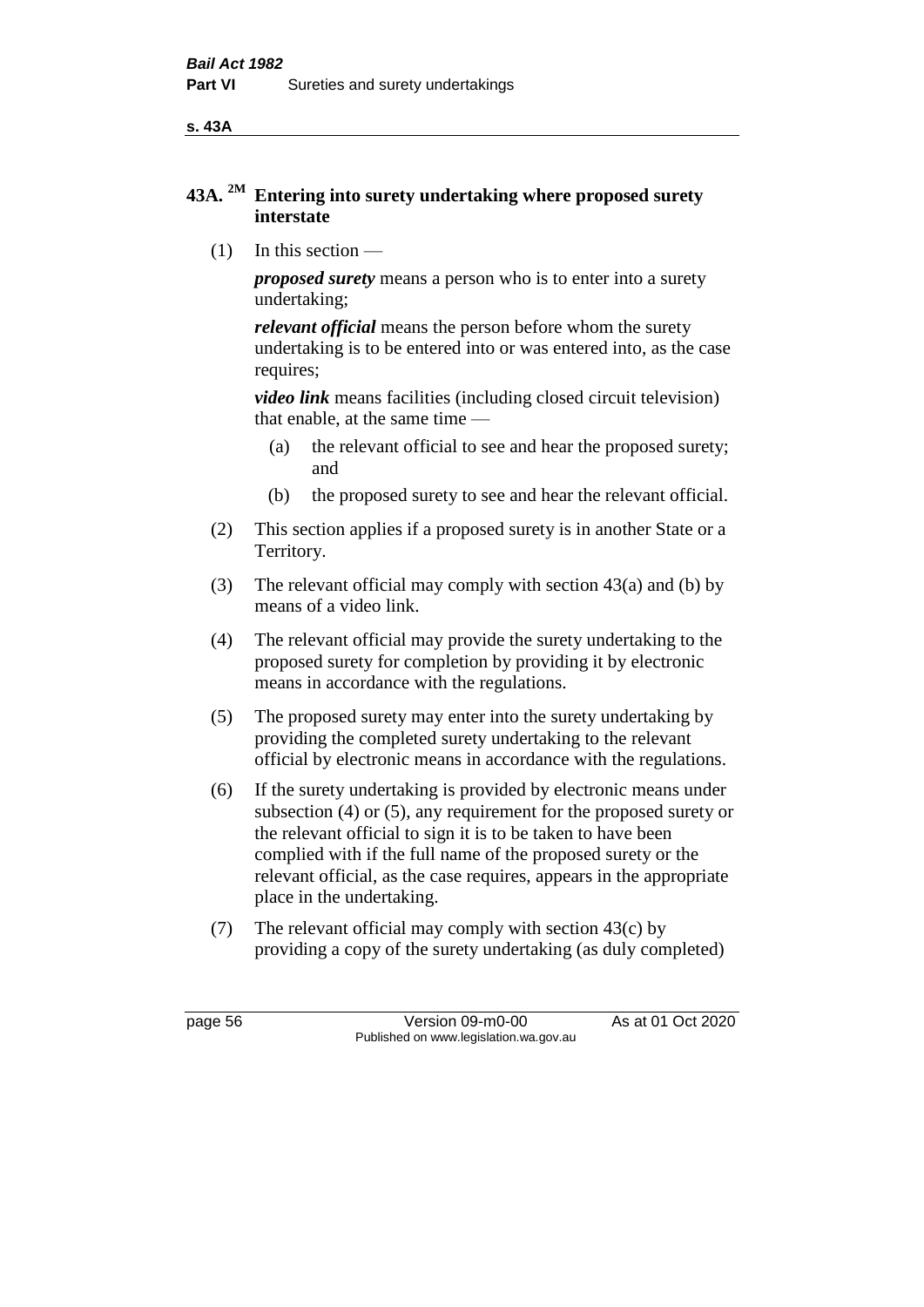to the surety by electronic means in accordance with the regulations.

- (8) A surety undertaking that is entered into in accordance with this section is to be taken to have been entered into before the relevant official.
- (9) In any proceedings a document purporting to be a copy of a surety undertaking and purporting to be certified by the relevant official to be a copy of a surety undertaking entered into in accordance with this section is evidence of the surety undertaking without proof of the signature of the relevant official.

*[Section 43A inserted: No. 6 of 2008 s. 26; amended: No. 20 of 2013 s. 29.]*

*[Section 43A: modified by the COVID-19 Response and Economic Recovery Omnibus Act 2020 (No. 34 of 2020) Part 4 Division 1. See endnote 2M.]*

#### **44. When surety undertaking extends to different time or different time and place substituted under s. 31**

- (1) A surety undertaking does not extend to the failure by the accused to appear at a different time or a different time and place substituted pursuant to section 31 unless —
	- (a) the surety undertaking contains a provision stating that it does so extend and, where applicable under subsection (5), the surety has received notice as mentioned in that subsection; or
	- (b) subsection (2) applies.
- (2) A surety undertaking extends to the failure by the accused to appear at a different time substituted pursuant to section 31 during a trial if, at the option of the surety, the undertaking contains a provision stating —
	- (a) that it does so extend; and
	- (b) the effect of subsection (4).

As at 01 Oct 2020 Version 09-m0-00 page 57 Published on www.legislation.wa.gov.au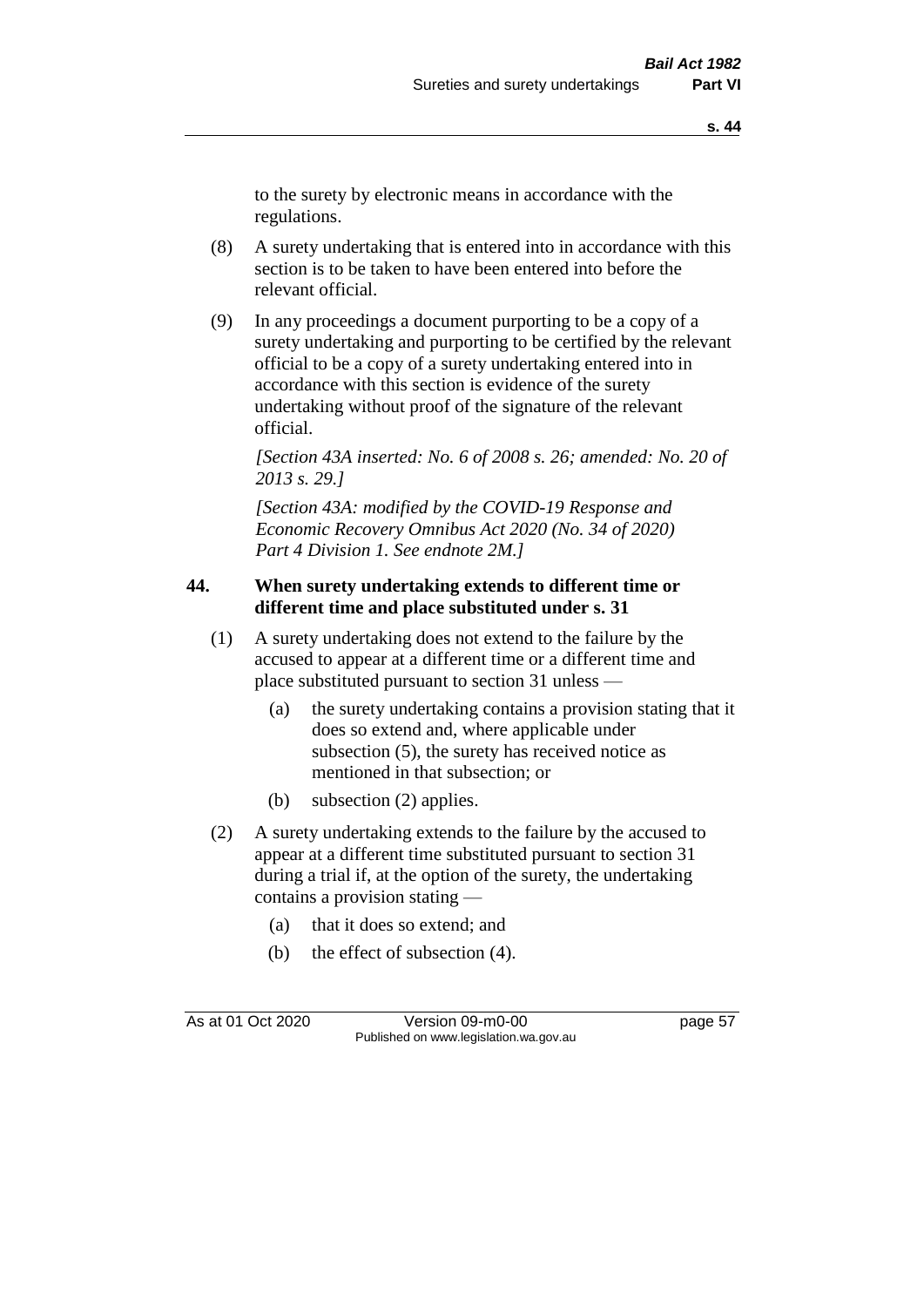(3) In subsection  $(2)$  —

*trial* means that part of proceedings for an offence when evidence is being received by the court in respect of the offence and also extends to any time when —

- (a) legal argument is being heard; or
- (b) a judicial officer or a jury is deliberating.
- (4) Subsection (2) applies despite any amendment as defined in section 31A(1) if the endorsement or notice under section  $31A(3)(a)$  in respect of the amendment includes a statement referred to in section 31A(4).
- (5) A surety undertaking may, at the option of the surety, also contain a provision stating that where —
	- (a) a different time or a different time and place for the accused's appearance is substituted pursuant to section 31; and
	- (b) subsection (2) does not apply,

the surety's liability only arises if the surety is given notice, as soon as is practicable, of the different time or the different time and place.

(6) Where, by operation of this section, a surety undertaking would extend to the failure by the accused to appear at a different time or a different time and place substituted pursuant to section 31, that extension is not affected by a reduction in the number of offences to which the accused's bail undertaking relates.

*[Section 44 inserted: No. 6 of 2008 s. 27(1).]*

#### **45. Notices under s. 44, service and proof of**

- (1) For the purposes of section 44(5) notice to a surety may be given —
	- (a) orally to the surety by the judicial officer when he fixes a time and place for the proceedings or the resumed proceedings; or

page 58 Version 09-m0-00 As at 01 Oct 2020 Published on www.legislation.wa.gov.au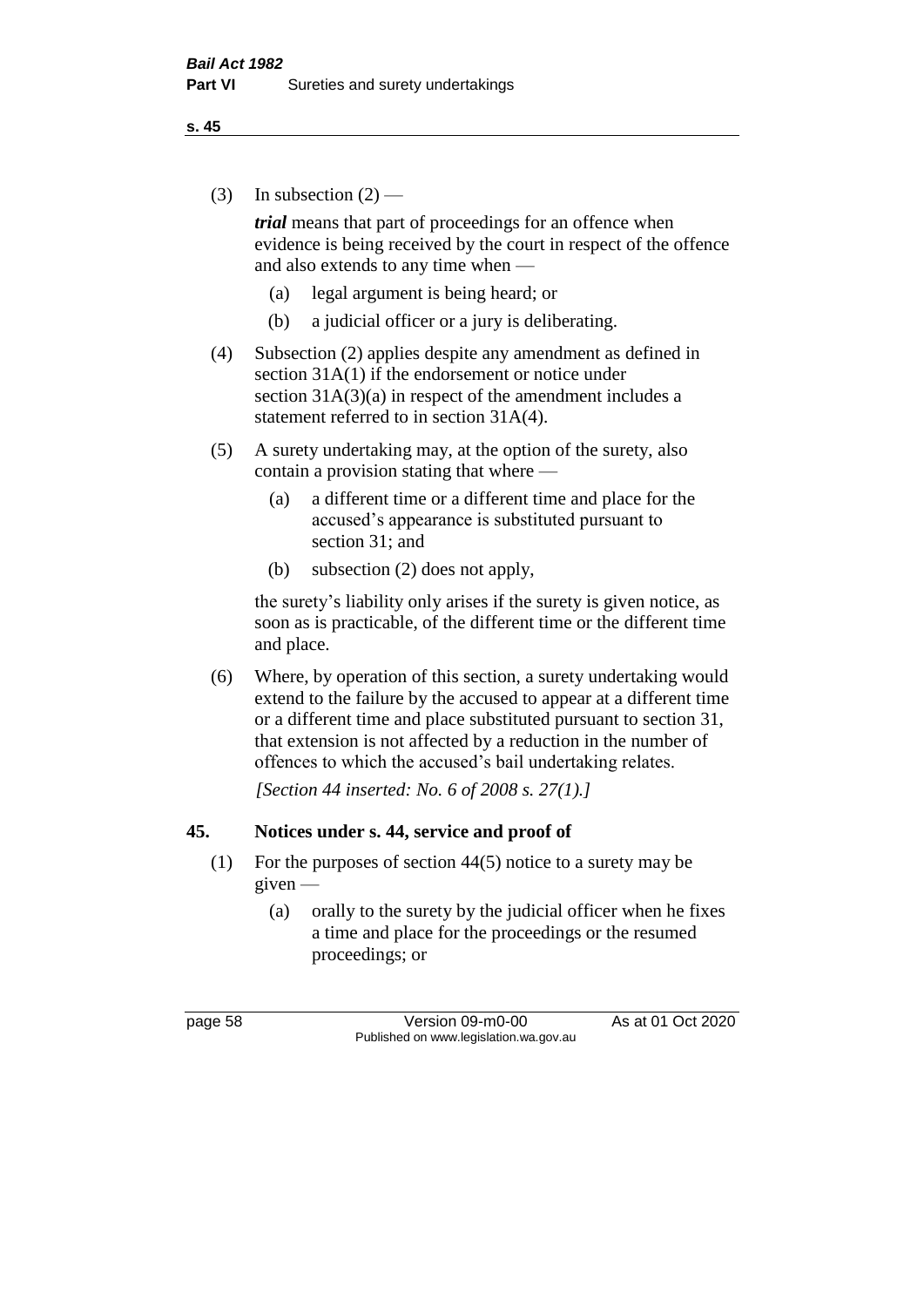- (b) in the approved form to the surety personally; or
- (c) by a person authorised under subsection  $(5)$ 
	- (i) sending or causing to be sent the approved form to the surety by post to the surety's address appearing in the records of the court; or
	- (ii) providing or causing to be provided the approved form to the surety by electronic means in accordance with the regulations.
- (2) A person who gives a notice in accordance with subsection  $(1)(b)$  or  $(c)$  shall endorse on a file copy of the notice a certificate showing —
	- (a) that the person has done so; and
	- (b) the time of doing so.
- (2a) If a notice is sent by post under subsection  $(1)(c)$ , the notice is to be presumed, unless the contrary is shown, to have been received at the time when, in the ordinary course of events, it would have been delivered.
- (3) A judicial officer who, under subsection  $(1)(a)$ , notifies a surety of the time and place for the proceedings or the resumed proceedings shall cause to be endorsed on a file copy of the surety's undertaking a certificate showing details of such time and place and that the surety has been notified of them.
- (4) In any proceedings
	- (a) a document purporting to be a copy of a notice referred to in section 44(5) shall be evidence of the terms of the notice; and
	- (b) an endorsement
		- (i) on a file copy of a notice given under subsection  $(1)(b)$  or  $(c)$  purporting to be a certificate referred to in subsection (2); or
		- (ii) on a file copy of a surety undertaking purporting to be a certificate referred to in subsection (3),

As at 01 Oct 2020 Version 09-m0-00 page 59 Published on www.legislation.wa.gov.au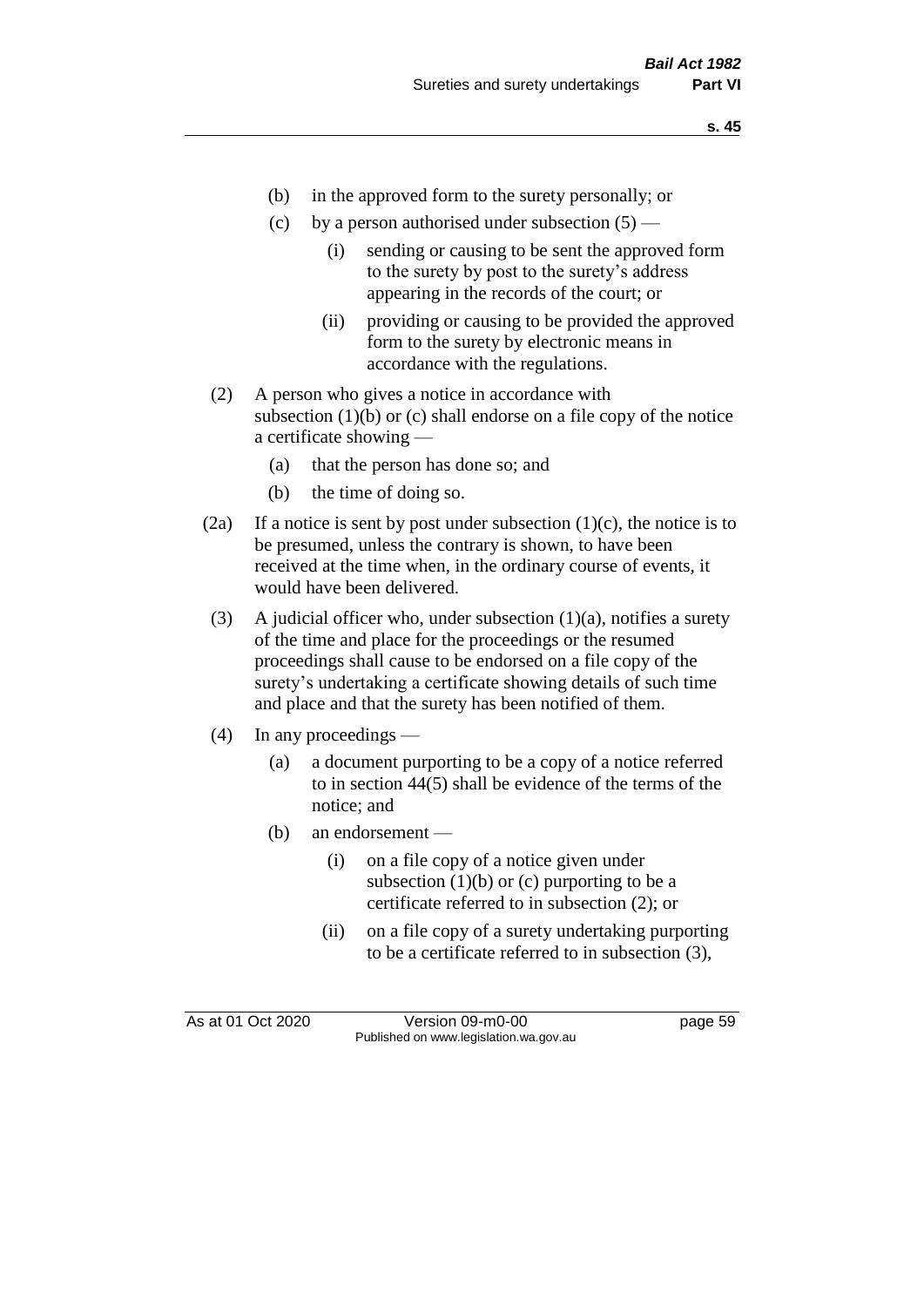is evidence of the matters appearing in the certificate without proof of the signature of the person who made the endorsement.

- (5) A registrar of the court, other than a deputy registrar of the Magistrates Court or the Children's Court, is an authorised person for the purposes of subsection  $(1)(c)$  and in addition —
	- (a) in respect of committals to the Supreme Court, the Chief Justice; and
	- (b) in respect of committals to the District Court, the Chief Judge,

may authorise a person or persons, by name or office, to perform the function referred to in subsection  $(1)(c)$ .

*[Section 45 amended: No. 74 of 1984 s. 15; No. 59 of 2004 s. 141; No. 6 of 2008 s. 28(1)-(5); No. 20 of 2013 s. 30; No. 34 of 2020 s. 82.]* 

# **46. Surety's power to arrest accused**

- (1) A surety may arrest an accused for whose appearance in court he has entered into a surety undertaking if the surety has reasonable grounds to believe that —
	- (a) the accused
		- (i) is not likely to comply with the requirements of his bail undertaking mentioned in section  $28(2)(a)$  or (b); or
		- (ii) is, or has been, in breach of any condition of his bail undertaking mentioned in section 28(2)(c); or
		- (iii) is, or has been, in breach of a home detention condition mentioned in section 28(2)(d);
		- and
	- (b) it is not expedient to invoke the assistance of the relevant officer under section 54(1) because the delay

page 60 Version 09-m0-00 As at 01 Oct 2020 Published on www.legislation.wa.gov.au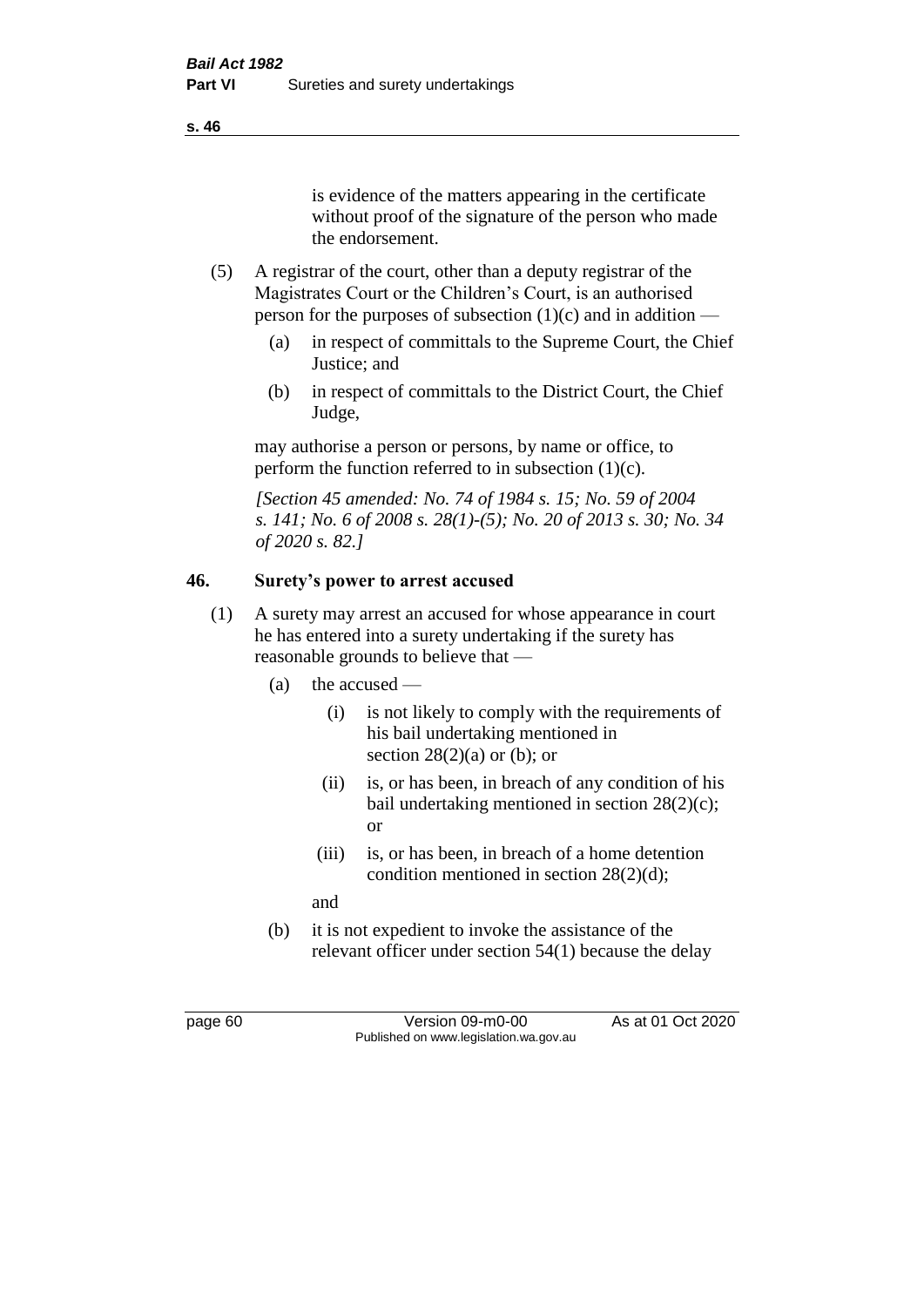occasioned by doing so would defeat the purpose of that section.

(2) A surety who arrests an accused under subsection (1) shall, as soon as is practicable, deliver him into the custody of a police officer and thereafter he shall be dealt with under section 54(4) and section 55, and those provisions shall apply, as if he had been arrested by a police officer under section 54(2).

*[Section 46 amended: No. 74 of 1984 s. 16; No. 61 of 1990 s. 10; No. 84 of 2004 s. 82; No. 6 of 2008 s. 33(5).]* 

#### **47. When surety undertaking ceases to have effect**

A surety undertaking ceases to have effect —

- (a) upon the revocation of bail under section 55(1); or
- (b) upon the release of an accused under section 55(2) if the surety does not consent to the continuance in force of his surety undertaking; or
- (c) upon its being cancelled under section 48(4) (and as from the time fixed therefor) by an appropriate judicial officer; or
- (d) upon the death of the surety, but only if no order under section 49(1) has been made before then; or
- (e) subject to sections 31 and 44, upon the appearance in court by the accused as required by his bail undertaking; or
- (f) upon the discharge of the accused according to law from any further proceedings for the offence, or all of the offences, to which the surety undertaking relates; or
- (g) during any period before the time at which the accused is required to appear in court when he is in custody for any other offence or reason.

*[Section 47 amended: No. 84 of 2004 s. 82.]* 

As at 01 Oct 2020 Version 09-m0-00 page 61 Published on www.legislation.wa.gov.au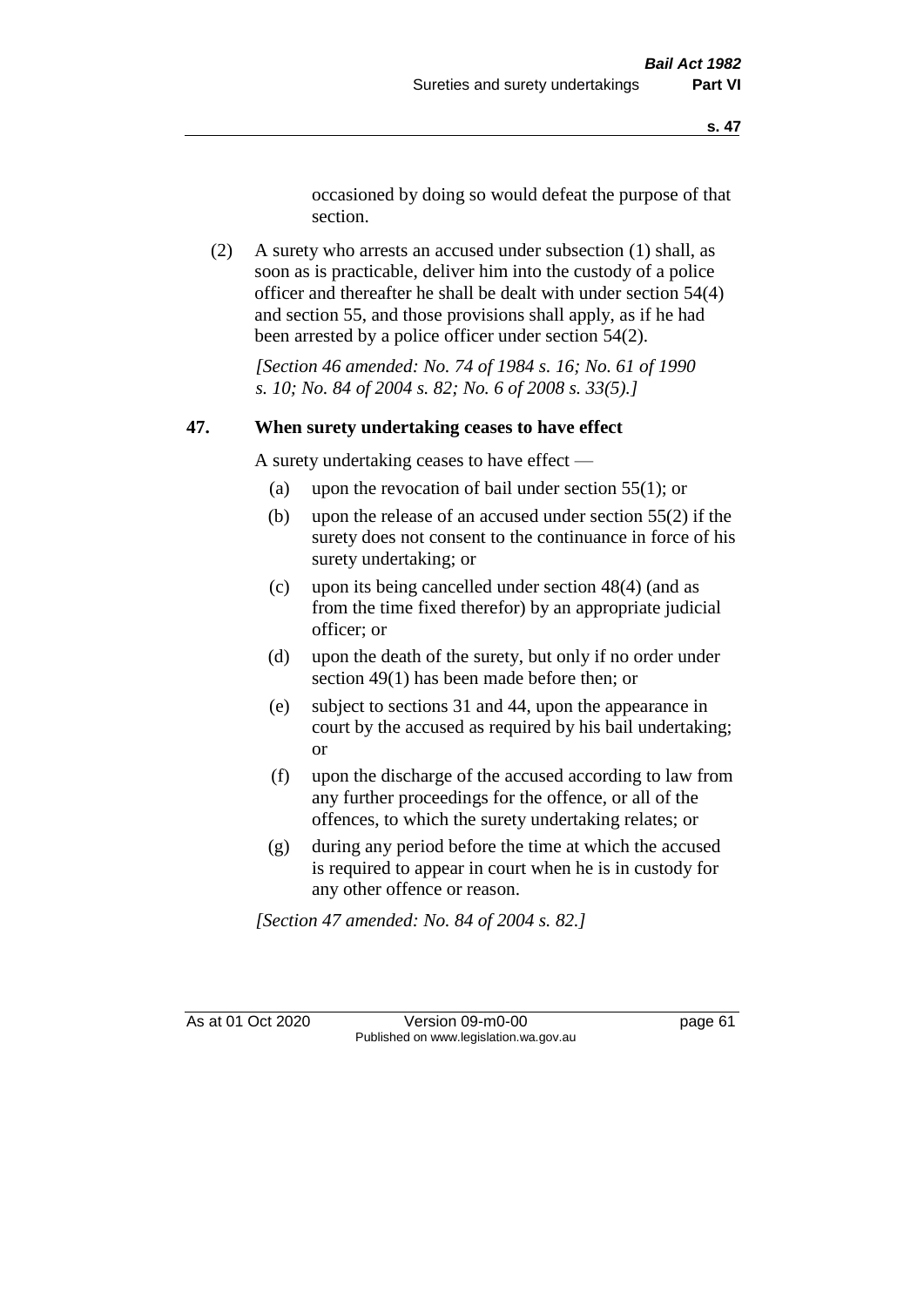#### **48. Surety may apply for cancellation of his undertaking**

- (1) A surety may apply to an appropriate judicial officer for cancellation of his undertaking.
- (2) An application under subsection (1) may be made at any time before that specified, or deemed by section 31(3) to be specified, in the accused's bail undertaking for his appearance in court.
- (3) Upon an application being made under subsection (1) an appropriate judicial officer shall cause the accused to appear before him or another such officer and may issue a warrant or summons for that purpose.
- (4) Upon the appearance of the accused before the time mentioned in subsection (2) an appropriate judicial officer shall —
	- (a) cancel the surety undertaking; and
	- (b) exercise one of the powers set out in section  $55(1)(d)$ or (e).
- (5) An application under subsection (1) must be made, and proceedings on it are to be conducted —
	- (a) in a court of summary jurisdiction in accordance with the regulations;
	- (b) in the Supreme Court or the District Court in accordance with rules of court.

*[Section 48 amended: No. 59 of 2004 s. 141; No. 84 of 2004 s. 7 and 82; No. 6 of 2008 s. 29.]* 

#### **49. Surety's undertaking to pay money, enforcing**

- (1) Where an accused has failed to comply with any requirement of his bail undertaking mentioned in section 28(2)(a) or (b) the following provisions of this section apply for the purpose of enforcing payment to the State of any sum thereupon payable by a surety in terms of his surety undertaking —
	- (a) an application for an order that the sum be paid may be made to an appropriate judicial officer —

page 62 Version 09-m0-00 As at 01 Oct 2020 Published on www.legislation.wa.gov.au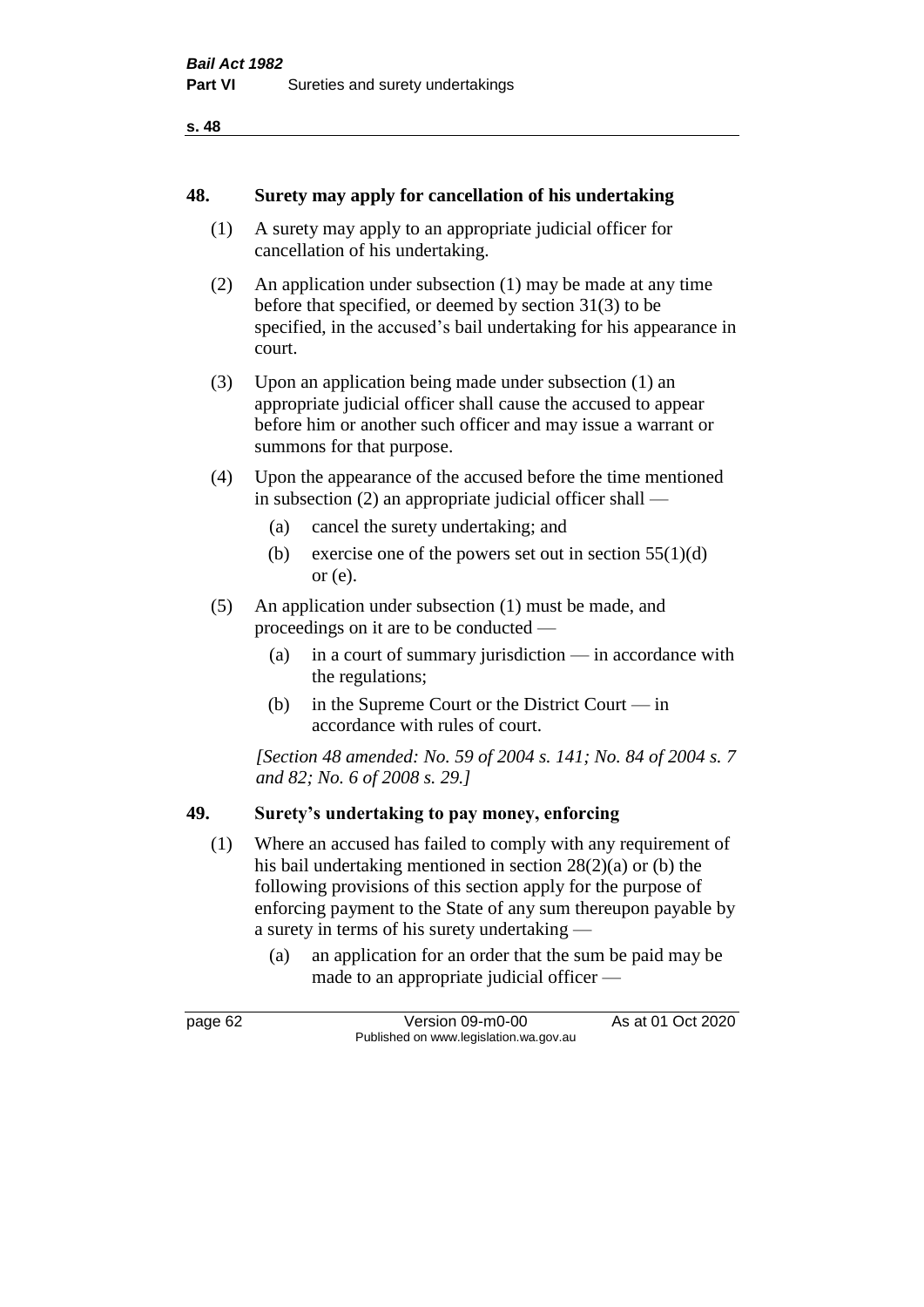- (i) by the Director of Public Prosecutions where the court before which the accused failed to appear was —
	- (I) the District Court, the Supreme Court or the Court of Appeal; or
	- (II) another court, if the Director of Public Prosecutions is the prosecutor in that court of the case against the accused;
	- or
- (ii) in other cases, by the State Solicitor or the registrar of the court before which the accused failed to appear;
- *[(b) deleted]*
	- (c) on the hearing of the application and upon proof of the surety's liability in terms of his undertaking, the judicial officer shall order forfeiture of the full amount specified in the undertaking unless the surety attends at the hearing and shows to the satisfaction of the judicial officer that there was reasonable cause for the failure of the accused to comply with the requirement to which the application relates;
	- (d) notwithstanding paragraph (c), the judicial officer may decline to make an order under that paragraph or may order forfeiture in part only where the surety attends and shows to the satisfaction of the judicial officer —
		- (i) that, by reason of a change of circumstances since the undertaking was entered into, an order for forfeiture, or for forfeiture in full (as the case may be), would cause excessive hardship to the surety or his dependants; and
		- (ii) that such hardship would not be relieved by the exercise of one or more of the powers conferred by section 59;
	- (e) an order may be made under this section whether or not the accused has been convicted of an offence against

As at 01 Oct 2020 Version 09-m0-00 page 63 Published on www.legislation.wa.gov.au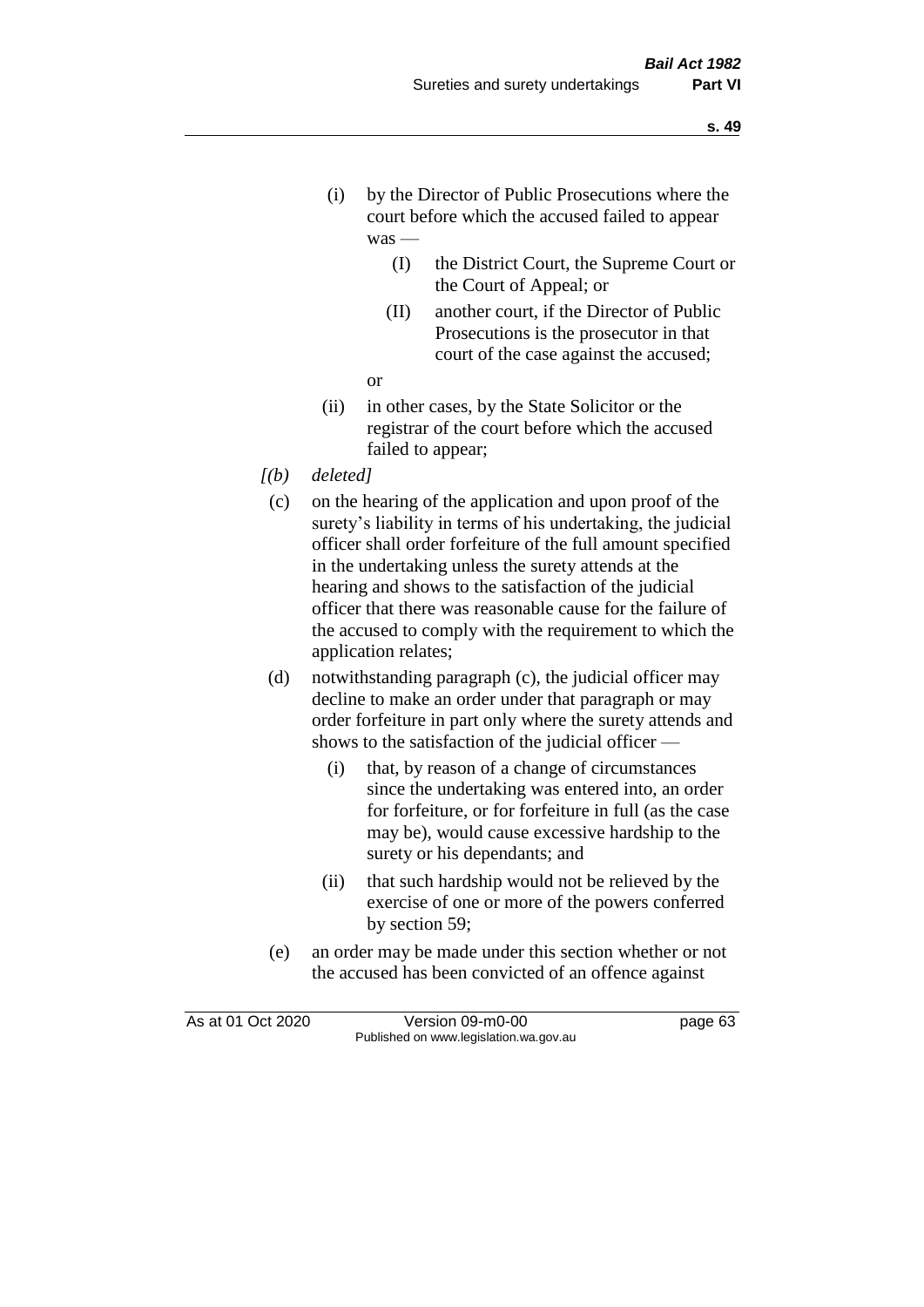section 51(1) or (2) but if, after an order has been made, the surety satisfies the Governor that new facts have been discovered or new circumstances have arisen which show that there was reasonable cause for the failure of the accused as mentioned in paragraph (c), the Governor may exercise the power in section 139 of the *Sentencing Act 1995* as if the forfeiture were one to which that section applied.

- (2) An application under subsection (1) must be made, and proceedings on it are to be conducted —
	- (a) in a court of summary jurisdiction in accordance with the regulations;
	- (b) in the Supreme Court or the District Court in accordance with rules of court.
- (3) Without prejudice to the recovery of such an amount as a civil debt due to the State, any amount to be paid under an order made under this section is to be paid, and its payment may be enforced under Part 5 of the *Fines, Penalties and Infringement Notices Enforcement Act 1994*, unless an order has been made under subsection (4).
- (4) If under this section the Supreme Court or the District Court makes an order requiring the payment of money, the court may make an order under section 59 of the *Sentencing Act 1995* in respect of the amount payable and for that purpose that section, with any necessary changes, applies as if the amount were a fine imposed on the surety.

*[Section 49 amended: No. 74 of 1984 s. 17; No. 92 of 1994 s. 5; No. 78 of 1995 s. 8; No. 65 of 2003 s. 121(3); No. 74 of 2003 s. 29; No. 59 of 2004 s. 141; No. 84 of 2004 s. 8, 11 and 82; No. 6 of 2008 s. 18(2) and 30(1) and (2).]* 

# **50. Indemnifying surety, offence**

(1) If a person indemnifies, or agrees to indemnify, a surety or proposed surety against any liability which the surety or proposed surety may incur under this Act (including this

page 64 Version 09-m0-00 As at 01 Oct 2020 Published on www.legislation.wa.gov.au

**s. 50**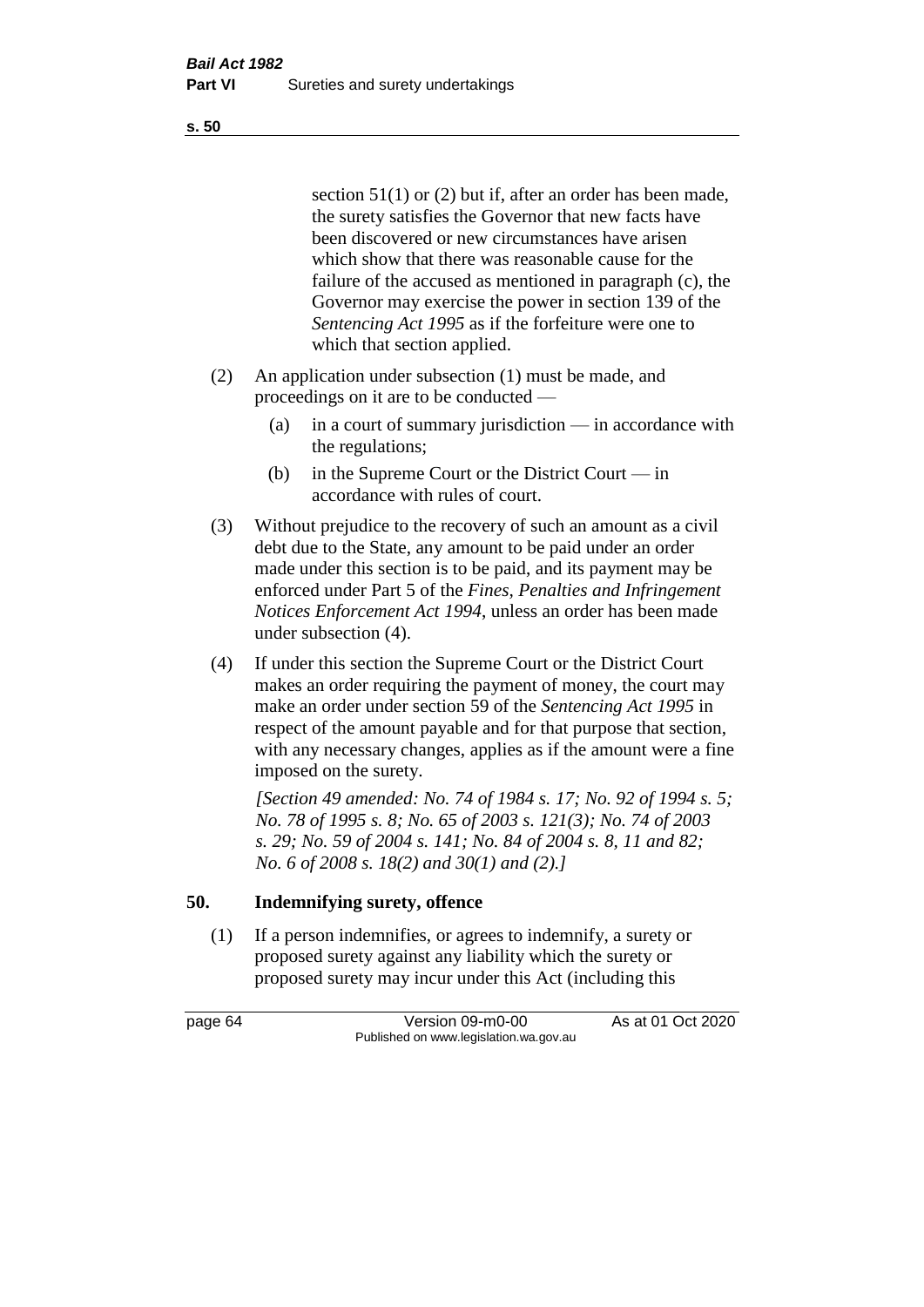section) he and the surety or proposed surety and any person with whom he agrees as aforesaid each commits an offence.

Penalty: \$1 000 or imprisonment for 12 months or both.

- (2) An offence is committed under subsection  $(1)$ 
	- (a) whether the agreement is made before or after the surety undertaking is entered into and whether or not a proposed surety actually becomes a surety; and
	- (b) whether the compensation is to be in money or in money's worth.
- (3) An offence is not committed under subsection (1) by a surety or proposed surety if he shows —
	- (a) that he had no knowledge of an agreement within the meaning of subsection (1) proposed to be entered into between 2 other persons; or
	- (b) that having such knowledge he took all steps reasonably available to him to prevent the agreement being entered into.

*[Section 50 amended: No. 74 of 1984 s. 18.]* 

As at 01 Oct 2020 Version 09-m0-00 page 65 Published on www.legislation.wa.gov.au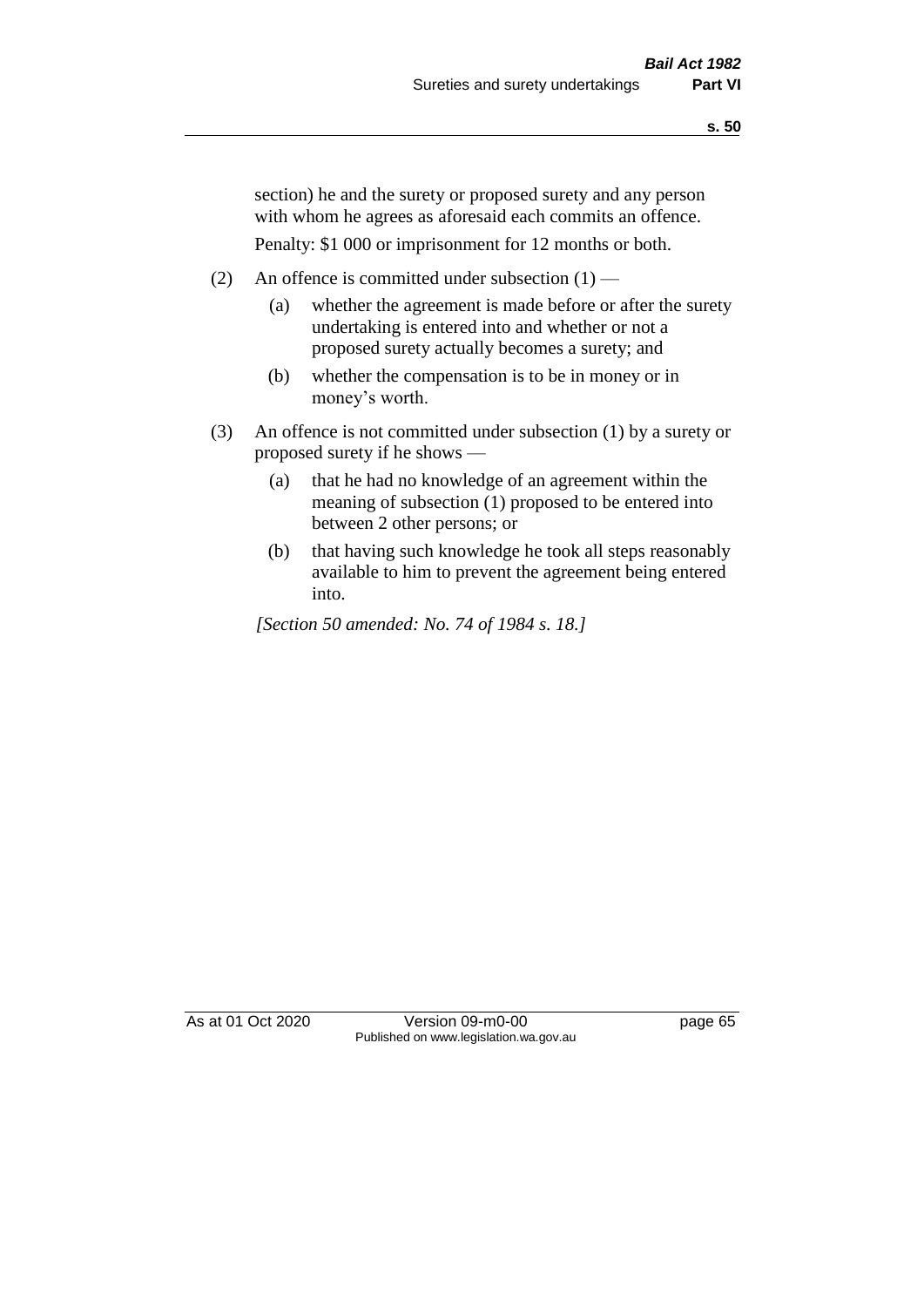**s. 50A**

# **Part VIA — Administration of home detention conditions**

*[Heading inserted: No. 61 of 1990 s. 11.]* 

# **50A. Powers of CEO (corrections)**

The CEO (corrections) has all of the powers conferred under this Act on a community corrections officer and may review, vary, or rescind a direction given by a community corrections officer.

*[Section 50A inserted: No. 61 of 1990 s. 11; amended: No. 31 of 1993 s. 9; No. 65 of 2006 s. 53.]* 

*[50B. Deleted: No. 78 of 1995 s. 8.]* 

# **50C. Powers and duties of community corrections officers**

- (1) A community corrections officer may give such reasonable directions to an accused subject to a home detention condition as are necessary for the proper administration of the condition and any other condition imposed on the grant of bail to the accused including, without limiting the generality of the foregoing, directions as to —
	- (a) when the accused may leave the place where he is required by the home detention condition to remain; and
	- (b) the period of any authorised absence from the place where he is required by the home detention condition to remain; and
	- (c) when the accused shall return to the place where he is required by the home detention condition to remain; and
	- (d) the method of travel to be used by the accused during any absence from the place where he is required by the home detention condition to remain; and
	- (e) the manner in which the accused shall report his whereabouts.

page 66 Version 09-m0-00 As at 01 Oct 2020 Published on www.legislation.wa.gov.au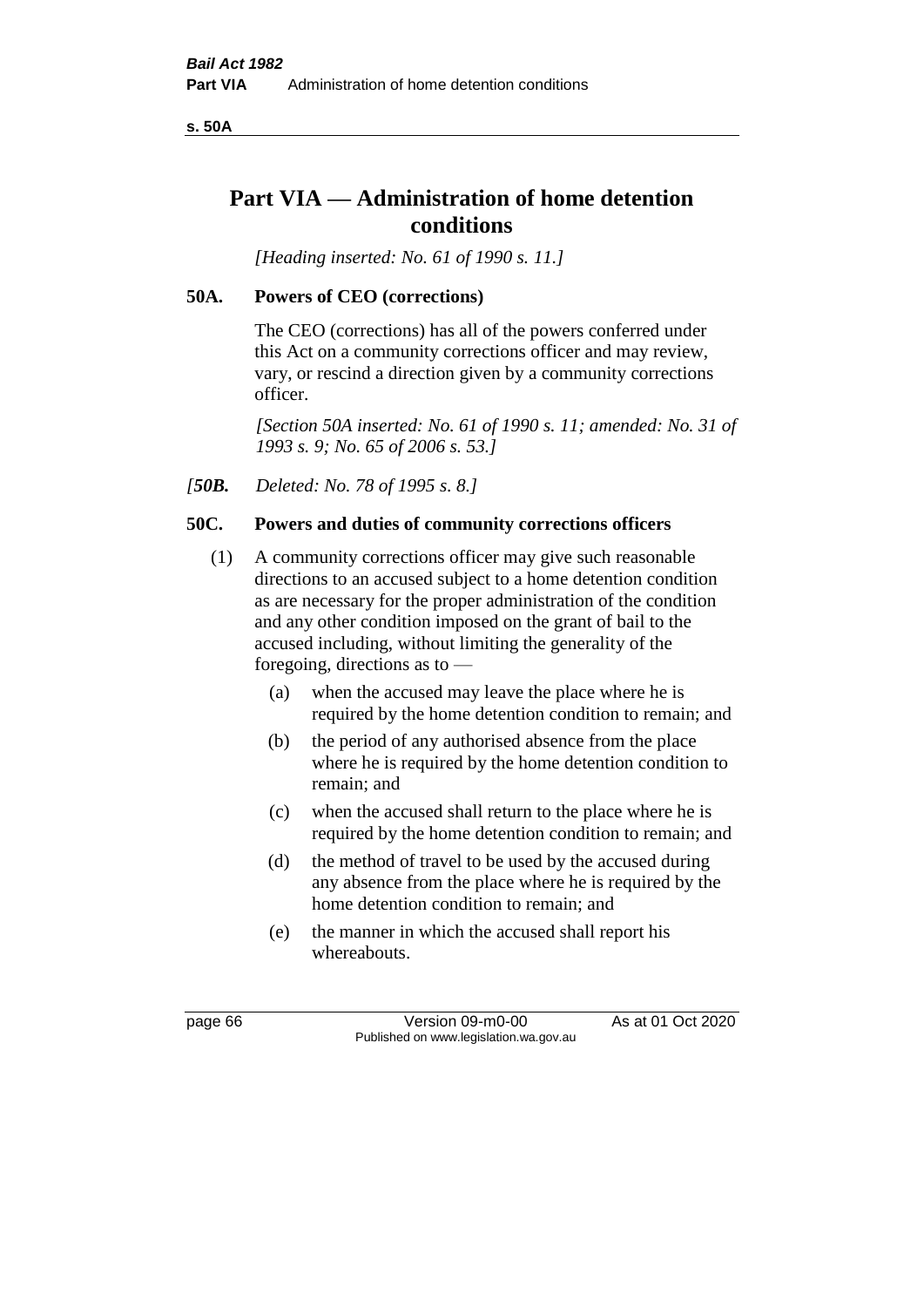- (2) For the purpose of ascertaining whether or not an accused is complying with a home detention condition or any direction given pursuant to subsection (1), a community corrections officer may, at any time —
	- (a) enter or telephone the place where the accused is required by a home detention condition to remain; or
	- (b) enter or telephone the accused's place of employment or any other place where the accused is permitted or required to attend; or
	- (c) question any person at any place referred to in paragraph (a) or (b).
- (3) A person who
	- (a) hinders a person exercising powers under subsection (2); or
	- (b) fails to answer a question put pursuant to subsection  $(2)(c)$  or gives an answer that the person knows is false or misleading in a material particular,

commits an offence.

Penalty: \$2 000 and imprisonment for 12 months.

- (4) A community corrections officer
	- (a) shall keep such records and make such returns and reports in relation to accused persons subject to home detention conditions as the CEO (corrections) directs; and
	- (b) shall make any records relating to an accused subject to a home detention condition available on the request of the CEO (corrections) to him.

*[Section 50C inserted: No. 61 of 1990 s. 11; amended: No. 31 of 1993 s. 9; No. 50 of 2003 s. 37(3); No. 84 of 2004 s. 82 and 83(3); No. 65 of 2006 s. 53; No. 2 of 2008 s. 56(2).]* 

As at 01 Oct 2020 Version 09-m0-00 page 67 Published on www.legislation.wa.gov.au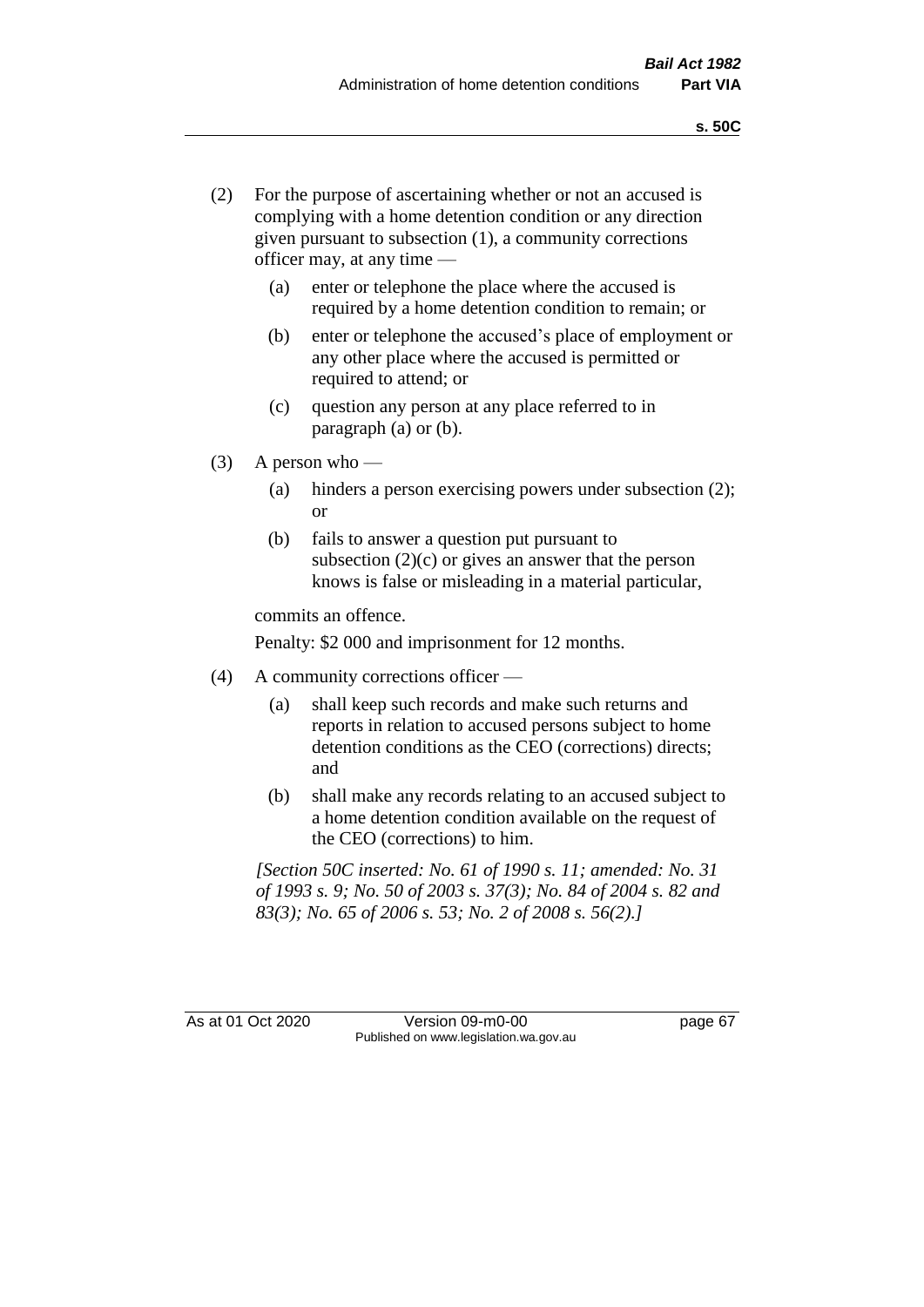**s. 50D**

### **50D. Powers of members of Police Force**

- (1) For the purpose of ascertaining whether or not an accused is complying with a home detention condition, a member of the Police Force may —
	- (a) require the accused to produce a copy of his bail undertaking and any notice by the CEO (corrections) under section 50E(a) for inspection; and
	- (b) require the accused to explain why he is absent from the place where he is required by the home detention condition to remain.
- (2) An accused who fails to comply with subsection  $(1)(a)$  or who fails to explain when required to do so under subsection (1)(b) or who gives an explanation that the accused knows is false or misleading in a material particular, commits an offence.

Penalty: \$2 000.

*[Section 50D inserted: No. 61 of 1990 s. 11; amended: No. 31 of 1993 s. 9; No. 50 of 2003 s. 37(4); No. 84 of 2004 s. 82; No. 65 of 2006 s. 53.]* 

# **50E. CEO (corrections) may substitute different place of detention and apply conditions**

The CEO (corrections) may, at any time, by notice in writing given to an accused granted bail subject to a home detention condition —

- (a) substitute a different place for the place where an accused is required by a home detention condition to remain;
- (b) require the accused to comply with such of the conditions specified in the list provided to the accused under section 24A(4) as are specified in the notice.

*[Section 50E inserted: No. 61 of 1990 s. 11; amended: No. 31 of 1993 s. 9; No. 84 of 2004 s. 82; No. 65 of 2006 s. 53.]* 

page 68 Version 09-m0-00 As at 01 Oct 2020 Published on www.legislation.wa.gov.au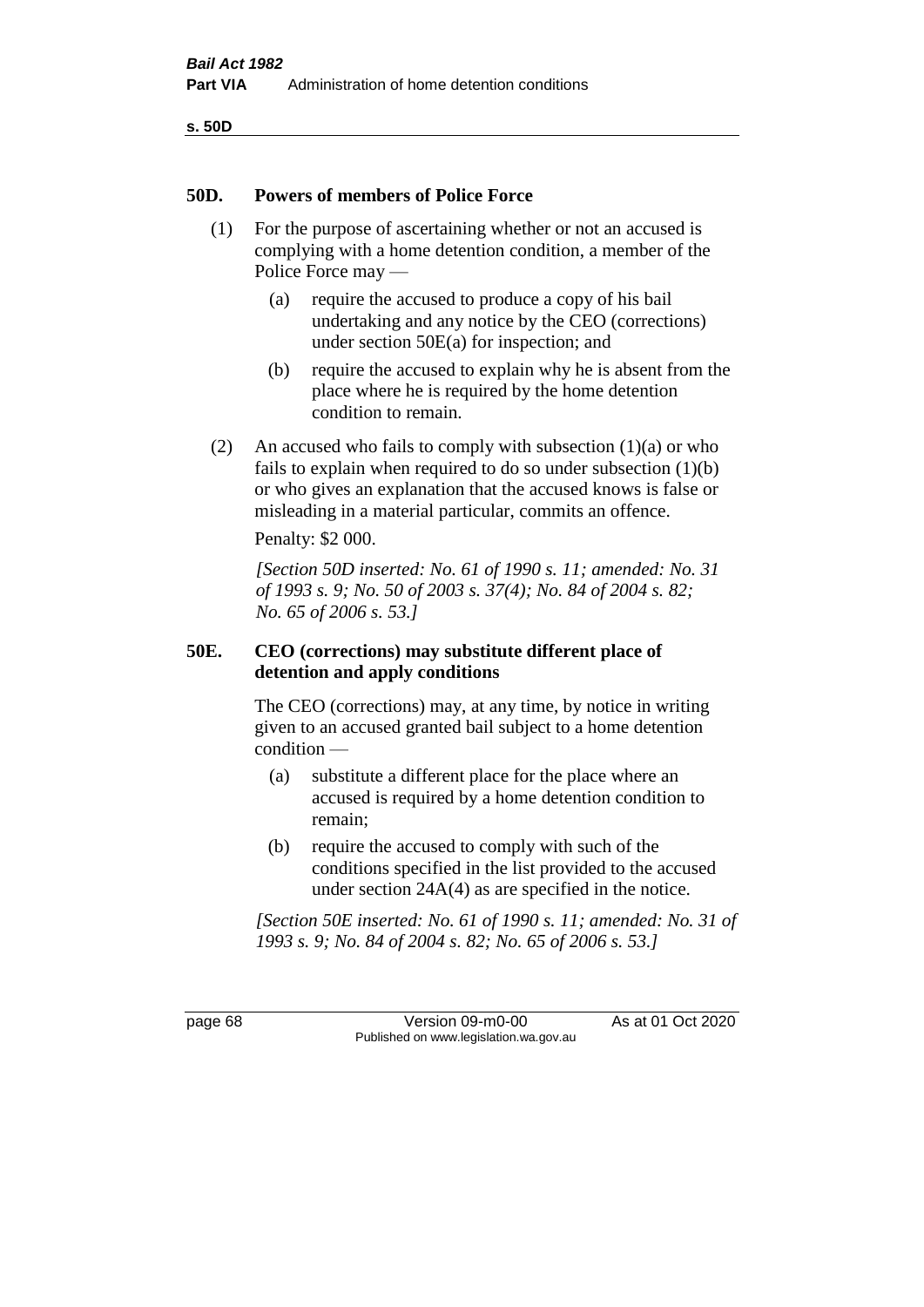# **50F. CEO (corrections) may revoke bail**

- (1) Where a home detention condition has been imposed as a condition on a grant of bail to an accused the CEO (corrections) may, in his absolute discretion, by instrument signed by him and if practicable, given to the accused, revoke the bail.
- (2) Without limiting the generality of subsection (1), the power to revoke bail may be exercised where the accused —
	- (a) is not likely to comply with any requirement of his bail undertaking mentioned in section 28(2)(a) or (b); or
	- (b) is, or has been, or is likely to be in breach of any condition of his bail undertaking mentioned in section  $28(2)(c)$ .
- (3) Subject to subsection (4), where the CEO (corrections) revokes bail he shall include a statement of his reasons for the cancellation in the instrument cancelling the bail.
- (4) Where the CEO (corrections) is of the opinion that it would be in the interest of the accused or any other person, or the public, to withhold from the accused any or all of the reasons referred to in subsection (3), the CEO (corrections) may so withhold the reason or reasons.
- (5) Where the CEO (corrections) revokes bail, he may, whenever necessary, issue a warrant directed to all members of the Police Force to have the accused arrested and brought before an appropriate judicial officer.

*[Section 50F inserted: No. 61 of 1990 s. 11; amended: No. 31 of 1993 s. 9; No. 84 of 2004 s. 82; No. 65 of 2006 s. 53.]* 

#### **50G. Procedure on arrest after revocation under s. 50F**

(1) An accused arrested pursuant to a warrant issued under section 50F shall be taken as soon as is practicable before an appropriate judicial officer unless he is arrested less than 24 hours before the time at which he is due to appear in accordance with his bail undertaking, in which case he shall be

As at 01 Oct 2020 Version 09-m0-00 page 69 Published on www.legislation.wa.gov.au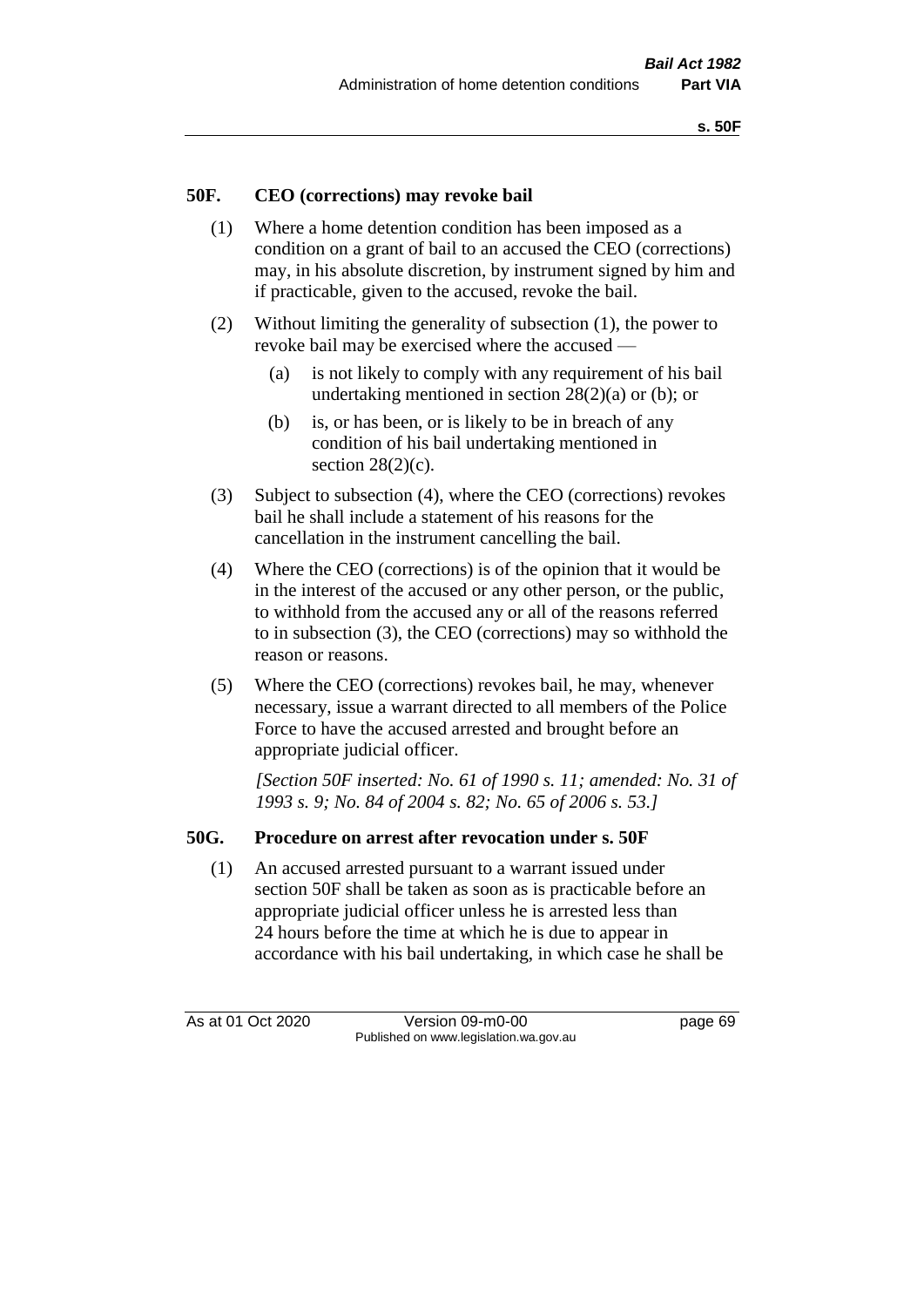**s. 50H**

held in custody and brought before an appropriate judicial officer at that time.

- (2) The judicial officer before whom an accused appears under this section may —
	- (a) remand the accused in custody to appear at the time and place specified, or deemed by section 31(3) to be specified, in his bail undertaking; or
	- (b) grant fresh bail to the accused in accordance with this Act, other than clause 2 of Part B of Schedule 1.

*[Section 50G inserted: No. 61 of 1990 s. 11; amended: No. 45 of 1993 s. 12; No. 84 of 2004 s. 82.]* 

# **50H. Rules of natural justice excluded**

The rules known as the rules of natural justice (including any duty of procedural fairness) do not apply to or in relation to the doing or omission of any act, matter or thing under this Part by the CEO (corrections).

*[Section 50H inserted: No. 61 of 1990 s. 11; amended: No. 31 of 1993 s. 9; No. 65 of 2006 s. 53.]* 

# **50J. Delegation by CEO (corrections)**

The CEO (corrections) may, either generally or as otherwise provided by the instrument of delegation, by writing signed by him, delegate to any person any power or duty under this Part, other than this power of delegation.

*[Section 50J inserted: No. 61 of 1990 s. 11; amended: No. 31 of 1993 s. 9; No. 65 of 2006 s. 53.]* 

*[50K. Deleted: No. 13 of 2020 s. 25.]*

# **50L. Rules for this Part**

(1) The CEO (corrections) may, with the approval of the Minister, make rules for the purposes of this Part which may provide for the manner of ensuring that accused persons are complying with home detention conditions and for conditions to be applied to

page 70 Version 09-m0-00 As at 01 Oct 2020 Published on www.legislation.wa.gov.au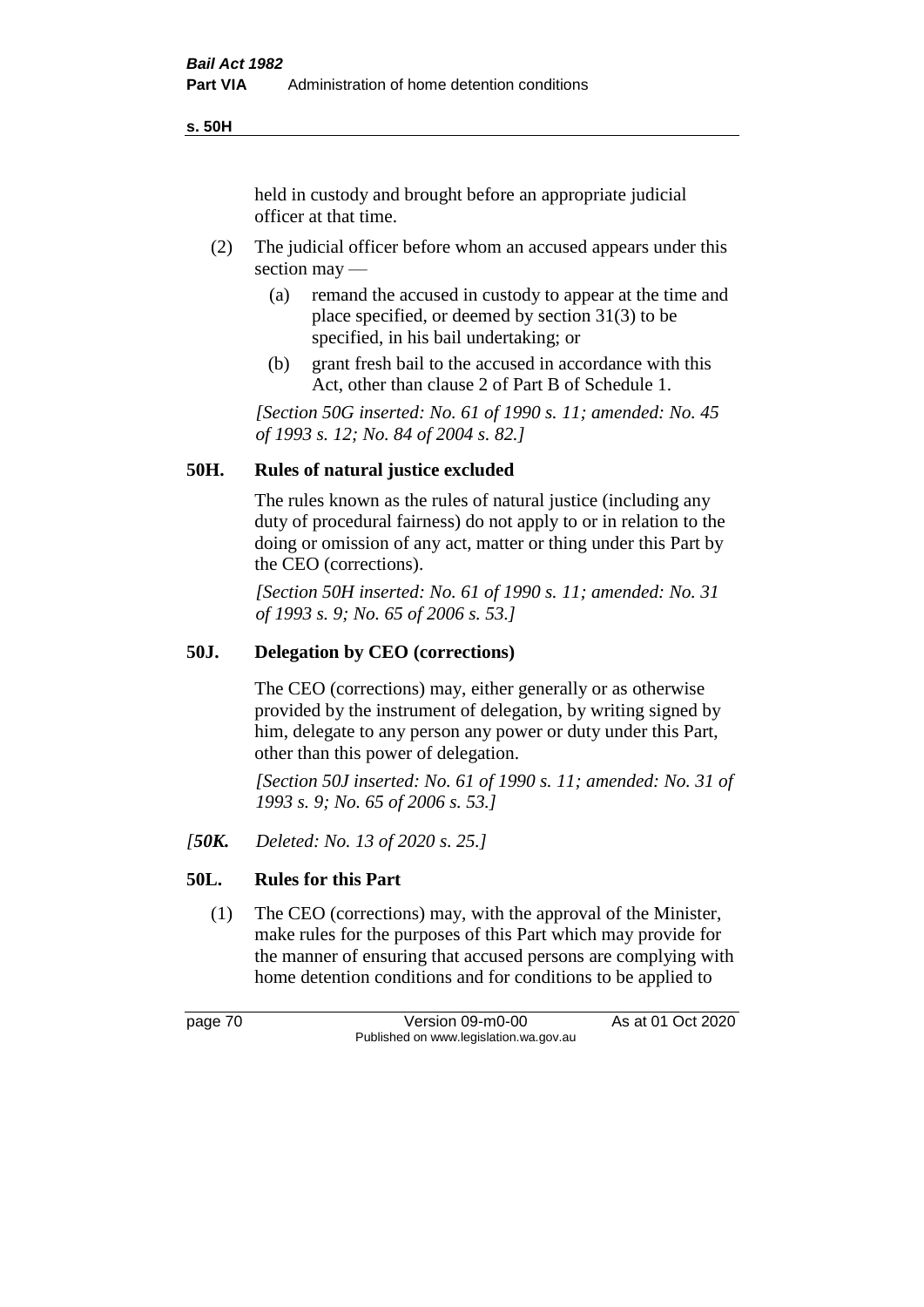accused persons granted bail subject to home detention conditions including conditions —

- (a) requiring an accused to wear an approved electronic monitoring device;
- (b) requiring an accused to permit the CEO (corrections) to install an approved electronic monitoring device at the place where the accused is required by a home detention condition to remain.
- (2) Rules made under this section may confer a discretionary authority on any person or class of persons.
- (3) Sections 41 and 42 of the *Interpretation Act 1984* do not apply to rules made under this section.

*[Section 50L inserted: No. 61 of 1990 s. 11; amended: No. 31 of 1993 s. 9; No. 84 of 2004 s. 82 and 83(3); No. 65 of 2006 s. 53; No. 2 of 2008 s. 56(3) and (4); No. 13 of 2020 s. 26.]* 

As at 01 Oct 2020 Version 09-m0-00 page 71 Published on www.legislation.wa.gov.au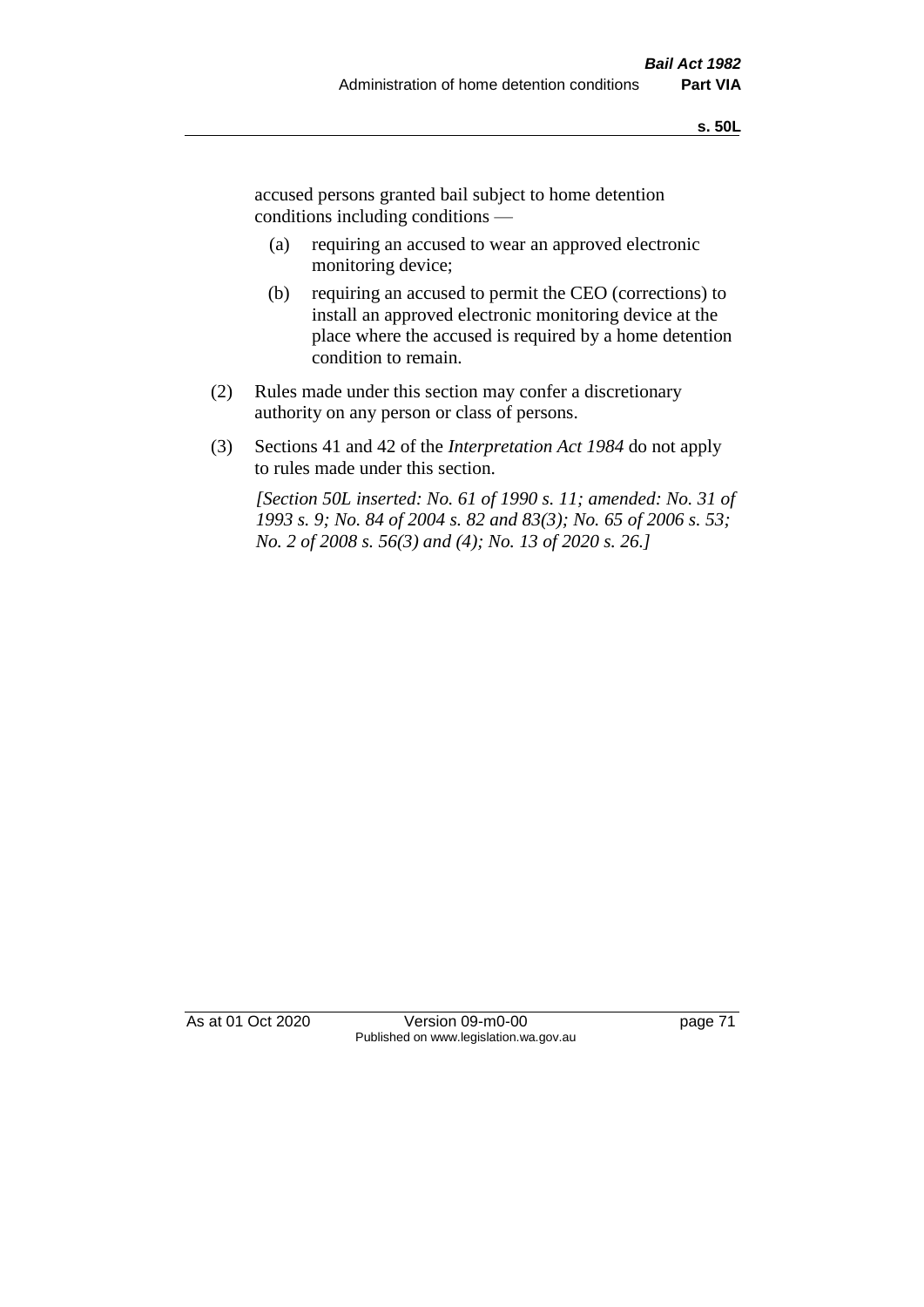**s. 51**

# **Part VII — Enforcement of bail undertakings**

# **51. Failing to comply with bail undertaking, offence**

- (1) An accused who, without reasonable cause, fails to comply with the requirement of his bail undertaking mentioned in section 28(2)(a) commits an offence.
- (2) An accused who fails to comply with the requirement of his bail undertaking mentioned in section 28(2)(b) commits an offence.
- $(2a)$  An accused
	- (a) whose bail undertaking includes any condition imposed for a purpose mentioned in clause  $2(2)(c)$  or (d) of Part D of Schedule 1; and
	- (b) who fails to comply with the condition,

commits an offence.

- (3) An accused shall not be convicted in his absence of an offence against this section.
- (4) An accused who is charged with an offence against subsection (1) or (2) may be convicted of the other of those offences if that other offence is proved by the evidence.
- (5) A prosecution for an offence against subsection (1), (2) or (2a) may be brought at any time.
- (6) A person who is convicted of an offence against subsection (1), (2) or (2a) is liable to a fine not exceeding \$10 000 or imprisonment for a term not exceeding 3 years, or both.
- (7) A court which convicts an accused of an offence against this section may, in addition to any penalty which it may impose, order that the accused pay such sum as it may fix in or towards defraying the costs and expenses of and consequent upon his apprehension following the failure to comply with his bail undertaking for which he was convicted.

page 72 Version 09-m0-00 As at 01 Oct 2020 Published on www.legislation.wa.gov.au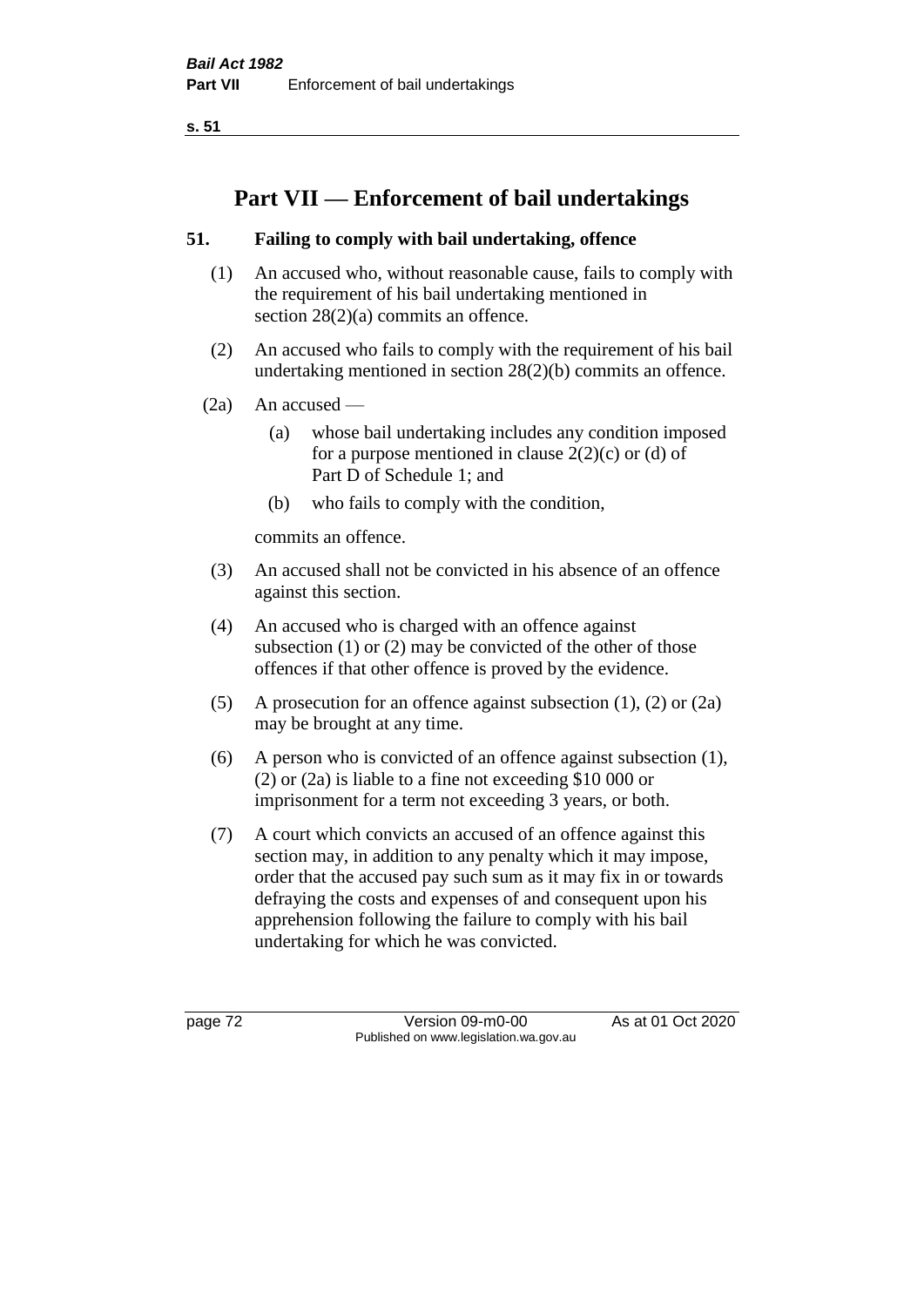- (8) An order made under subsection (7)
	- (a) shall specify to whom and in what manner the sum shall be paid; and
	- (b) may be enforced as though the sum were a penalty imposed under this section.

*[Section 51 amended: No. 54 of 1998 s. 9; No. 59 of 2004 s. 141; No. 84 of 2004 s. 11 and 82; No. 6 of 2008 s. 18(3).]*

### **51A. Prosecuting s. 51 offence for non-appearance in court of summary jurisdiction**

- (1) This section applies for the purpose of prosecuting an offence against section  $51(1)$ , (2) or (2a) where the court before which the accused is bound to appear at the time when the accused fails to comply with the accused's bail undertaking is a court of summary jurisdiction.
- (2) Where this section applies, the prosecution shall be commenced and conducted by the person who was conducting the proceedings in which the accused failed to comply with the accused's bail undertaking or by a police officer.
- (3) Where this section applies, the registrar of the court before which the accused was bound to appear shall cause to be issued to the Commissioner of Police a certificate under section 64 as to the accused's failure to appear.

*[Section 51A inserted: No. 6 of 2008 s. 31(1).]*

# **52. Prosecuting s. 51 offence for non-appearance in superior court**

(1) This section applies, notwithstanding any other Act, for the purpose of prosecuting an offence against section 51(1), (2) or (2a) where the court before which the accused is bound to appear at the time when he fails to comply with his bail undertaking is the Supreme Court or the District Court.

As at 01 Oct 2020 Version 09-m0-00 page 73 Published on www.legislation.wa.gov.au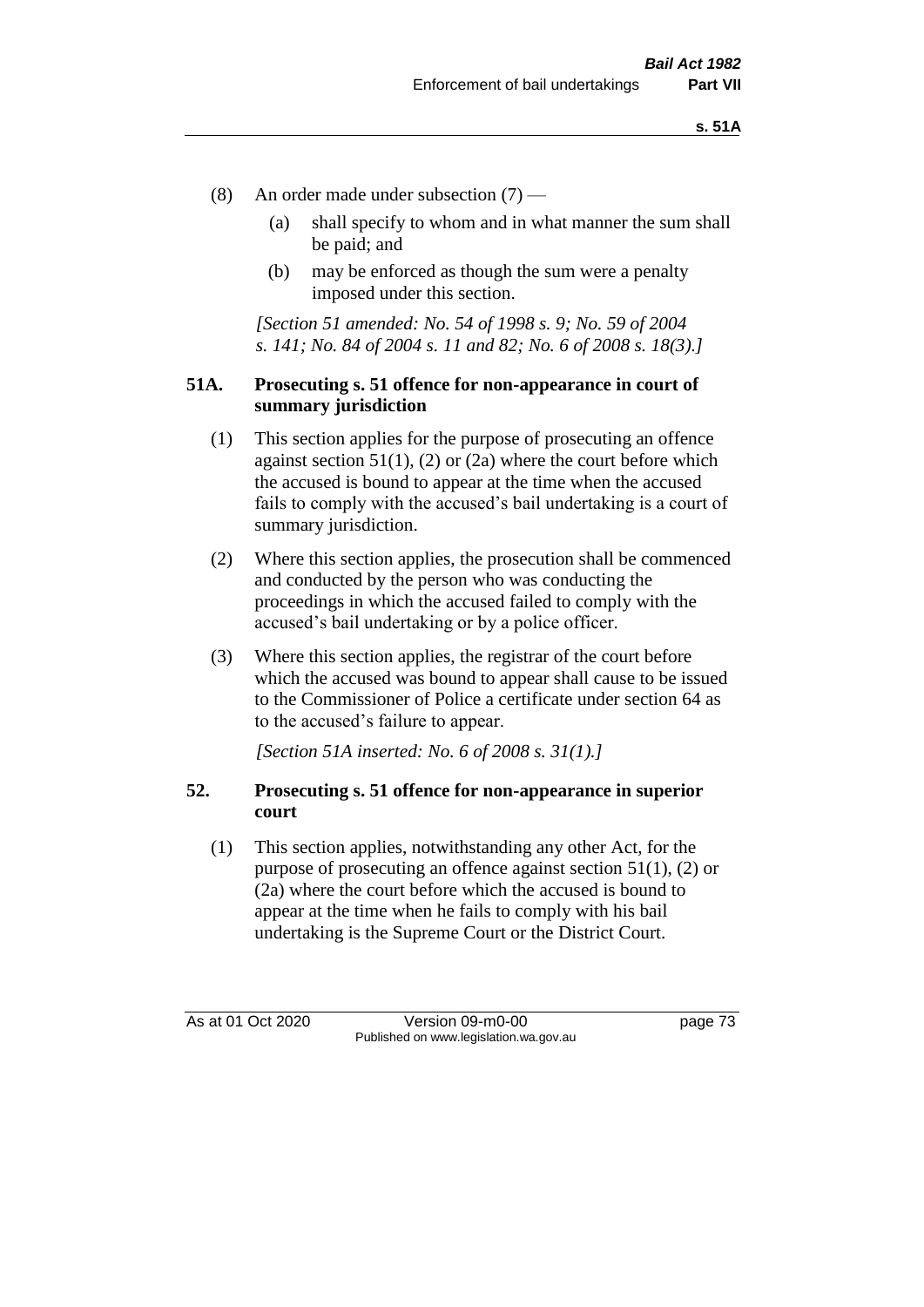- (2) Where this section applies, the accused shall be dealt with summarily for the offence and shall be so dealt with —
	- (a) by a judge of the Supreme Court in any case where the accused was bound to appear before the General Division of the Supreme Court;
	- (ab) by a judge of appeal in any case where the accused was bound to appear before the Court of Appeal;
	- (b) by a judge of the District Court in any case where the accused was bound to appear before that Court.
- (3) A prosecution for an offence which is to be dealt with under this section shall be commenced by the authorised officer (as defined in section 80 of the *Criminal Procedure Act 2004*) who was conducting the proceedings in which the accused failed to comply with his bail undertaking or by a police officer —
	- (a) where subsection  $(2)(a)$  or (ab) applies, in the Supreme Court; and
	- (b) where subsection (2)(b) applies, in the District Court.
- (3a) Where this section applies, a person authorised under subsection (3b) shall cause to be issued to the Commissioner of Police a certificate under section 64 as to the accused's failure to appear.
- (3b) The Chief Justice, in respect of cases where the court before which the accused was bound to appear is the Supreme Court, and the Chief Judge, in respect of cases where the court before which the accused was bound to appear is the District Court, may authorise a person or persons, by name or office, to perform the function referred to in subsection (3a).
- (3c) A prosecution that has been commenced under subsection (3) by a police officer shall be conducted by the Director of Public Prosecutions.
- (4) Subject to section 51(3) and (5), a prosecution for an offence which is to be dealt with under this section is to be commenced

page 74 Version 09-m0-00 As at 01 Oct 2020 Published on www.legislation.wa.gov.au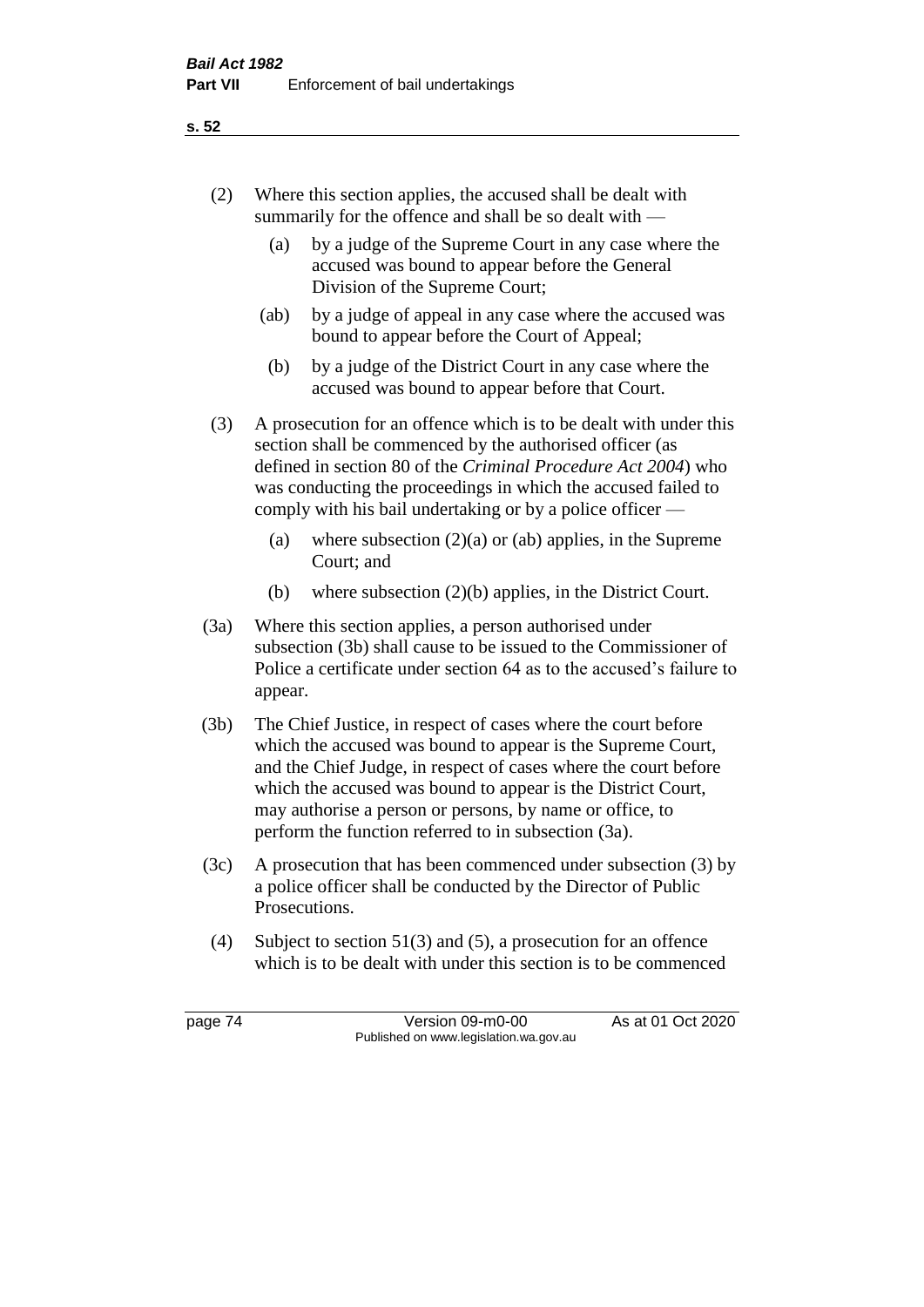and conducted under the *Criminal Procedure Act 2004* as if it were a prosecution of a simple offence in a court of summary jurisdiction, but —

- (a) no fees shall be charged by the Supreme Court or District Court for or in respect of any act or proceeding that relates to the prosecution; and
- (b) the Supreme Court or District Court cannot order a party to the prosecution to pay another party's costs of or relating to the prosecution, except under section 166(2) of the *Criminal Procedure Act 2004*.
- (5) If under section 51(6) or (7) the Supreme Court or the District Court imposes a pecuniary penalty the court may make an order under section 59 of the *Sentencing Act 1995* in respect of the amount payable.

*[Section 52 amended: No. 92 of 1994 s. 6; No. 78 of 1995 s. 8; No. 54 of 1998 s. 10; No. 45 of 2004 s. 28(2) and (4); No. 59 of 2004 s. 141; No. 84 of 2004 s. 11 and 82; No. 2 of 2008 s. 56(5); No. 6 of 2008 s. 32(1) and (2).]* 

# **53. Appeal against decision made under s. 52**

- (1) A person who is dissatisfied with a decision (as defined in section 6 of the *Criminal Appeals Act 2004*) made under section 52 may, with the leave of the Court of Appeal, appeal against it.
- (2) For the purposes of subsection (1), Part 2 of the *Criminal Appeals Act 2004*, with any necessary changes, applies as if —
	- (a) the decision referred to in subsection (1) were a decision of a court of summary jurisdiction; and
	- (b) a reference in that Part to a court of summary jurisdiction were a reference to the court that made the decision referred to in subsection (1); and
	- (c) a reference in that Part to commencing an appeal were a reference to applying for leave to appeal.

As at 01 Oct 2020 Version 09-m0-00 page 75 Published on www.legislation.wa.gov.au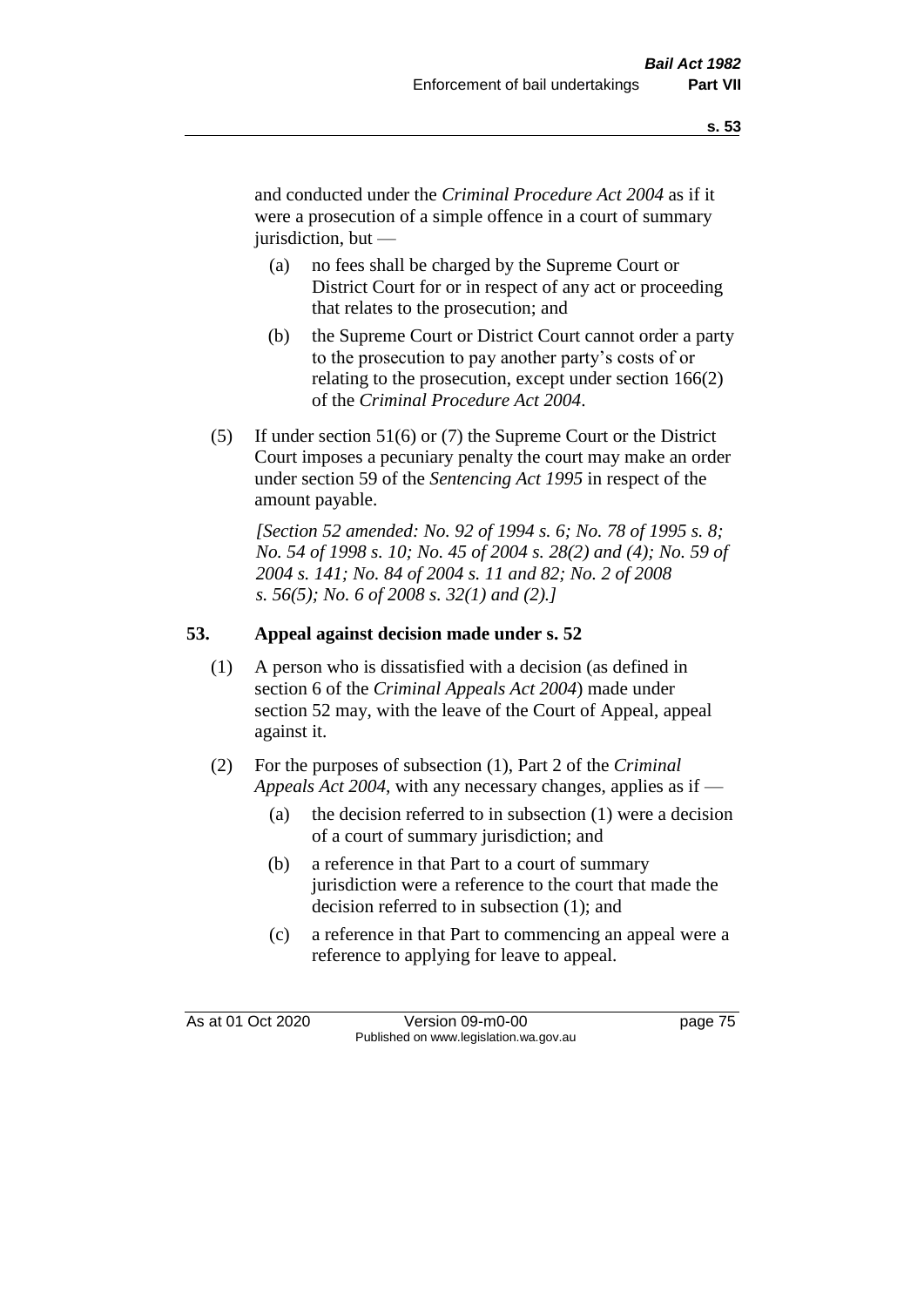#### **s. 54**

(3) Despite section 13(1) of the *Criminal Appeals Act 2004*, the appeal is to be dealt with by the Court of Appeal.

*[Section 53 inserted: No. 45 of 2004 s. 28(3); amended: No. 84 of 2004 s. 11 and 82.]*

# **54. Bailed accused may be taken before judicial officer to show cause against variation or revocation of bail**

 $(1a)$  In this section —

*relevant officer* means —

- (a) if the court before which the accused is required to appear is the District Court, the Supreme Court or the Court of Appeal — the prosecutor; or
- (b) in any other case the prosecutor or a police officer.
- (1) Where an accused has been released on bail the relevant officer may cause the accused to appear before an appropriate judicial officer to show cause why the accused's bail should not be varied or revoked if the relevant officer —
	- (a) has reasonable grounds to believe, or is notified in writing by a surety for the accused that the surety has reasonable grounds to believe, that the accused —
		- (i) is not likely to comply with any requirement of his bail undertaking mentioned in section  $28(2)(a)$  or (b); or
		- (ii) is, or has been, or is likely to be in breach of any condition of his bail undertaking mentioned in section  $28(2)(c)$ ; or
		- (iii) is, or has been, in breach of a home detention condition mentioned in section 28(2)(d);
	- (b) has reasonable grounds to believe that
		- (i) any surety for the accused's appearance is no longer suitable under section 39 to be a surety, or is dead; or

page 76 Version 09-m0-00 As at 01 Oct 2020 Published on www.legislation.wa.gov.au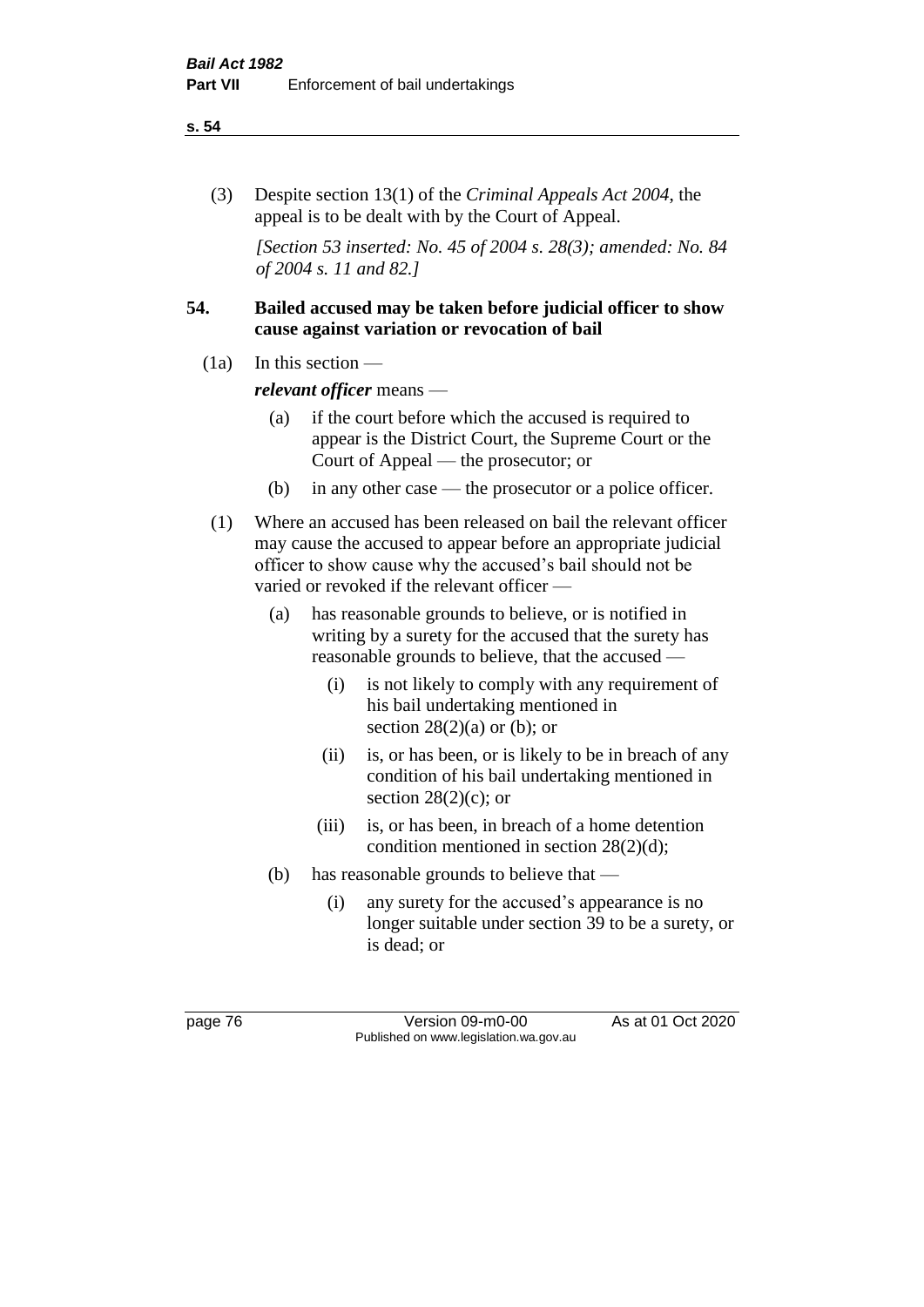- (ii) for any reason any security required under Part D of Schedule 1 is no longer sufficient; or
- (iii) in a case where the accused has been granted bail for the purposes of an appeal, the accused has discontinued the appeal or has not prosecuted it with all due diligence; or
- (iv) new facts have been discovered, new circumstances have arisen or the circumstances have changed since bail was granted (including that the accused is, or has become, a person linked to terrorism).
- (2) For the purposes of causing an accused to appear before an appropriate judicial officer as provided in subsection  $(1)$  —
	- (a) a police officer may arrest the accused without warrant and bring the accused before an appropriate judicial officer; or
	- (b) the relevant officer may apply to an appropriate judicial officer for a summons or warrant on any ground specified in subsection (1).
- (2a) A police officer shall not exercise the power conferred by subsection (2)(a) unless the police officer is the relevant officer or is requested in writing to do so by the relevant officer.
- (3) An application under subsection (2)(b) must be made, and proceedings on it are to be conducted —
	- (a) in a court of summary jurisdiction in accordance with regulations made under the *Criminal Procedure Act 2004*;
	- (b) in the Supreme Court or the District Court  $-\text{in}$ accordance with rules of court made under the *Criminal Procedure Act 2004*.
- (4) An accused arrested under this section shall be taken as soon as is practicable before an appropriate judicial officer unless he is arrested less than 24 hours before the time at which he is due to

As at 01 Oct 2020 Version 09-m0-00 page 77 Published on www.legislation.wa.gov.au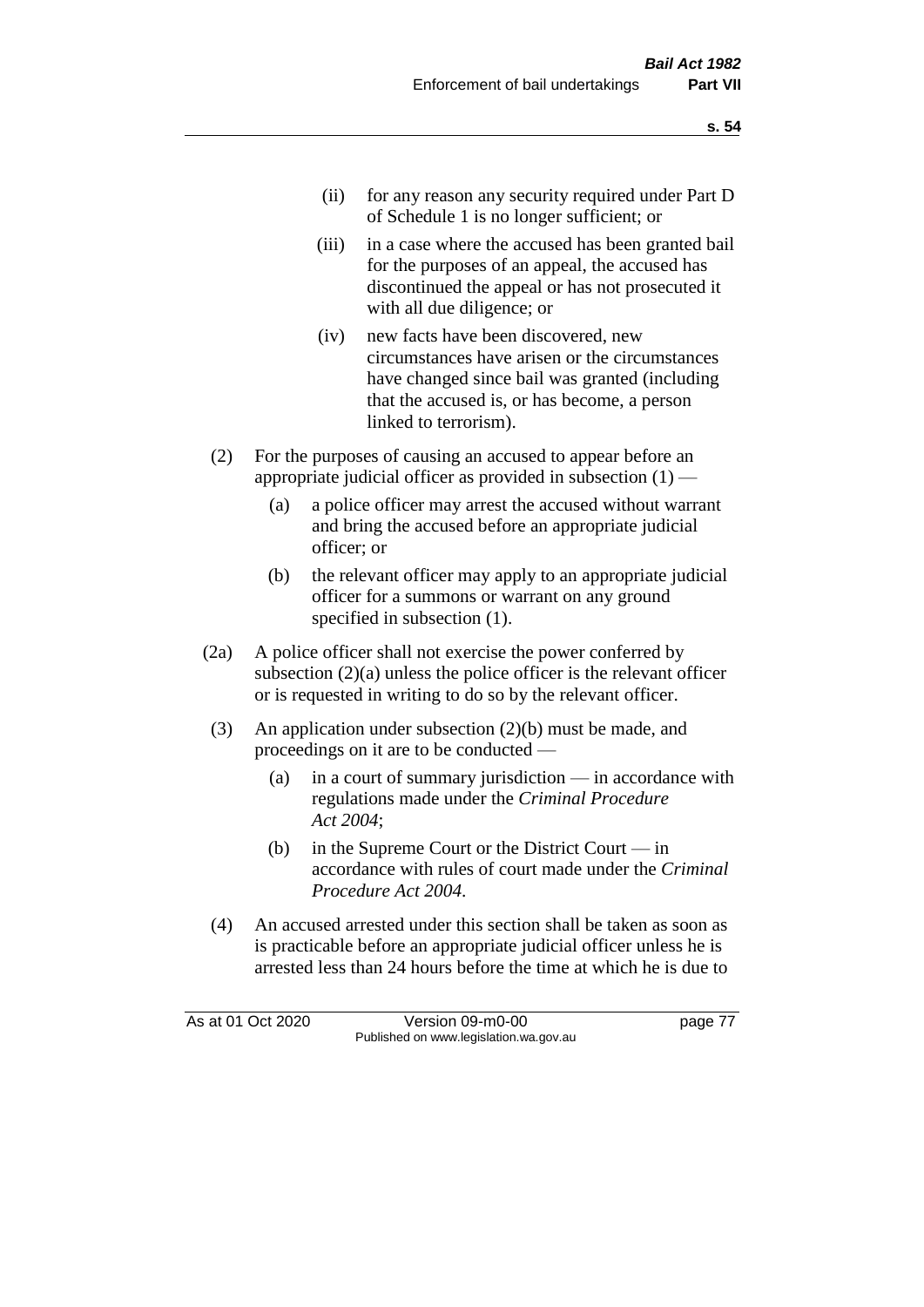**s. 54A**

appear in accordance with his bail undertaking, in which case he shall be held in custody and brought before an appropriate judicial officer at that time.

- $(5)$  If
	- (a) the court before which the accused is required to appear is the District Court, the Supreme Court or the Court of Appeal; and
	- (b) a police officer is satisfied that because of the urgency of the case it is not practicable for the prosecutor to exercise the power conferred by subsection (1),

the police officer may exercise that power.

(6) If a police officer, acting under subsection (5), exercises the power conferred by subsection (1), the police officer is to be regarded as the relevant officer for the purposes of this section.

*[Section 54 amended: No. 33 of 1989 s. 18; No. 61 of 1990 s. 12; No. 45 of 1993 s. 12; No. 59 of 2004 s. 141; No. 84 of 2004 s. 9, 11 and 82; No. 6 of 2008 s. 33(1)-(4); No. 15 of 2019 s. 10.]* 

# **54A. Accused on committal may be taken for purposes of s. 54 before judicial officer by which committed**

- (1) This section applies to an accused
	- (a) who has been released on bail following the accused's committal to the District Court or the Supreme Court to be tried (otherwise than for murder) or sentenced or otherwise dealt with; and
	- (b) who has not made an appearance in that court on the committal; and
	- (c) who, in the opinion of the relevant officer under section 54, should be made to show cause in terms of subsection (1) of that section.
- (2) The relevant officer may, under section 54, cause an accused to whom this section applies to appear before a judicial officer

page 78 Version 09-m0-00 As at 01 Oct 2020 Published on www.legislation.wa.gov.au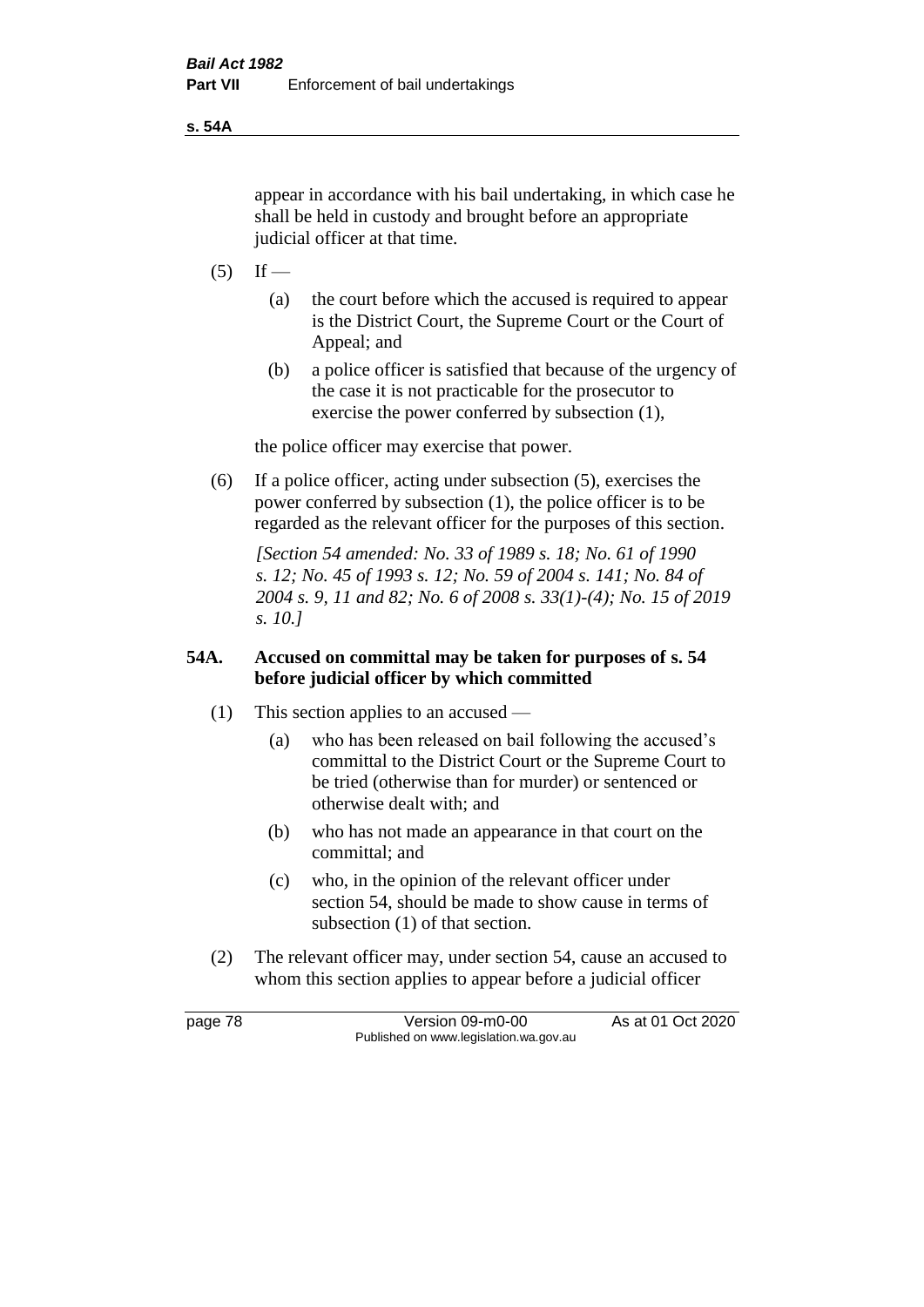who is empowered to exercise jurisdiction in the court in which the committal order was made, instead of before an appropriate judicial officer.

- (3) A judicial officer before whom an accused so appears is to be regarded as an appropriate judicial officer for the purposes of section 54(2).
- (4) A judicial officer before whom an accused so appears is not obliged to exercise any power conferred by section 55 but may refuse to do so and direct the relevant officer to cause the accused to appear before an appropriate judicial officer.
- (5) A relevant officer shall comply with a direction given to that officer under subsection (4).

*[Section 54A inserted: No. 6 of 2008 s. 34; amended: No. 29 of 2008 s. 24(6).]*

### **55. Accused before court under s. 54, judicial officer may revoke bail of etc.**

- (1) If the judicial officer before whom an accused appears under section 54 is satisfied that —
	- (a) the accused is not likely to comply with any requirement of his bail undertaking mentioned in section 28(2)(a) or  $(b)$ ; or
	- (b) he is, or has been, or is likely to be, in breach of any condition of his bail undertaking mentioned in section  $28(2)(c)$ ; or
	- (ba) he is, or has been, in breach of a home detention condition mentioned in section 28(2)(d); or
		- (c) any of the grounds set out in section  $54(1)(b)$  has been established,

he may —

(d) revoke the bail and remand the accused in custody to appear at the time and place specified, or deemed by section 31(3) to be specified, in his bail undertaking; or

As at 01 Oct 2020 Version 09-m0-00 page 79 Published on www.legislation.wa.gov.au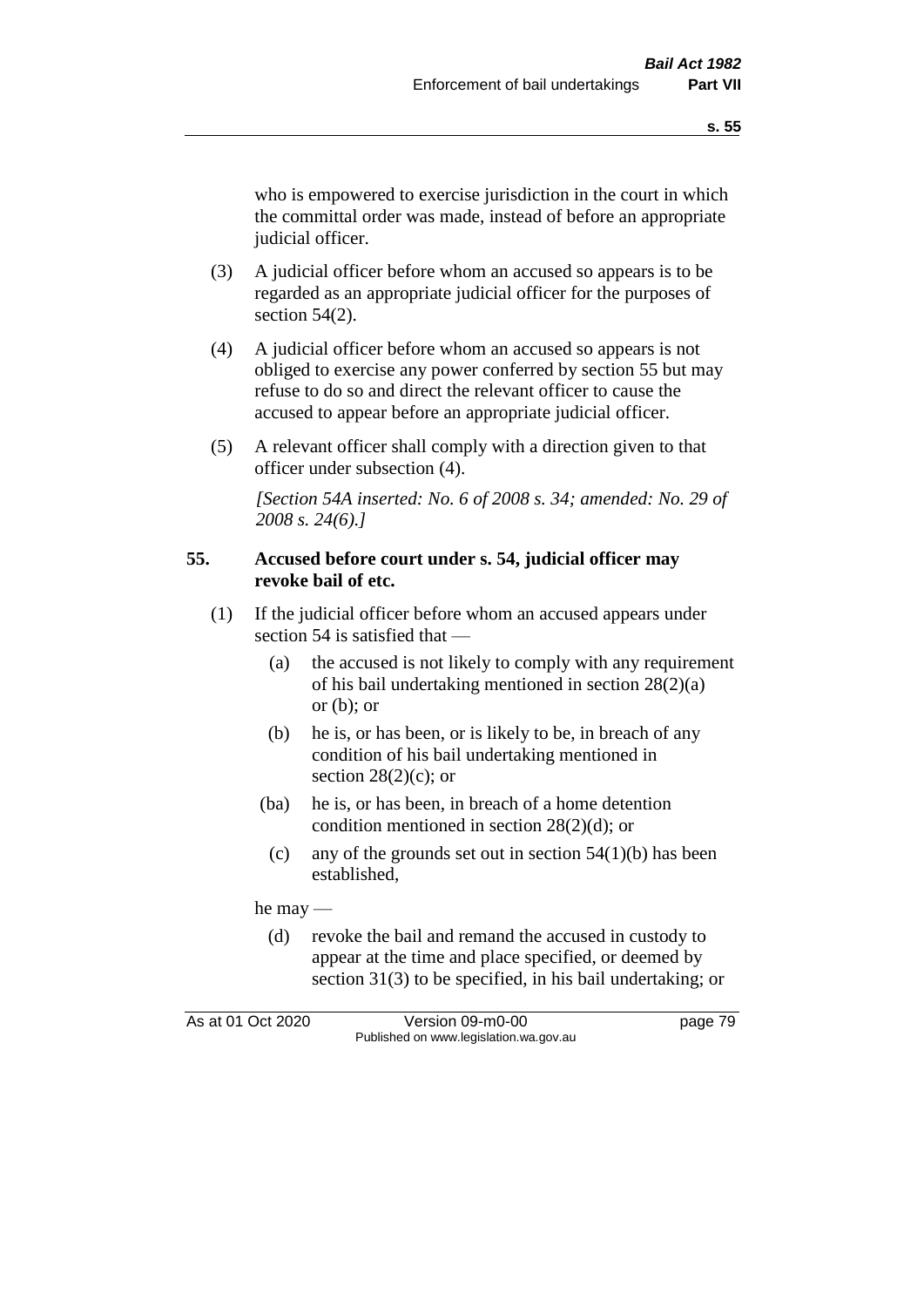**s. 57**

- (e) revoke the bail and grant fresh bail to the accused in accordance with this Act, other than clause 2 of Part B of Schedule 1.
- (2) If the judicial officer before whom the accused so appears is not satisfied as to any of the matters mentioned in subsection (1)(a), (b), or (c) he shall release the accused on his existing bail undertaking and, with the consent in writing of the surety, on any existing surety undertaking.

*[Section 55 amended: No. 61 of 1990 s. 13; No. 45 of 1993 s. 12; No. 84 of 2004 s. 82.]* 

*[56. Deleted: No. 6 of 2008 s. 35.]*

# **57. Offence under s. 51, court to order forfeiture of money under bail undertaking**

- (1) Where an accused is convicted of an offence against section  $51(1)$ ,  $(2)$  or  $(2a)$ , the court by which he is convicted shall, whether or not an application is made therefor by the prosecutor, order that the full amount agreed to be forfeited, in the accused's bail undertaking, be forfeited to the State.
- (2) Notwithstanding subsection (1), the court may decline to make an order thereunder or may order forfeiture in part only where the accused shows to the satisfaction of the judicial officer —
	- (a) that, by reason of a change of circumstances since the bail undertaking was entered into, an order for forfeiture, or for forfeiture in full (as the case may be), would cause excessive hardship to the accused or his dependants; and
	- (b) that such hardship would not be relieved by the exercise of one of the powers conferred by section 59.
- (3) Without prejudice to the recovery of such an amount as a civil debt due to the State, any amount to be paid under an order made under this section is to be paid, and its payment may be enforced under Part 5 of the *Fines, Penalties and Infringement*

page 80 Version 09-m0-00 As at 01 Oct 2020 Published on www.legislation.wa.gov.au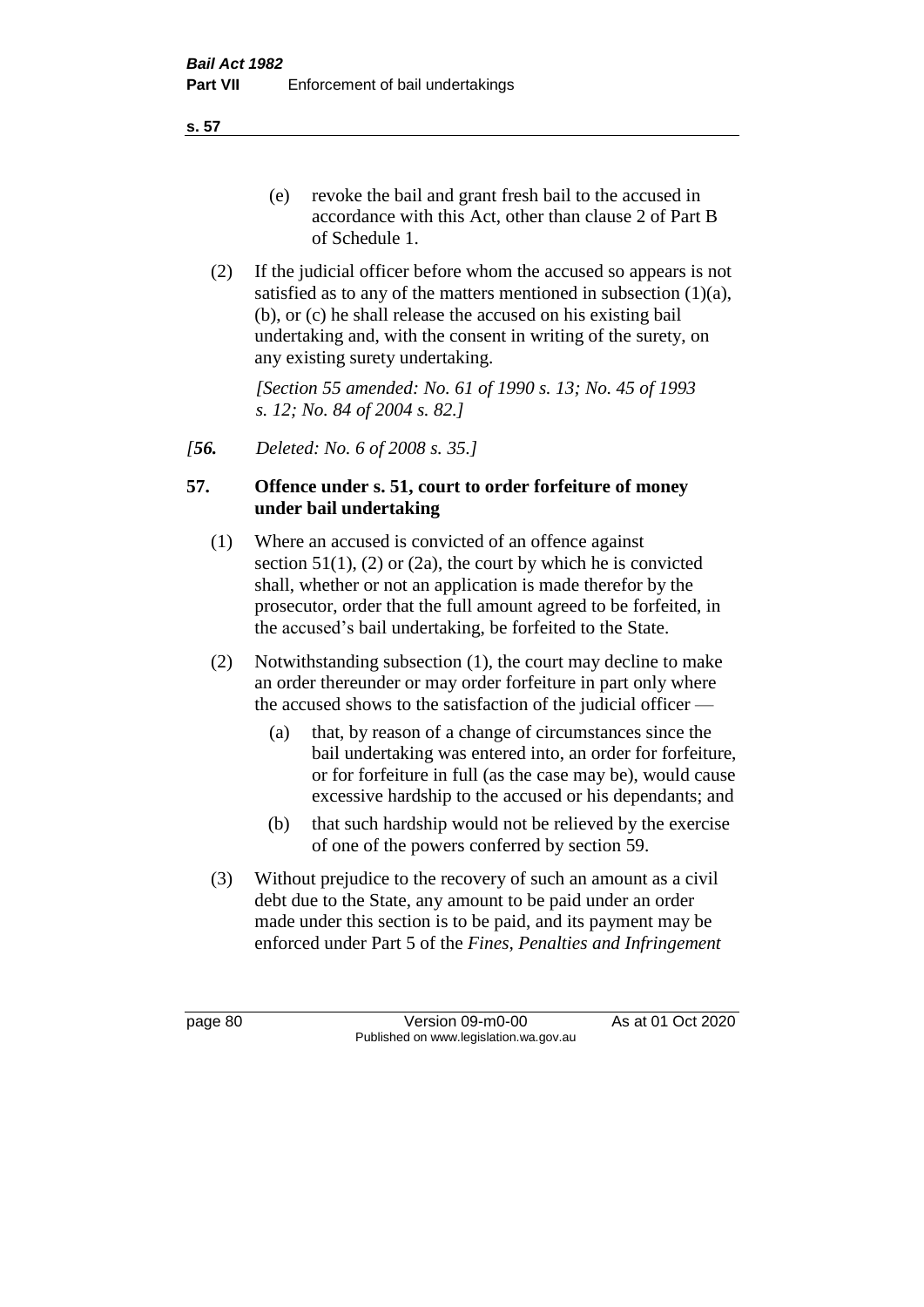*Notices Enforcement Act 1994*, unless an order has been made under subsection (4).

(4) If under this section the Supreme Court or the District Court makes an order requiring the payment of money, the court may make an order under section 59 of the *Sentencing Act 1995* in respect of the amount payable and for that purpose that section, with any necessary changes, applies as if the amount were a fine imposed on the accused.

*[Section 57 amended: No. 74 of 1984 s. 19; No. 92 of 1994 s. 7; No. 78 of 1995 s. 8; No. 54 of 1998 s. 11; No. 65 of 2003 s. 121(3); No. 84 of 2004 s. 82.]* 

# **58. Automatic forfeiture of money on expiration of one year after absconding**

- (1) If after the expiration of one year from the day on which the accused is required to appear in court in accordance with the requirement of his bail undertaking mentioned in section  $28(2)(a)$  he has not —
	- (a) been arrested under section 59B; or
	- (b) appeared in court in accordance with the requirement of his bail undertaking mentioned in section 28(2)(b); or
	- (c) otherwise surrendered himself or been taken into custody to be dealt with on the charge or charges for which the bail undertaking was entered into,

the full amount specified in the bail undertaking shall, on the expiration of the said period, be forfeited to the State by virtue of this section without any order of the court or other formality.

(2) Upon the occurrence of a forfeiture under subsection (1) any security given by the accused may be resorted to by the State as if an order of forfeiture had been made under section 57(1).

*[Section 58 amended: No. 65 of 2003 s. 121(3); No. 84 of 2004 s. 82; No. 6 of 2008 s. 18(3) and 36(2).]*

As at 01 Oct 2020 Version 09-m0-00 page 81 Published on www.legislation.wa.gov.au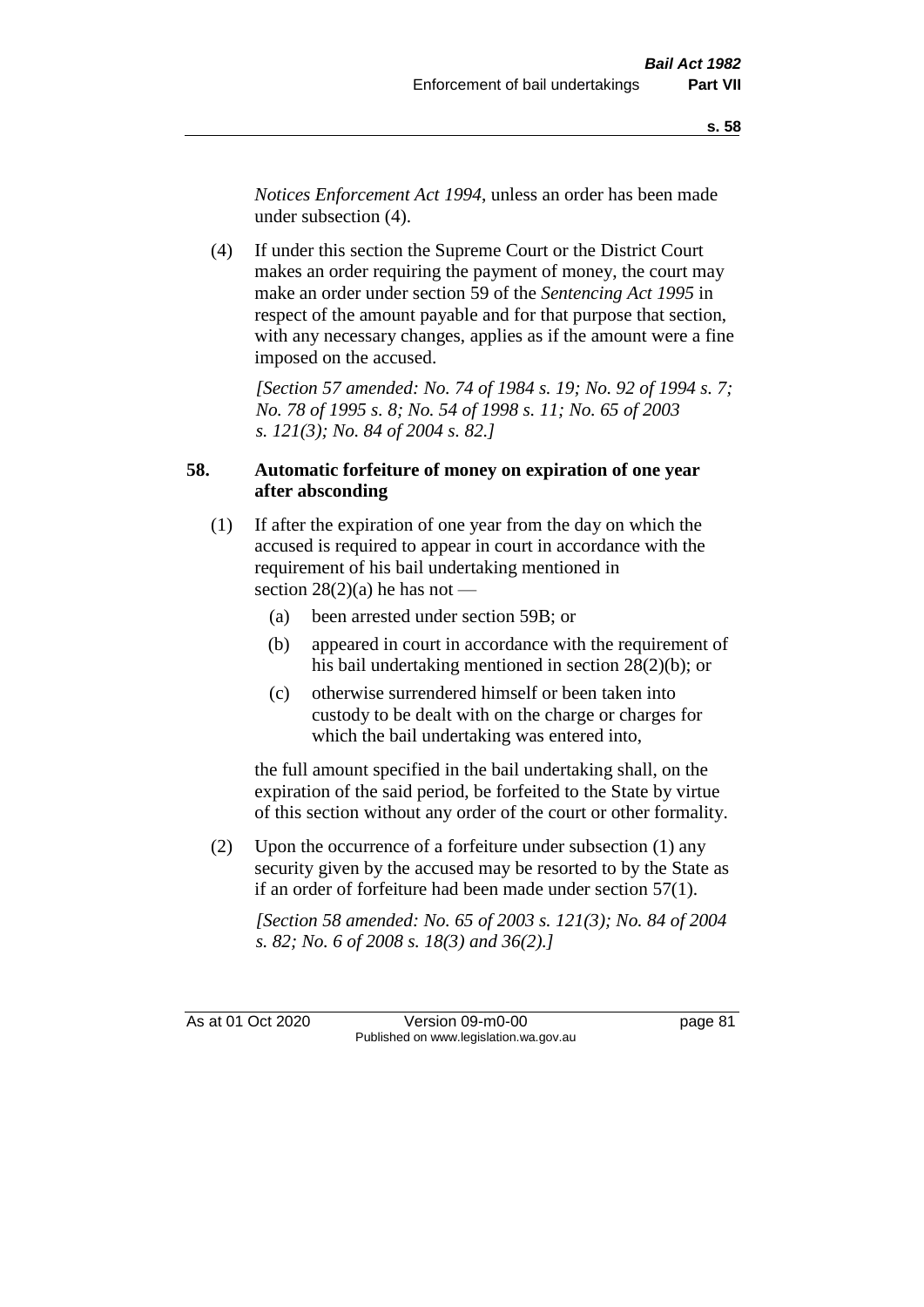**s. 59**

# **Part VIII — Miscellaneous**

# **59. Order for forfeiture, court's additional powers as to**

A court or an appropriate judicial officer who makes an order for forfeiture under section 49 or 57 may, when doing so, or at any time thereafter, further order —

- (a) that payment of any sum be made by specified instalments or be postponed to a specified date; or
- (b) that any security given be applied in or towards payment of the sum forfeited; or
- (c) that the accused or the surety, as the case may be, do all such things and execute all such documents as may be necessary, or as may be specified in the order, for the purpose of vesting any security in the State or enabling the State to realize the same or to resort thereto to recover the sum forfeited,

and the court or an appropriate judicial officer may at any time vary or revoke an order made under paragraph (a), (b), or (c).

*[Section 59 amended: No. 65 of 2003 s. 121(3); No. 84 of 2004 s. 82.]*

# **59A. If bail dispensed with, accused may be taken before judicial officer for reconsideration of matter**

 $(1)$  In this section —

*relevant officer* has the meaning given in section 54(1a).

(2) Where the requirement for bail has been dispensed with for an accused under section 7A, the relevant officer may cause the accused to appear before an appropriate judicial officer for reconsideration of the matter, if the relevant officer has reasonable grounds to believe that the accused is not likely to appear at the time and place specified in a notice under section 13A(3).

page 82 Version 09-m0-00 As at 01 Oct 2020 Published on www.legislation.wa.gov.au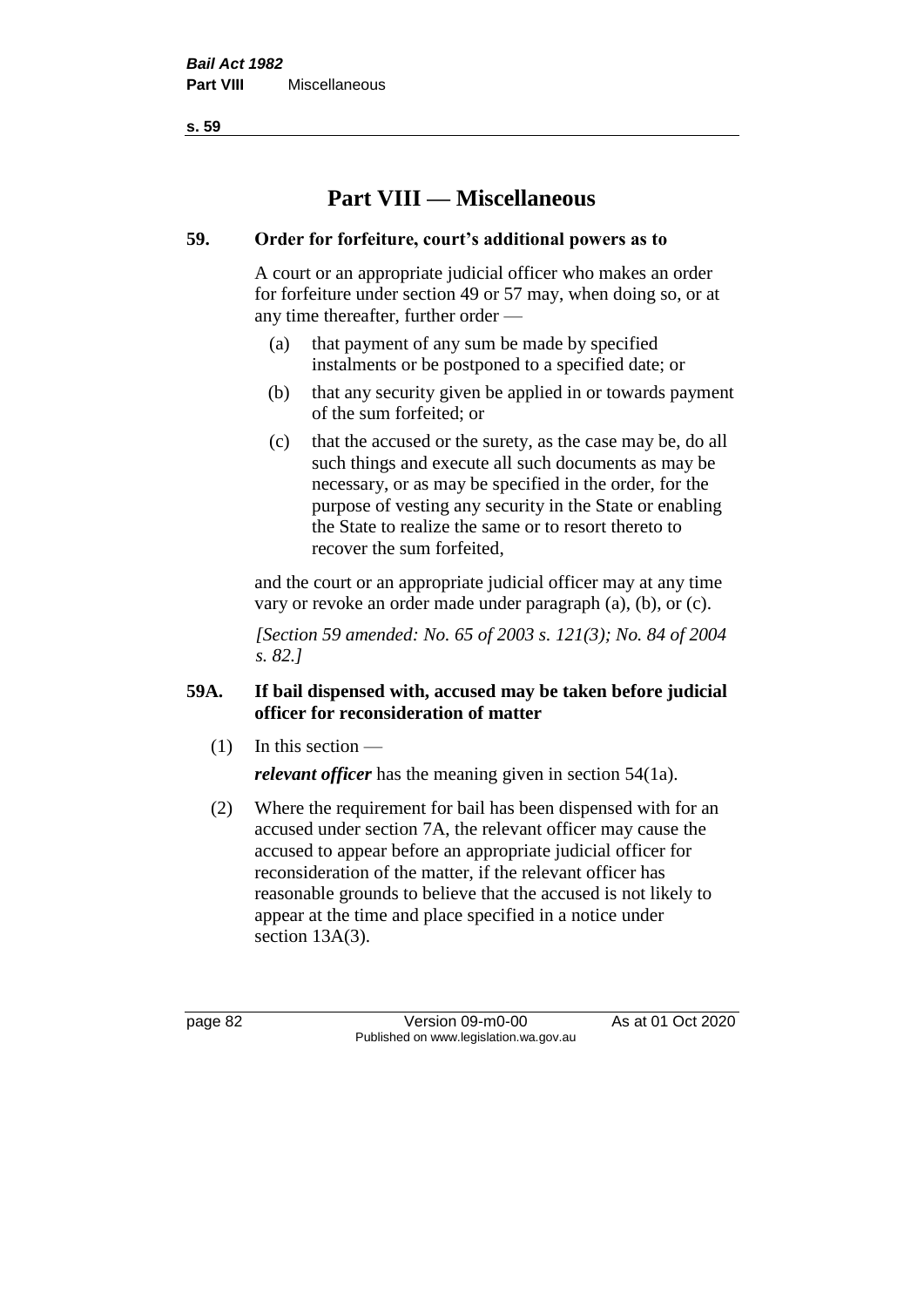- (3) Section 54(2), (2a), (3) and (4) apply, with necessary modifications, for the purposes of subsection (2).
- (4) The judicial officer before whom an accused appears under subsection (2) shall reconsider the accused's case and may, notwithstanding section 13 —
	- (a) again dispense with the requirement for bail; or
	- (b) grant bail; or
	- (c) refuse to grant bail,

in accordance with this Act, for the accused's appearance in court.

- $(5)$  If
	- (a) the court before which the accused is required to appear is the District Court, the Supreme Court or the Court of Appeal; and
	- (b) a police officer is satisfied that because of the urgency of the case it is not practicable for the prosecutor to exercise the power conferred by subsection (2),

the police officer may exercise that power.

(6) If a police officer, acting under subsection (5), exercises the power conferred by subsection (2), the police officer is to be regarded as the relevant officer for the purposes of this section.

*[Section 59A inserted: No. 6 of 2008 s. 36(1).]*

# **59B. Absconding accused, warrant for arrest of**

Where —

(a) at any time after that specified in an accused's bail undertaking for an accused's appearance the accused has failed to comply with the requirements of the accused's bail undertaking mentioned in section  $28(2)(a)$  or (b); or

As at 01 Oct 2020 Version 09-m0-00 page 83 Published on www.legislation.wa.gov.au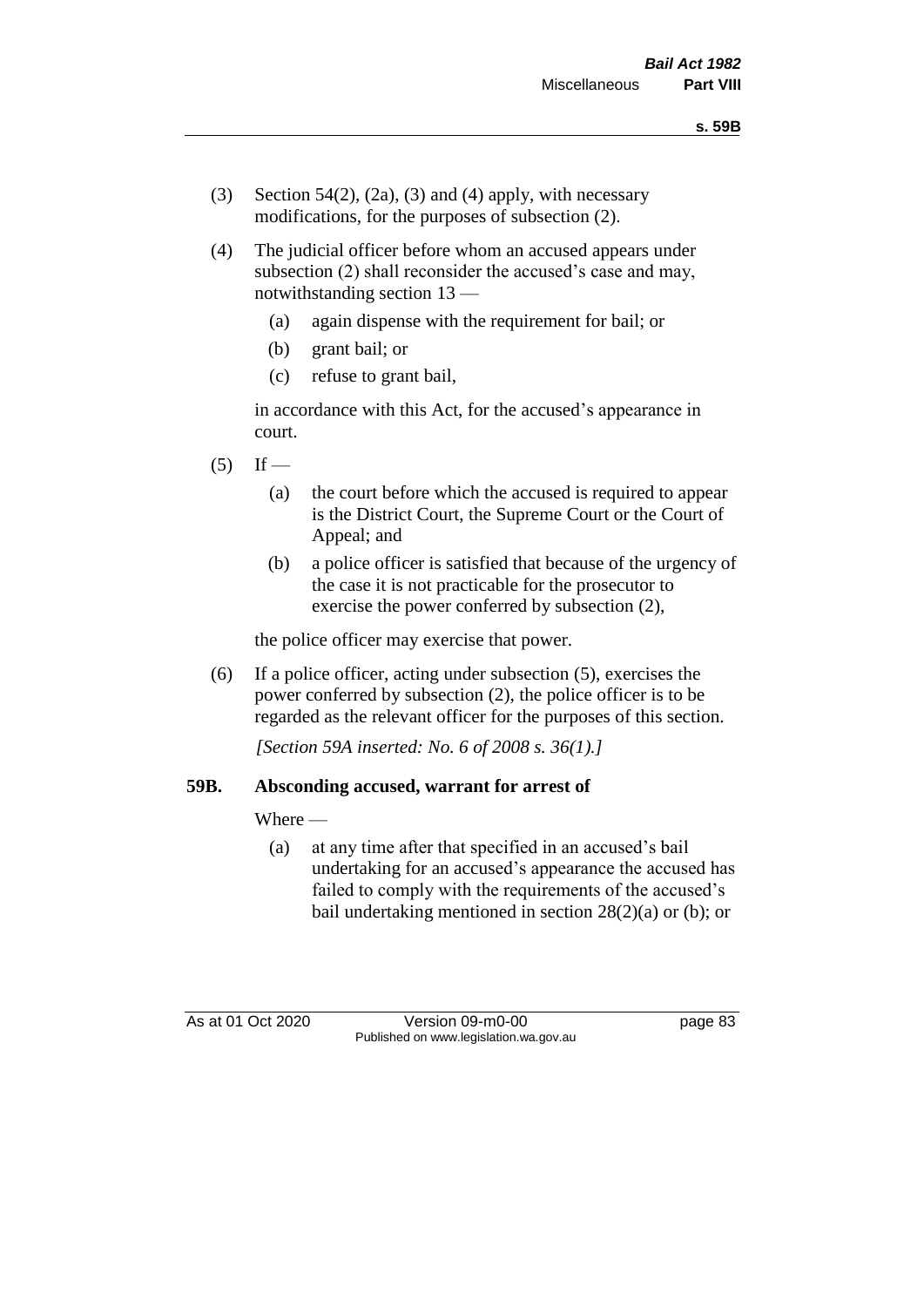(b) an accused has failed to appear at the time and place specified in a notice under section 13A(3),

the court before which the accused was required to appear may issue a warrant to arrest the accused and bring the accused before that court or a court of like jurisdiction.

*[Section 59B inserted: No. 6 of 2008 s. 36(1).]*

# **60. Change of address, accused and surety to notify**

Where the residential address of —

- (a) an accused who has been released on bail or for whom the requirement for bail has been dispensed with; or
- (b) a surety,

changes from that appearing on his bail undertaking, surety undertaking or notice under section 13A(3), as the case may be, he shall forthwith, in writing, notify details of the change to the registrar of the court before which, at the time when the change occurs, the accused is required to appear, and if without reasonable cause he fails to do so he commits an offence.

Penalty: \$1 000.

*[Section 60 amended: No. 50 of 2003 s. 37(5); No. 59 of 2004 s. 141; No. 84 of 2004 s. 82; No. 6 of 2008 s. 37.]*

# **61. Failing to bring arrested person before court or person able to grant bail, offence**

- (1) A person to whom this section applies commits an offence if, having arrested another for an offence, he wilfully and without reasonable excuse fails to take that other person, or cause him to be taken, as soon as is practicable —
	- (a) before an authorised officer or judicial officer empowered by this Act to grant bail for that offence; or
	- (b) before a court.

Penalty: \$1 000 or imprisonment for 12 months or both.

page 84 Version 09-m0-00 As at 01 Oct 2020 Published on www.legislation.wa.gov.au

**s. 60**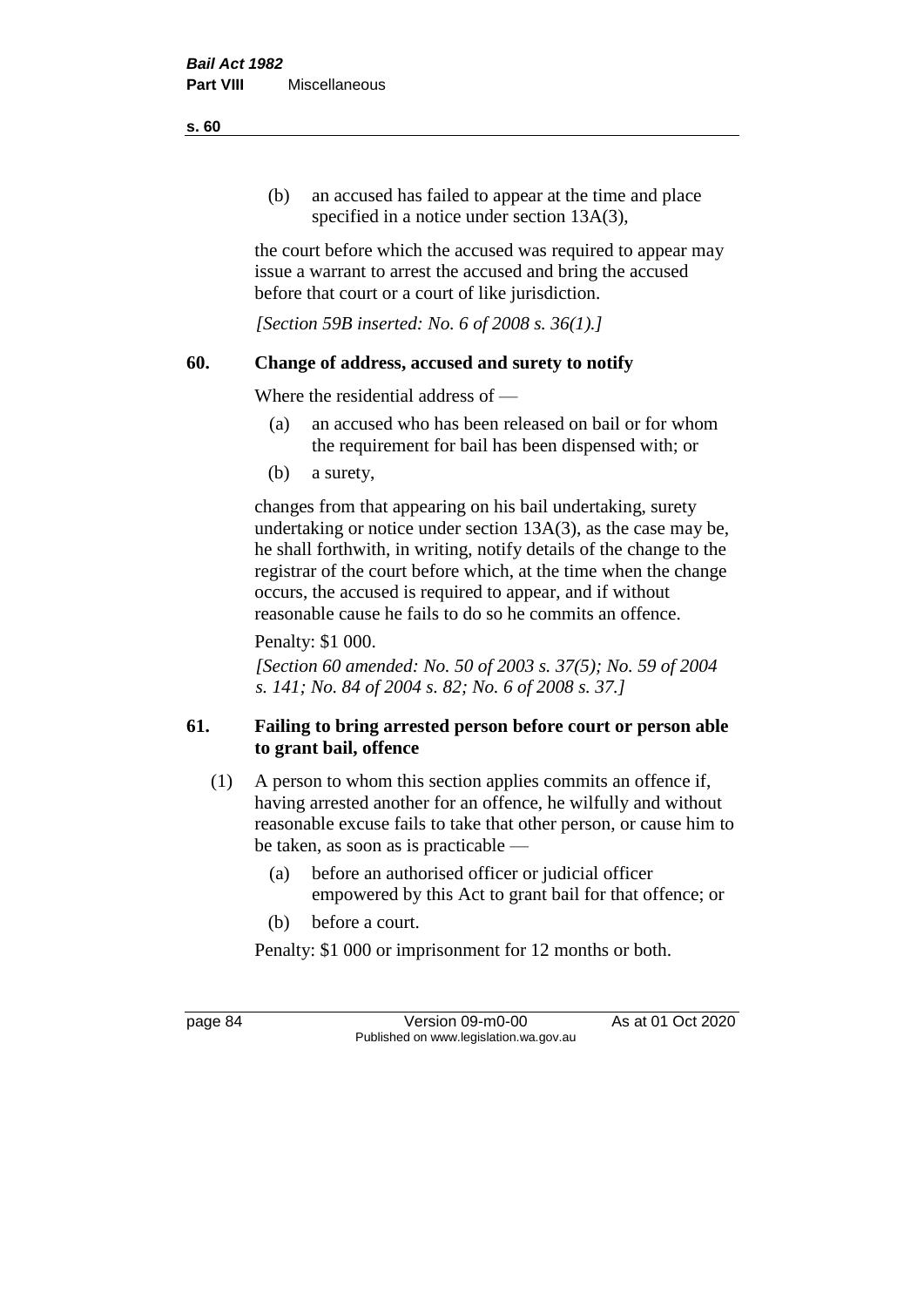- (2) This section applies to a person who
	- (a) is not empowered by this Act to grant bail for the offence; or
	- (b) being so empowered, elects to act under section 6(7).

*[Section 61 amended: No. 15 of 1988 s. 17; No. 59 of 2006 s. 4(4); No. 6 of 2008 s. 38.]* 

#### **62. Giving false information for bail purposes, offence**

A person who for the purpose of obtaining —

- (a) a grant of bail for himself or a variation of the terms and conditions thereof; or
- (b) approval of himself as a surety,

makes any statement which he knows is false in a material particular, or recklessly makes any statement which is false in a material particular, commits an offence.

Penalty: \$1 000 or imprisonment for 12 months or both.

#### **63. Protection from personal liability**

A person shall not be liable in civil proceedings on account of anything done, or omitted to be done, by him in good faith in the course of carrying out any provision of this Act, or purporting to be so done or omitted; but the liability (if any) of any other person (including the State or the Commonwealth) as his employer is not affected by this section and shall be determined as if it had not been passed.

*[Section 63 amended: No. 65 of 2003 s. 121(4).]*

#### **64. Proving appearance or non-appearance by accused**

Where it is required for the purposes of this Act to prove —

(a) that an accused did not appear before a particular court, at a particular place, on a particular day, at a particular time or during a particular period; or

As at 01 Oct 2020 Version 09-m0-00 page 85 Published on www.legislation.wa.gov.au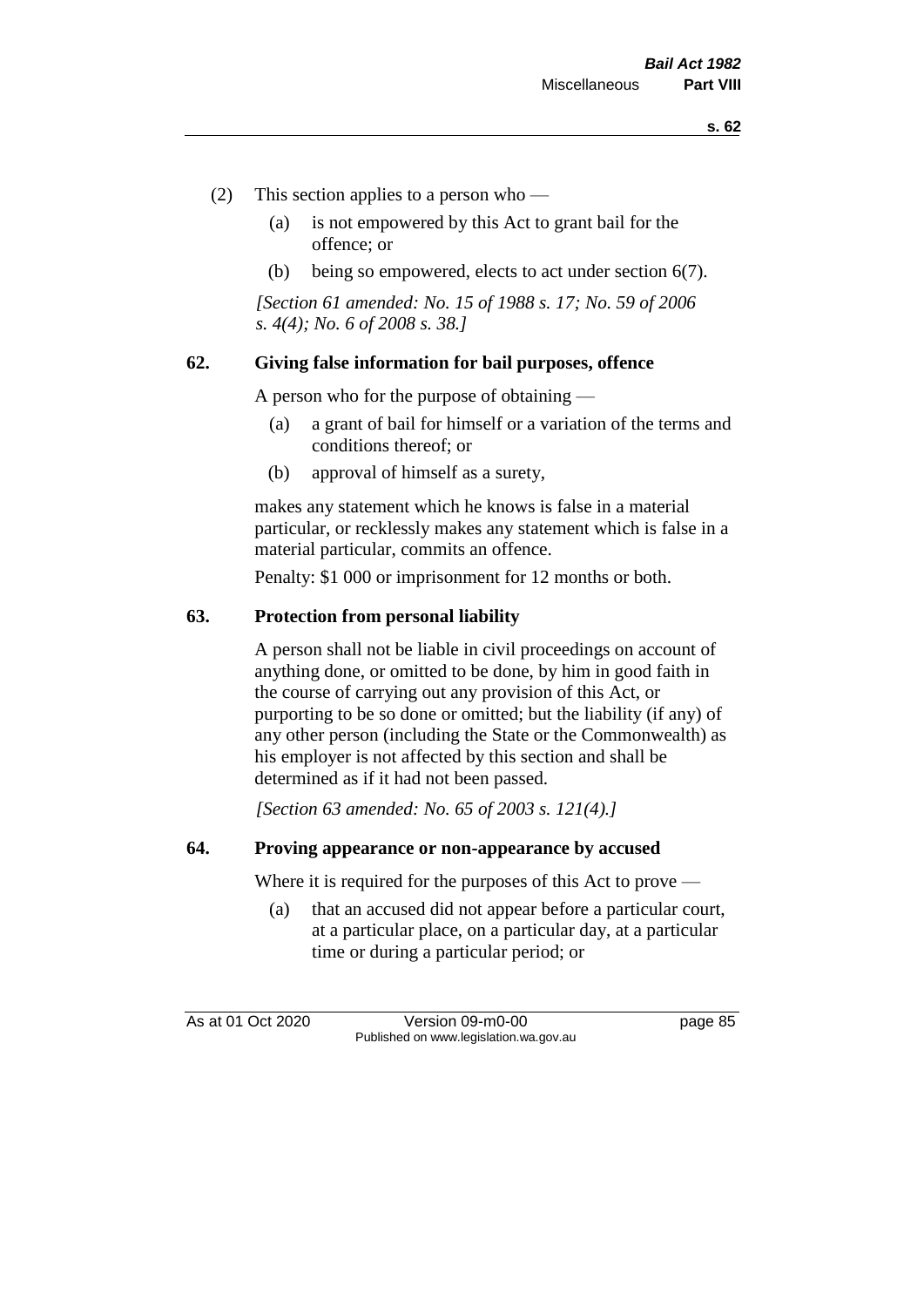(b) the day, time or period when or during which an accused did appear before a particular court at a particular place,

a certificate as to any such matter, purporting to be signed by a judicial officer or registrar of the court before which the accused was required to appear, shall be evidence of the matter so certified.

*[Section 64 amended: No. 59 of 2004 s. 141; No. 84 of 2004 s. 82.]* 

# **65. Bail undertakings by child, effect of**

A bail undertaking entered into by a person who is under the age of 18 years shall bind him as if he were of full age.

# **66. Other powers or duties to grant bail abolished**

- (1) Any power or duty that, at the commencement of this Act, exists apart from statute to grant bail to an accused awaiting an appearance in court for an offence, is abolished.
- (2) Subsection (1) has effect notwithstanding anything in section 16 of the *Supreme Court Act 1935*.
- (3) In subsection (1) *statute* means an Act of the Parliament of Western Australia, other than the *Supreme Court Act 1935*.

*[Section 66 amended: No. 84 of 2004 s. 82.]*

# **66A. Delegation by registrar of court**

- (1) The registrar of a court may, either generally or as otherwise provided by the instrument of delegation, by instrument signed by him, delegate to an officer of that court any function conferred on him by or under this Act other than —
	- (a) this power of delegation; or
	- (aa) a function conferred by section  $11(3)$  or  $36(1)(a)$ ; or
	- (b) any function that a judicial officer has required him to perform personally.

page 86 Version 09-m0-00 As at 01 Oct 2020 Published on www.legislation.wa.gov.au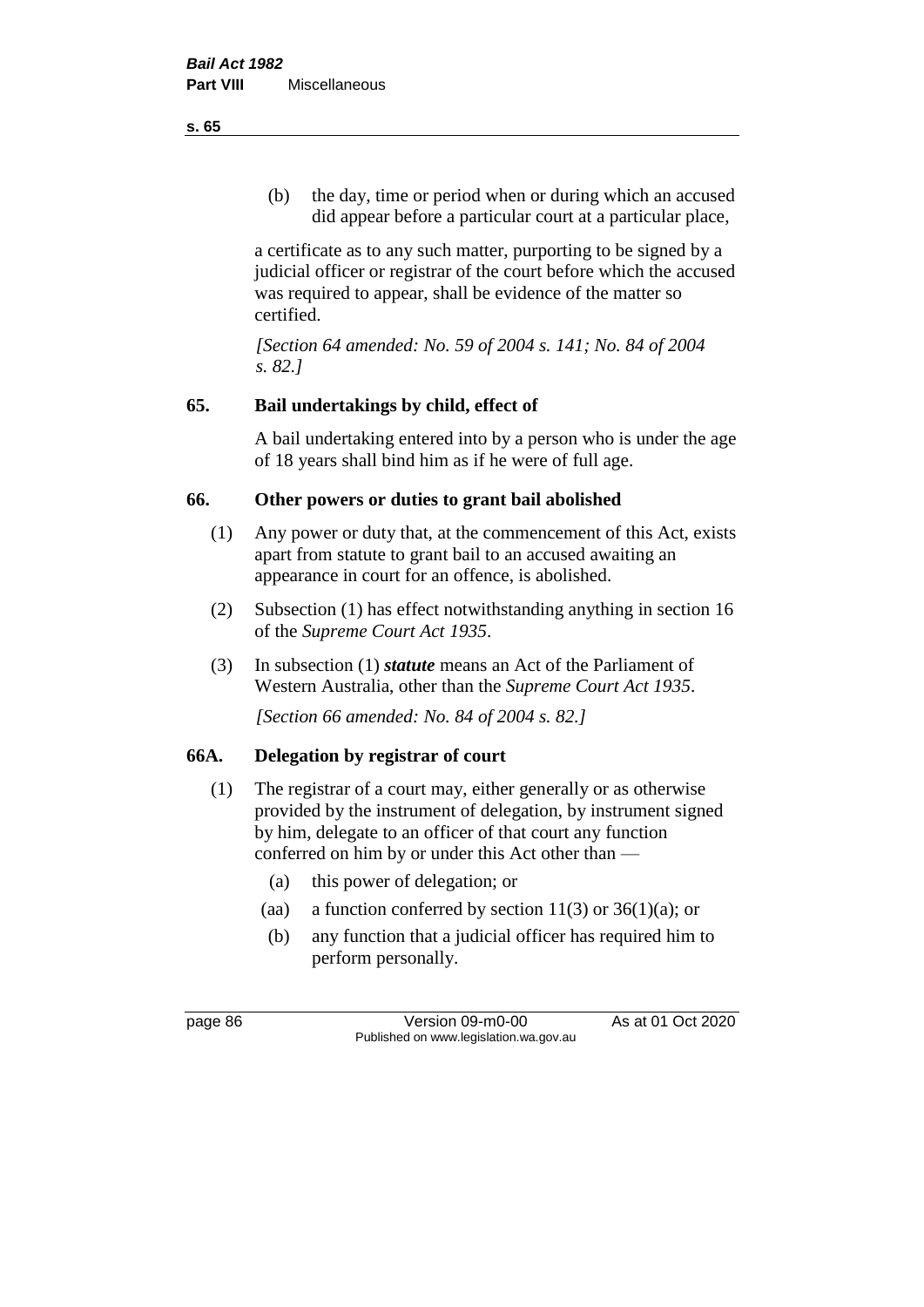(2) The superintendent of a detention centre under the *Young Offenders Act 1994* may, either generally or as otherwise provided by the instrument of delegation, by instrument signed by him, delegate to an officer of the Public Sector agency principally assisting the Minister administering that Act in its administration any function conferred on him by or under this Act, other than this power of delegation.

*[Section 66A inserted: No. 15 of 1988 s. 18; amended: No. 49 of 1988 s. 89; No. 31 of 1993 s. 8; No. 59 of 2004 s. 141; No. 65 of 2006 s. 52; No. 6 of 2008 s. 39.]* 

# **66B. Video link or audio link, use of in bail proceedings**

 $(1)$  In this section —

*audio link* means facilities (including telephone) that enable, at the same time, a judicial officer or authorised officer at one place to hear the accused at another place and vice versa;

*bail proceedings* means any proceedings under this Act including —

- (a) proceedings on a case for bail;
- (b) proceedings relating to the variation or revocation of bail;
- (c) proceedings on an application under section 48 or 49;
- (d) proceedings on an appeal under section 15A or 53;

*video link* means facilities (including closed circuit television) that enable, at the same time, a judicial officer or authorised officer at one place to see and hear the accused at another place and vice versa.

- (2) Bail proceedings may be conducted by means of a video link or an audio link.
- (3) Without limiting subsection (2), if a provision of this Act requires or authorises an accused to be brought before, or appear before, a court, judicial officer or authorised officer, the accused

As at 01 Oct 2020 Version 09-m0-00 page 87 Published on www.legislation.wa.gov.au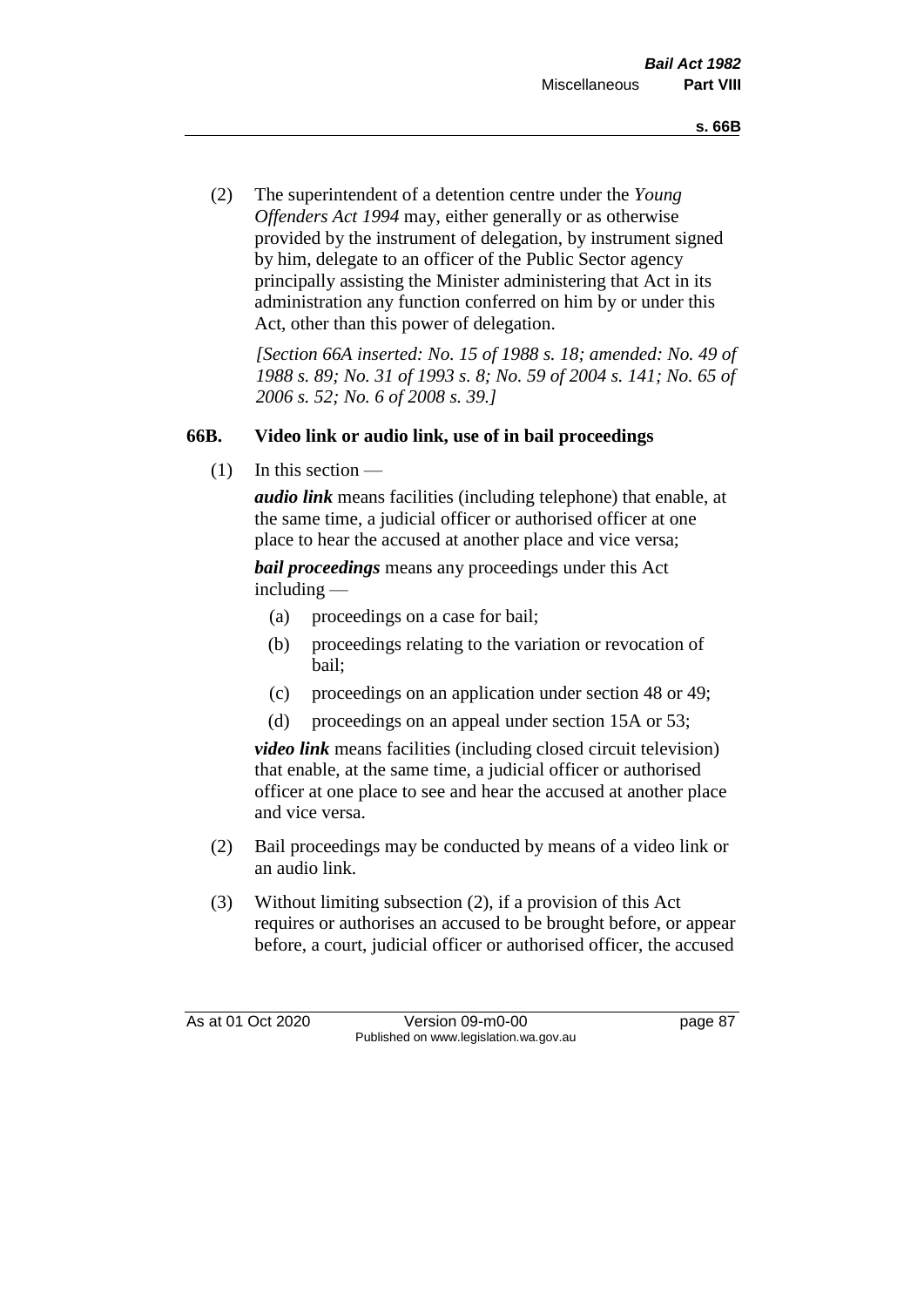#### **s. 66C**

may be brought before, or appear before, the court or officer by means of a video link or an audio link.

- (4) An audio link is not to be used under this section unless a video link is not available and cannot reasonably be made available.
- (5) Nothing in this section prevents a court, judicial officer or authorised officer from requiring that an accused be brought before, or appear before, the court or officer in person for the purposes of bail proceedings.

*[Section 66B inserted: No. 6 of 2008 s. 40(1).]*

# **66C. Protection of terrorist intelligence information in bail proceedings**

- (1) In proceedings on a case for bail, the judicial officer must take all reasonable steps to maintain the confidentiality of information that the judicial officer considers is terrorist intelligence information, including steps —
	- (a) to receive evidence and hear argument about the information in private and in the absence of any person other than the prosecutor and any other person to whose presence the prosecutor consents; and
	- (b) to prohibit the publication of, or a reference to, terrorist intelligence information; and
	- (c) to order that the following documents must be provided in a redacted form —
		- (i) an approved form given under section 8;
		- (ii) a report made in accordance with section 24 or 24A.
- (2) If the judicial officer considers that the information is not terrorist intelligence information, the judicial officer must —
	- (a) give the prosecutor the opportunity to withdraw the information from consideration; and
	- (b) if the information is withdrawn, prohibit the publication of, or a reference to, the information.

page 88 Version 09-m0-00 As at 01 Oct 2020 Published on www.legislation.wa.gov.au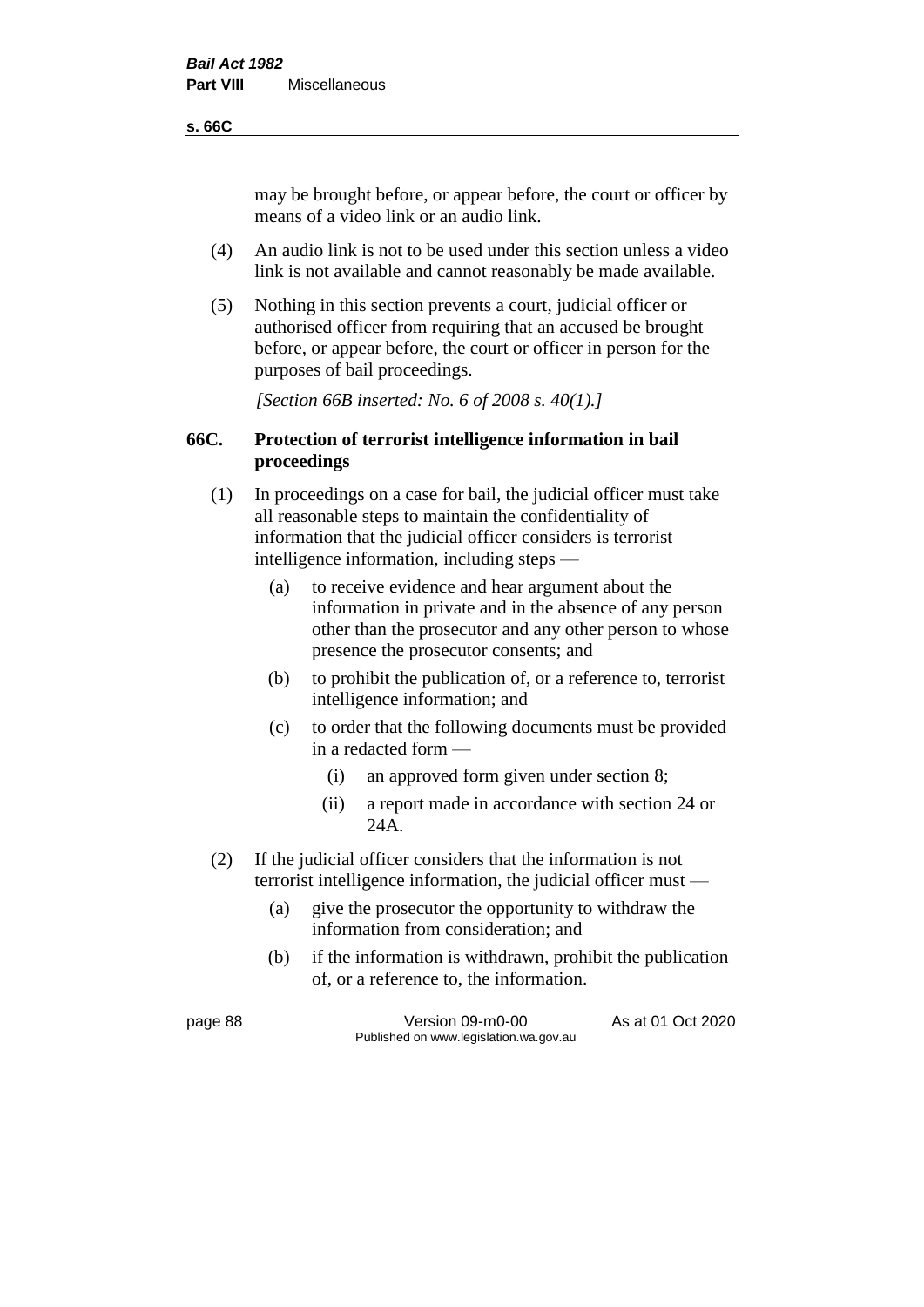- (3) Despite subsections (1) and (2), the judicial officer may disclose terrorist intelligence information or information withdrawn under subsection  $(2)$  to any of the following —
	- (a) the Attorney General;
	- (b) a court;
	- (c) a person to whom the prosecutor authorises disclosure.

*[Section 66C inserted: No. 15 of 2019 s. 11.]*

# **66D. Annual report to include information about application of s. 66C**

 $(1)$  In this section —

*accountable authority* means the accountable authority, as defined in the *Financial Management Act 2006* section 3, of the department of the Public Service principally assisting in the administration of this Act;

*protected information* means information the disclosure of which would contravene a written law or an order of a court;

*sensitive information* means information the disclosure of which could reasonably be expected —

- (a) to prejudice national security; or
- (b) to endanger a person's life or physical safety; or
- (c) to threaten significant damage to infrastructure or property; or
- (d) to prejudice a criminal investigation; or
- (e) to reveal intelligence gathering methodologies, investigative techniques or technologies or covert practices; or
- (f) to enable the discovery of the existence or identity of a confidential source of information relevant to law enforcement.
- (2) Subject to subsections (7) and (8), the accountable authority must, in each annual report submitted under the *Financial*

As at 01 Oct 2020 Version 09-m0-00 page 89 Published on www.legislation.wa.gov.au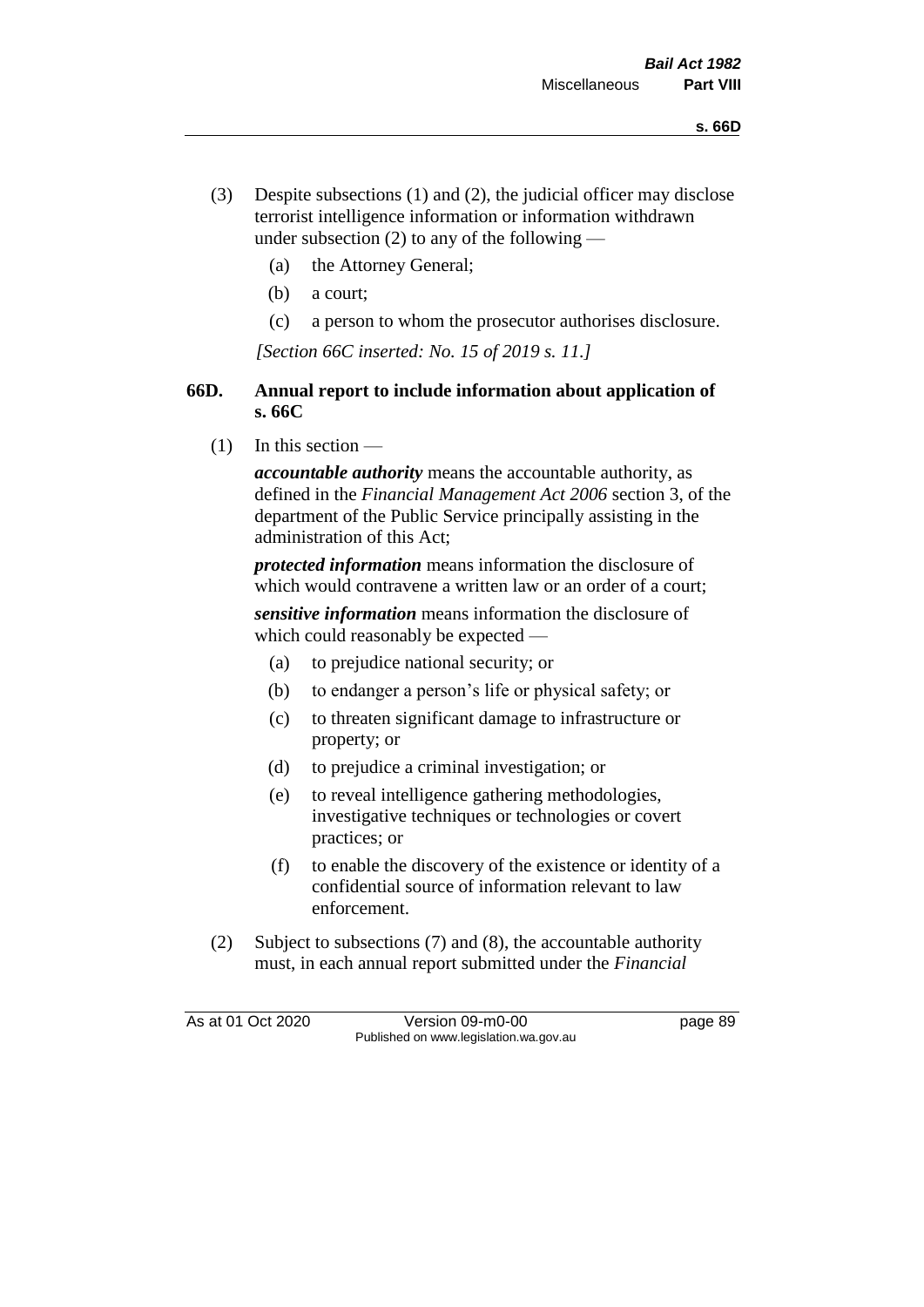**s. 66D**

*Management Act 2006* Part 5 Division 2, include information relating to action taken under section 66C(1) in proceedings on a case for bail in the financial year to which the annual report relates (*reportable information*).

- (3) Reportable information must, without disclosing terrorist intelligence information, specify —
	- (a) the number of proceedings in which action was taken under section 66C(1); and
	- (b) in each of those proceedings whether the accused had access to the terrorist intelligence information received by the judicial officer and whether —
		- (i) evidence by or on behalf of the accused was received; and
		- (ii) argument by or on behalf of the accused was heard.
- (4) Prior to submitting an annual report, the accountable authority must give a copy of the reportable information they propose to include in the annual report to the Attorney General and the Commissioner of Police.
- (5) The Commissioner of Police must advise the Attorney General whether any of the reportable information, in the Commissioner's opinion, is or is likely to be sensitive information.
- (6) A judicial officer may advise the Attorney General of any reportable information that, in the judicial officer's opinion, is or is likely to be protected information.
- (7) If the Attorney General is, on advice provided under subsection (5) or (6), satisfied that some or all of the reportable information is sensitive information or protected information, the Attorney General must direct the accountable authority to —

page 90 Version 09-m0-00 As at 01 Oct 2020 Published on www.legislation.wa.gov.au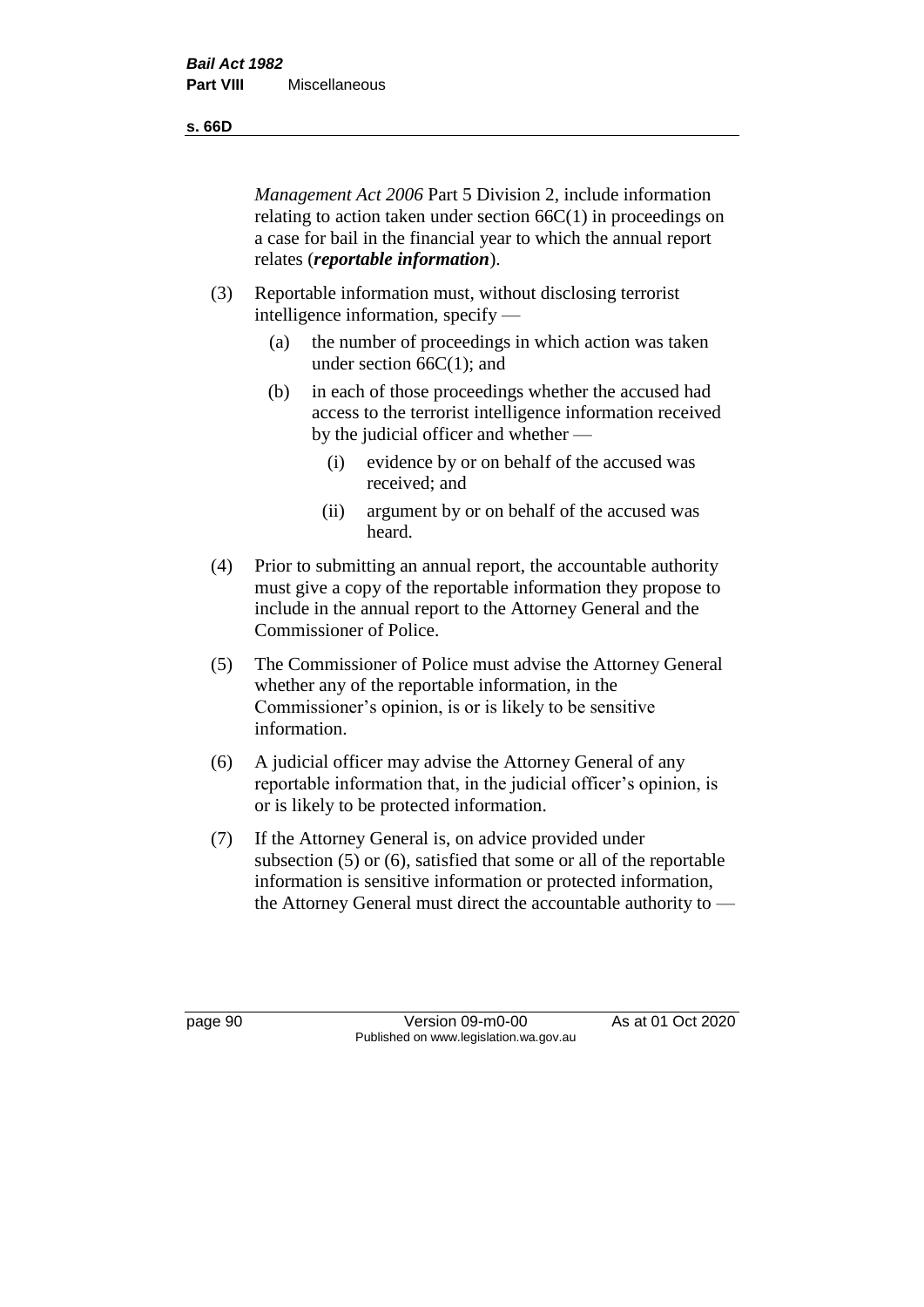- (a) exclude the information from the annual report; and
- (b) insert a statement in the annual report to the effect that information has been excluded from the report under this section.
- (8) The accountable authority must comply with a direction under subsection (7).

*[Section 66D inserted: No. 15 of 2019 s. 11.]*

# **66E. Retrieving monitoring equipment**

The *Sentence Administration Act 2003* section 118 applies if, under this Act, any approved electronic monitoring device has been required to be worn by a person, or has been installed at a place, in connection with keeping an accused under surveillance or to monitor an accused.

*[Section 66E inserted: No. 13 of 2020 s. 27.]*

# **67. Regulations**

- (1) The Governor may make regulations, not inconsistent with this Act, prescribing such things as are required or permitted by this Act to be prescribed or as it is necessary or expedient to prescribe for the purposes thereof.
- (2) Without limiting the generality of subsection (1) regulations  $may -$ 
	- (a) make provision for or with respect to the making of applications —
		- (i) for or in relation to bail;
		- (ii) for the approval of sureties;
		- (iii) for the approval of security to be given by accused persons and sureties;
		- (iv) for the cancellation of a surety undertaking;
		- (v) for an order under section 49,

As at 01 Oct 2020 Version 09-m0-00 page 91 Published on www.legislation.wa.gov.au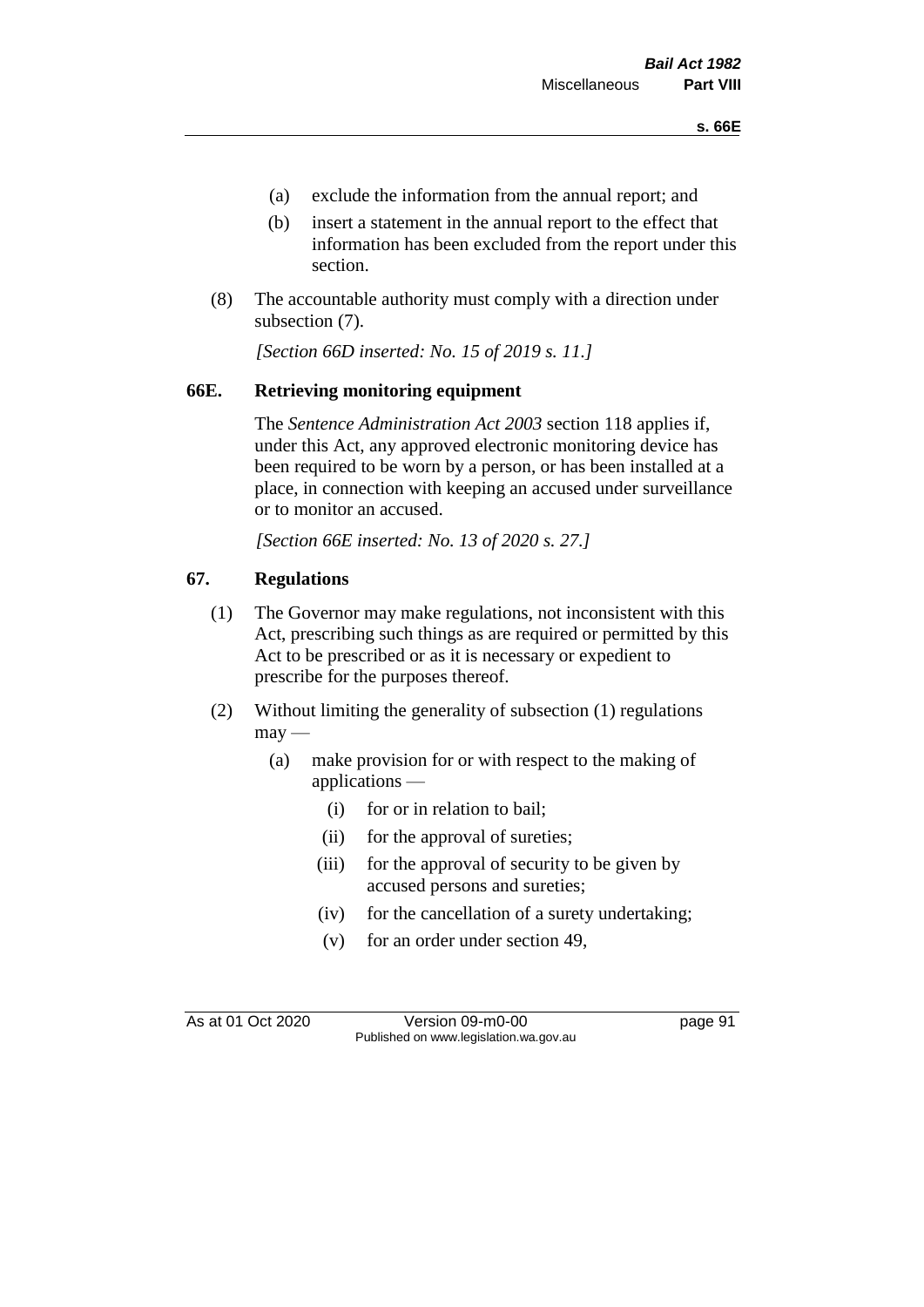and for the manner in which such applications are to be made and the procedure to be followed on such applications;

- (ba) in any case where the regulations provide that any information, document or record, or a copy of any document or record, is to be or can be provided to a person in electronic form, determine when information or a document, record or copy provided to a person in that form is to be taken to be, or to be presumed to be, received by, or brought to the attention of, the person;
	- (b) for the purposes of clause 5 of Part A of Schedule 1, prescribe the officer or officers who may grant bail for any prescribed appearance or class of appearance in court by an accused who is in custody;
	- (c) make provision for, or with respect to the management, control, supervision and good order of premises established for the accommodation of persons to whom bail has been granted.
- (3) Regulations made under this section may provide that a contravention or failure to comply with a regulation constitutes an offence and may provide for penalties not exceeding a fine of \$500 for offences against the regulations.

*[Section 67 amended: No. 45 of 1993 s. 12; No. 84 of 2004 s. 83(3); No. 2 of 2008 s. 56(6); No. 6 of 2008 s. 30(3); No. 20 of 2013 s. 31.]* 

# **67A. Review of amendments made by** *Bail Amendment (Persons Linked to Terrorism) Act 2019*

- (1) The Minister must review the operation and effectiveness of the amendments made to this Act by the *Bail Amendment (Persons Linked to Terrorism) Act 2019* and prepare a report based on the review —
	- (a) as soon as practicable after the 3rd anniversary of the day on which the *Bail Amendment (Persons Linked to*

page 92 Version 09-m0-00 As at 01 Oct 2020 Published on www.legislation.wa.gov.au

**s. 67A**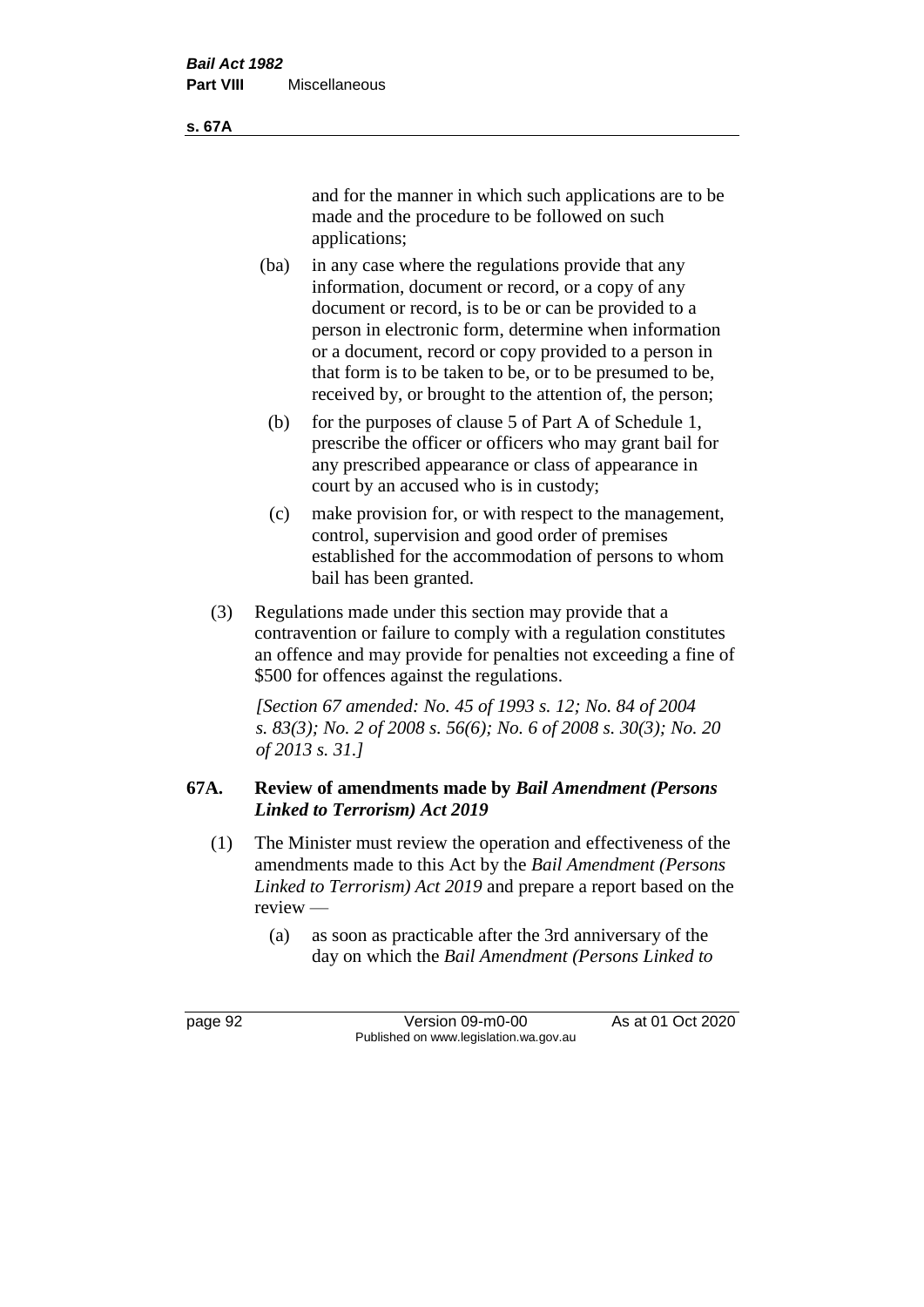*Terrorism) Act 2019* section 12 comes into operation; and

- (b) after that, at intervals of not more than 3 years.
- (2) The Minister must cause the report to be laid before each House of Parliament as soon as practicable after it is prepared, but not later than 90 days after the 3rd anniversary or the expiry of the period of 3 years, as the case may be.

*[Section 67A inserted: No. 15 of 2019 s. 12.]*

*[68. Omitted under the Reprints Act 1984 s. 7(4)(g).]*

As at 01 Oct 2020 Version 09-m0-00 page 93 Published on www.legislation.wa.gov.au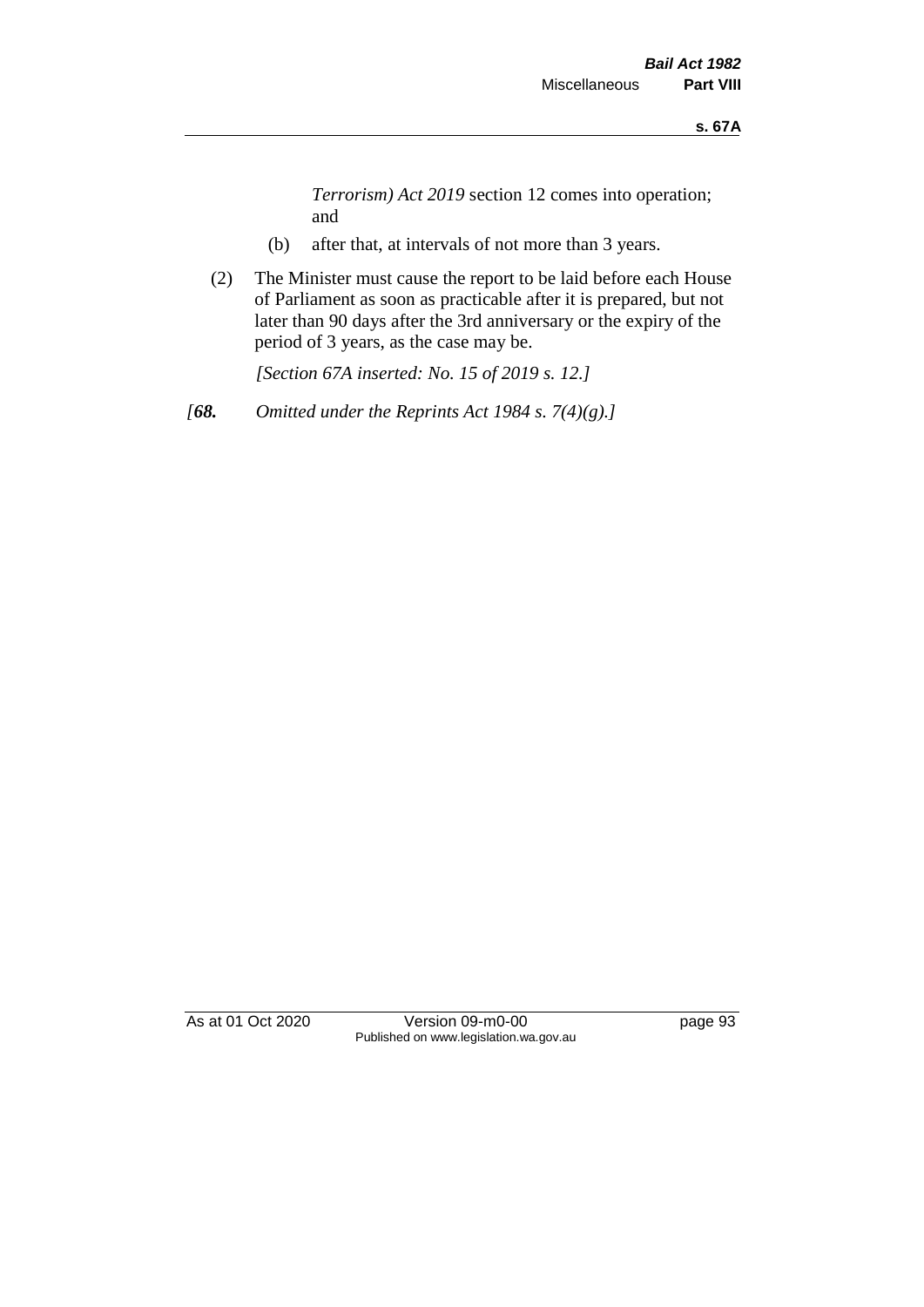# **Schedule 1 — Jurisdiction as to bail and related matters**

[s. 13, 17]

*[Heading inserted: No. 6 of 2008 s. 41(1).]*

# **Part A** — **Jurisdiction relating to bail**

*[Heading inserted: No. 6 of 2008 s. 41(2)(a).]*

**First Column**

**Second Column**

*Appearances in court*

*By whom bail may be granted or (where applicable) dispensed* 

*with*

*[Heading amended: No. 6 of 2008 s. 41(2)(b) and (c).]*

# **1. Initial appearance**

(1) The initial appearance in a court of summary jurisdiction or the Children's Court by an accused in, or in connection with, proceedings for an offence.

In any case —

- (a) a justice; or
- (b) an authorised police officer; and

in addition, in the case of a child, an authorised community services officer.

(2) The initial appearance in the District Court or the Supreme Court, not being the initial appearance to which clause 3 applies.

A judge of the District Court or a judge of the Supreme Court, as the case requires.

*[Clause 1 amended: No. 15 of 1988 s. 19; No. 49 of 1988 s. 90(a)(i); No. 59 of 2004 s. 141; No. 84 of 2004 s. 10(1) and 82.]*

page 94 Version 09-m0-00 As at 01 Oct 2020 Published on www.legislation.wa.gov.au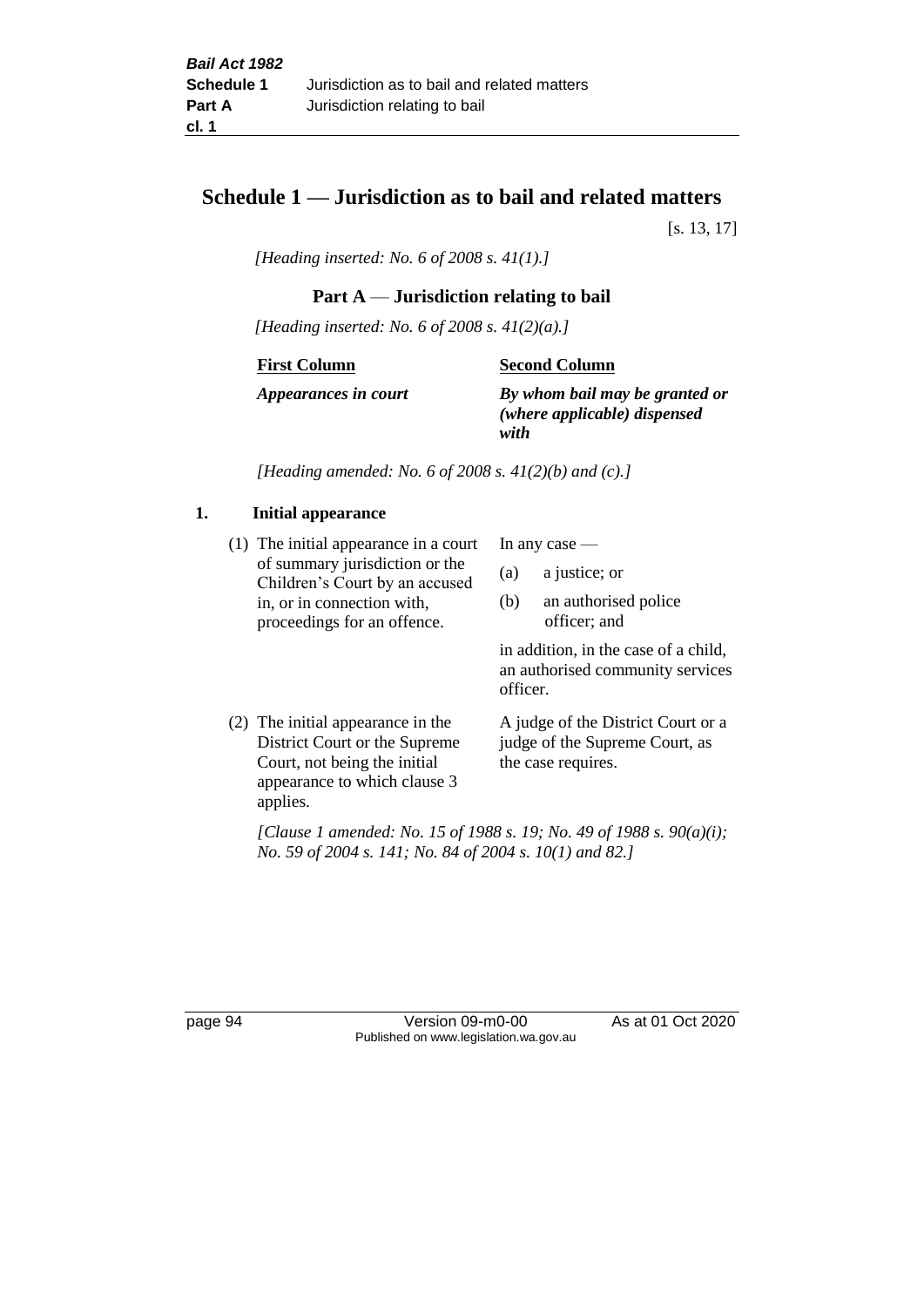| <b>First Column</b> |
|---------------------|
|---------------------|

*Appearances in court*

#### **Second Column**

*By whom bail may be granted or (where applicable) dispensed with*

# **2. Appearance after adjournment**

Appearance in any court or before a judicial officer by an accused after any adjournment of proceedings for an offence, not being a committal under clause 3.

The judicial officer who orders the adjournment.

*[Clause 2 amended: No. 84 of 2004 s. 82.]*

# **3. Appearance on committal to Supreme Court or District Court**

The initial appearance by an accused in the Supreme Court or District Court after he has been committed thereto under any Act to be tried or sentenced or otherwise dealt with. The judicial officer who orders the committal.

*[Clause 3 amended: No. 84 of 2004 s. 82.]*

# **4. Appearance in connection with appeal, rehearing etc.**

| (1) Appearance in connection with an If the appeal is being determined<br>application or appeal made under<br>the Criminal Appeals Act 2004 or<br>with any order made in<br>determining the application or<br>appeal. | by a single judge of the Supreme<br>Court, a single judge of the<br>Supreme Court;<br>If the appeal is being determined<br>by the Court of Appeal, the Court<br>of Appeal or a single judge of<br>appeal. |
|-----------------------------------------------------------------------------------------------------------------------------------------------------------------------------------------------------------------------|-----------------------------------------------------------------------------------------------------------------------------------------------------------------------------------------------------------|
| (2) Appearance in connection with a<br>rehearing of proceedings ordered<br>under section 28 of the<br>Children's Court of Western<br>Australia Act 1988.                                                              | The Children's Court.                                                                                                                                                                                     |

As at 01 Oct 2020 Version 09-m0-00 page 95 Published on www.legislation.wa.gov.au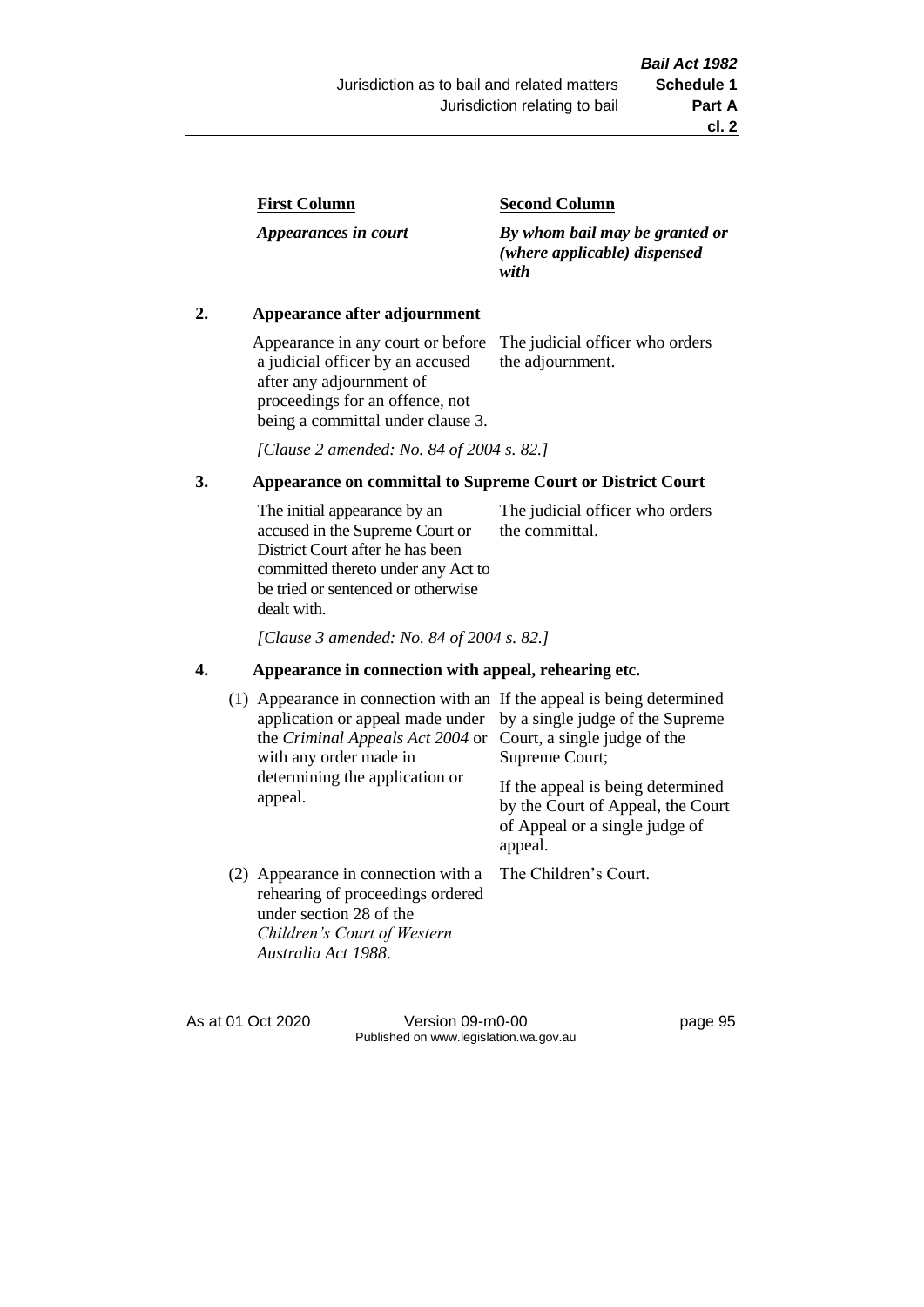|    | <b>First Column</b>                                                                                                                                   | <b>Second Column</b>                                                   |  |
|----|-------------------------------------------------------------------------------------------------------------------------------------------------------|------------------------------------------------------------------------|--|
|    | Appearances in court                                                                                                                                  | By whom bail may be granted or<br>(where applicable) dispensed<br>with |  |
|    | (3) Appearance in connection with<br>the reconsideration of an order<br>under section 40 of the<br>Children's Court of Western<br>Australia Act 1988. | The Children's Court constituted<br>by the President.                  |  |
|    | [Clause 4 inserted: No. 84 of 2004 s. 10(2).]                                                                                                         |                                                                        |  |
| 5. | Appearance prescribed by regulation                                                                                                                   |                                                                        |  |
|    | Appearance in a court for any<br>other purpose or following any<br>other occurrence prescribed by                                                     | The judicial or other officer<br>prescribed by such regulations.       |  |

#### **6. Appearances not otherwise provided for**

regulations under this Act.

Any appearance in a court not otherwise provided for in this Part or by regulations under this Act.

The judicial officer who, or court which, orders the appearance.

#### **7. Term used: proceedings for an offence**

In this Part, unless the contrary intention appears —

*proceedings for an offence* in clause 2 (but not in clause 1) includes any of the following proceedings relating to that offence —

- (a) appeal proceedings; and
- (b) proceedings on a writ of *habeas corpus*; and
- (c) proceedings on the re-appearance of an offender under section 50 of the *Sentencing Act 1995*.

*[Clause 7 inserted: No. 84 of 2004 s. 10(3).]*

page 96 Version 09-m0-00 As at 01 Oct 2020 Published on www.legislation.wa.gov.au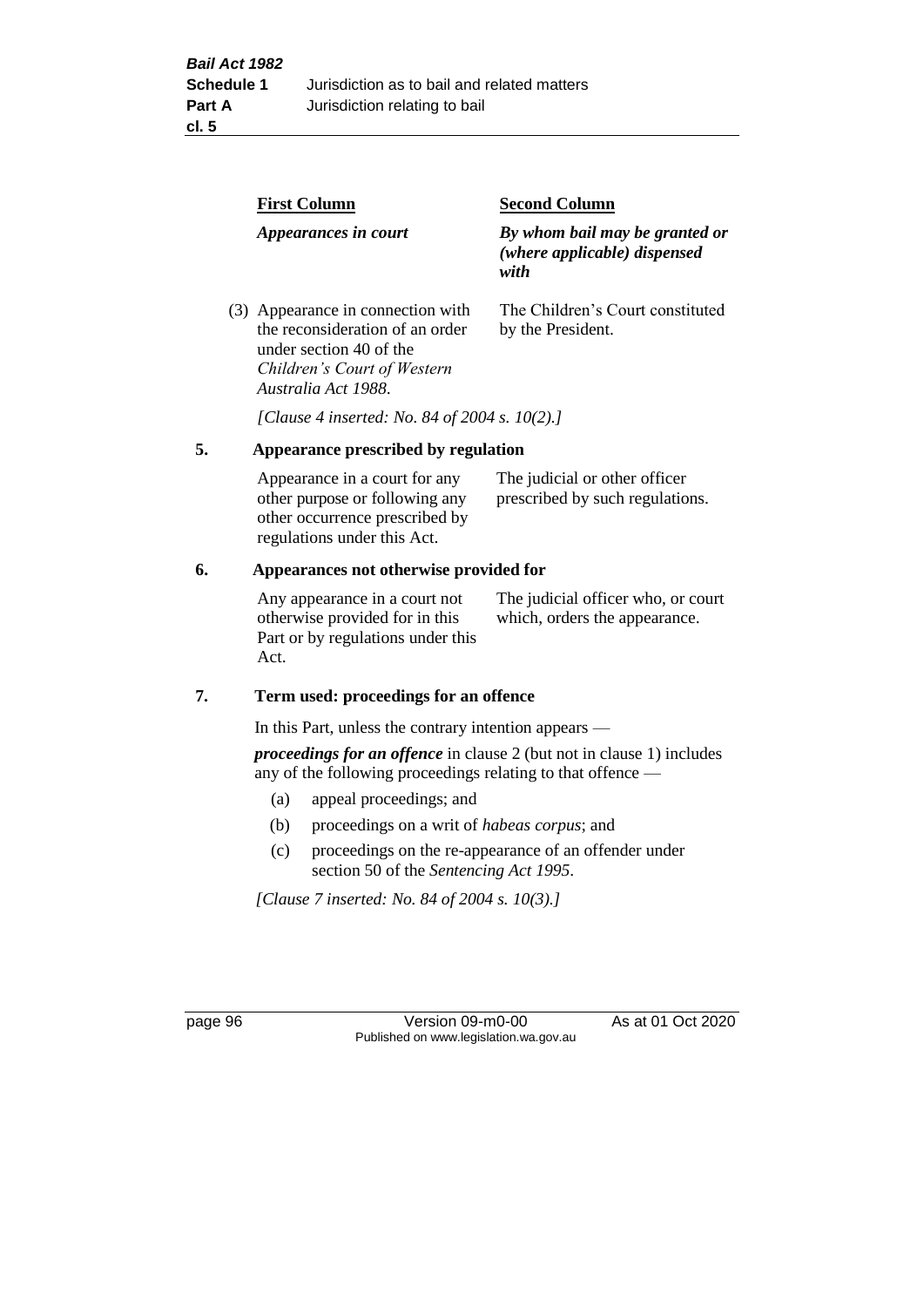# **Part B** — **Cessation of powers relating to bail**

*[Heading inserted: No. 6 of 2008 s. 41(3)(a).]*

#### **1. Upon decision by judge, power of other officers ceases**

(1) In this clause —

*judge* means a judge of the Supreme Court, the Children's Court or the District Court.

- (2) After a judge has granted or refused bail for an appearance by an accused the power to grant bail for that appearance ceases to be vested  $in -$ 
	- (a) any judicial officer whose jurisdiction is inferior to that of the judge; or
	- (b) any authorised officer.
- (3) After a judge has dispensed with the requirement for bail for an appearance by an accused the power to grant or refuse bail for that appearance ceases to be vested in any officer referred to in subclause  $(2)(a)$  or  $(b)$ .

*[Clause 1 inserted: No. 6 of 2008 s. 41(3)(b).]*

#### **1A. Upon decision by Court of Appeal, other powers cease**

After the Court of Appeal on an appeal under section 15A —

- (a) has granted or refused bail for an appearance by an accused, the power to grant or refuse bail for that appearance; or
- (b) has dispensed with the requirement for bail for an appearance by an accused, the power to grant or refuse bail for that appearance,

ceases to be vested in any judicial officer or in any authorised officer.

*[Clause 1A inserted: No. 6 of 2008 s. 41(3)(b).]*

#### **2. Upon decision by judicial officer, his power and that of his peers ceases**

Except where clause 4 applies, the power to grant, refuse or dispense with bail for an appearance by an accused ceases to be vested in any judicial officer (including a judge of the Supreme Court) after he, or

As at 01 Oct 2020 Version 09-m0-00 page 97 Published on www.legislation.wa.gov.au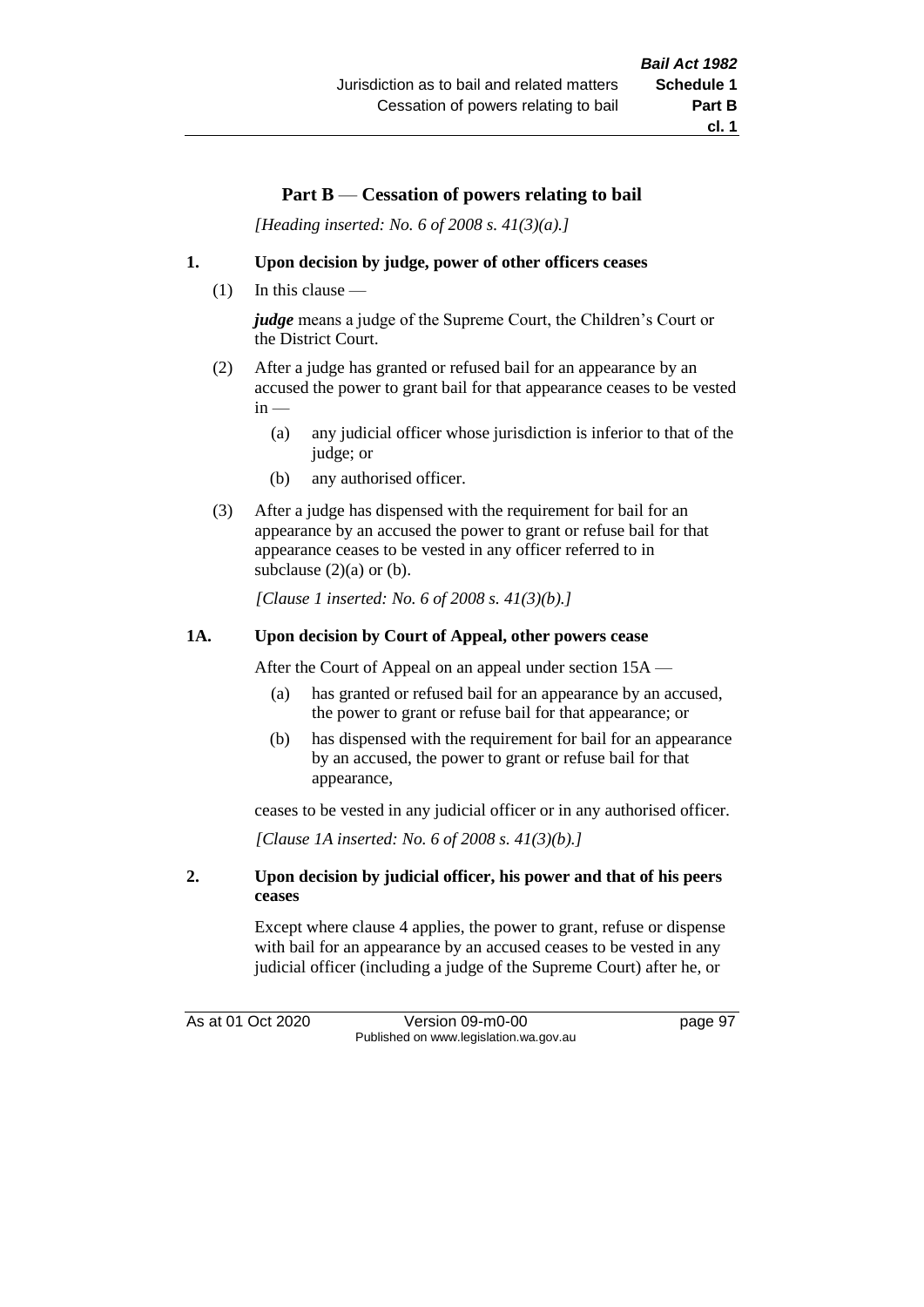another judicial officer whose jurisdiction is co-extensive with his, has granted, refused or dispensed with bail for that appearance.

*[Clause 2 amended: No. 84 of 2004 s. 82; No. 6 of 2008 s. 41(3)(c) and (d).]*

#### **3. Upon refusal of bail for initial appearance, certain powers cease**

- (1) After an authorised officer has refused bail for an initial appearance by an accused, the power to grant bail for that appearance ceases to be vested in another authorised officer, but a justice may nevertheless grant bail for that appearance.
- (2) After a justice has refused bail for an initial appearance by an accused, the power to grant bail for that appearance ceases to be vested in an authorised officer or another justice.

*[Clause 3 inserted: No. 6 of 2008 s. 41(3)(e).]*

#### **4. Judicial officer's powers if accused proves new facts or changed circumstances**

Notwithstanding clause 2, where an accused has been refused bail for an appearance or has been granted bail therefor on terms or conditions with which he is unable or unwilling to comply, the judicial officer who granted or refused bail or another judicial officer whose jurisdiction is co-extensive with his has power to grant bail for that appearance or to vary the terms or conditions of bail previously granted therefor if the accused makes application and satisfies him  $that -$ 

- (a) new facts have been discovered, new circumstances have arisen or the circumstances have changed since bail was previously granted or refused for that appearance; or
- (b) he failed to adequately present his case for bail on the previous occasion when it was considered; or
- (c) where bail was granted subject to a home detention condition, he has, since the previous occasion when his case for bail was considered, complied with the home detention condition for a period of one month or more.

*[Clause 4 amended: No. 61 of 1990 s. 14; No. 84 of 2004 s. 82.]*

page 98 Version 09-m0-00 As at 01 Oct 2020 Published on www.legislation.wa.gov.au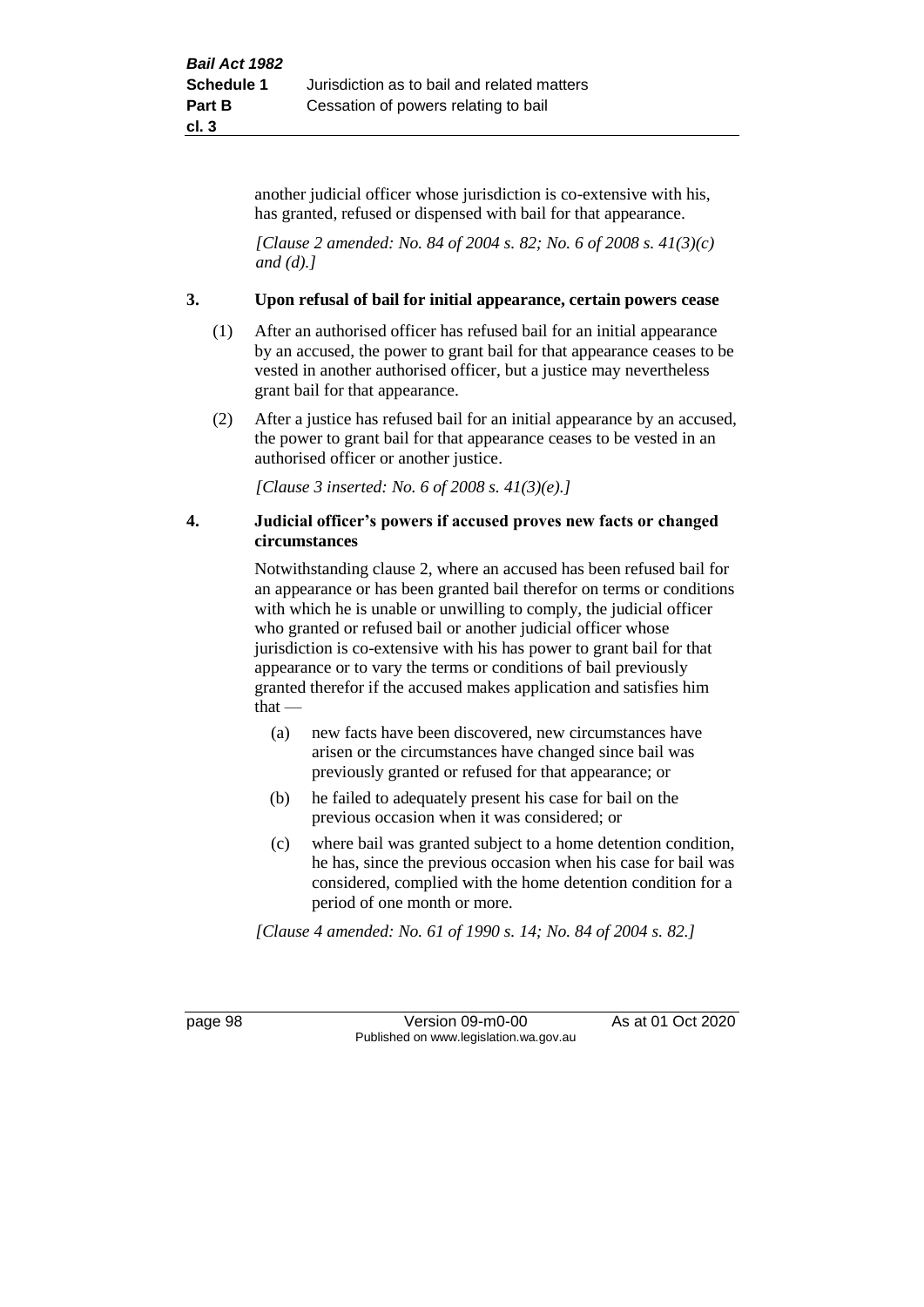## **Part C — Manner in which jurisdiction to be exercised**

*[Heading deleted: No. 6 of 2008 s. 41(4)(a).]*

## **1. Bail before conviction at discretion of court or judicial officer except for child**

Subject to clauses 3A, 3C, 3D and 3E, the grant or refusal of bail to an accused, other than a child, who is in custody awaiting an appearance in court before conviction for an offence shall be at the discretion of the judicial officer or authorised officer in whom jurisdiction is vested, and that discretion shall be exercised having regard to the following questions as well as to any others which he considers relevant —

- (a) whether, if the accused is not kept in custody, he may
	- (i) fail to appear in court in accordance with his bail undertaking; or
	- (ii) commit an offence; or
	- (iii) endanger the safety, welfare, or property of any person; or
	- (iv) interfere with witnesses or otherwise obstruct the course of justice, whether in relation to himself or any other person;
- (b) whether the accused needs to be held in custody for his own protection;
- (c) whether the prosecutor has put forward grounds for opposing the grant of bail;
- (d) whether, as regards the period when the accused is on trial, there are grounds for believing that, if he is not kept in custody, the proper conduct of the trial may be prejudiced;
- (e) whether there is any condition which could reasonably be imposed under Part D which would —
	- (i) sufficiently remove the possibility referred to in paragraphs (a) and (d); or
	- (ii) obviate the need referred to in paragraph (b); or
	- (iii) remove the grounds for opposition referred to in paragraph (c);

As at 01 Oct 2020 Version 09-m0-00 page 99 Published on www.legislation.wa.gov.au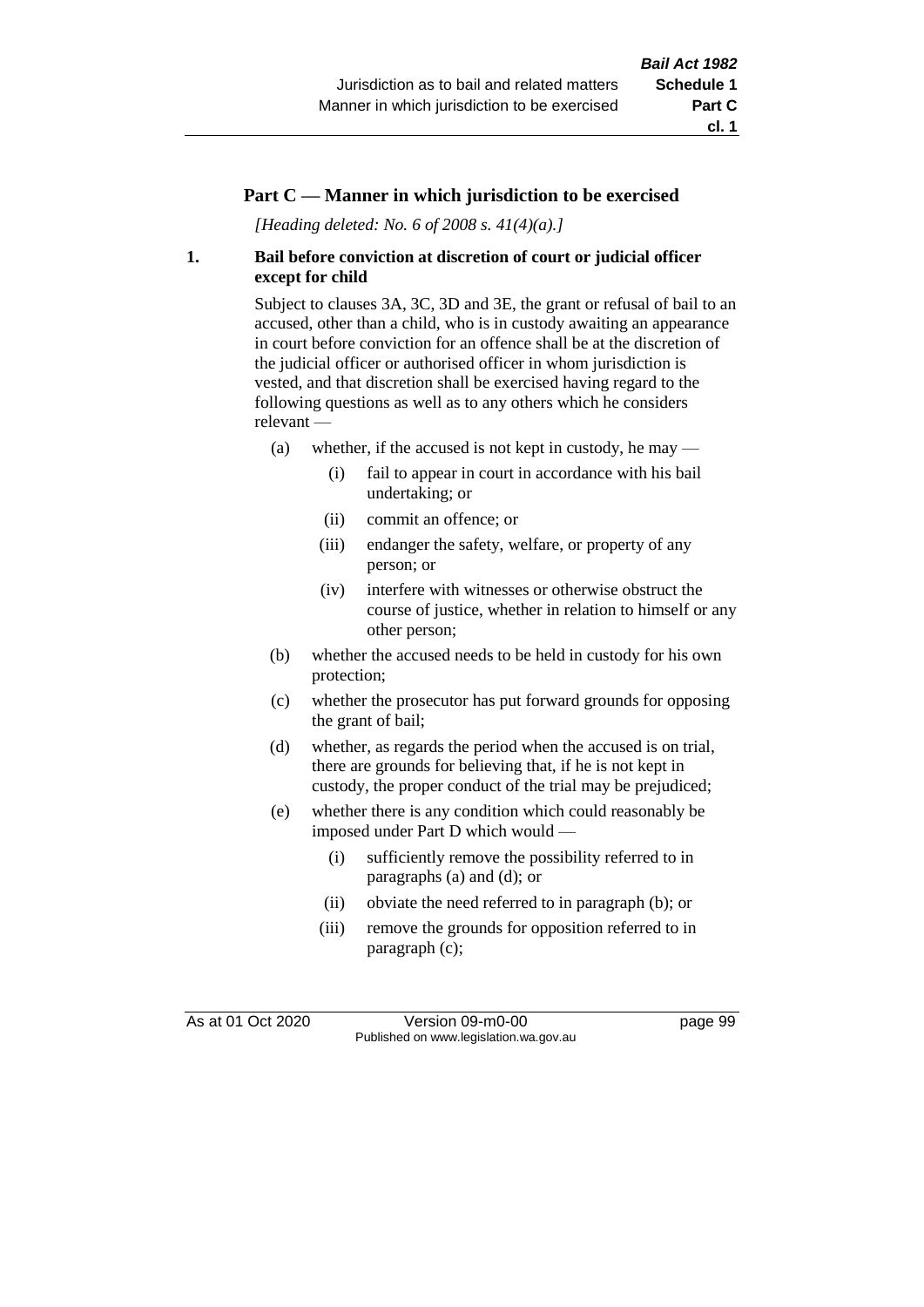- (f) where the accused is charged with an offence that is alleged to have been committed in respect of a child, whether a condition should be imposed under Part D requiring the accused to reside at a place other than the place where the child resides;
- (g) whether the alleged circumstances of the offence or offences amount to wrongdoing of such a serious nature as to make a grant of bail inappropriate.

*[Clause 1 amended: No. 14 of 1992 s. 11; No. 45 of 1993 s. 10(2)(a); No. 54 of 1998 s. 8(a) and (b); No. 84 of 2004 s. 82; No. 6 of 2008 s. 41(4)(b); No. 21 of 2017 s. 7; No. 15 of 2019 s. 13(1).]*

## **2. Child to have qualified right to bail**

(1) In this clause —

*responsible person* means a parent, relative, employer or other person who, in the opinion of the judicial officer or authorised officer, is in a position to both influence the conduct of the child and provide the child with support and direction.

- (2) Subject to subclause (3), a child accused who is in custody awaiting an appearance in court before conviction for an offence has a right to be granted bail unless —
	- (a) in the opinion of the judicial officer or authorised officer in whom jurisdiction is vested —
		- (i) one or more of the questions set out in clause  $1(a)$ , (b), (d) and (g) must be answered in the affirmative; and
		- (ii) there is no condition which he could reasonably impose under Part D which would satisfy the relevant provision of clause 1(e);

or

(b) there is no responsible person willing to enter into an undertaking of the kind described in subclause (3)(c),

and if the child is refused bail he shall be dealt with in accordance with section 19(2) of the *Young Offenders Act 1994*.

page 100 Version 09-m0-00 As at 01 Oct 2020 Published on www.legislation.wa.gov.au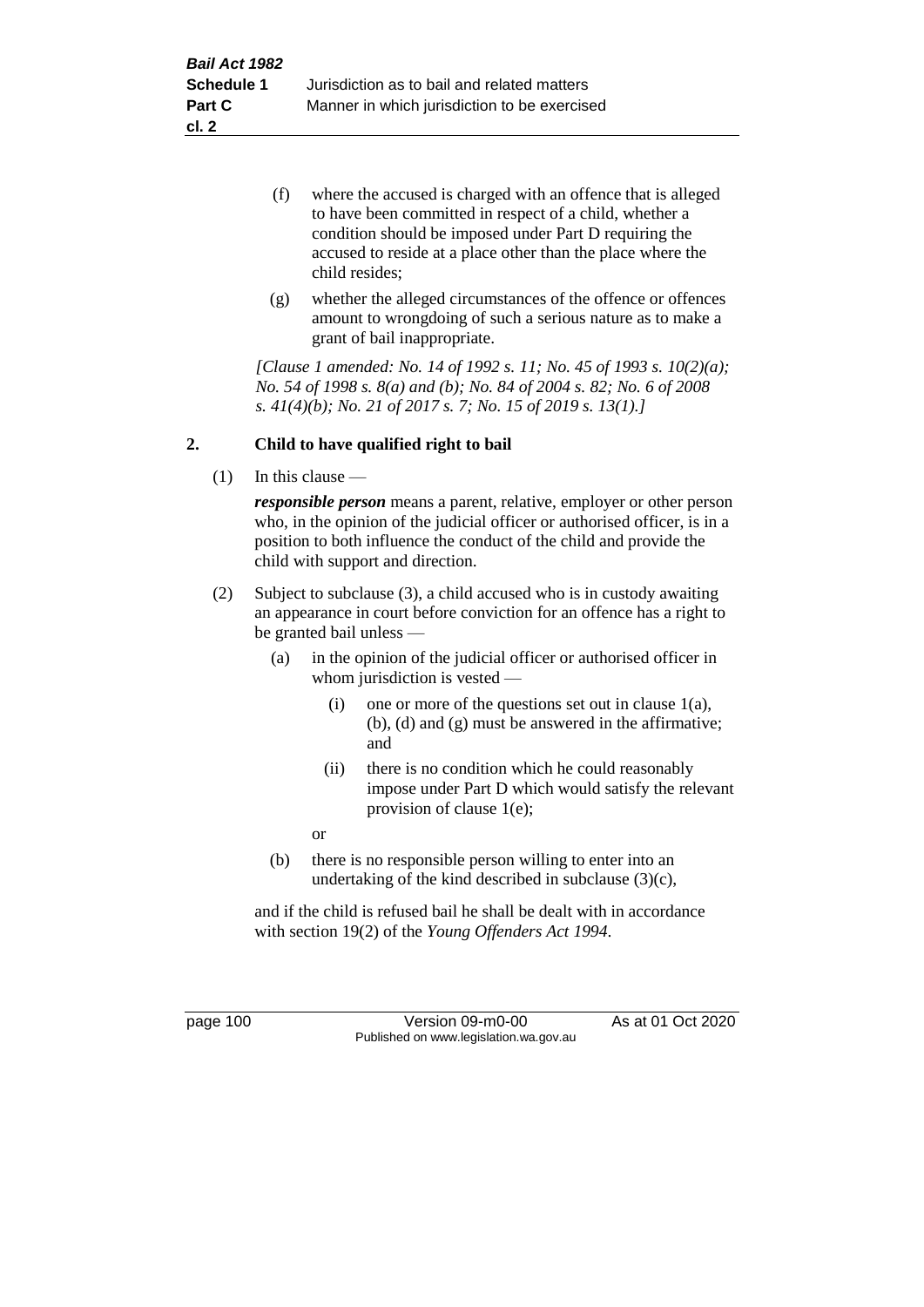- (3) The right of a child accused under subclause (2) is subject to  $-$ 
	- (a) clauses 3A, 3C, 3D and 3E; and
	- *[(b) deleted]*
	- (c) there being imposed as a condition on the grant of bail a requirement that before the release of the child on bail a responsible person undertakes in writing in the approved form to ensure that the child complies with any requirement of his bail undertaking mentioned in section  $28(2)(a)$ , (b), (c) and (d).
- (4) Subclauses (2)(b) and (3)(c) do not apply to a child accused if it appears to the judicial officer or authorised officer that the accused —
	- (a) is over the age of 17 years; and
	- (b) has sufficient maturity to live independently without the guidance or control of a parent or guardian.
- (5) For the purposes of this clause, the provisions of sections 46, 47, 48, 54, 55(2), 60 and  $67(2)(a)(iv)$  apply with all necessary changes as  $if -$ 
	- (a) references in those provisions to a surety and a surety undertaking were references to a responsible person and to an undertaking referred to in subclause (3)(c) respectively; and
	- (b) section  $54(1)(b)(i)$  read as follows
		- (i) a person who has entered into an undertaking referred to in clause 2(3)(c) of Part C of Schedule 1 should no longer be regarded as a responsible person for the purposes of that clause, or is dead;
- (6) Where a child accused is released on bail his right to be at liberty is subject to the exercise of the powers in section 17A.

*[Clause 2 inserted: No. 45 of 1993 s. 10(2)(b); amended: No. 57 of 1997 s. 21(3)(a); No. 54 of 1998 s. 8(c); No. 34 of 2004 Sch. 2 cl. 3(3); No. 84 of 2004 s. 82; No. 6 of 2008 s. 41(4)(c) and 43(4); No. 21 of 2017 s. 8; No. 15 of 2019 s. 13(2).]*

As at 01 Oct 2020 Version 09-m0-00 page 101 Published on www.legislation.wa.gov.au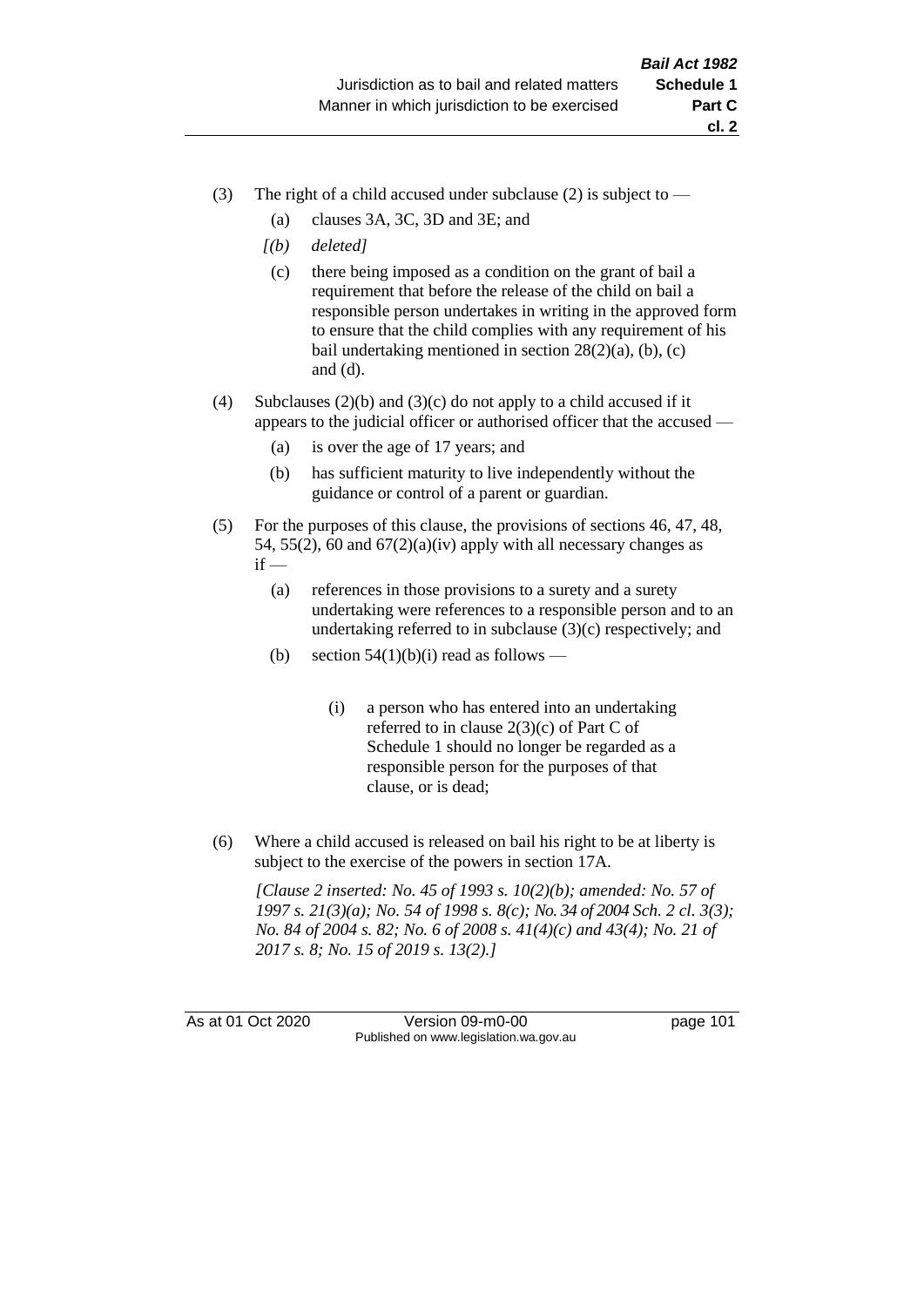## **3. Matters relevant to cl. 1(a)**

In considering whether an accused may do any of the things mentioned in clause 1(a), the judicial officer or authorised officer shall have regard to the following matters, as well as to any others which he considers relevant —

- (a) the nature and seriousness of the offence or offences (including any other offence or offences for which he is awaiting trial) and the probable method of dealing with the accused for it or them, if he is convicted; and
- (b) the character, previous convictions, antecedents, associations, home environment, background, place of residence, and financial position of the accused; and
- (c) the history of any previous grants of bail to him; and
- (d) the strength of the evidence against him.

*[Clause 3 amended: No. 84 of 2004 s. 82.]*

### **3A. Bail for accused charged with serious offence committed while on bail or early release for another serious offence**

- (1) Notwithstanding clause 1, 2 or 4 or any other provision of this Act, where —
	- (a) an accused is in custody
		- (i) awaiting an appearance in court before conviction for a serious offence; or
		- (ii) waiting to be sentenced or otherwise dealt with for a serious offence of which the accused has been convicted;

and

- (b) the serious offence is alleged to have been committed while the accused was —
	- (i) on bail for; or
	- (ii) at liberty under an early release order made in respect of,

another serious offence,

the judicial officer or (if section 16A does not apply) the authorised officer in whom jurisdiction is vested shall refuse to grant bail for the

page 102 Version 09-m0-00 As at 01 Oct 2020 Published on www.legislation.wa.gov.au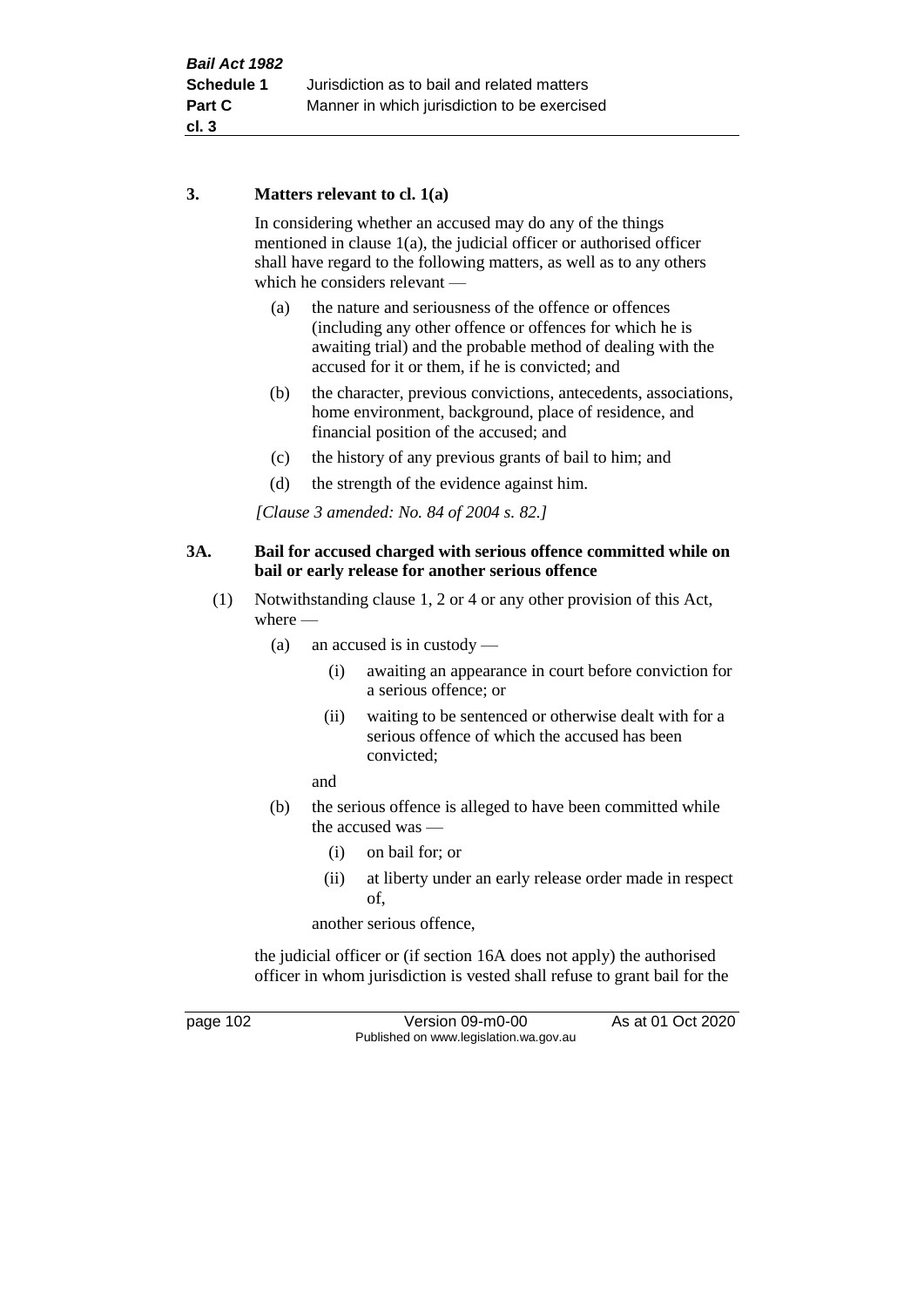serious offence referred to in paragraph (a) unless the judicial officer or authorised officer —

- (c) is satisfied that there are exceptional reasons why the accused should not be kept in custody and, if clause 3B applies, is so satisfied only after complying with that clause; and
- (d) is also satisfied that bail may properly be granted having regard to the provisions of clauses 1 and 3 or, in the case of a child accused, clauses 2 and 3.
- (2) Notwithstanding section 7(1), where an accused is refused bail under subclause (1) for an appearance for a serious offence his case for bail need not be considered again under that subsection for an appearance for that offence unless he satisfies the judicial officer who may order his detention that —
	- (a) new facts have been discovered, new circumstances have arisen or the circumstances have changed since bail was refused; or
	- (b) he failed to adequately present his case for bail on the occasion of that refusal.
- (3) Where a child accused is refused bail under subclause (1) he shall be dealt with in accordance with section 19(2) of the *Young Offenders Act 1994*.

*[Clause 3A inserted: No. 45 of 1993 s. 10(2)(c); amended: No. 57 of 1997 s. 21(3)(b); No. 54 of 1998 s. 7 and 13(1); No. 84 of 2004 s. 82; No. 6 of 2008 s. 41(4)(d).]*

## **3B. Exceptional reasons under cl. 3A(1), determining**

- (1) This clause applies where it appears to the judicial officer or (if section 16A does not apply) the authorised officer that all or any of the acts alleged to constitute a serious offence referred to in clause 3A(1)(b) would, if proved in the appropriate proceedings, amount to a breach by the accused of a protective condition or order.
- (2) The judicial officer or authorised officer shall, before making a decision that there are exceptional reasons for the purposes of clause 3A(1)(c), make enquiry, or cause enquiry to be made, whether there has already been —
	- (a) any breach by the accused of the protective condition or order that has been proved in proceedings; or

As at 01 Oct 2020 Version 09-m0-00 page 103 Published on www.legislation.wa.gov.au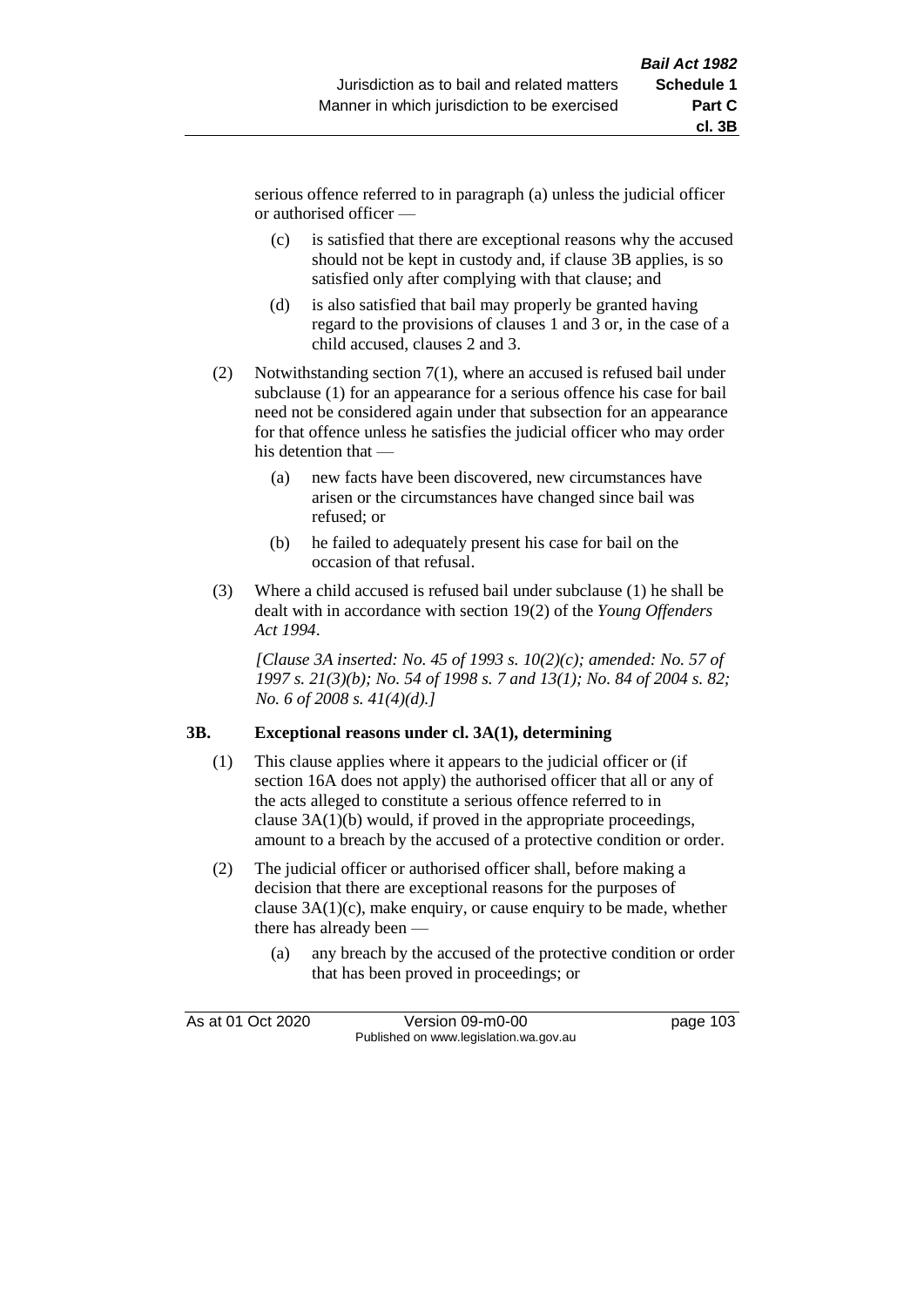- (b) any alleged breach by the accused of the protective condition or order that has not been so proved, including an allegation that has not been the subject of a prosecution or any other communication to any relevant official; or
- (c) any alleged breach by the accused of any other protective condition or order that has been the subject of a prosecution.
- (3) On becoming aware of any such alleged breach, the judicial officer or authorised officer shall give each person for whose protection a protective condition or order referred to in subclause (2) was imposed or made (a *relevant person*) a reasonable opportunity to give evidence by affidavit on matters relating to that protective condition or order.
- (4) The judicial officer or authorised officer shall in making any decision for the purposes of clause  $3A(1)(c)$  —
	- (a) give due weight to  $-$ 
		- (i) any evidence given under subclause (3); and
		- (ii) any adverse effect that a grant of bail to the accused would have on a relevant person; and
		- (iii) any difficulty that a relevant person might have in proving any future breach of a protective condition or order;

and

- (b) consider whether it would be appropriate to refuse bail and make a hospital order under section 5 of the *Criminal Law (Mentally Impaired Accused) Act 1996*; and
- (c) in the case of a condition imposed for a purpose mentioned in clause 2(2)(c) or (d) of Part D, treat any alleged breach of the condition as a serious matter even if the conduct alleged to amount to the breach in itself appears to be trivial; and
- (d) consider whether any alleged breach of a protective condition or order that has occurred shows that the purpose of the condition or order has not been achieved and that the accused should be kept in custody.
- (5) The provisions of this clause do not limit the matters that the judicial officer or authorised officer may take into account for the purposes of clause  $3A(1)(c)$ .

page 104 Version 09-m0-00 As at 01 Oct 2020 Published on www.legislation.wa.gov.au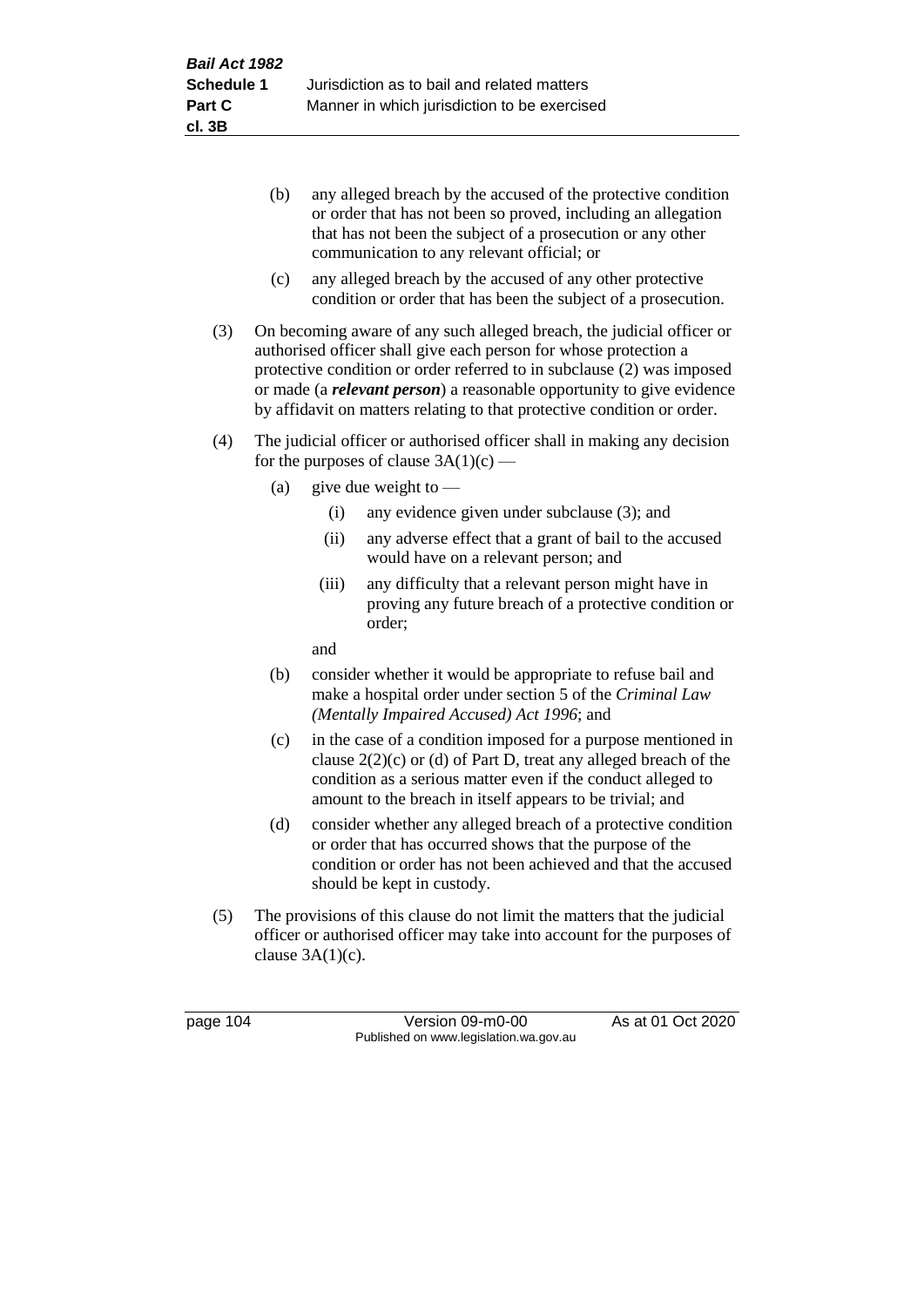(6) In this clause —

#### *protective condition or order* means —

- (a) a condition imposed for a purpose mentioned in clause  $2(2)(c)$ or (d) of Part D; or
- (b) a family violence restraining order or a violence restraining order or a police order under the *Restraining Orders Act 1997*; or
- (c) a Part VII order under the *Justices Act 1902* <sup>2</sup>
	- (i) that under section 86 of the *Restraining Orders Act 1997* is taken to be a misconduct restraining order under that Act; and
	- (ii) that shows on the face of the order that the causing or threatening of personal injury by the accused was a ground for the making of the order.

*[Clause 3B inserted: No. 54 of 1998 s. 13(2); amended: No. 38 of 2004 s. 60; No. 59 of 2004 s. 141; No. 84 of 2004 s. 11 and 82; No. 49 of 2016 s. 89.]*

#### **3C. Bail in murder cases**

Notwithstanding clause 1, 2 or 4 or any other provision of this Act, where an accused is in custody —

- (a) awaiting an appearance in court before conviction for an offence of murder; or
- (b) waiting to be sentenced or otherwise dealt with for an offence of murder of which the accused has been convicted,

the judicial officer in whom jurisdiction is vested shall refuse to grant bail for the offence unless the judicial officer is satisfied that —

- (c) there are exceptional reasons why the accused should not be kept in custody; and
- (d) bail may properly be granted having regard to the provisions of clauses 1 and 3 or, in the case of a child, clauses 2 and 3.

*[Clause 3C inserted: No. 6 of 2008 s. 41(4)(e); amended: No. 29 of 2008 s. 24(7).]*

As at 01 Oct 2020 Version 09-m0-00 page 105 Published on www.legislation.wa.gov.au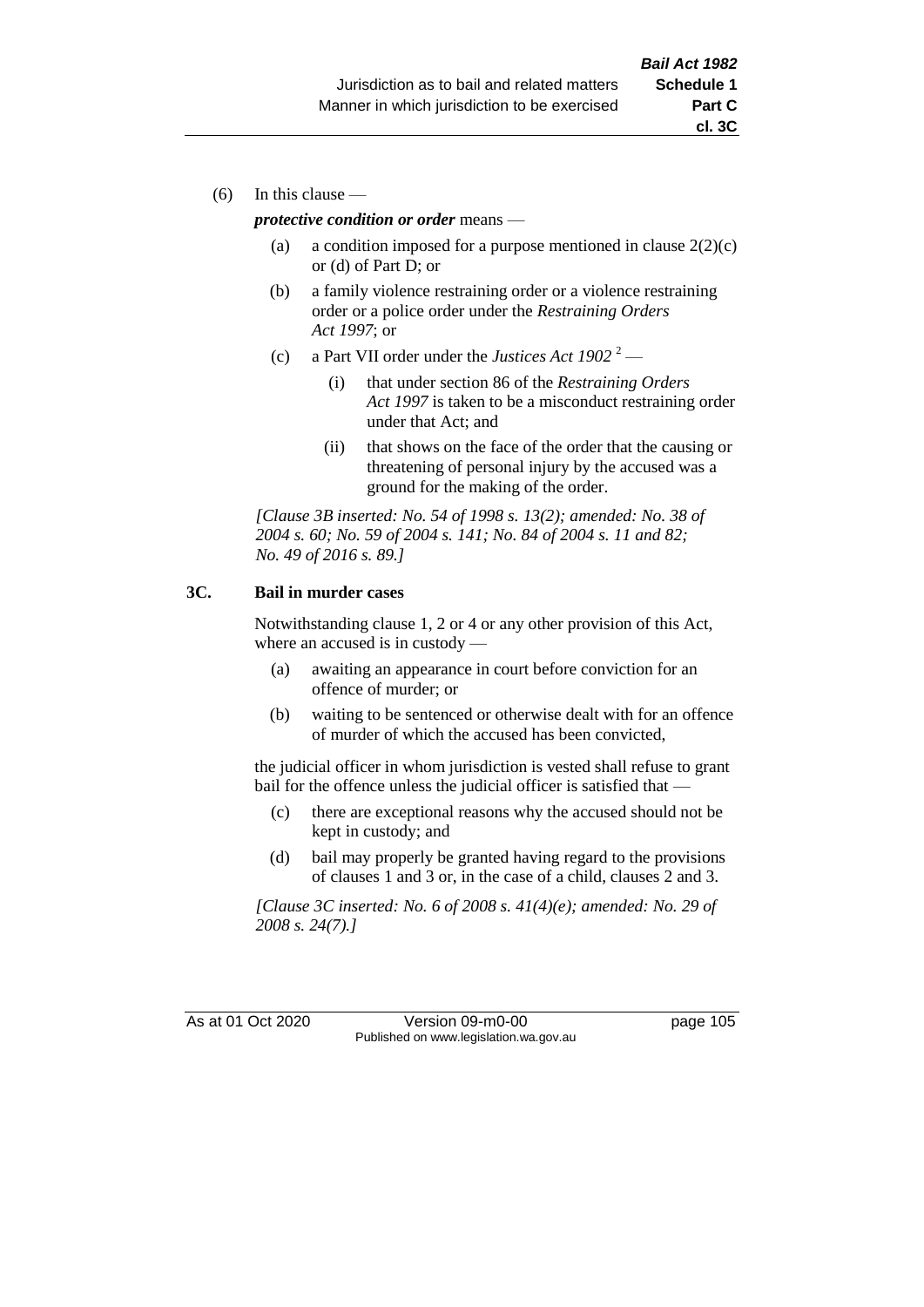#### **3D. Bail in cases under** *High Risk Serious Offenders Act 2020* **section 80(1)**

(1) In this clause —

*section 80 offence* means the offence under the *High Risk Serious Offenders Act 2020* section 80(1) of contravening a requirement of a supervision order;

*victim* has the meaning given in the *High Risk Serious Offenders Act 2020* section 3.

- (2) This clause applies where an accused is in custody
	- (a) awaiting an appearance in court before conviction for a section 80 offence; or
	- (b) waiting to be sentenced or otherwise dealt with for a section 80 offence of which the accused has been convicted.
- (3) Despite clause 1, 2 or 4 or any other provision of this Act, where this clause applies the judicial officer or (if section 16A does not apply) the authorised officer in whom jurisdiction is vested must refuse to grant bail for the section 80 offence unless the judicial officer or authorised officer —
	- (a) is satisfied that there are exceptional reasons why the accused should not be kept in custody; and
	- (b) is satisfied that bail may properly be granted having regard to the provisions of clauses 1 and 3 or, in the case of a child, clauses 2 and 3.
- (4) The judicial officer or authorised officer must in making any decision for the purposes of subclause  $(3)$  —
	- (a) have regard to
		- (i) any history of proven or alleged contraventions of supervision orders by the accused; and
		- (ii) any adverse effect that a grant of bail to the accused would have on a victim of the accused;

and

(b) consider whether it would be appropriate to refuse bail and make a hospital order under the *Criminal Law (Mentally Impaired Accused) Act 1996* section 5; and

page 106 Version 09-m0-00 As at 01 Oct 2020 Published on www.legislation.wa.gov.au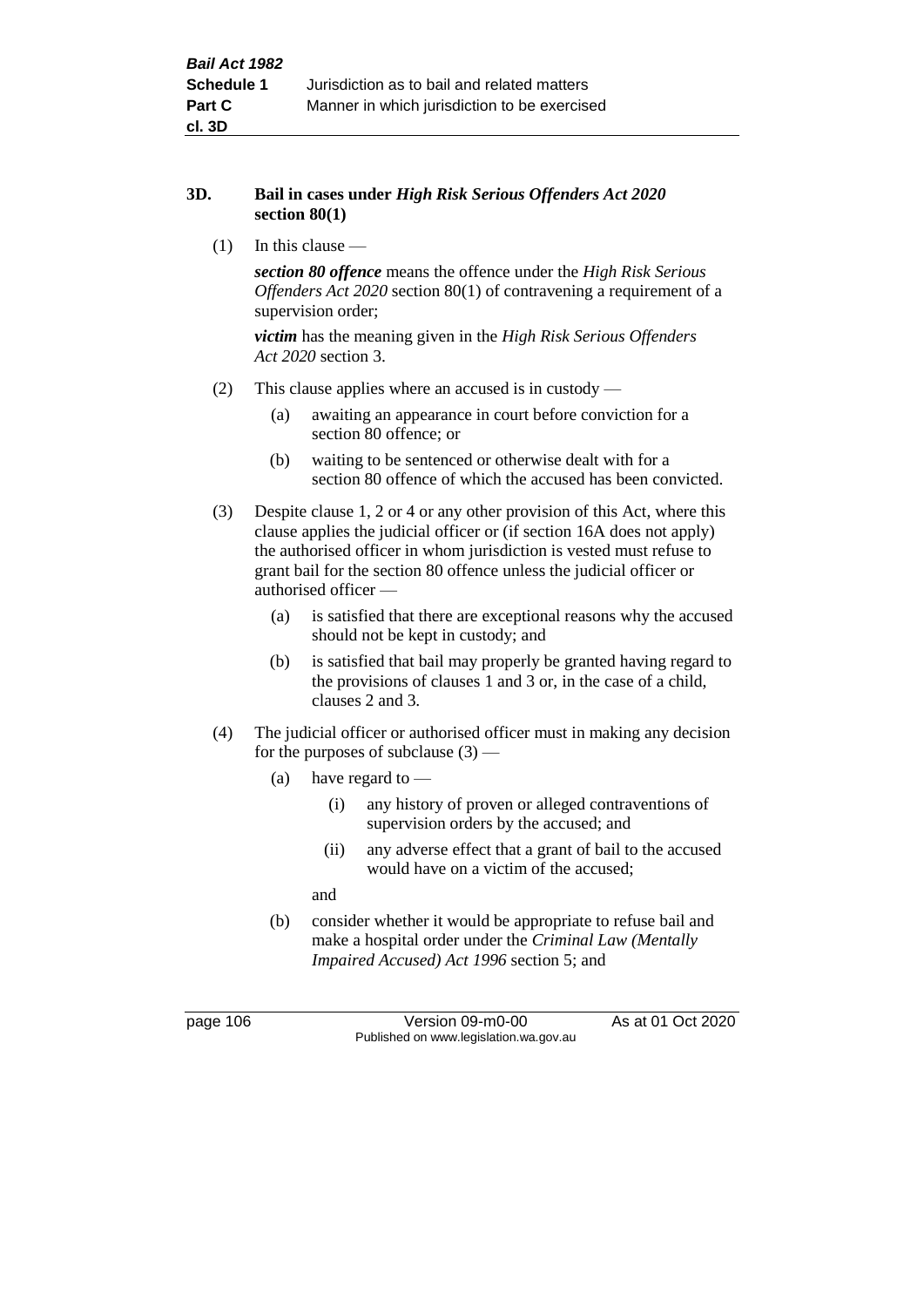- (c) consider whether the conduct alleged to amount to the contravention in itself appears to be minor or trivial.
- (5) Subclause (4) does not limit the matters that the judicial officer or authorised officer may take into account for the purposes of subclause (3).
- (6) Despite section 7(1), where an accused is refused bail under subclause (3) for an appearance for a section 80 offence the accused's case for bail need not be considered again under that subsection for an appearance for that offence unless the accused satisfies the judicial officer who may order detention that —
	- (a) new facts have been discovered, new circumstances have arisen or the circumstances have changed since bail was refused; or
	- (b) the accused failed adequately to present the case for bail on the occasion of that refusal.
- (7) A child accused who is refused bail under subclause (3) must be dealt with in accordance with the *Young Offenders Act 1994* section 19(2).

*[Clause 3D inserted: No. 21 of 2017 s. 9; amended: No. 29 of 2020 s. 117.]*

#### **3E. Bail in cases of person linked to terrorism**

- (1) This clause applies where an accused who is a person linked to terrorism is in custody —
	- (a) awaiting an appearance in court before conviction for an offence; or
	- (b) waiting to be sentenced or otherwise dealt with for an offence of which the accused has been convicted.
- (2) Despite clause 1, 2 or 4 or any other provision of this Act, and in addition to clauses 3A to 3D, where this clause applies the judicial officer in whom jurisdiction is vested must refuse to grant bail for the offence unless the judicial officer is satisfied that —
	- (a) there are exceptional reasons why the accused should not be kept in custody; and
	- (b) bail may properly be granted having regard to the provisions of clauses 1 and 3 or, in the case of a child, clauses 2 and 3.

As at 01 Oct 2020 Version 09-m0-00 page 107 Published on www.legislation.wa.gov.au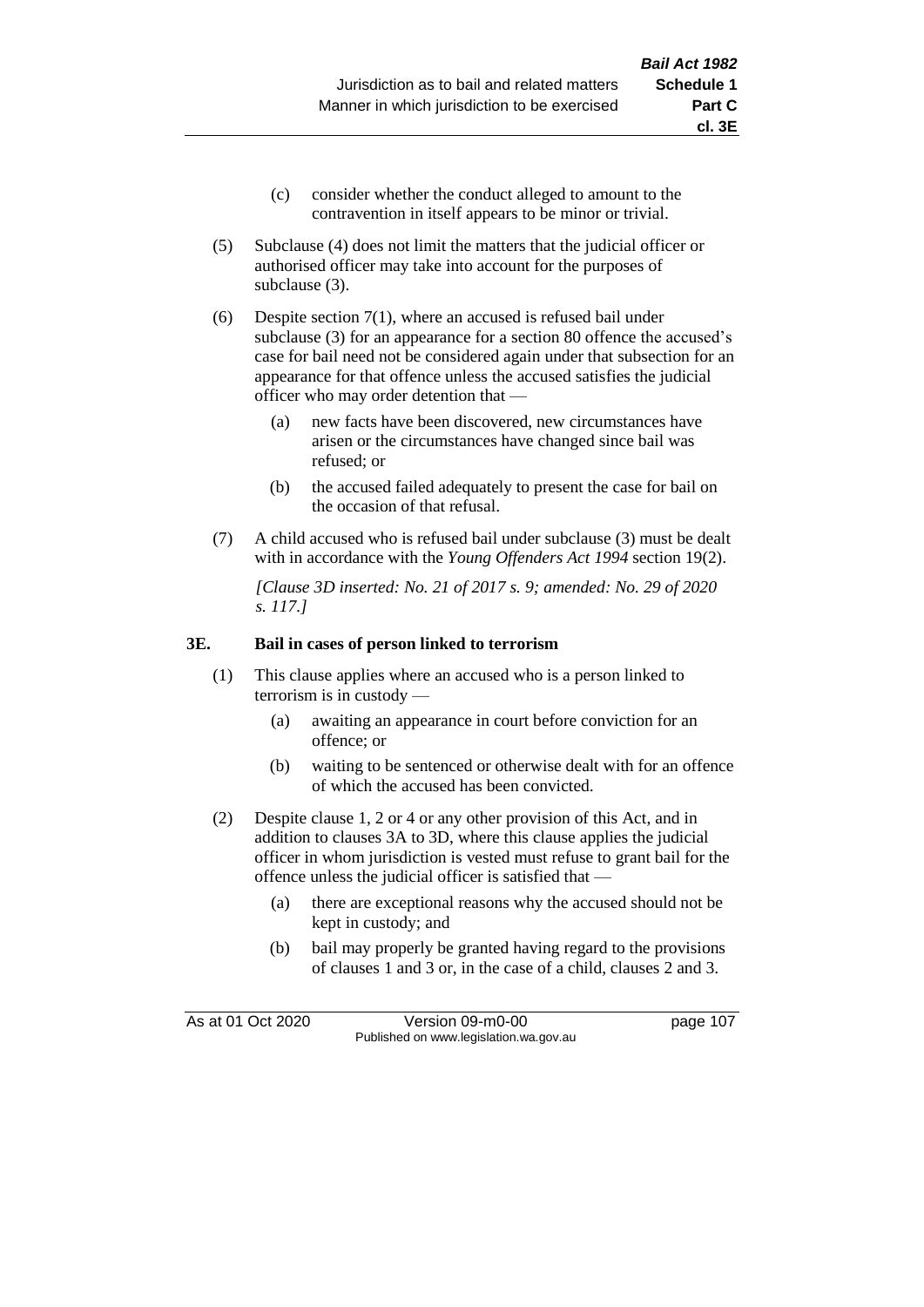- (3) The judicial officer must, in making any decision for the purposes of subclause  $(2)(a)$  —
	- (a) have regard to the nature and seriousness of the offence or offences (including any other offence or offences for which the accused is awaiting trial) and the probable method of dealing with the accused for it or them, if the accused is convicted; and
	- (b) have regard to the conduct of the accused since the accused was —
		- (i) charged with or convicted of a terrorism offence; or
		- (ii) made the subject of the relevant interim control order or confirmed control order;

and

- (c) consider whether it would be appropriate to refuse bail and make a hospital order under the *Criminal Law (Mentally Impaired Accused) Act 1996* section 5; and
- (d) in the case of a child, consider the *Young Offenders Act 1994* section 6(d) as an objective of this Act with the safety of the community being an overriding objective.
- (4) Subclause (3) does not limit the matters that the judicial officer may take into account for the purposes of subclause  $(2)(a)$ .
- (5) Despite section 7(1), where an accused is refused bail under subclause (2) the accused's case for bail need not be considered again under that subsection for an appearance for that offence unless the accused satisfies the judicial officer who may order detention that —
	- (a) new facts have been discovered, new circumstances have arisen or the circumstances have changed since bail was refused; or
	- (b) the accused failed adequately to present the case for bail on the occasion of that refusal.
- (6) Where an accused is granted bail under subclause (2), on any subsequent appearance in the same case a judicial officer may order that bail is to continue on the same terms and conditions.

page 108 Version 09-m0-00 As at 01 Oct 2020 Published on www.legislation.wa.gov.au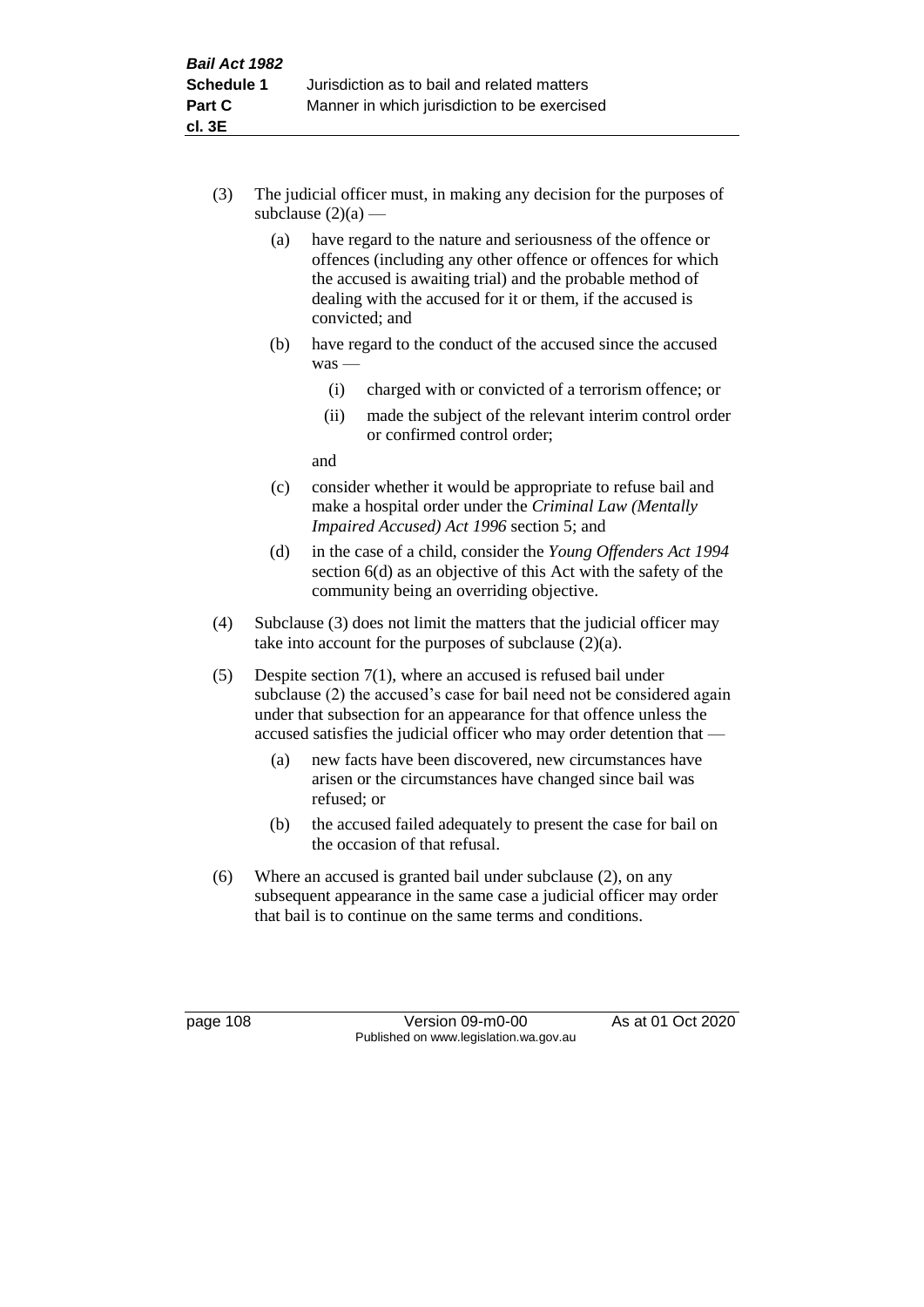(7) Where a child accused is refused bail under subclause (2), the child accused shall be dealt with in accordance with the *Young Offenders Act 1994* section 19(2).

Note for this clause:

The *Crimes Act 1914* (Commonwealth) section 15AA provides that a bail authority must not grant bail to a person charged with, or convicted of, a terrorism offence as defined in section 3(1) of that Act unless the bail authority is satisfied that exceptional circumstances exist to justify bail.

*[Clause 3E inserted: No. 15 of 2019 s. 13(3).]*

#### **4. Bail after conviction for accused awaiting sentence**

- (1) Subject to clauses 3A, 3C, 3D and 3E, the grant or refusal of bail to an accused, other than a child, who is in custody waiting to be sentenced or otherwise dealt with for an offence of which the accused has been convicted shall be at the discretion of the judicial officer in whom jurisdiction is vested, and that discretion shall be exercised having regard to the questions set out in clause 1 as well as to any others which the judicial officer considers relevant.
- (2) A child accused who is in custody waiting to be sentenced or otherwise dealt with for an offence of which the child accused has been convicted has the same right to be granted bail as a child accused referred to in clause 2(2), and the provisions of clause 2 apply accordingly.

*[Clause 4 inserted: No. 6 of 2008 s. 41(4)(f); amended: No. 21 of 2017 s. 10; No. 15 of 2019 s. 13(4).]*

#### **4A. Bail after conviction for accused awaiting disposal of appeal**

In deciding whether or not to grant bail to an accused who is in custody waiting for the disposal of appeal proceedings, the judicial officer shall consider whether there are exceptional reasons why the accused should not be kept in custody, and shall only grant bail to the accused if satisfied that —

- (a) exceptional reasons exist; and
- (b) it is proper to do so having regard to the provisions of clauses 1 and 3 or, in the case of a child, clauses 2 and 3.

*[Clause 4A inserted: No. 6 of 2008 s. 41(4)(f).]*

As at 01 Oct 2020 Version 09-m0-00 page 109 Published on www.legislation.wa.gov.au

**cl. 4**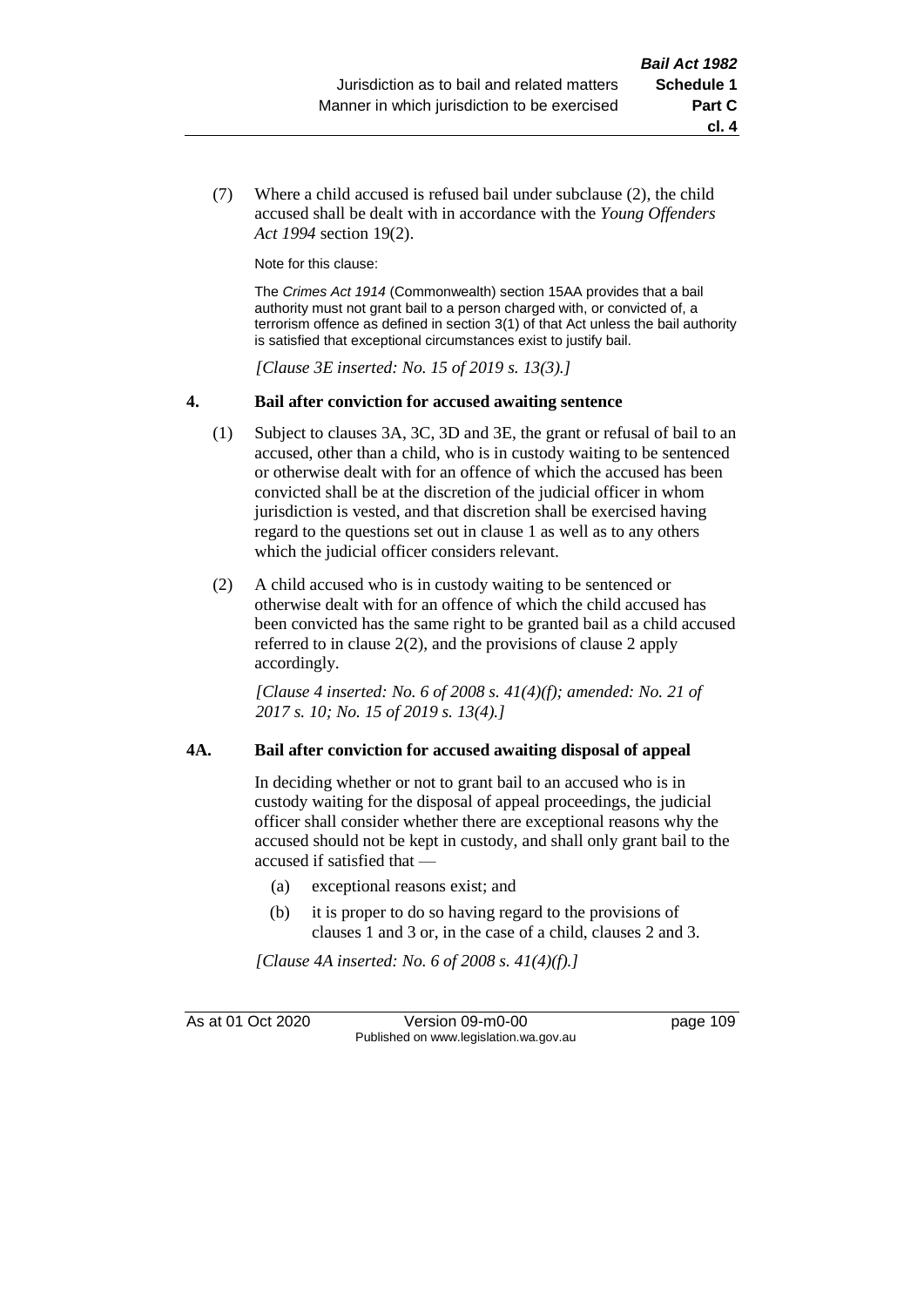### **5. Exception to cl. 4A for bail in appeal under** *Criminal Appeals Act 2004* **Part 2**

Clause 4A does not apply to the bail of a person who is awaiting the disposal of appeal proceedings under Part 2 of the *Criminal Appeals Act 2004*; such a person shall be deemed for the purposes of this Part to be awaiting an appearance in court before conviction for an offence.

*[Clause 5 inserted: No. 33 of 1989 s. 18; amended: No. 59 of 2004 s. 141; No. 84 of 2004 s. 11; No. 6 of 2008 s. 41(4)(g).]*

## **6. Bail of people on community or similar orders**

For the purpose of determining whether clause 4 applies, a person in custody —

- (a) under section 50, 79, 84E, 128, 129 or 132 of the *Sentencing Act 1995* in connection with a possible breach of a conditional release order, a sentence of suspended imprisonment or conditional suspended imprisonment or a community order imposed under that Act; or
- (b) under section 43 of the *Young Offenders Act 1994* in respect of an alleged breach of a youth community based order, an intensive youth supervision order or a conditional release order made under that Act,

is to be taken as not having been convicted of the offence for which the sentence was imposed.

*[Clause 6 inserted: No. 78 of 1995 s. 8; amended: No. 27 of 2004 s. 13(3).]*

*[Heading deleted: No. 6 of 2008 s. 41(4)(h).]*

## **7. Bail for initial appearance to be for not more than 30 days**

In fixing the terms of bail of an accused for his initial appearance in court for an offence, a justice or an authorised officer shall require him to make the appearance within the period of 30 days commencing on and including the day on which the accused was arrested for the offence.

*[Clause 7 amended: No. 84 of 2004 s. 82; No. 6 of 2008 s. 41(4)(i).]*

page 110 Version 09-m0-00 As at 01 Oct 2020 Published on www.legislation.wa.gov.au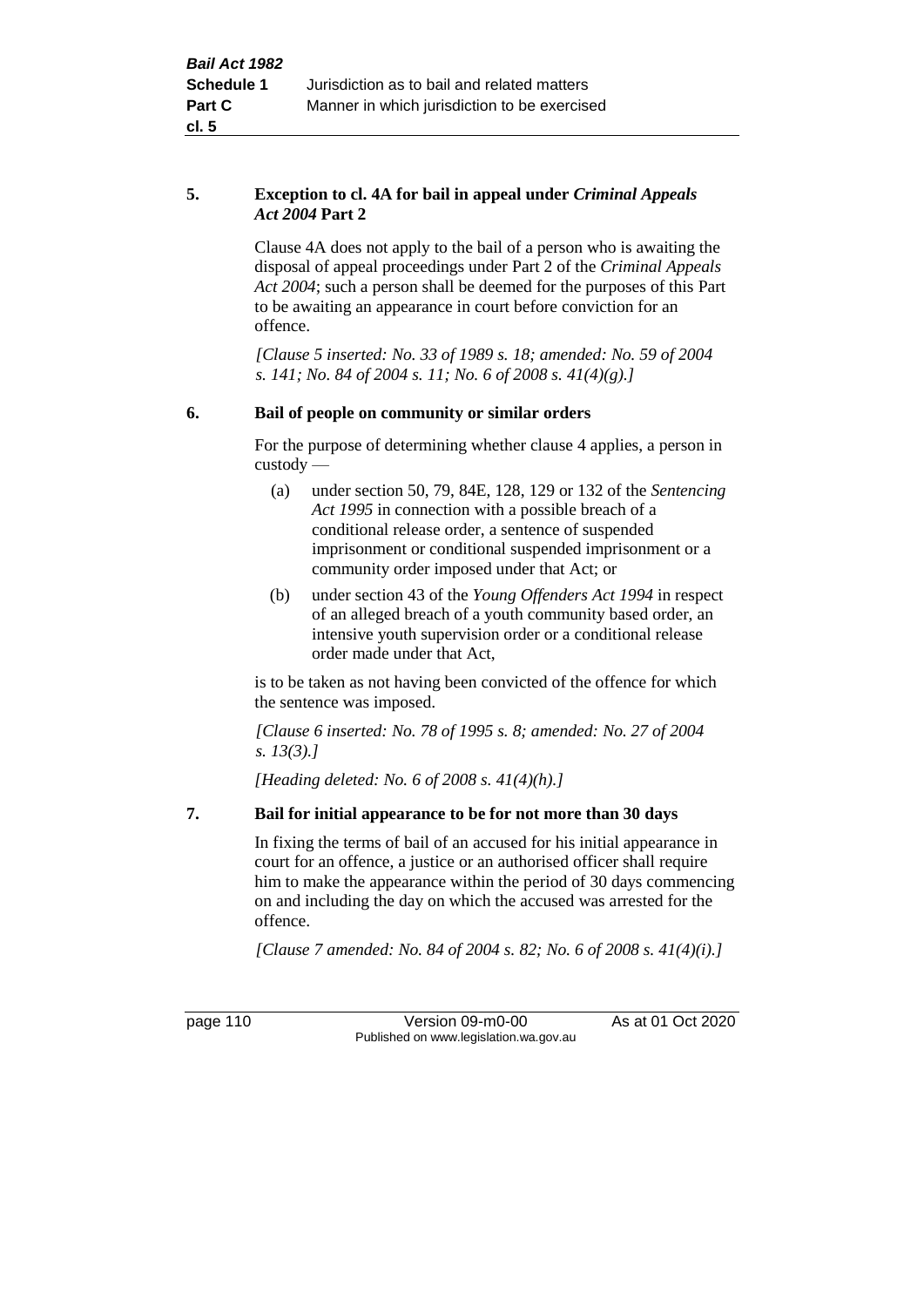#### **8. Bail on adjournment in court of summary jurisdiction to be for not more than 30 days except by consent**

In fixing the terms of bail of an accused for an appearance in court after an adjournment of proceedings for an offence, a judicial officer sitting as a court of summary jurisdiction shall require him to make the appearance within the period of 30 days commencing on and including the day on which the proceedings are adjourned, unless the accused consents to appear on a later day.

*[Clause 8 amended: No. 49 of 1988 s. 90(c); No. 59 of 2004 s. 141; No. 84 of 2004 s. 82.]*

## **9. Calculating periods for cl. 7 and 8**

The periods specified in clauses 7 and 8 shall be calculated to include any Sunday or public holiday.

## **Part D — Conditions which may be imposed on a grant of bail**

#### **1. Conditions as to forfeiture, sureties, security etc.**

- (1) A judicial officer or authorised officer, on a grant of bail, may impose conditions under this clause if he considers that it is desirable to do so to ensure the performance of the accused's bail undertaking.
- (2) If a judicial officer or authorised officer considers that it is desirable as mentioned in subclause (1), he may in addition to releasing the accused on his bail undertaking impose any one or more of the following conditions —
	- (a) that the accused in his bail undertaking agree to forfeit a specified amount of money if he fails to comply with any requirement of his bail undertaking mentioned in section  $28(2)(a)$  or (b); or
	- (b) that a surety or a specified number of sureties enter into a surety undertaking or surety undertakings whereby he or they agree to forfeit a specified amount or specified amounts of money if the accused fails to comply with any requirement of his bail undertaking mentioned in section 28(2)(a) or (b); or
	- (c) that any of them the accused and the surety or sureties give security of a specified value, including the deposit of a

As at 01 Oct 2020 Version 09-m0-00 page 111 Published on www.legislation.wa.gov.au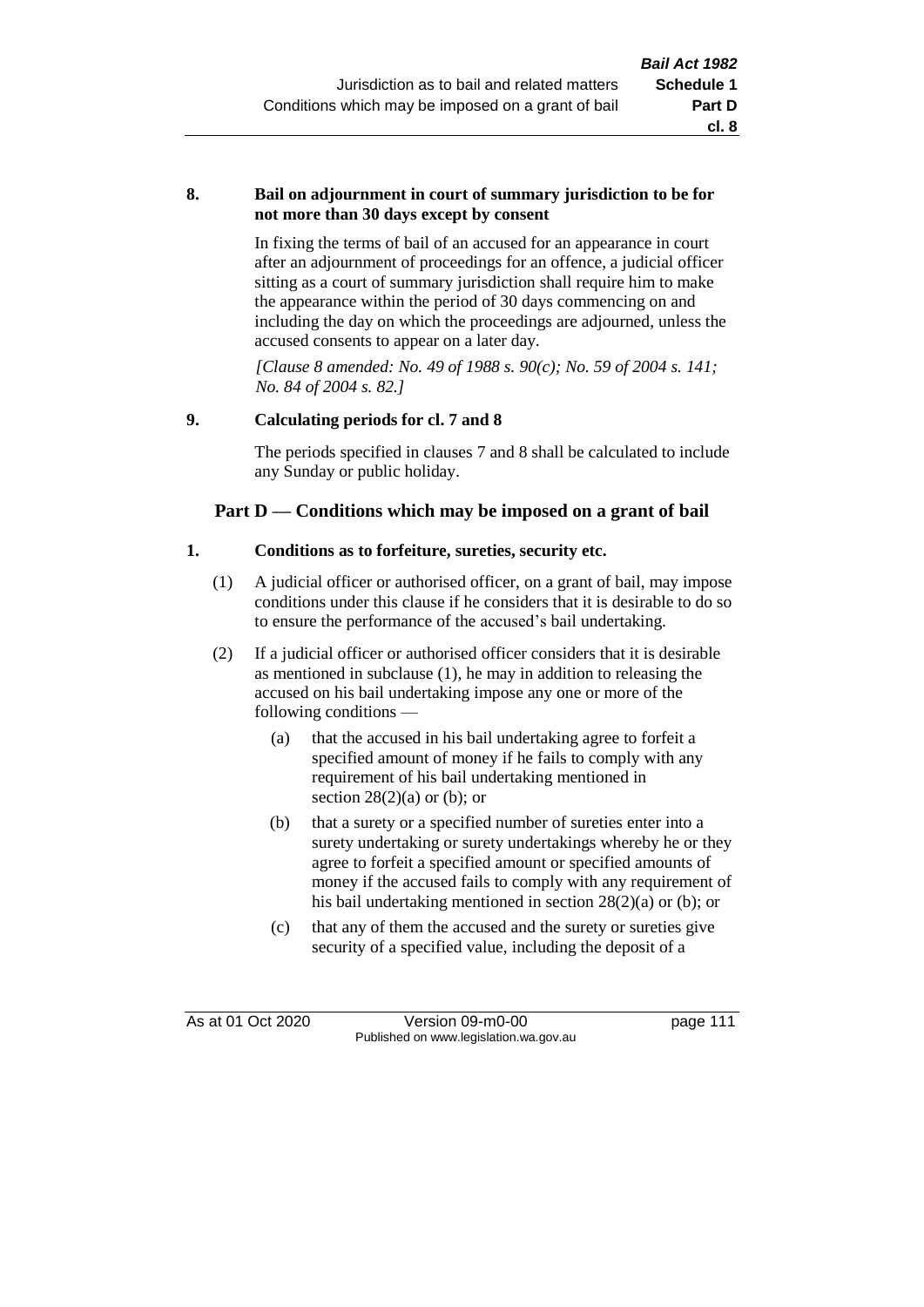specified amount of cash, for the performance of their respective obligations; or

- (d) that any of them the accused and the surety or sureties deposit with a specified officer any specified passbook or document relating to the title to, or ownership of, any account or other asset offered as security for the performance of their respective obligations; or
- (e) that any of them the accused and the surety or sureties, at his or their own expense or otherwise, enter into such mortgage, charge, assignment or other transaction, or take such other step, as may be required, including completion of the necessary documents, to render any security effective and enforceable by the State.
- (3) The nature and sufficiency of any security, and the documentation therefor, required under subclause (2) shall be determined by the judicial officer or authorised officer who imposed the condition or, if no determination is so made —
	- (a) by the person before whom the bail undertaking is entered into, where the security is to be given by the accused; and
	- (b) where the security is to be given by a surety, by any person authorised under section 36 to approve the surety or before whom the surety undertaking is entered into.
- (4) When a bail undertaking ceases to have effect as provided in section 34(a) to (d), or upon an accused being acquitted of a charge under section  $51(1)$  or (2) or discharged from further proceedings therefor, each of them the accused, or where section 34(b) applies his personal representative, and any surety is entitled to have returned to him any security given under subclause (2).
- (5) When a surety undertaking ceases to have effect as provided in section 47(a) to (f), a surety is entitled to have returned to him any security given under subclause (2).

*[Clause 1 amended: No. 65 of 2003 s. 121(3); No. 84 of 2004 s. 82; No. 6 of 2008 s. 18(3).]*

page 112 Version 09-m0-00 As at 01 Oct 2020 Published on www.legislation.wa.gov.au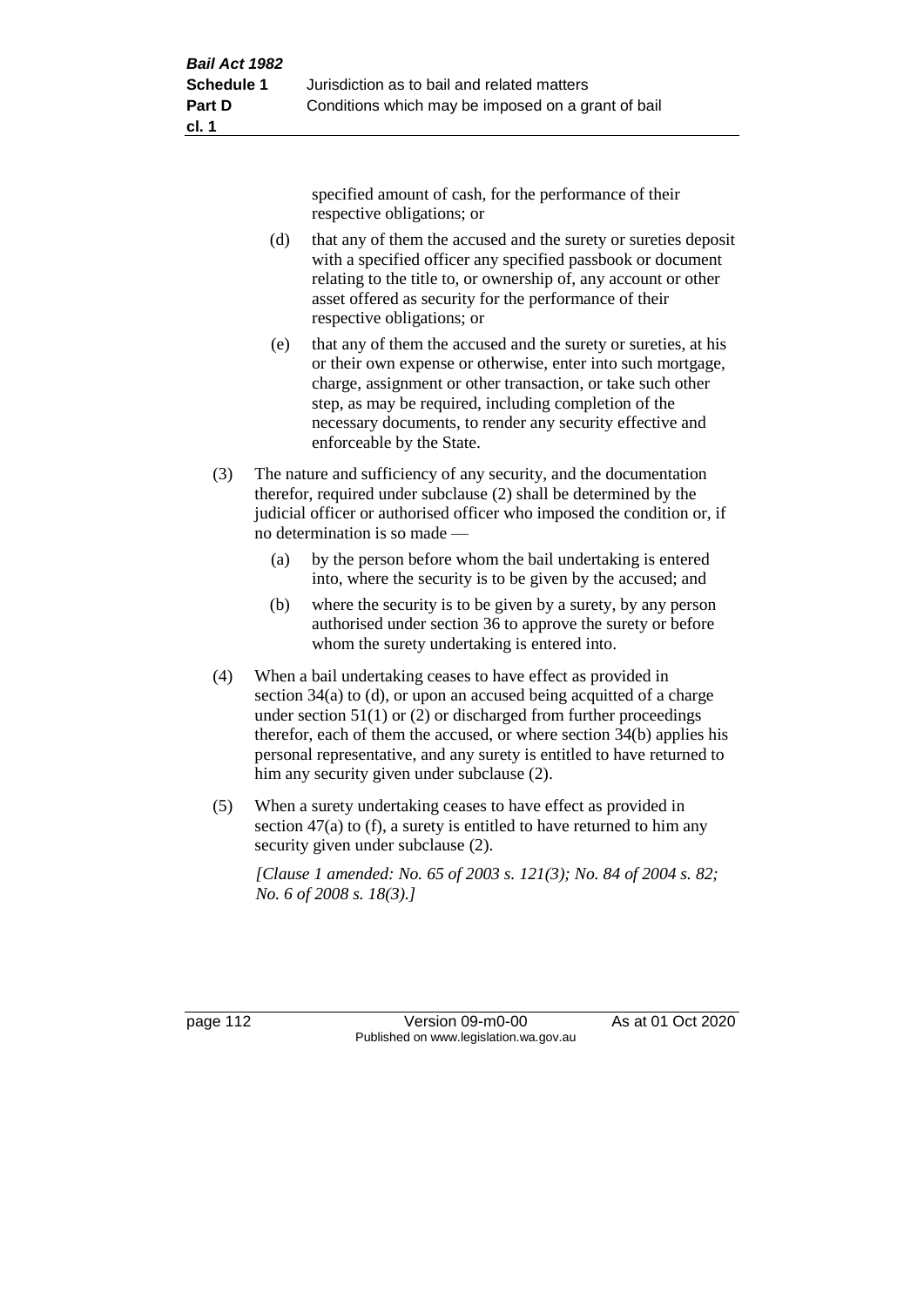### **2. Other conditions**

- (1) A judicial officer or authorised officer, on a grant of bail, may impose conditions —
	- (a) to be complied with before the accused is released on bail or while the accused is on bail; or
	- (b) as to the accused's conduct while on bail; or
	- (c) as to where the accused shall reside while on bail,

if he considers that it is desirable for any purpose mentioned in subclause (2), (2b), (3) or (4).

(1a) Without limiting subclause (1), a judicial officer or authorised officer shall, on a grant of bail to a child accused, consider whether it is desirable for any purpose mentioned in subclause (2) to impose a condition as to —

- (a) any period in each day during which the child is to remain at a particular place; or
- (b) any person with whom the child is not to associate or communicate; or
- (c) any place that the child is not to frequent; or
- (d) the attendance by the child at a school or other educational institution; or
- (e) any other matter,

and the judicial officer or authorised officer may impose any such condition.

- (2) Any condition may be imposed under subclause (1) or (1a) to ensure that an accused —
	- (a) appears in court in accordance with his bail undertaking; or
	- (b) does not while on bail commit an offence; or
	- (c) does not endanger the safety, welfare or property of any person; or
	- (d) does not interfere with witnesses or otherwise obstruct the course of justice, whether in relation to himself or any other person; or
	- (e) as regards the period when the accused is on trial, does not prejudice the proper conduct of the trial.

As at 01 Oct 2020 Version 09-m0-00 page 113 Published on www.legislation.wa.gov.au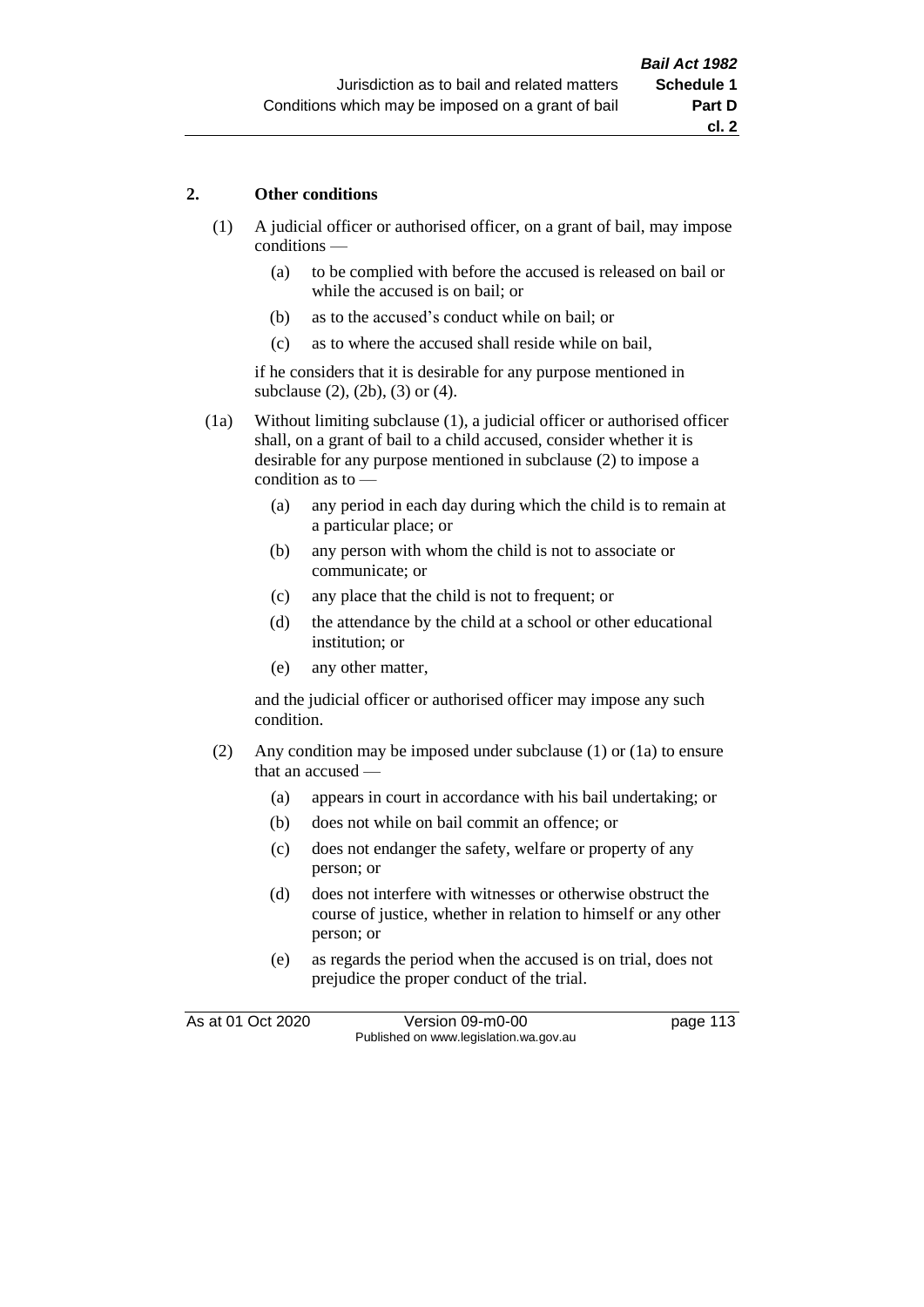- (2a) Before imposing a condition on a grant of bail for a purpose mentioned in subclause (2)(c) or (d) a judicial officer or authorised officer is to consider whether that purpose would be better served, or could be better assisted —
	- (a) by a restraining order made under the *Restraining Orders Act 1997* and whether, in the case of a judicial officer, to exercise the power in section 63 of that Act or, in the case of an authorised officer, to make a telephone application under that Act; or
	- (b) by a combination of conditions for those purposes and a restraining order as envisaged by paragraph (a).
- (2AB) Where the accused and an alleged victim are in a family relationship, the judicial officer or authorised officer must ensure that any condition imposed under subclause  $(2)(c)$  or  $(d)$  is not inconsistent with any restraining order in place under the *Restraining Orders Act 1997*.
- (2AC) Subclause (2AB) does not apply if the judicial officer or authorised officer considers that an inconsistency is necessary to protect the safety of an alleged victim or of a child who is also protected by an order under the *Restraining Orders Act 1997*.
	- (2b) Where a judicial officer is of the opinion that the accused should while on bail —
		- (a) be counselled for a behavioural problem; or
		- (b) attend a course or programme that may assist with such a problem,

the judicial officer may under subclause (1) impose a condition for that purpose that requires the accused to —

- (c) attend a prescribed person to be counselled; or
- (d) attend a prescribed course or programme,

that is specified by the judicial officer in the condition.

(3) Where a judicial officer who grants bail to an accused is of the opinion that the accused's physical condition ought to be examined the officer may, under subclause (1), impose any condition which the officer considers desirable for the purpose of ensuring that the accused is examined by a medical practitioner.

page 114 Version 09-m0-00 As at 01 Oct 2020 Published on www.legislation.wa.gov.au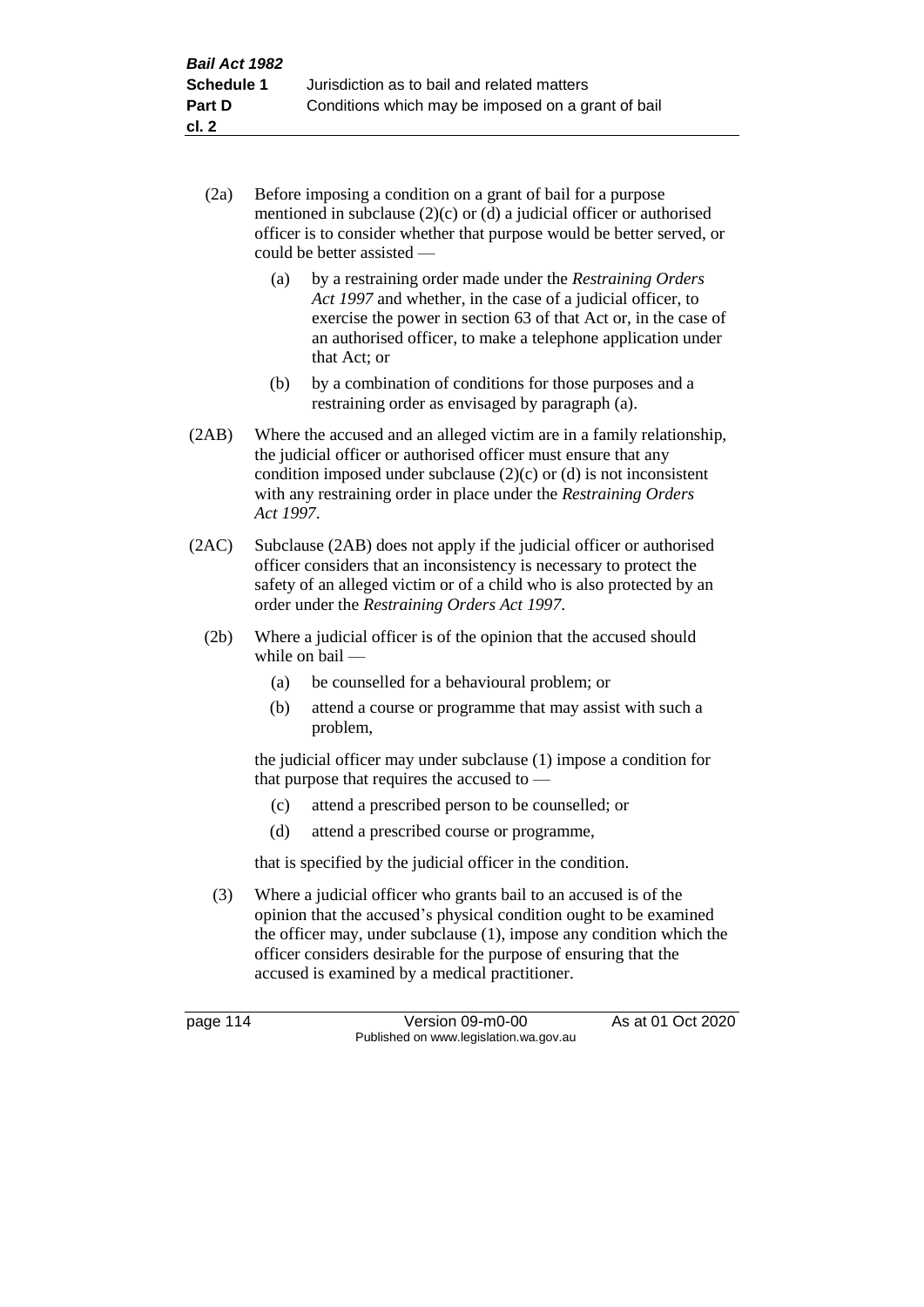- (3a) Where a judicial officer who grants bail to an accused is of the opinion that the accused's mental condition ought to be assessed or examined the officer may, under subclause (1), impose any condition which the officer considers desirable for the purpose of ensuring that the accused's mental condition is assessed or examined including a condition —
	- (a) that the accused be assessed, either by a medical practitioner or by an authorised mental health practitioner as defined in the *Mental Health Act 2014* section 4, for the purpose of deciding whether to make a referral under section 26 of that Act;
	- (b) that the accused be admitted to an authorised hospital (as defined in the *Mental Health Act 2014* section 4);
	- (c) that the accused be examined by a psychiatrist.
- (4) Where a judicial officer is of the opinion that an accused is suffering from alcohol or drug abuse and is in need of care or treatment either on that account, or to enable him to be prepared for his trial, the judicial officer may, under subclause (1), impose any condition which he considers desirable for the purpose of ensuring that the accused receives such care or treatment, including that he lives in, or from time to time attends at, a specified institution or place in order to receive such care or treatment.
- (5) Where a judicial officer imposes a condition for a purpose mentioned in subclause (2b), (3), (3a) or (4), the judicial officer shall cause to be sent to the person who is to counsel, assess or examine the accused, or the place at which the accused is to attend, a statement of the reasons for imposing the condition.
- (6) Where a condition is imposed under this clause that an accused shall reside in premises established for the accommodation of persons to whom bail has been granted, that condition shall be deemed to include a further condition that the accused shall comply with such rules as are for the time being laid down for the maintenance of the good order of those premises, whether such rules are made under section 67 or by the authority responsible for the good order of the premises.

As at 01 Oct 2020 Version 09-m0-00 page 115 Published on www.legislation.wa.gov.au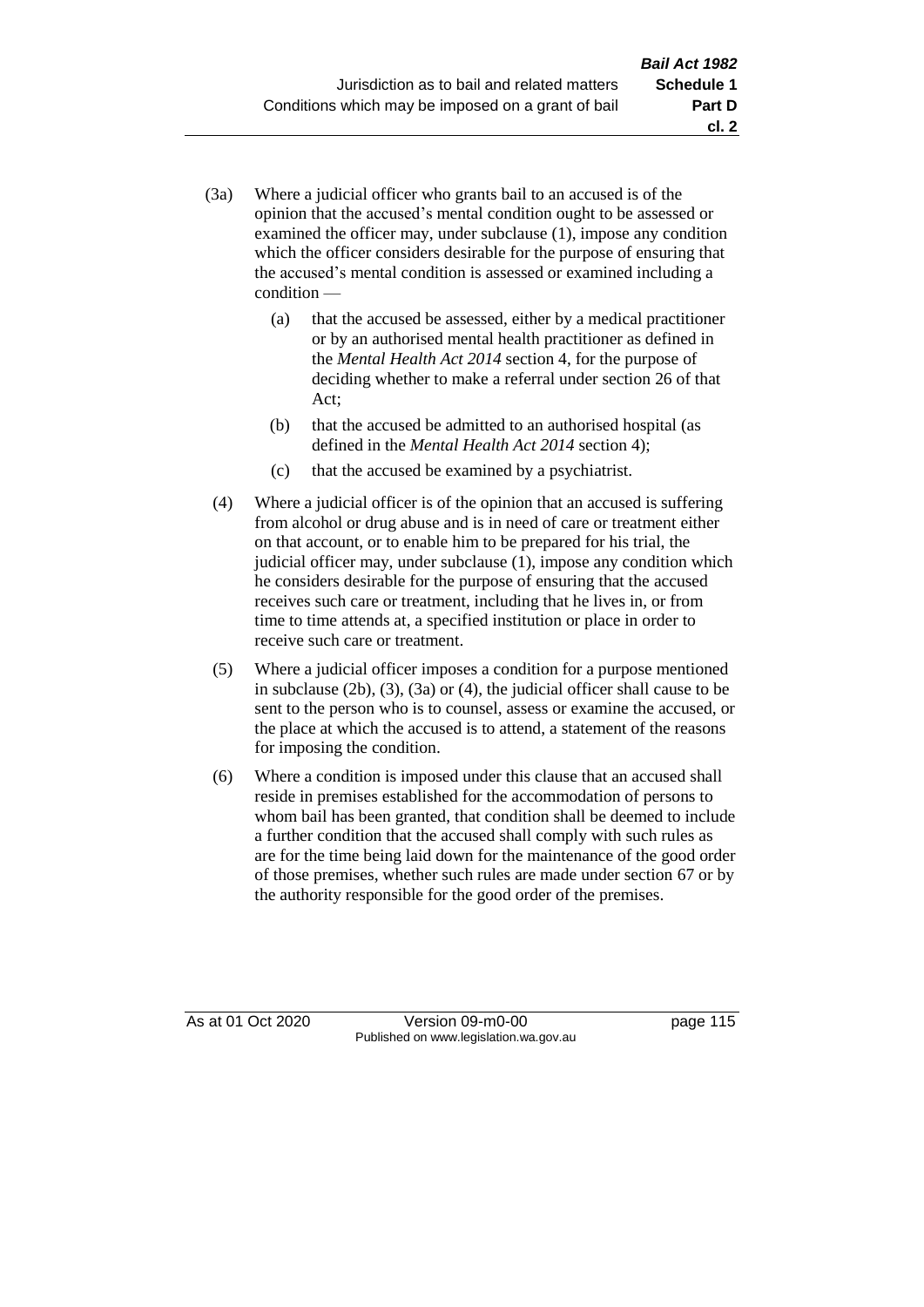(7) In this clause —

*medical practitioner* means a person registered under the *Health Practitioner Regulation National Law (Western Australia)* in the medical profession;

*psychiatrist* has the meaning given in the *Mental Health Act 2014* section 4.

*[Clause 2 amended: No. 45 of 1993 s. 10(3); No. 69 of 1996 s. 3; No. 54 of 1998 s. 12; No. 84 of 2004 s. 82; No. 22 of 2008 Sch. 3 cl. 4; No. 35 of 2010 s. 29; No. 25 of 2014 s. 35; No. 30 of 2020 s. 49.]*

*[Clause 2. Modifications to be applied in order to give effect to Cross-border Justice Act 2008: clause altered 1 Nov 2009. See endnote 1M.]*

## **3. Home detention condition**

- (1) A judicial officer may, subject to this clause, impose a home detention condition as a condition on a grant of bail.
- (2) A home detention condition shall not be imposed unless the accused is over the age of 17 years and the judicial officer is satisfied —
	- (a) after considering a report from a community corrections officer about the accused and his circumstances, that the accused is suitable to be subject to a home detention condition; and
	- (b) that the place where it is proposed the accused will remain while subject to the home detention condition is a suitable place; and
	- (c) that unless a home detention condition is imposed, the accused will not be released on bail.
- (3) A home detention condition is a condition that while the accused is on bail the accused shall —
	- (a) remain at and not leave the place specified in the bail record form and in the bail undertaking (or in a notice under section 50E) until the time specified, or deemed by section 31(3) to be specified, in the bail undertaking except —

page 116 Version 09-m0-00 As at 01 Oct 2020 Published on www.legislation.wa.gov.au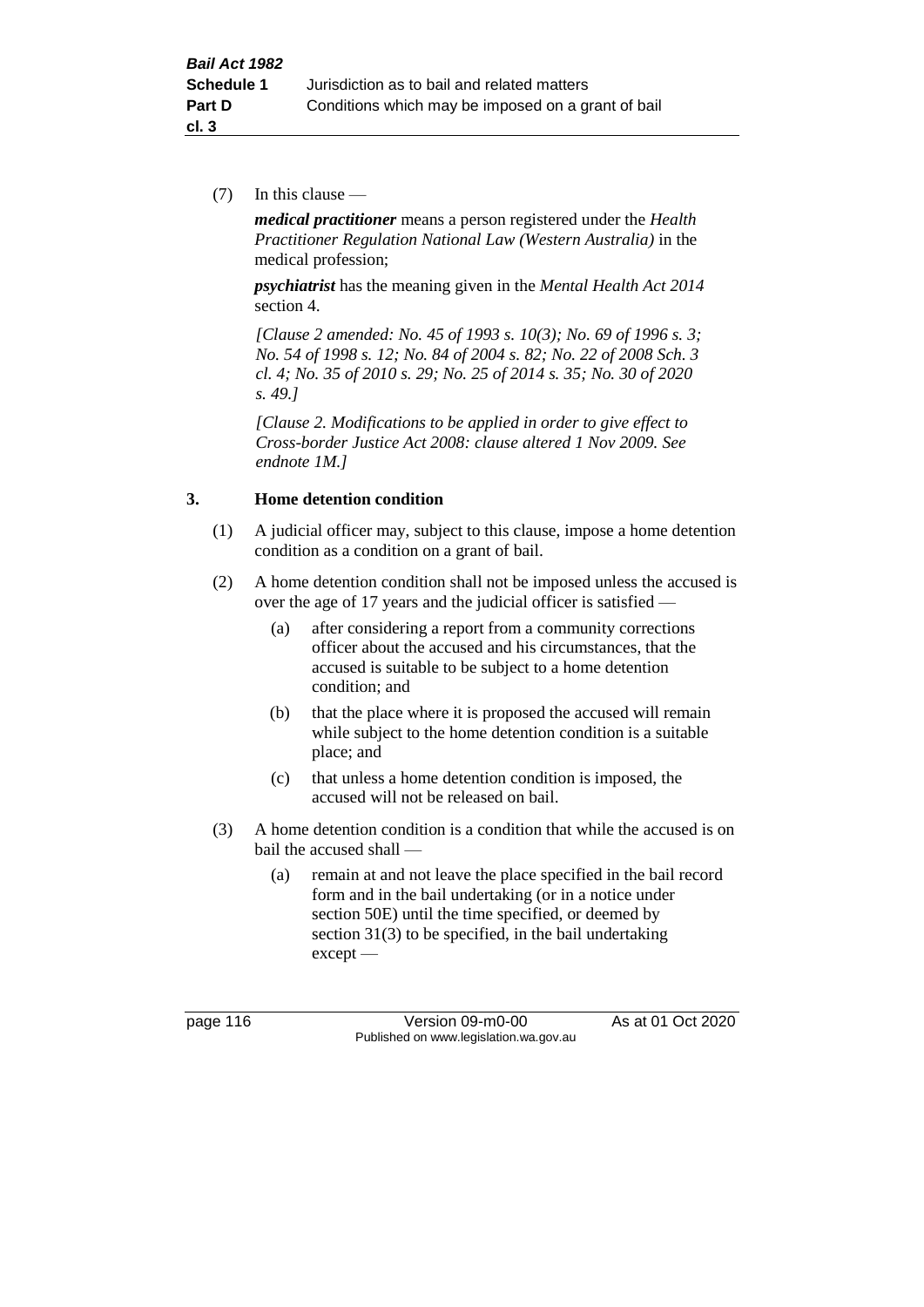- (i) to work in gainful employment approved by a community corrections officer; or
- (ii) with the approval of a community corrections officer, to seek gainful employment; or
- (iii) to obtain urgent medical or dental treatment for the accused; or
- (iv) for the purpose of averting or minimizing a serious risk of death or injury to the accused or to another person; or
- (v) to obey an order issued under a written law (such as a summons) requiring the accused's presence elsewhere; or
- (vi) for a purpose approved of by a community corrections officer; or
- (vii) on the direction of a community corrections officer; and
- (b) not leave the State; and
- (c) comply with every reasonable direction of a community corrections officer; and
- (ca) if relevant, comply with any direction under subclause (4); and
- (d) comply with such of the conditions specified in the list provided under section 24A(4) as may be specified in a notice given under section 50E(b); and
- (e) when requested to do so, produce a copy of his bail undertaking and any notice by the CEO (corrections) under section 50E for inspection by a community corrections officer or a member of the Police Force.
- (4) A judicial officer who imposes a home detention condition under this clause may, if a community corrections officer under section 24A(4)(a) recommends that the accused is suitable for electronic monitoring, direct that the accused, while subject to a home detention condition —
	- (a) be subject to electronic monitoring under subclause (5) so as to allow the location of the accused to be monitored; and

As at 01 Oct 2020 Version 09-m0-00 page 117 Published on www.legislation.wa.gov.au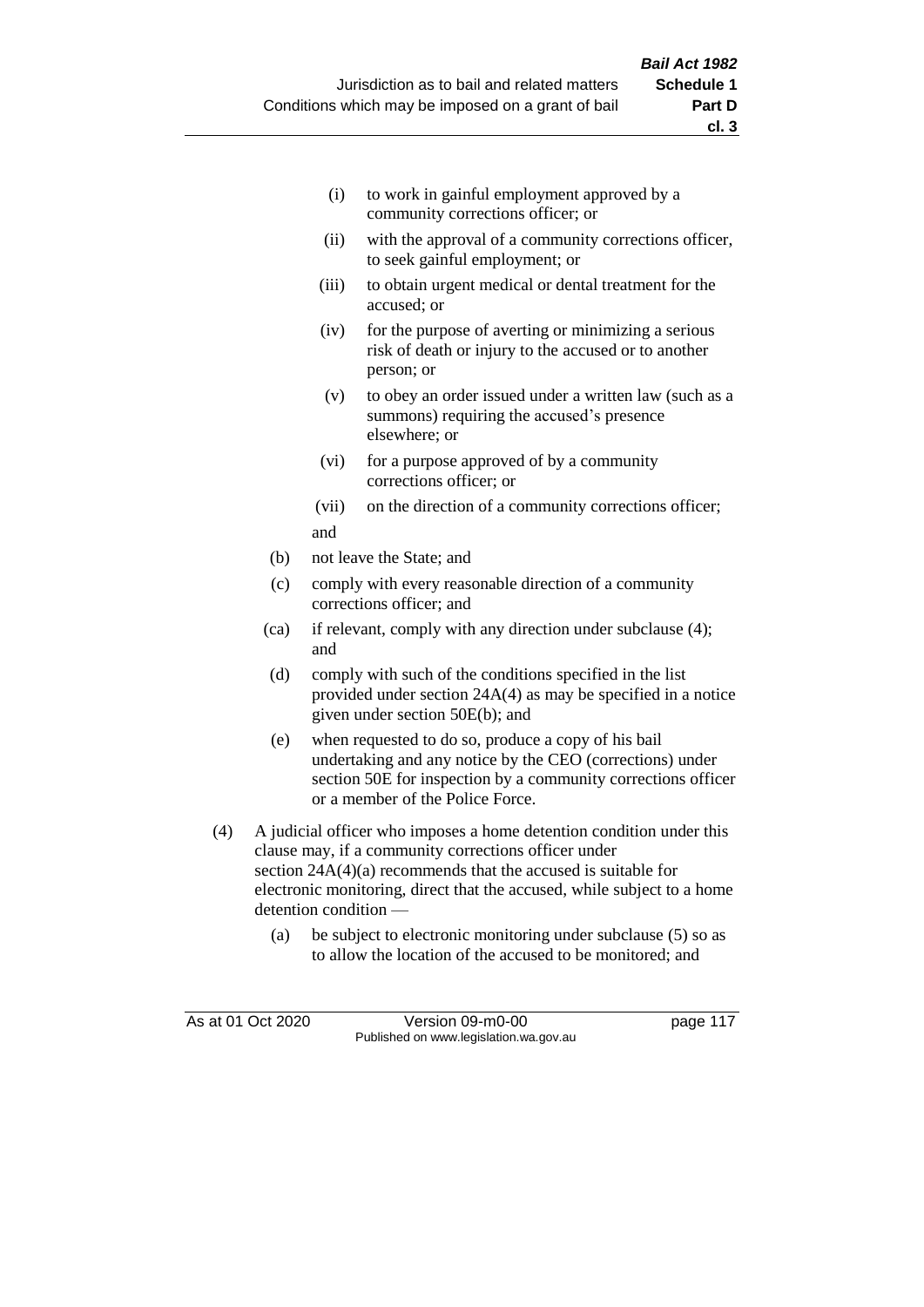- (b) be under the supervision of a community corrections officer and comply with the directions of the community corrections officer under subclause (5).
- (5) For the purpose of the electronic monitoring of an accused, a community corrections officer may do any or all of the following —
	- (a) direct the accused to wear an approved electronic monitoring device; and
	- (b) direct the accused to permit the installation of an approved electronic monitoring device at the place where the accused is to remain; and
	- (c) give any other reasonable direction to the accused necessary for the proper administration of the electronic monitoring of the accused.
- (6) A community corrections officer may suspend the electronic monitoring of an accused subject to direction under subclause (4) —
	- (a) while satisfied that it is not practicable to subject the accused to electronic monitoring; or
	- (b) while satisfied that it is not necessary for the accused to be subject to electronic monitoring.
- (7) A requirement that an accused subject to a home detention condition while on bail wear an electronic monitoring device cannot apply to a person who is under 18 years of age.

*[Clause 3 inserted: No. 61 of 1990 s. 15; amended: No. 31 of 1993 s. 9; No. 84 of 2004 s. 82; No. 65 of 2006 s. 53; No. 13 of 2020 s. 28.]*

*[Clause 3. Modifications to be applied in order to give effect to Cross-border Justice Act 2008: clause altered 1 Nov 2009. See endnote 1M.]*

page 118 Version 09-m0-00 As at 01 Oct 2020 Published on www.legislation.wa.gov.au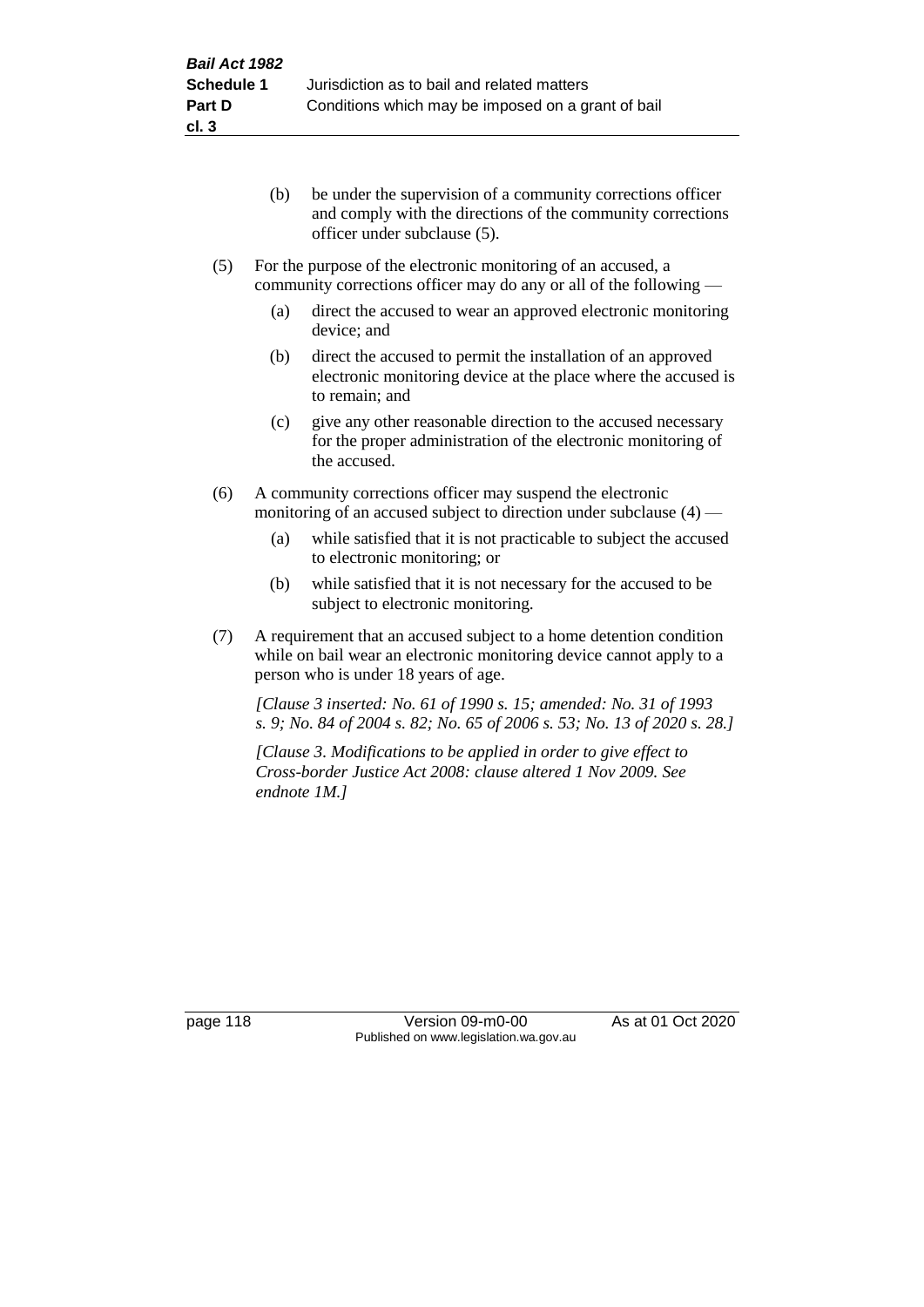**cl. 1**

## **Schedule 2 — Serious offences**

 $[s. 3(1)]$ 

*[Heading inserted: No. 6 of 2008 s. 42(1).]*

|    | <b>Enactment</b>         | <b>Description of offence</b>                                                    |
|----|--------------------------|----------------------------------------------------------------------------------|
| 1. | <b>The Criminal Code</b> |                                                                                  |
|    | s. $221E(1)$             | Participating in activities of<br>criminal organisation                          |
|    | s. $221F(1)$             | Instructing commission of offence<br>for benefit of criminal organisation        |
|    | s. 279                   | Murder                                                                           |
|    | s. 280                   | Manslaughter                                                                     |
|    | s. 281                   | Unlawful assault causing death                                                   |
|    | s. 283                   | Attempt to murder                                                                |
|    | s. 292                   | Disabling in order to commit<br>indictable offence                               |
|    | s. 294                   | Acts intended to cause grievous<br>bodily harm or to resist or prevent<br>arrest |
|    | s. 297                   | Grievous bodily harm                                                             |
|    | s. 298                   | Suffocation and strangulation                                                    |
|    | s. 300                   | Persistent family violence                                                       |
|    | s. 301                   | Wounding and similar acts                                                        |
|    | s. $304(2)$              | Acts or omissions, with intent to<br>harm, causing bodily harm or<br>danger      |
|    | s. 317                   | Assault occasioning bodily harm                                                  |
|    | s. $317A(a)$             | Assault with intent to commit or<br>facilitate a crime                           |
|    | s. $317A(b)$             | Assault with intent to do grievous<br>bodily harm                                |

As at 01 Oct 2020 Version 09-m0-00 page 119 Published on www.legislation.wa.gov.au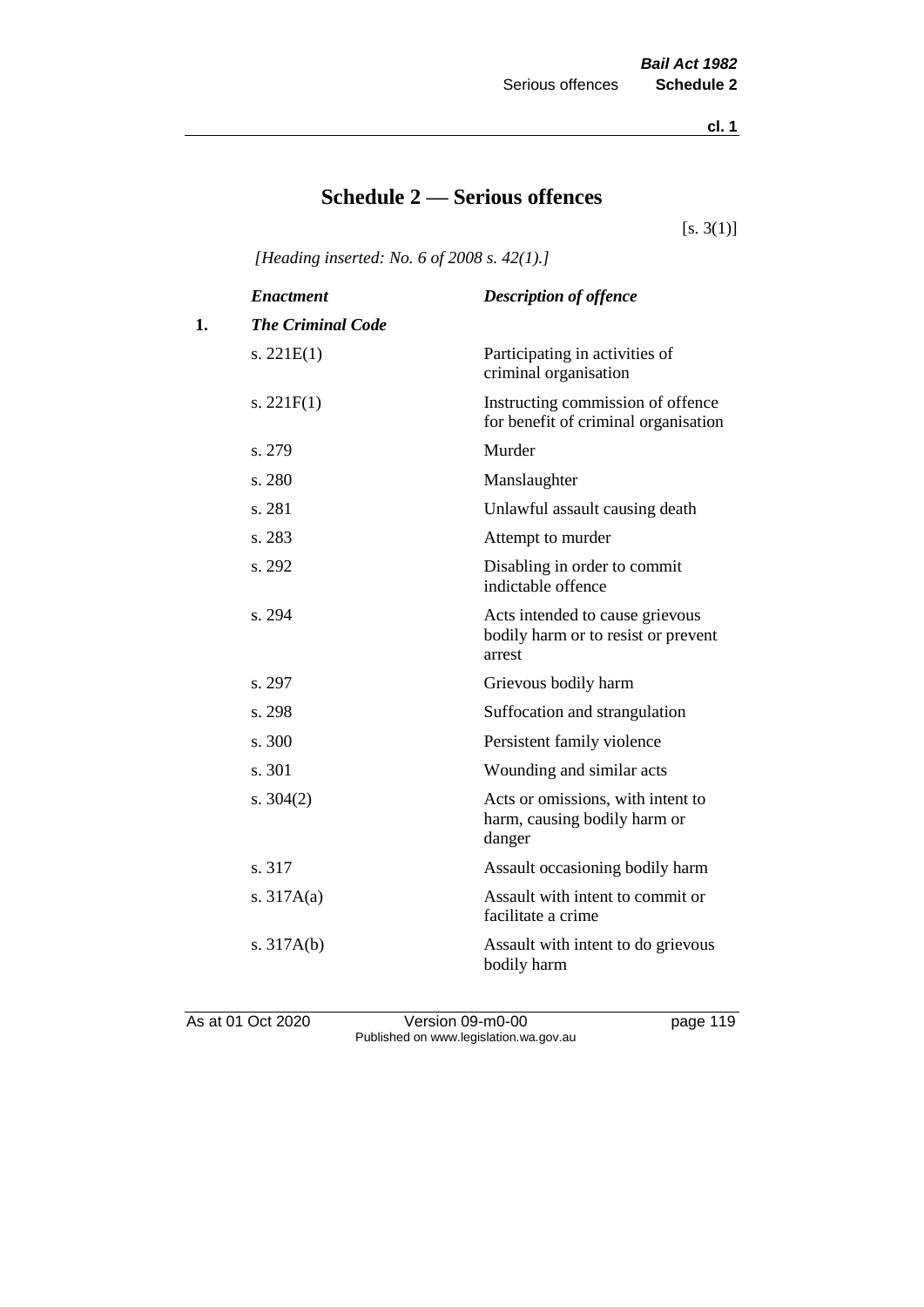| v.<br>٠ |  |
|---------|--|
|---------|--|

|      | <b>Enactment</b>                               | <b>Description of offence</b>                                                                                                                      |
|------|------------------------------------------------|----------------------------------------------------------------------------------------------------------------------------------------------------|
|      | s. 318                                         | Serious assaults                                                                                                                                   |
|      | s. 323                                         | Indecent assault                                                                                                                                   |
|      | s. 324                                         | Aggravated indecent assault                                                                                                                        |
|      | s. 325                                         | Sexual penetration without consent                                                                                                                 |
|      | s. 326                                         | Aggravated sexual penetration<br>without consent                                                                                                   |
|      | s. 331B                                        | Sexual servitude                                                                                                                                   |
|      | s. 331C                                        | Conducting business involving<br>sexual servitude                                                                                                  |
|      | s. 331D                                        | Deceptive recruiting for<br>commercial sexual services                                                                                             |
|      | s. 332                                         | Kidnapping                                                                                                                                         |
|      | s. 333                                         | Deprivation of liberty                                                                                                                             |
|      | s. 338E                                        | Stalking                                                                                                                                           |
|      | s. 378                                         | Stealing a motor vehicle                                                                                                                           |
|      | s. 392                                         | Robbery                                                                                                                                            |
|      | s. 393                                         | Assault with intent to rob                                                                                                                         |
|      | s. 401                                         | <b>Burglary</b>                                                                                                                                    |
|      | s. 444                                         | Criminal damage, if the property is<br>destroyed or damaged by fire                                                                                |
| 2.   | <b>Bush Fires Act 1954</b>                     |                                                                                                                                                    |
|      | s. 32                                          | Wilfully lighting a fire or causing a<br>fire to be lit under such<br>circumstances as to be likely to<br>injure or damage a person or<br>property |
| 2AA. | <b>Criminal Organisations Control Act 2012</b> |                                                                                                                                                    |
|      | s. $99(1)$                                     | Association by controlled person<br>with another controlled person                                                                                 |
|      | s. 99(3)                                       | Association by controlled person<br>with another controlled person                                                                                 |
|      |                                                |                                                                                                                                                    |

page 120 Version 09-m0-00 As at 01 Oct 2020 Published on www.legislation.wa.gov.au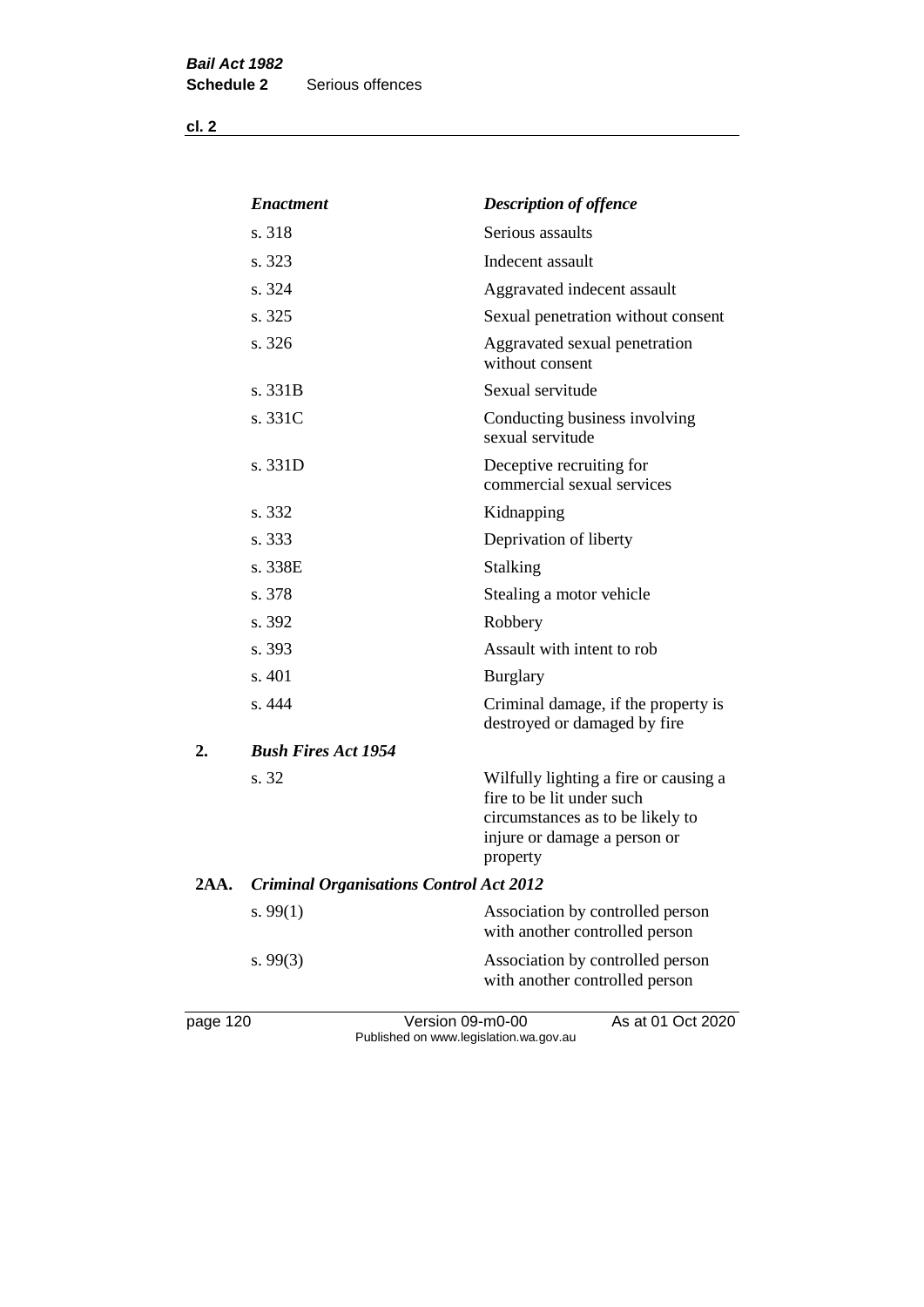|     | <b>Enactment</b>                | <b>Description of offence</b><br>on 3 or more occasions within<br>3 month period                                                                                                                                                                                                                                                          |
|-----|---------------------------------|-------------------------------------------------------------------------------------------------------------------------------------------------------------------------------------------------------------------------------------------------------------------------------------------------------------------------------------------|
|     | s. 102                          | Offence for controlled person to<br>get funds to, from or for declared<br>criminal organisation                                                                                                                                                                                                                                           |
|     | s. 103                          | Other contravention of interim<br>control order or control order                                                                                                                                                                                                                                                                          |
|     | s. 106                          | Recruiting members for declared<br>criminal organisation                                                                                                                                                                                                                                                                                  |
|     | s. $107(2)$                     | Permitting premises to be<br>habitually used as place of resort<br>by members of declared criminal<br>organisation                                                                                                                                                                                                                        |
|     | s. $107(3)$                     | Being knowingly concerned in the<br>management of premises<br>habitually used as place of resort<br>by members of declared criminal<br>organisation                                                                                                                                                                                       |
| 2a. | <b>Misuse of Drugs Act 1981</b> |                                                                                                                                                                                                                                                                                                                                           |
|     | s. $6(1)$                       | Offences concerned with<br>prohibited drugs generally                                                                                                                                                                                                                                                                                     |
|     | s. $7(1)$                       | Offences concerned with<br>prohibited plants generally                                                                                                                                                                                                                                                                                    |
|     | s. $14(1)$                      | Possessing a quantity of a<br>category 1 item or a category 2<br>item in circumstances where the<br>life, health or safety of a child<br>under 16 years of age was<br>endangered, or bodily harm (as<br>defined in The Criminal Code<br>section $1(1)$ and $(4)$ ) was caused to<br>such a child, by the acts<br>constituting the offence |

As at 01 Oct 2020 **Version 09-m0-00 page 121** Published on www.legislation.wa.gov.au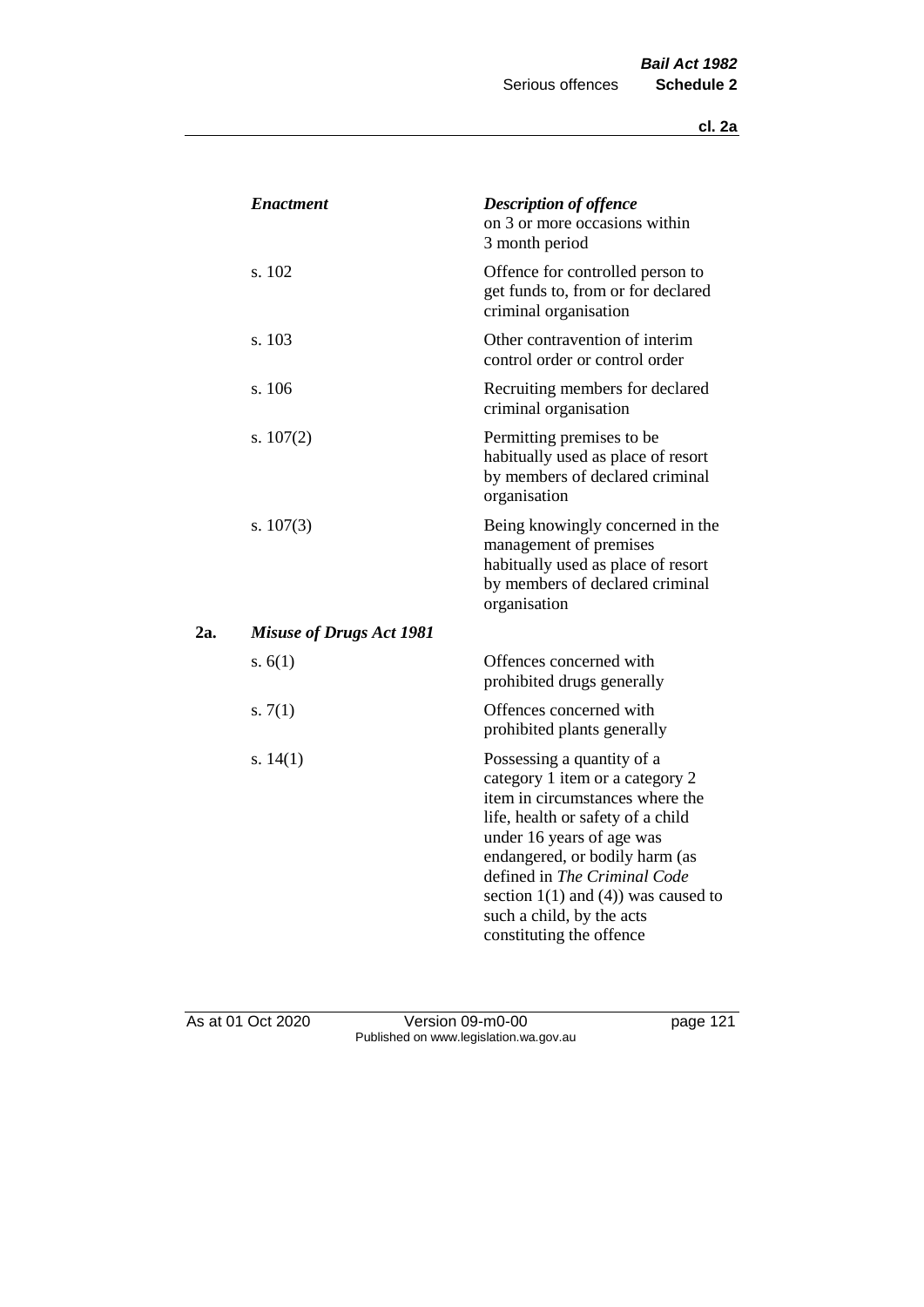**cl. 2b**

|        | <b>Enactment</b>                   |       | <b>Description of offence</b>                                                                                                                                  |  |  |  |
|--------|------------------------------------|-------|----------------------------------------------------------------------------------------------------------------------------------------------------------------|--|--|--|
|        | s. $33(1)(a)$                      |       | Attempting to commit an offence<br>under section $6(1)$ or $7(1)$                                                                                              |  |  |  |
|        | s. $33(2)(a)$                      |       | Conspiracy to commit an offence<br>under s. $6(1)$ or $7(1)$                                                                                                   |  |  |  |
| $2b$ . | <b>Restraining Orders Act 1997</b> |       |                                                                                                                                                                |  |  |  |
|        | s. $61(1)$                         |       | Breach of a family violence<br>restraining order                                                                                                               |  |  |  |
|        | s. $61(1A)$                        | order | Breach of a violence restraining                                                                                                                               |  |  |  |
|        | s. $61(2a)$                        |       | Breach of a police order                                                                                                                                       |  |  |  |
|        | s. $86(2)$                         |       | Breach of a Part VII order under<br>the Justices Act 1902 <sup>2</sup> —                                                                                       |  |  |  |
|        |                                    | (a)   | that under section 86 of the<br><b>Restraining Orders Act 1997</b><br>is taken to be a misconduct<br>restraining order under that<br>Act; and                  |  |  |  |
|        |                                    | (b)   | that shows on the face of the<br>order that the causing or<br>threatening of personal<br>injury by the accused was a<br>ground for the making of the<br>order. |  |  |  |
| 3.     | <b>Road Traffic Act 1974</b>       |       |                                                                                                                                                                |  |  |  |
|        | s. 59                              |       | Dangerous driving causing death,<br>injury, etc.                                                                                                               |  |  |  |
|        | s. 59A                             | harm  | Dangerous driving causing bodily                                                                                                                               |  |  |  |

page 122 Version 09-m0-00 As at 01 Oct 2020 Published on www.legislation.wa.gov.au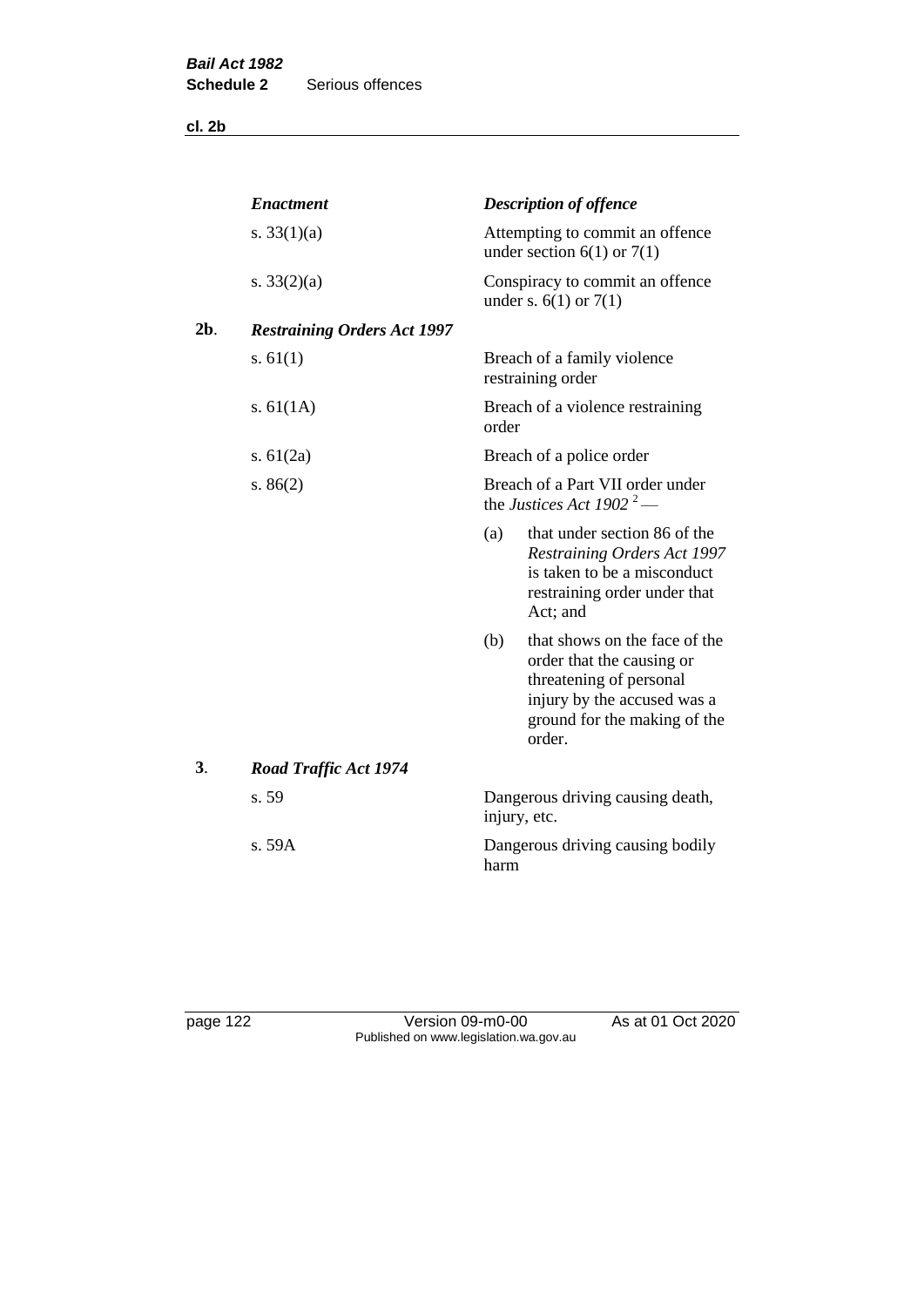**cl. 3**

*[Schedule 2 inserted: No. 45 of 1993 s. 11; amended: No. 82 of 1994 s. 13; No. 38 of 1998 s. 4(2); No. 54 of 1998 s. 15; No. 23 of 2001 s. 10(1); No. 4 of 2004 s. 24 and 26; No. 38 of 2004 s. 61; No. 62 of 2004 s. 9(1); No. 84 of 2004 s. 82; No. 6 of 2008 s. 42(2); No. 29 of 2008 s. 24(8); No. 47 of 2011 s. 19; No. 56 of 2011 s. 11; No. 49 of 2012 s. 172; No. 30 of 2020 s. 50.]* 

As at 01 Oct 2020 Version 09-m0-00 page 123 Published on www.legislation.wa.gov.au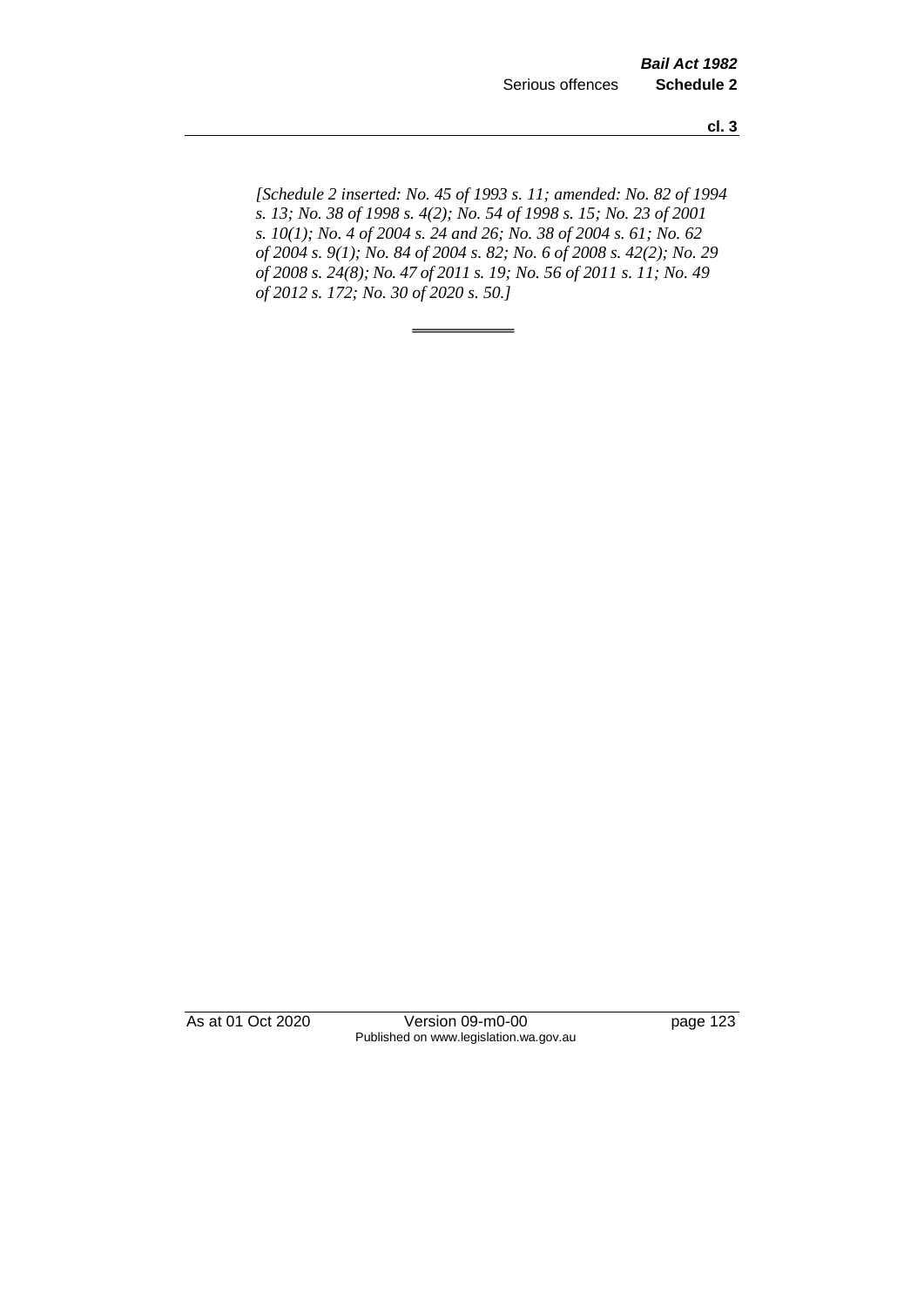# **Notes**

This is a compilation of the *Bail Act 1982* and includes amendments made by other written laws  $3, 4$ . For provisions that have come into operation, and for information about any reprints, see the compilation table. For provisions that have not yet come into operation see the uncommenced provisions table.

## **Compilation table**

| <b>Short title</b>                                                                                                                       | <b>Number</b><br>and year                              | <b>Assent</b> | <b>Commencement</b>                                                 |  |
|------------------------------------------------------------------------------------------------------------------------------------------|--------------------------------------------------------|---------------|---------------------------------------------------------------------|--|
| Bail Act 1982                                                                                                                            | 86 of 1982                                             | 18 Nov 1982   | 6 Feb 1989 (see s. 2 and<br>Gazette 27 Jan 1989 p. 263)             |  |
| <b>Acts Amendment</b><br>(Abolition of Capital<br>Punishment) Act 1984<br>Pt. III                                                        | 52 of 1984                                             | 5 Sep 1984    | 3 Oct 1984                                                          |  |
| <b>Bail Amendment</b><br>Act 1984 <sup>5</sup>                                                                                           | 74 of 1984<br>(as amended<br>by $15$ of<br>1988 s. 20) |               | 29 Nov 1984 6 Feb 1989 (see s. 2 and<br>Gazette 27 Jan 1989 p. 263) |  |
| <b>Bail Amendment</b><br>Act 1988                                                                                                        | 15 of 1988                                             | 6 Sep 1988    | 6 Feb 1989 (see s. 2 and<br>Gazette 27 Jan 1989 p. 263)             |  |
| Reprint of the Bail Act 1982 under the Reprints Act 1984 and the Bail Amendment<br>Act 1988 s. $21^6$ (includes amendments listed above) |                                                        |               |                                                                     |  |
| Criminal Law<br>Amendment Act 1988<br>Pt.4                                                                                               | 70 of 1988                                             | 15 Dec 1988   | 6 Feb 1989 (see s. 2(2)(b) and<br>Gazette 27 Jan 1989 p. 263)       |  |
| <b>Acts Amendment</b><br>(Children's Court)<br>Act 1988 Pt. 13                                                                           | 49 of 1988                                             | 22 Dec 1988   | 1 Dec 1989 (see s. 2 and<br>Gazette 24 Nov 1989 p. 4327)            |  |
| Justices Amendment<br>Act 1989 s. 18                                                                                                     | 33 of 1989                                             | 22 Dec 1989   | 1 Jun 1991 (see s. 2 and<br>Gazette 17 May 1991 p. 2455)            |  |
| <b>Community Corrections</b><br><b>Legislation Amendment</b><br>Act 1990 Pt. 2                                                           | 61 of 1990                                             | 17 Dec 1990   | 3 Apr 1991 (see s. 2 and<br>Gazette 22 Mar 1991 p. 1209)            |  |
| Child Welfare<br>Amendment Act<br>$(No. 2)$ 1990 s. 15                                                                                   | 83 of 1990                                             | 22 Dec 1990   | 1 Aug 1991 (see s. 2 and<br>Gazette 1 Aug 1991 p. 3983)             |  |

page 124 Version 09-m0-00 As at 01 Oct 2020 Published on www.legislation.wa.gov.au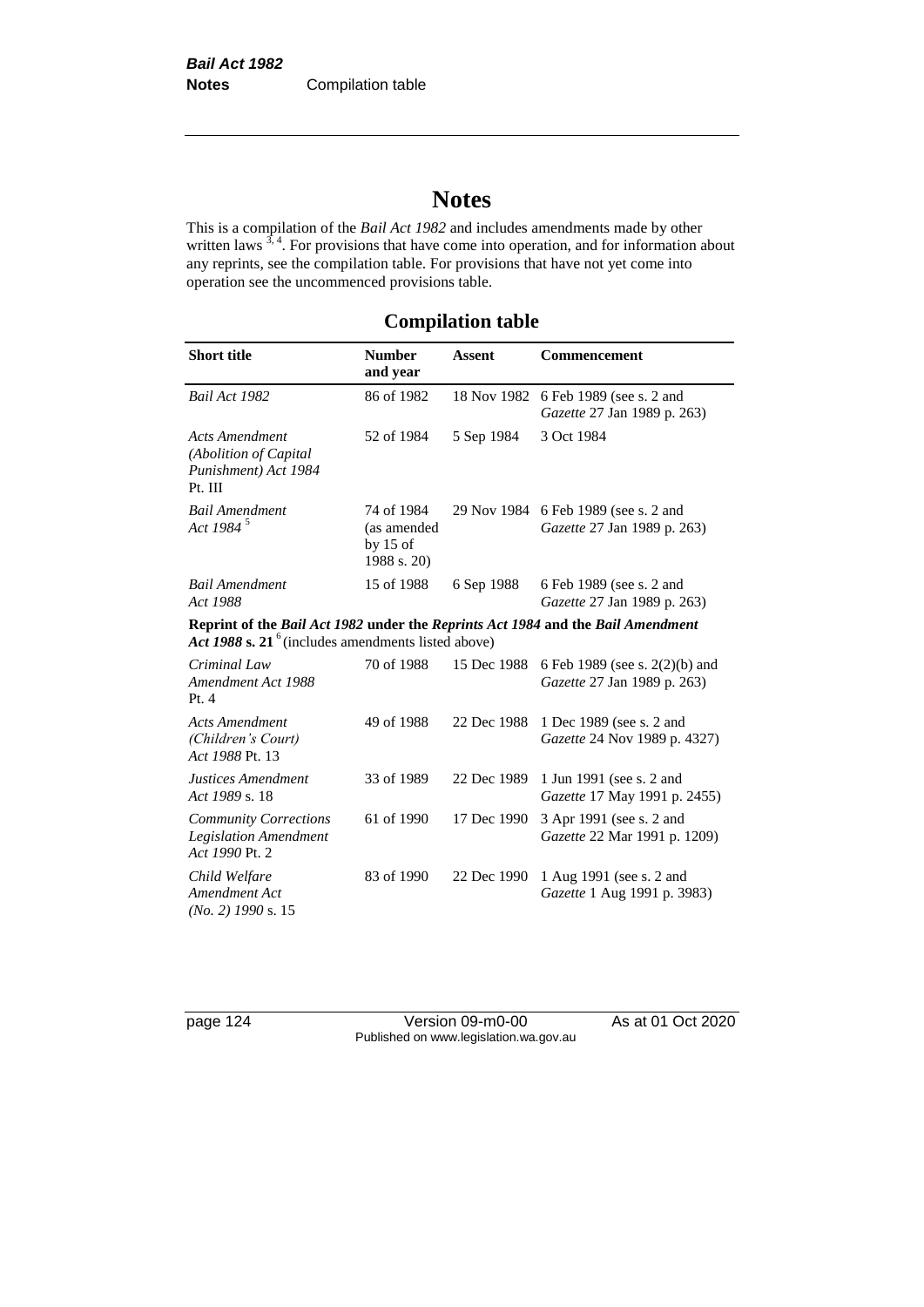| <b>Short title</b>                                                                                                                                                                                                                                                  | <b>Number</b><br>and year | <b>Assent</b> | Commencement                                                                                                                                                          |  |  |  |
|---------------------------------------------------------------------------------------------------------------------------------------------------------------------------------------------------------------------------------------------------------------------|---------------------------|---------------|-----------------------------------------------------------------------------------------------------------------------------------------------------------------------|--|--|--|
| Children's Court of<br>Western Australia<br>Amendment Act<br>$(No. 2)$ 1991 s. 21                                                                                                                                                                                   | 15 of 1991                | 21 Jun 1991   | 9 Aug 1991 (see s. 2(2) and<br>Gazette 9 Aug 1991 p. 4101)                                                                                                            |  |  |  |
| Reprint of the <i>Bail Act 1982</i> as at 17 Oct 1991 (includes amendments listed above)                                                                                                                                                                            |                           |               |                                                                                                                                                                       |  |  |  |
| <b>Acts Amendment (Sexual</b><br>Offences) Act 1992 Pt. 3                                                                                                                                                                                                           | 14 of 1992                | 17 Jun 1992   | 1 Aug 1992 (see s. 2 and<br>Gazette 28 Jul 1992 p. 3671)                                                                                                              |  |  |  |
| <b>Acts Amendment</b><br>(Ministry of Justice)<br>Act 1993 Pt. 3 <sup>7</sup>                                                                                                                                                                                       | 31 of 1993                | 15 Dec 1993   | 1 Jul 1993 (see s. 2)                                                                                                                                                 |  |  |  |
| Criminal Procedure<br>Amendment Act 1993<br>Pt. $2^8$                                                                                                                                                                                                               | 45 of 1993                | 20 Dec 1993   | Act other than s. 7-9 and<br>10(2)(b): 17 Jan 1994<br>(see s. $2(1)$ );<br>s. 7-9 and 10(2)(b): 4 Mar 1994<br>(see s. $2(2)$ and <i>Gazette</i><br>4 Mar 1994 p. 915) |  |  |  |
| Criminal Law<br>Amendment Act 1994<br>s. $13(1)$ and $(2)$                                                                                                                                                                                                          | 82 of 1994                | 23 Dec 1994   | 20 Jan 1995 (see s. 2(2))                                                                                                                                             |  |  |  |
| Acts Amendment (Fines,<br>Penalties and<br><b>Infringement Notices</b> )<br>Act 1994 Pt. 3                                                                                                                                                                          | 92 of 1994                | 23 Dec 1994   | 1 Jan 1995 (see s. 2(1) and<br>Gazette 30 Dec 1994 p. 7211)                                                                                                           |  |  |  |
| Sentencing<br>(Consequential<br>Provisions) Act 1995 Pt. 5                                                                                                                                                                                                          | 78 of 1995                | 16 Jan 1996   | 4 Nov 1996 (see s. 2 and<br>Gazette 25 Oct 1996 p. 5632)                                                                                                              |  |  |  |
| Coroners Act 1996 s. 61                                                                                                                                                                                                                                             | 2 of 1996                 |               | 24 May 1996 7 Apr 1997 (see s. 2 and<br>Gazette 18 Mar 1997 p. 1529)                                                                                                  |  |  |  |
| <b>Mental Health</b><br>(Consequential<br>Provisions) Act 1996 Pt. 2                                                                                                                                                                                                | 69 of 1996                |               | 13 Nov 1996 13 Nov 1997 (see s. 2)                                                                                                                                    |  |  |  |
| Reprint of the <i>Bail Act 1982</i> as at 13 Mar 1997 (includes amendments listed above<br>except those in the Coroners Act 1996 and the Mental Health (Consequential Provisions)<br>Act 1996) (corrections in Gazette 25 Jul 1997 p. 3909 and 14 Nov 1997 p. 6426) |                           |               |                                                                                                                                                                       |  |  |  |

*Statutes (Repeals and Minor Amendments) Act 1997* s. 21 57 of 1997 15 Dec 1997 15 Dec 1997 (see s. 2(1)) *Criminal Law Amendment Act (No. 1) 1998* s. 4(2) 38 of 1998 25 Sep 1998 23 Oct 1998

As at 01 Oct 2020 Version 09-m0-00 page 125 Published on www.legislation.wa.gov.au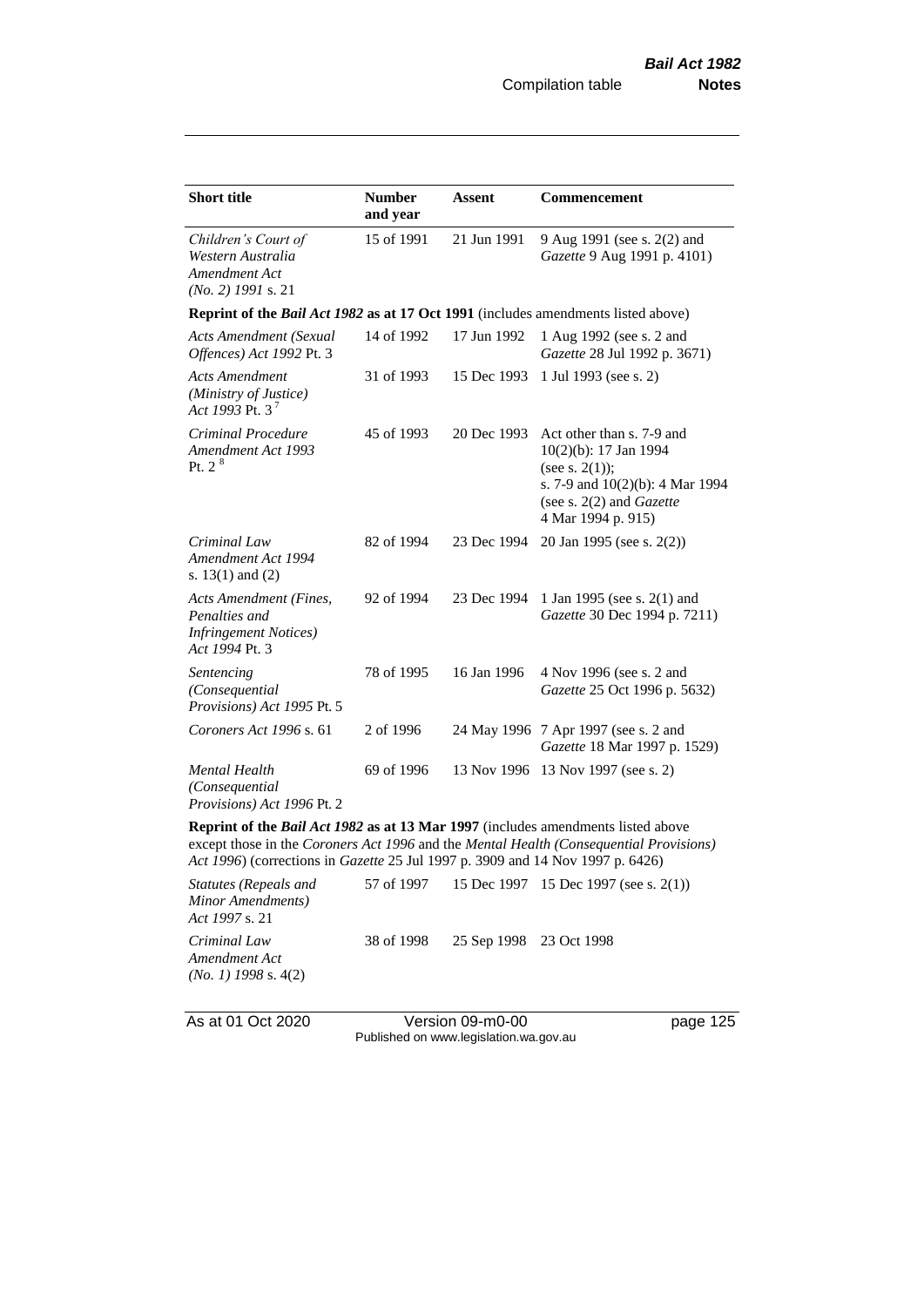| <b>Short title</b>                                                                                                                                 | <b>Number</b><br>and year | Assent      | Commencement                                                                                                                                                                                                                         |
|----------------------------------------------------------------------------------------------------------------------------------------------------|---------------------------|-------------|--------------------------------------------------------------------------------------------------------------------------------------------------------------------------------------------------------------------------------------|
| <b>Bail Amendment</b><br>Act 1998 <sup>9</sup>                                                                                                     | 54 of 1998                | 11 Jan 1999 | s. 1 and 2: 11 Jan 1999;<br>Pt. 4 and 7: 15 May 1999<br>(see s. 2 and Gazette<br>11 May 1999 p. 1905);                                                                                                                               |
|                                                                                                                                                    |                           |             | Pt. 2, 3 and 5 (other than s. 12):<br>8 Mar 2000 (see s. 2 and<br>Gazette 7 Mar 2000 p. 1039);<br>s. 12: 1 Sep 2000 (see s. 2 and<br>Gazette 29 Aug 2000 p. 4985);<br>Pt. 6: 4 Dec 2000 (see s. 2 and<br>Gazette 4 Dec 2000 p. 6799) |
| Reprint of the Bail Act 1982 as at 27 Aug 1999 (includes amendments listed above<br>except those in the Bail Amendment Act 1998 Pt. 2, 3, 5 and 6) |                           |             |                                                                                                                                                                                                                                      |
| Court Security and<br><b>Custodial Services</b><br>(Consequential<br>Provisions) Act 1999 Pt. 3                                                    | 47 of 1999                | 8 Dec 1999  | 18 Dec 1999 (see s. 2 and<br>Gazette 17 Dec 1999 p. 6175-6)                                                                                                                                                                          |
| Criminal Law Amendment<br>Act 2001 s. $10(1)$                                                                                                      | 23 of 2001                | 26 Nov 2001 | 24 Dec 2001                                                                                                                                                                                                                          |
| Criminal Investigation<br>(Identifying People)<br>Act 2002 Sch. 2 cl. 1                                                                            | 6 of 2002                 | 4 Jun 2002  | 20 Nov 2002 (see s. 2 and<br>Gazette 19 Nov 2002 p. 5505)                                                                                                                                                                            |
| Criminal Law (Procedure)<br>Amendment Act 2002 Pt. 4<br>Div. 1                                                                                     | 27 of 2002                | 25 Sep 2002 | 27 Sep 2002 (see s. 2 and<br>Gazette 27 Sep 2002 p. 4875)                                                                                                                                                                            |
| Sentencing Legislation<br>Amendment and Repeal<br>Act 2003 s. 29(3) and 37                                                                         | 50 of 2003                | 9 Jul 2003  | s. 29(3): 31 Aug 2003 (see s. 2<br>and Gazette 29 Aug 2003<br>p. 3833);<br>s. 37: 15 May 2004 (see s. 2 and<br>Gazette 14 May 2004 p. 1445)                                                                                          |
| Acts Amendment and<br>Repeal (Courts and Legal<br>Practice) Act 2003 s. 88<br>and 121 <sup>10</sup>                                                | 65 of 2003                | 4 Dec 2003  | 1 Jan 2004 (see s. 2 and <i>Gazette</i><br>30 Dec 2003 p. 5722)                                                                                                                                                                      |
| Statutes (Repeals and<br>Minor Amendments)<br>Act 2003 s. 29                                                                                       | 74 of 2003                | 15 Dec 2003 | 15 Dec 2003 (see s. 2)                                                                                                                                                                                                               |
| Criminal Code Amendment<br>Act 2004 s. 24, 26 and 58                                                                                               | 4 of 2004                 | 23 Apr 2004 | 21 May 2004 (see s. 2)                                                                                                                                                                                                               |

page 126 Version 09-m0-00 As at 01 Oct 2020 Published on www.legislation.wa.gov.au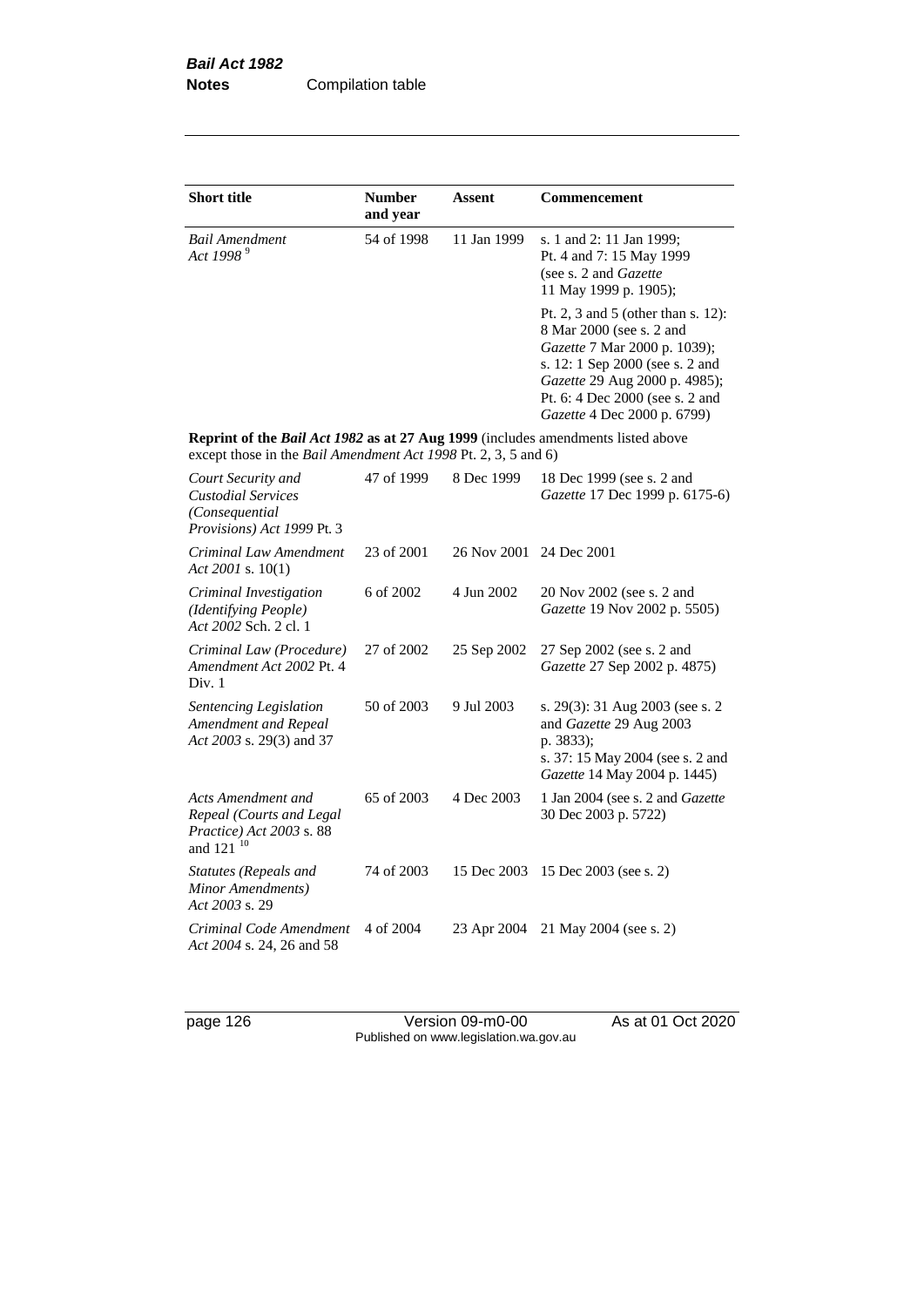| 31 May 2006 (see s. 2 and<br>Gazette 30 May 2006 p. 1965)<br>1 Mar 2006 (see s. 2 and<br>Gazette 14 Feb 2006 p. 695)                                                                                                                                                                                                                                                                                                                                                                                                                          |  |  |  |  |
|-----------------------------------------------------------------------------------------------------------------------------------------------------------------------------------------------------------------------------------------------------------------------------------------------------------------------------------------------------------------------------------------------------------------------------------------------------------------------------------------------------------------------------------------------|--|--|--|--|
|                                                                                                                                                                                                                                                                                                                                                                                                                                                                                                                                               |  |  |  |  |
|                                                                                                                                                                                                                                                                                                                                                                                                                                                                                                                                               |  |  |  |  |
| 1 Dec 2004 (see s. 2 and<br>Gazette 26 Nov 2004 p. 5309)                                                                                                                                                                                                                                                                                                                                                                                                                                                                                      |  |  |  |  |
| s. $28(1)$ , (2) and (4) (other than<br>the amendment to s. $7A(1)$ :<br>1 Feb 2005 (see. s. 2 and<br>Gazette 14 Jan 2005 p. 163);<br>s. 28(3) and (4) (the<br>amendment to s. $7A(1)$ :<br>2 May 2005 (see, s. 2 and<br>Gazette 14 Jan 2005 p. 163)                                                                                                                                                                                                                                                                                          |  |  |  |  |
| 1 May 2005 (see s. 2 and<br>Gazette 31 Dec 2004 p. 7128)                                                                                                                                                                                                                                                                                                                                                                                                                                                                                      |  |  |  |  |
| 1 Jan 2005 (see s. 2 and <i>Gazette</i><br>10 Dec 2004 p. 5965)                                                                                                                                                                                                                                                                                                                                                                                                                                                                               |  |  |  |  |
| 2 May 2005 (see s. 2 and<br>Gazette 31 Dec 2004 p. 7129<br>(correction in Gazette<br>7 Jan 2005 p. 53))                                                                                                                                                                                                                                                                                                                                                                                                                                       |  |  |  |  |
| Reprint 5: The Bail Act 1982 as at 1 Apr 2005 (includes amendments listed above except<br>those in the Sentencing Legislation Amendment Act 2004, the Children and Community<br>Services Act 2004, the Acts Amendment (Court of Appeal) Act 2004 s. 28(3) and (4) (the<br>amendment to s. $7A(1)$ , the <i>Courts Legislation Amendment and Repeal Act</i> 2004 and the<br>Criminal Procedure and Appeals (Consequential and Other Provisions) Act 2004)<br>9 Apr 2006 (see s. 2 and<br>Planning and Development<br>38 of 2005<br>12 Dec 2005 |  |  |  |  |
|                                                                                                                                                                                                                                                                                                                                                                                                                                                                                                                                               |  |  |  |  |

| $\frac{1}{2}$ reports when Development $\frac{1}{2}$ to the Dood $\frac{1}{2}$ Doe Dood $\frac{1}{2}$ Dood to the uncontrol of $\frac{1}{2}$<br>(Consequential and<br><b>Transitional Provisions</b> )<br>Act 2005 s. 15 |            |            | Gazette 21 Mar 2006 p. 1078)                                                |
|--------------------------------------------------------------------------------------------------------------------------------------------------------------------------------------------------------------------------|------------|------------|-----------------------------------------------------------------------------|
| Criminal Investigation<br>(Consequential Provisions)<br>Act 2006 Pt. 2                                                                                                                                                   | 59 of 2006 |            | 16 Nov 2006 1 Jul 2007 (see s. 2 and <i>Gazette</i><br>22 Jun 2007 p. 2838) |
| <i>Prisons and Sentencing</i><br><b>Legislation Amendment</b><br>Act 2006 Pt. 5                                                                                                                                          | 65 of 2006 | 8 Dec 2006 | 4 Apr 2007 (see s. 2 and Gazette<br>3 Apr 2007 p. 1491)                     |

As at 01 Oct 2020 **Version 09-m0-00 page 127** Published on www.legislation.wa.gov.au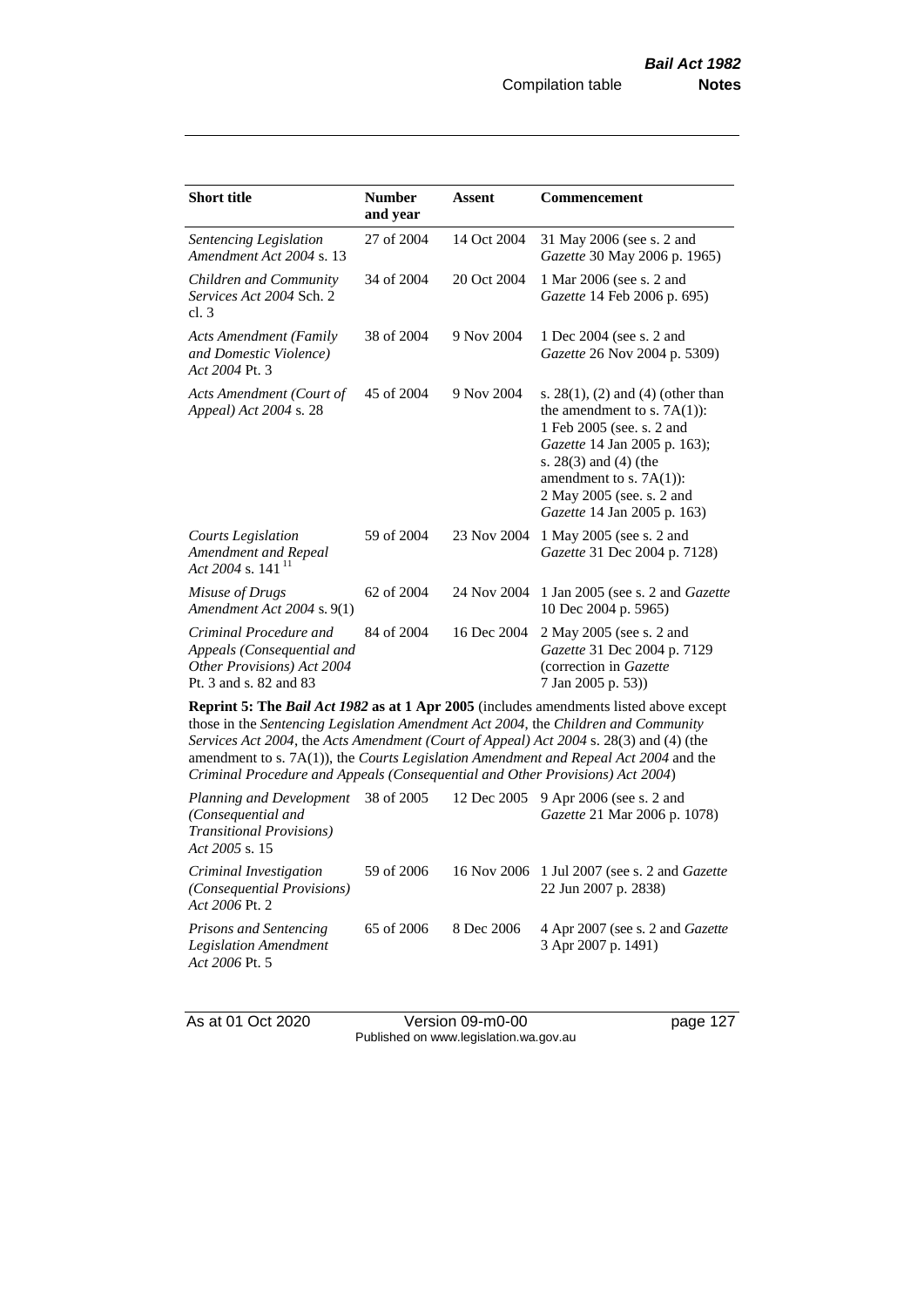| <b>Short title</b>                                                                                                | <b>Number</b><br>and year | Assent      | <b>Commencement</b>                                                                                                                                                                                                   |
|-------------------------------------------------------------------------------------------------------------------|---------------------------|-------------|-----------------------------------------------------------------------------------------------------------------------------------------------------------------------------------------------------------------------|
| Reprint 6: The Bail Act 1982 as at 14 Sep 2007 (includes amendments listed above)                                 |                           |             |                                                                                                                                                                                                                       |
| Criminal Law and Evidence 2 of 2008<br>Amendment Act 2008 s. 56                                                   |                           | 12 Mar 2008 | 27 Apr 2008 (see s. 2 and<br>Gazette 24 Apr 2008 p. 1559)                                                                                                                                                             |
| <b>Bail Amendment Act 2008</b><br>Pt. $2^{12}$                                                                    | 6 of 2008                 | 31 Mar 2008 | 1 Mar 2009 (see s. 2(b) and<br>Gazette 27 Feb 2009 p. 511)                                                                                                                                                            |
| <b>Medical Practitioners</b><br>Act 2008 Sch. 3 cl. 4                                                             | 22 of 2008                | 27 May 2008 | 1 Dec 2008 (see s. 2 and<br>Gazette 25 Nov 2008 p. 4989)                                                                                                                                                              |
| Criminal Law Amendment<br>(Homicide) Act 2008 s. 24                                                               | 29 of 2008                | 27 Jun 2008 | 1 Aug 2008 (see s. 2(d) and<br>Gazette 22 Jul 2008 p. 3353)                                                                                                                                                           |
| Reprint 7: The Bail Act 1982 as at 6 Mar 2009 (includes amendments listed above)                                  |                           |             |                                                                                                                                                                                                                       |
| Police Amendment<br>Act 2009 s. 12                                                                                | 42 of 2009                | 3 Dec 2009  | 13 Mar 2010 (see s. 2(b) and<br>Gazette 12 Mar 2010 p. 941)                                                                                                                                                           |
| <b>Health Practitioner</b><br><b>Regulation National Law</b><br>$(WA)$ Act 2010 Pt. 5 Div. 4                      | 35 of 2010                | 30 Aug 2010 | 18 Oct 2010 (see s. 2(b) and<br>Gazette 1 Oct 2010 p. 5075-6)                                                                                                                                                         |
| <b>Electronic Transactions</b><br>Act 2011 s. 25                                                                  | 46 of 2011                | 25 Oct 2011 | 1 Aug 2012 (see s. 2(c) and<br>Gazette 31 Jul 2012 p. 3683)                                                                                                                                                           |
| Statutes (Repeals and<br>Minor Amendments)<br>Act 2011 s. 19                                                      | 47 of 2011                | 25 Oct 2011 | 26 Oct 2011 (see s. 2(b))                                                                                                                                                                                             |
| Misuse of Drugs<br>Amendment Act 2011 Pt. 3                                                                       | 56 of 2011                | 21 Nov 2011 | 24 Mar 2012 (see s. 2(b) and<br>Gazette 23 Mar 2012 p. 1363)                                                                                                                                                          |
| those in the Electronic Transactions Act 2011)                                                                    |                           |             | <b>Reprint 8: The Bail Act 1982 as at 6 Jul 2012</b> (includes amendments listed above except                                                                                                                         |
| Criminal Organisations<br>Control Act 2012 s. 172                                                                 | 49 of 2012                | 29 Nov 2012 | 2 Nov 2013 (see s. 2(b) and<br>Gazette 1 Nov 2013 p. 4891)                                                                                                                                                            |
| <b>Courts and Tribunals</b><br>(Electronic Processes<br><i>Facilitation</i> ) Act 2013 Pt. 3<br>Div. 1 (s. 21-31) | 20 of 2013                | 4 Nov 2013  | Pt. 3 Div. 1 (other than $s$ . 22,<br>23, 25 and 27-30):<br>25 Nov 2013 (see s. 2(b) and<br>Gazette 22 Nov 2013 p. 5391);<br>s. 22, 23, 25 and 27-30:<br>13 Sep 2014 (see s. 2(b) and<br>Gazette 12 Sep 2014 p. 3279) |
| Reprint 9: The Bail Act 1982 as at 1 May 2015 (includes amendments listed above)                                  |                           |             |                                                                                                                                                                                                                       |
| <b>Mental Health Legislation</b><br>Amendment Act 2014 Pt. 4<br>Div. 4 Subdiv. 2                                  | 25 of 2014                | 3 Nov 2014  | 30 Nov 2015 (see s. 2(b) and<br>Gazette 13 Nov 2014 p. 4632)                                                                                                                                                          |

page 128 Version 09-m0-00 As at 01 Oct 2020 Published on www.legislation.wa.gov.au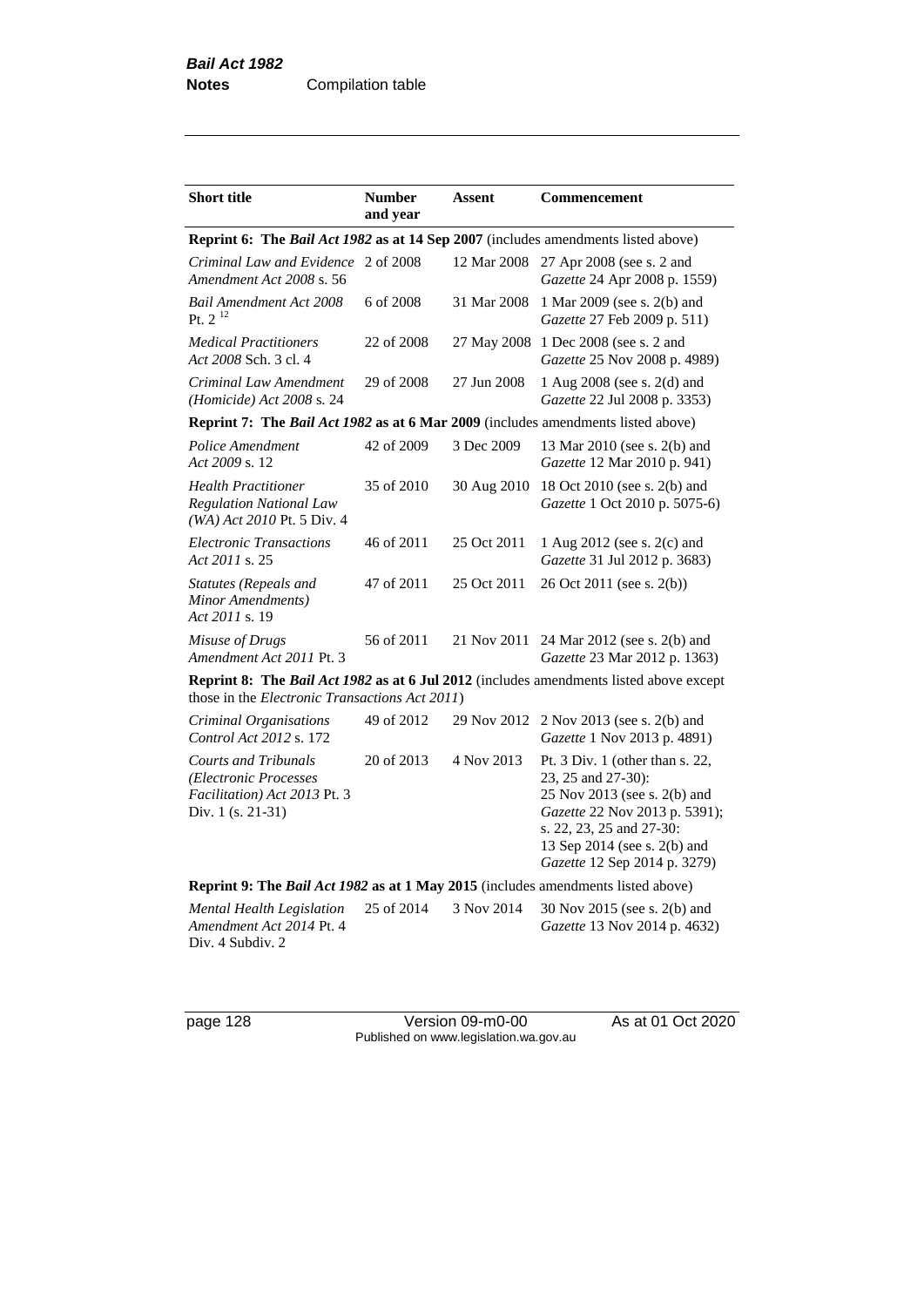| <b>Short title</b>                                                                                               | <b>Number</b><br>and year | Assent      | Commencement                                                                                                                                                          |
|------------------------------------------------------------------------------------------------------------------|---------------------------|-------------|-----------------------------------------------------------------------------------------------------------------------------------------------------------------------|
| Restraining Orders and<br><b>Related Legislation</b><br>Amendment (Family<br>Violence) Act 2016<br>Pt. 3 Div. 1  | 49 of 2016                | 29 Nov 2016 | 1 Jul 2017 (see s. 2(b) and<br>Gazette 7 Feb 2017 p. 1157)                                                                                                            |
| Dangerous Sexual<br><b>Offenders</b> Legislation<br>Amendment Act 2017 Pt. 2                                     | 21 of 2017                | 13 Dec 2017 | 29 Mar 2018 (see s. 2(b) and<br>Gazette 16 Mar 2018<br>p. $916-17$                                                                                                    |
| <b>Bail Amendment (Persons</b><br>Linked to Terrorism)<br>Act 2019                                               | 15 of 2019                | 5 Jul 2019  | s. 1 and 2: 5 Jul 2019<br>(see s. $2(a)$ );<br>Act other than s. 1 and 2:<br>1 Jan 2020 (see 2(b) and<br>Gazette 15 Nov 2019 p. 4029)                                 |
| Family Violence Legislation 13 of 2020<br>Reform (COVID-19<br>Response) Act 2020 Pt. 4                           |                           | 6 Apr 2020  | 7 Apr 2020 (see s. 2(b))                                                                                                                                              |
| Family Violence Legislation 30 of 2020<br>Reform Act 2020 Pt. 5 (but<br>only s. 38, 42, 44, 45, 49<br>and $50$ ) |                           | 9 Jul 2020  | s. 38, 42, 44, 45 and 49:<br>6 Aug 2020 (see s. $2(1)(c)$ and<br>SL 2020/125 cl. 2(a)(iii));<br>s. 50: 1 Oct 2020 (see s. $2(1)(c)$ )<br>and SL 2020/125 cl. 2(b)(i)) |
| <b>High Risk Serious</b><br>Offenders Act 2020 s. 117                                                            | 29 of 2020                | 9 Jul 2020  | 26 Aug 2020 (see s. $2(1)(c)$ and<br>SL 2020/131 cl. 2)                                                                                                               |
| COVID-19 Response and<br><b>Economic Recovery</b><br>Omnibus Act 2020 Pt. 6<br>Div. 1                            | 34 of 2020                | 11 Sep 2020 | 12 Sep 2020 (see s. $2(b)$ )                                                                                                                                          |

# **Uncommenced provisions table**

To view the text of the uncommenced provisions see *Acts as passed* on the WA Legislation website.

| <b>Short title</b>                                                                                | <b>Number</b><br>and year | Assent     | <b>Commencement</b>                                               |
|---------------------------------------------------------------------------------------------------|---------------------------|------------|-------------------------------------------------------------------|
| <i>Family Violence Legislation</i> 30 of 2020<br><i>Reform Act 2020 s. 39-41,</i><br>43 and 46-48 |                           | 9 Jul 2020 | 1 Jan 2021 (see s. $2(1)(c)$ and<br>SL $2020/125$ cl. $2(c)(iii)$ |

As at 01 Oct 2020 Version 09-m0-00 page 129 Published on www.legislation.wa.gov.au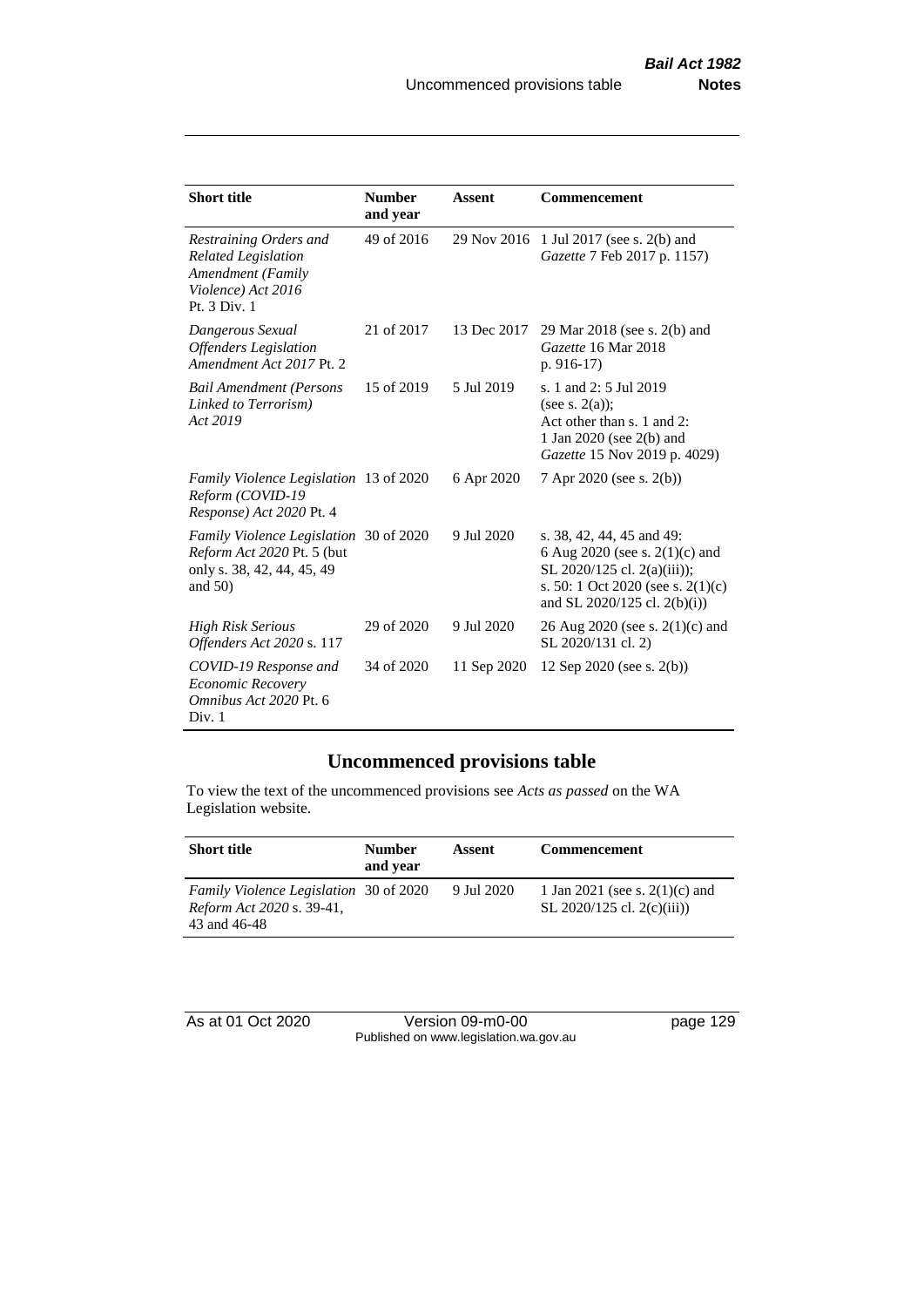## **Other notes**

- <sup>1M</sup> Under the *Cross-border Justice Act 2008* section 14, in order to give effect to that Act, this Act must be applied with the modifications prescribed by the *Cross-border Justice Regulations 2009* Part 3 Division 3 as if this Act had been altered in that way. If a modification is to replace or insert a numbered provision, the new provision is identified by the superscript 1M appearing after the provision number. If a modification is to replace or insert a definition, the new definition is identified by the superscript 1M appearing after the defined term.
- 2M The *COVID-19 Response and Economic Recovery Omnibus Act 2020* Part 4 Division 1 modifies section 43A of the Act. The modified section is identified by the superscript 2M appearing after the section number. The modification ceases on 31 December 2021 unless postponed under section 37(3) and 52 of that Act.
- <sup>1</sup> Repealed by the *Sentencing Legislation Amendment and Repeal Act 2003*.
- <sup>2</sup> The short title of the *Justices Act 1902* was changed to the *Criminal Procedure (Summary) Act 1902* by the *Courts Legislation Amendment and Repeal Act 2004*  s. 23. The Act was then repealed by the *Criminal Procedure and Appeal (Consequential and Other Provisions) Act 2004* s. 4.
- <sup>3</sup> The amendment in the *Sentencing Legislation Amendment and Repeal Act 1999* s. 26 had not come into operation when it was repealed by the *Sentencing Legislation Amendment and Repeal Act 2003* s. 31.
- <sup>4</sup> The *Machinery of Government (Miscellaneous Amendments) Act 2006* Pt. 3 Div. 1 was repealed by the *Statutes (Repeals and Minor Amendments) Act 2011* s. 23(2) before it purported to come into operation.
- <sup>5</sup> The *Bail Amendment Act 1984* s. 10 and 11 were repealed by the *Bail Amendment Act 1988* s. 20.
- <sup>6</sup> The *Bail Act 1982* was not in operation at the time when the reprint was compiled, but the reprinting was authorised by the *Bail Amendment Act 1988* s. 21.
- <sup>7</sup> The *Acts Amendment (Ministry of Justice) Act 1993* Pt. 19 is a transitional provision that is of no further effect.
- <sup>8</sup> The *Criminal Procedure Amendment Act 1993* s. 13 is a transitional provision that is of no further effect.
- <sup>9</sup> The *Bail Amendment Act 1998* s. 6(2) is a transitional provision that is of no further effect.

page 130 Version 09-m0-00 As at 01 Oct 2020 Published on www.legislation.wa.gov.au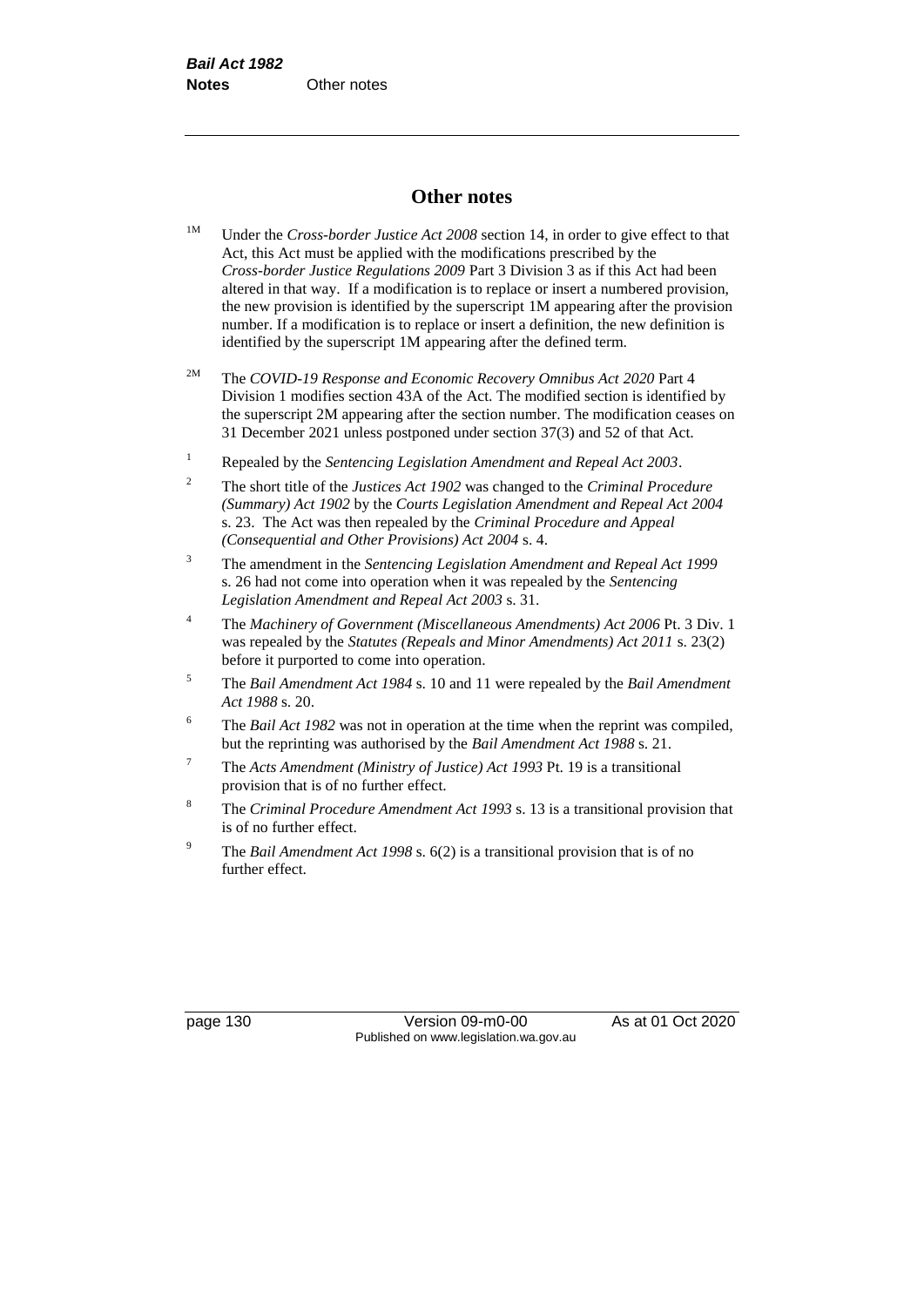<sup>10</sup> The *Acts Amendment and Repeal (Courts and Legal Practice) Act 2003* s. 97 reads as follows:

#### **97. References to Crown Solicitor**

If in a written law or other document or instrument there is a reference to the Crown Solicitor that reference may, where the context so requires, be read as if it had been amended to be a reference to the State Solicitor.

- <sup>11</sup> The amendment in the *Courts Legislation Amendment and Repeal Act 2004* s. 141 (amending Sch. 1 Pt. A cl. 4) is not included because the clause it sought to amend had been amended by the *Acts Amendment (Court of Appeal) Act 2004* s. 28(4) before the amendment purported to come into operation.
- <sup>12</sup> The *Bail Amendment Act 2008* s. 6(2), 9(4)-(11), 10(2), 11(3), 15(5)-(8), 16(2), 18(4)-(5), 21(3), 22(2), 23(4), 24(6)-(7), 27(2)-(3), 28(6), 30(4)-(5), 31(2)-(3), 32(3)-(4), 33(6), 40(2), 41(5)-(9), 42(3) and 44 are transitional provisions.

As at 01 Oct 2020 Version 09-m0-00 page 131 Published on www.legislation.wa.gov.au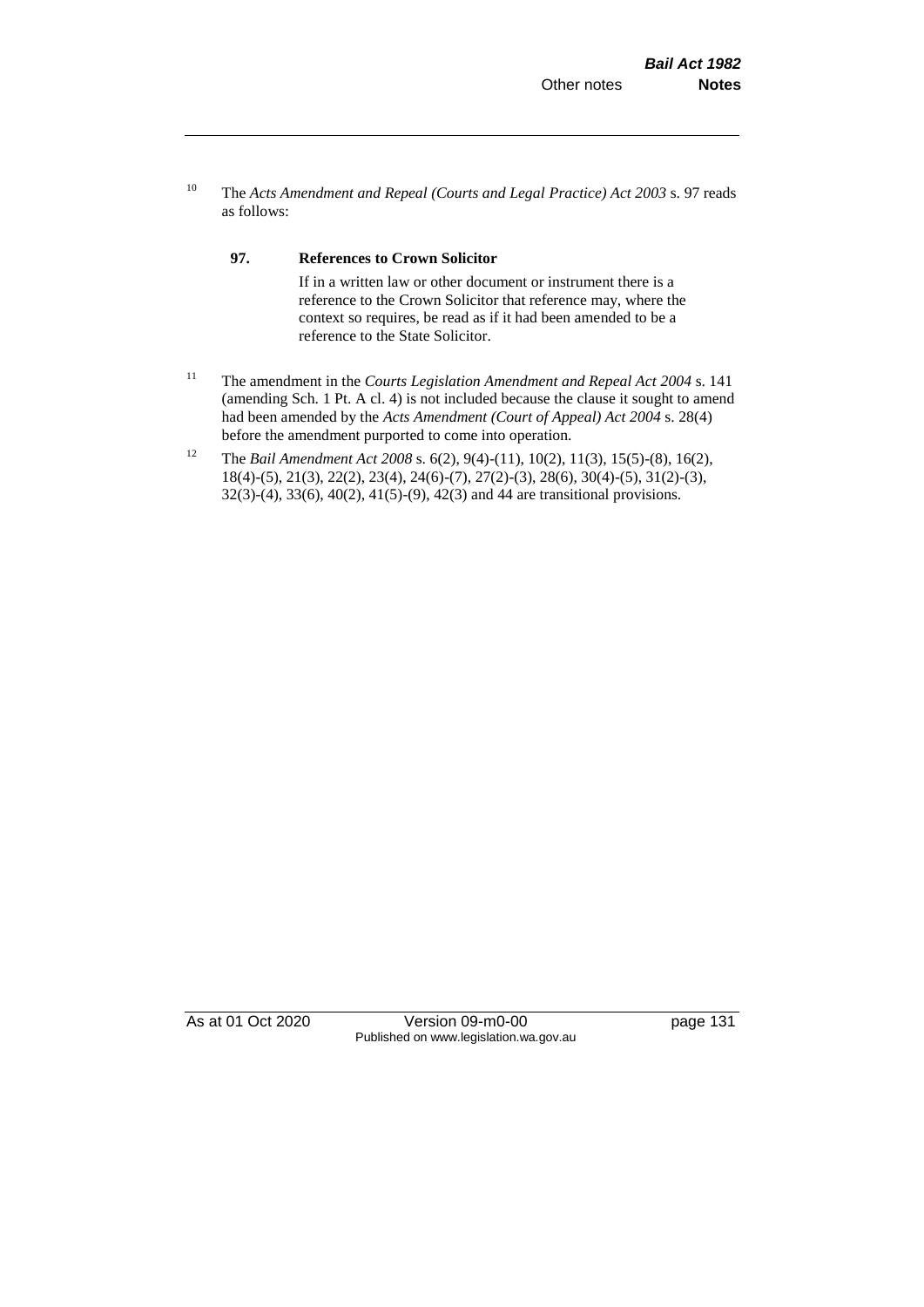#### Defined terms

## **Defined terms**

[This is a list of terms defined and the provisions where they are defined. The list is not part of the law.]

| <b>Defined term</b> | Provision(s) |
|---------------------|--------------|
|                     |              |
|                     |              |
|                     |              |
|                     |              |
|                     |              |
|                     |              |
|                     |              |
|                     |              |
|                     |              |
|                     |              |
|                     |              |
|                     |              |
|                     |              |
|                     |              |
|                     |              |
|                     |              |
|                     |              |
|                     |              |
|                     |              |
|                     |              |
|                     |              |
|                     |              |
|                     |              |
|                     |              |
|                     |              |
|                     |              |
|                     |              |
|                     |              |
|                     |              |
|                     |              |
|                     |              |
|                     |              |
|                     |              |
|                     |              |
|                     |              |
|                     |              |
|                     |              |
|                     |              |
|                     |              |
|                     |              |
|                     |              |

page 132

Version 09-m0-00 Published on www.legislation.wa.gov.au As at 01 Oct 2020